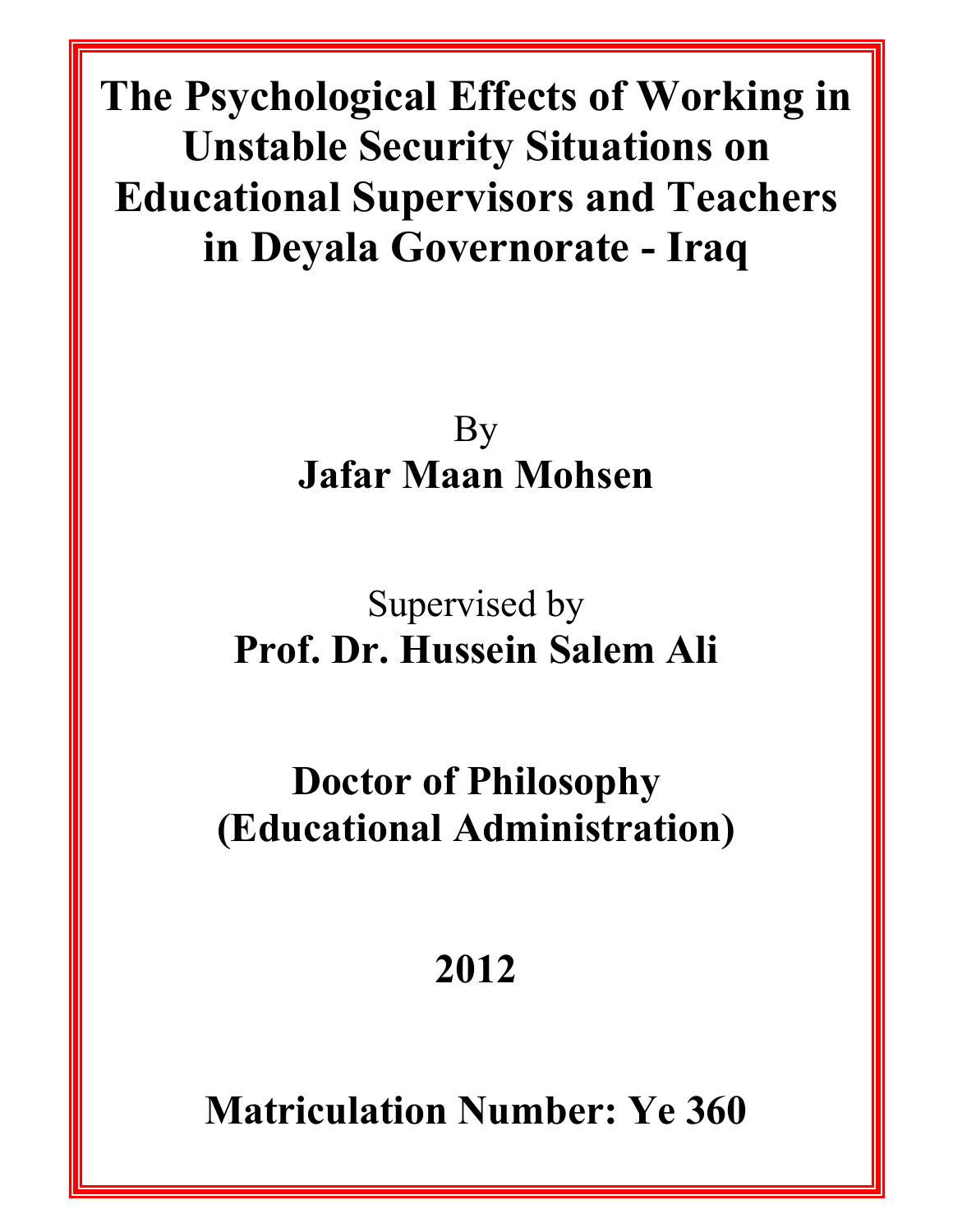## Provided: -

This research follows pressures facing educators supervisors and teachers in their work in the province of Diyala, and delve deeper into the analysis of the maker of pressure then expands take Mtelmusa goes. As such, it goes on to the theme of meditating and following up an ingredient. The group, which called for a variety of play mainly on the codification of these pressures fruit of faith doctrine celestial called good man in every time and place faith stems from the concern for the sustainability of faith and science, which deprive scientists of various nations to quench fruit fed various potential creativity and innovation. Whereas nowadays days conflict between cultures and field invasion of civilization, spring another factor for choosing this search, seeking diligently and faithfully for cover Arab culture and Islamic guidance of educational institutions and Musharraf educational and teacher big role in that case may face which Baldgutat many must live up their work to the level of love for what is cream and good, and may need increased diligence in this regard which to Agnierh any research before. Hence, this area was not constraints Akhaloo by including: a lack of practice in the color of the search, and the loss of sources and references and expanded ambition, etc. barriers to research new and innovative.

Since the issue in the selection of research over the factors mainly due to the faith with his goals, we have surpassed these barriers according to scientific plan developed for the search was the definition of research and eating pressures facing supervisors Alterboan and teachers in their work within the province of Diyala, where we see that the topic pressures received considerable attention from the thermoplastic researcher because of its negative effects on human health psychological, physical and career educational supervisor, teacher and one of the professions that suffer from pressure professional, social and economic numerous and did not pose work until recently any problem that widened and Trahi and become tension and stress synonymous with the work, and here stood in something of prolongation necessary to talk about the pressures supervisor Alterboyo and teacher because they are regarded as educational leaders and their important role in the educational process and therefore face pressure in Amlahaltalm education and making a great effort in order to achieve the educational goals set by requires him to deal in a manner seriously and strength in order to increase done.

We addressed the importance of research and the need for him where we see rare that we find took precedence does not suffer from stress and life Valmcharf educational and teacher, like any human being suffering from these pressures but his work also and especially after the loss of the security factor in Iraq in addition to the secretion deviations are a burden on the ability of the resistance of people in endurance and increase development carry self burdens on energy and the resulting increase in pressure on the health status and mental and a pressure of all kinds stress on educational supervisor and teacher in his work was beyond research within the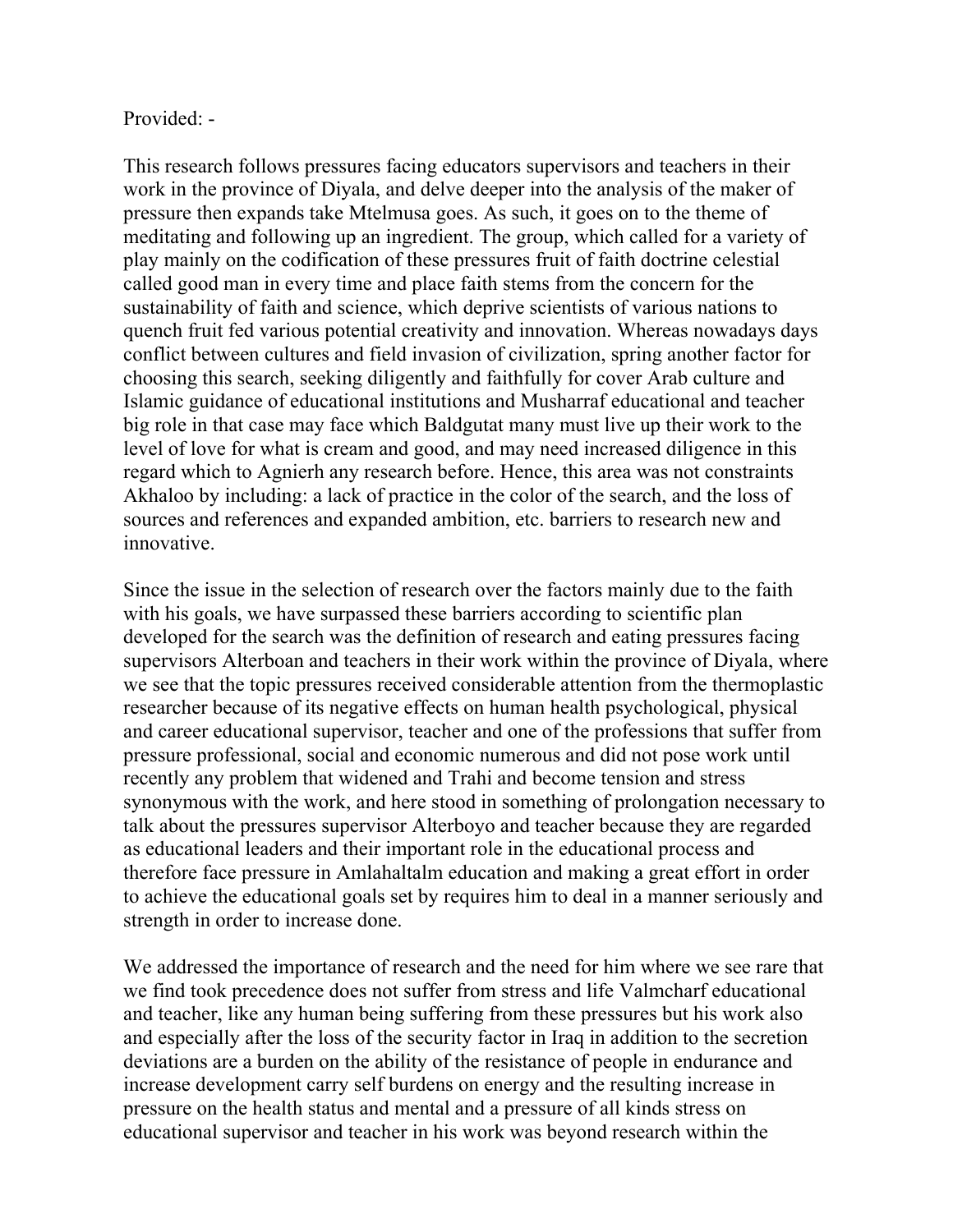Directorate of Education Diyala This study examined several theories that would contribute to a solution to this pressures. The research contains many questionnaires and supplements what is meant is how to access treatment for this problem every axis of axes study was covered swab scientific and theoretical bases basis reflected and embodied how to get rid of that stress and how to use those to axes of the president's goal, but is the best way to get rid of those In light of the pressures that the study was keen on that show Multi pressures faced by supervisors Alterboan and teachers in their work.

In brief and incomplete, but in line with what is intended to study a statement the importance of each of these issues and their role in the way to get rid of these pressures because it has a devastating impact on the social and political reality and economic Today became necessary study such topics and put put forward scientifically and find ways successful to get rid of those pressures adopted the theories that explain the specific patterns in models and although its development remained in the need for further discussion and analysis of models and although its development remained in the need for further discussion and analysis and here it must be stressed that this research is an attempt to put new formulas to our topic and find out factors, diagnosis and correction weaknesses in and straightened according to the scientific basis sober accelerates the chances of success of the educational process and make it in the service of society and its development.

Hence has resulted in search results Thbtnaha butter to hope that the efforts have paid off on what Nuina. The researcher who seeks the truth must find help from the faithful of this fact. Hence I should acknowledge the efforts of the supervising professor on this research, Dr. ....., it has been research on work and provides good guidance and valuable comments that helped me a lot in the preparation of this research Parts our good God and I thank Dr. ........ On this research which summed sponsored and gave me a lot of time and effort was me yes he may guide me thank bumper.

(Abstract - Translated using Google Translate to the best of its ability)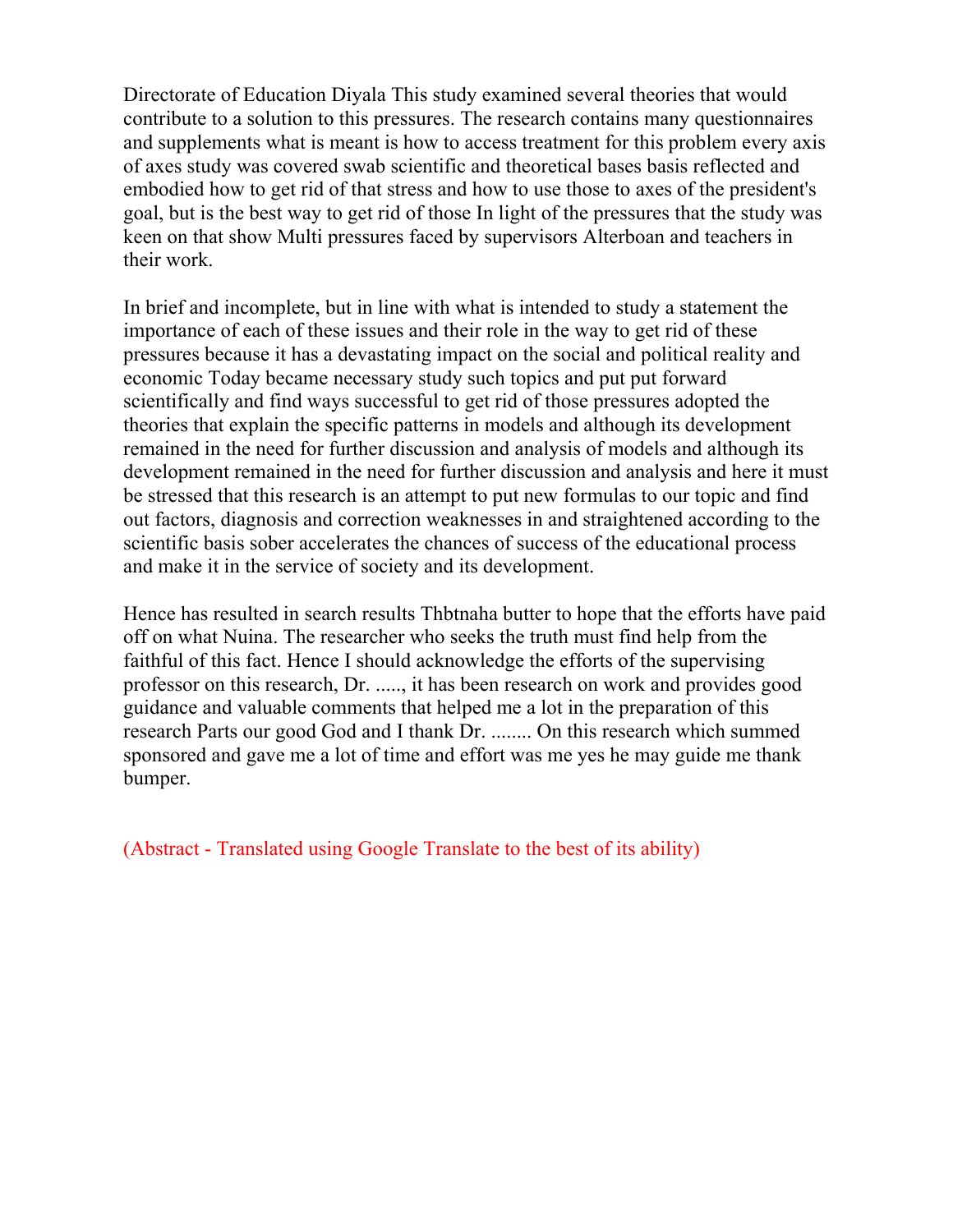*St Clements University Department*



**جامعة سانت آليمنتس العالمية**

**التأثيرات النفسية على العمل في الوضع الأمني غير المتسبب على معلمي ومشرفي التعليم في محافظة ديالى – العراق**

**رسالة قدمت الى جامعة سانت آليمنتس وهي جزء من متطلبات نيل الدآتــوراه في الأدارة التربوية**

**من قبل الطــــالب جعفر معـن محسن الزرآوشي**

**بأشراف الاسـتاذ المساعد الــدآتور حسين سالم علي** 

**1433ه 2012 م**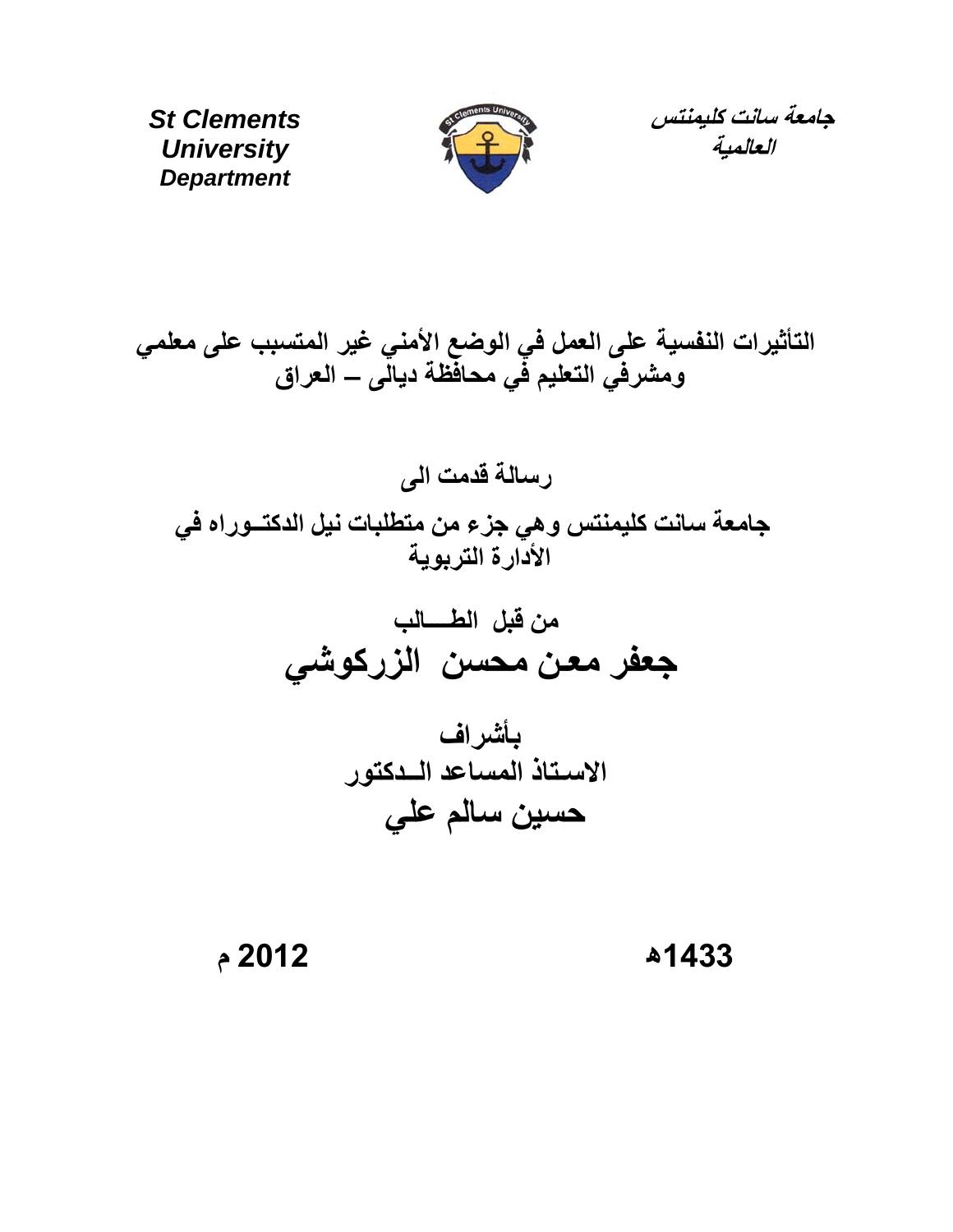يتبع هذا البحث الضغوط التي تواجه المشرفين التربويون والمعلمين في عملهـم فـي محافظة ديالى، ويتعمق في تحليل من منبت من الضغوط ثم يتسع متلمساً ظاهره. وهو على هذا النحو يمضي في موضوعه متأملاً ومتابعاً ومقوماً. والعامل التي دعـت إليـه متنوعـة تنهض أساساً على تدوين هذه الضغوط ثمرة للأيمان بعقيدة سماوية دعت إلى خير الأنـسان في كل زمان ومكان العقيدة تنبع من الحرص على ديمومة الأيمان والعلم التي تجرد العلماء من شتى الأمم إلى أرواء ثمرتها تلقيمها بشتى إمكانات الخلق والأبداع . ولما كانت أيامنا هذه أيام الصراع بين الثقافات وميدان الغزو الحضاري، نبع عامل آخر من عوامل إختيار هـذا البحث ساعياً بجد وأخلاص للأحتماء بالثقافة العربية والأسلامية وذلك بتوجيه من المؤسسات التعليمية وللمشرف التربوي والمعلم الدور الكبير في ذلك قد يواجهان خلالـه بالـضغوطات الكثيرة ويجب أن يرتقي عملهم إلى مستوى الحب لكل ماهو كريم وطيب، وقد يحتاجون إلى زاد المثابرة في هذا المضمار الذي لاينيره أي بحث من قبل. ومن هنا فأن هذا المضمار لـم يكن يخلوو من عوائق منها: عدم توفر الممارسة في هذا اللون من البحث، وفقدان المصادر والمراجع وأتساع أفق الطموح، وما إلى ذلك من العوائق التي تعترض سبيل بحـث جديـد ومبتكر.

**المقدمة -:**

ولما كانت المسأله في إختيار البحث مدى وعوامل تعود أساساً إلى الأيمان بأهدافه، فأننا قـد تجاوزنا هذه العوائق على وفق خطة علمية وضعت للبحث فكان التعريف بالبحـث وتنـاول الضغوط التي تواجه المشرفين التربوين والمعلمين في عملهم ضمن محافظة ديالى حيث نرى إن موضوع الضغوط نال اهتماماً كبيراً من لدن الباحث لما له من أثار سلبية علـى صـحة الأنسان النفسية والبدنية ومهنة المشرف التربوي والمعلم واحدة من المهن التي تعـاني مـن الضغوط المهنية والأجتماعية والأقتصادية العديدة ولم يشكل العمل إلى وقت قريب أي مشكلة إلى أن أتسع وتراحي وأصبح التوتر والأجهاد مرادفاً للعمل، ومن هنا فقد وقف في شيء من الأطالة الضرورية للتحدث عن ضغوط المشرف التربويو والمعلم لأنهم يعتبرون من القيادات التعليمية ولهم دور مهم في العملية التعليمية والتربوية ولـذلك يواجهـون ضـغوطاً فـي عمليةالتعلم والتعليم ويبذلون جهداً كبيراً في سبيل تحقيق الأهداف التربوية المرسومة التـي يتطلب منه التعامل بأسلوب الجد والقوة لكي يزيد من إنجازه .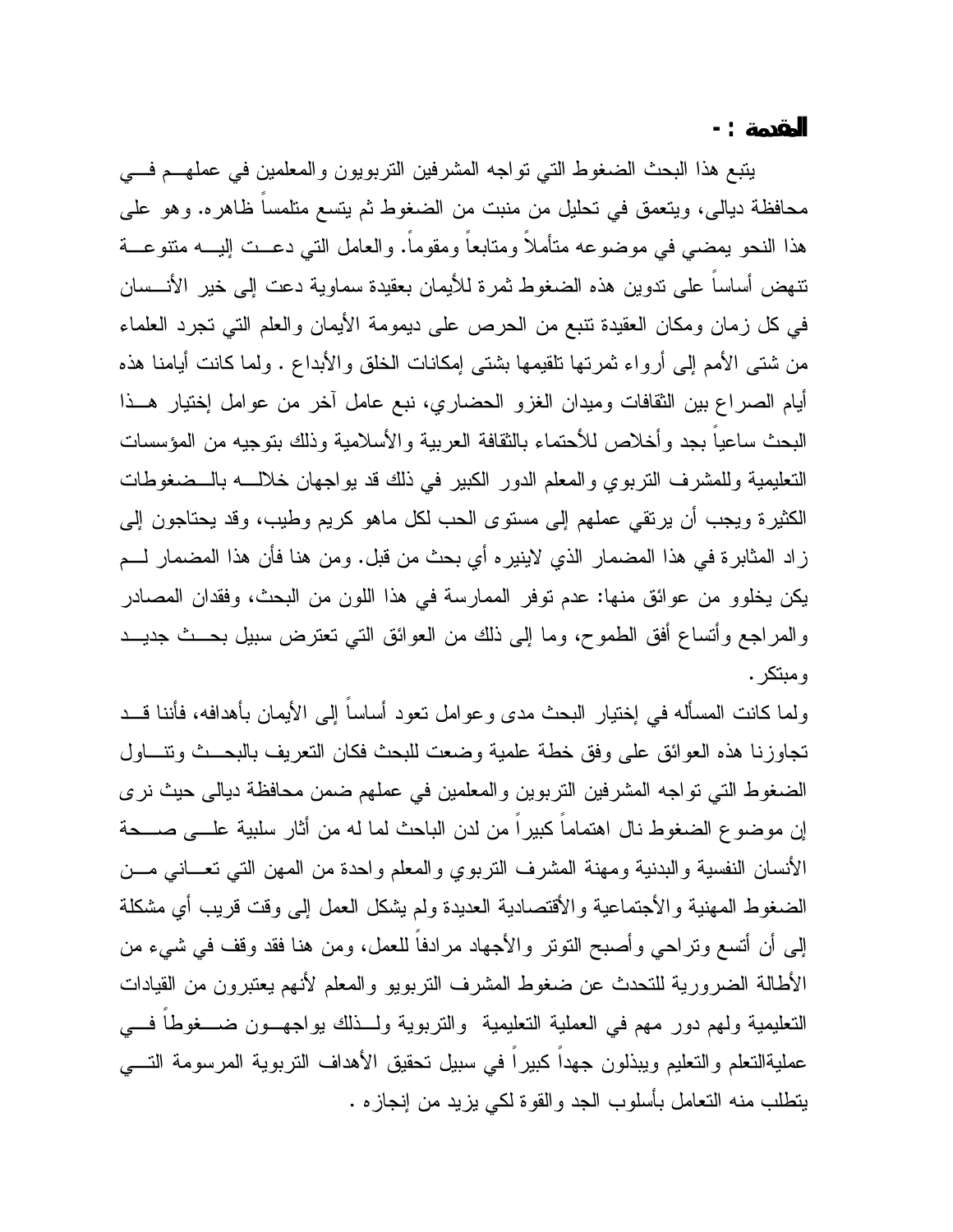وتناولنا أهمية البحث والحاجة اليه حيث نرى من النادر أن نجد أنساناً لا يعاني من الضغوط النفسية والحياتية فالمشرف التربوي والمعلم مثلة مثل أي أنسان يعاني من تلك الضغوط ولكن عمله أيضاً وخصوصاً بعد فقدان العامل الأمني في العراق بالأضافة إلى إفـراز إنحرافـات تشكل عبئاً على قدرة ومقاومة الناس في التحمل وزيادة التطور تحمل النفس أعبـاء فـوق الطاقة وينتج عنها زيادة في الضغوط على الحالة الصحية والنفسية والعقلية ويشكل الضغوط بأنواعها إجهاداً على المشرف التربوي والمعلم في عمله وقد كان حدود البحث ضمن مديرية تربية ديالى وتناولت هذه الدراسة العديد من النظريات التي من شأنها أن تسهم في حل لهـذه الضغوط. وكان البحث يحتوي على العديد من الأستبيانات وملاحق المراد منه هـو كيفيـة الوصول إلى علاج لهذه المشكلة وكل محور من محاور الدراسة تم تناوله بمـسحة علميـة وعلى أسس نظرية كأساس أنعكس وتجسد بكيفية التخلص من تلك الضغوط وكيفية إسـتخدام تلك لمحاور للهدف الرئيس الا هو الطريقة المثلى للتخلص من تلك الضغوط وفي ضوء ذلك حرصت الدراسة على أن تبين موضوع الضغوط التي يواجهها المشرفين التربوين والمعلمين في عملهم.

بصورة مختصرة وافية ولكن بما يتماشى مع ما يراد من الدراسة وهو بيان أهمية كل مـن تلك الموضوعات ودورها في طريقة التخلص من تلك الضغوطات لأن له أثار مدمرة علـى الواقع الأجتماعي والسياسي والأقتصادي فاليوم أصبح ضرورياً دراسة مثل هذه المواضـيع وطرحها طرحاً علمياً وإيجاد السبل الناجحة للتخلص من تلك الضغوطات فأعتمدت النظريات المفسرة على أنماط محددة في النماذج ورغم تطورها بقيت في حاجة لمزيـد مـن النقـاش والتحليل من النماذج ورغم تطورها بقيت في حاجة لمزيد من النقاش والتحليل وهنا لابد من التأكيد إن هذا البحث هو محاولة لوضع صيغ جديدة لموضوعنا ومعرفة عوامل وتشخيص وتصويب نقاط الضعف فيه وتقويمها وفق الأساس العلمي الرصين يسرع من فرص نجـاح العملية التربوية وجعله في خدمة المجتمع وتطورة.

ومن هنا فقد تمخض البحث من نتائج ثبتناها زبدة لجهود نرجو أن تكون قد أتت أكلها علـى ما نوينا. أن الباحث الذي ينشد الحقيقة لابد أن يجد عوناً من المؤمنين بهذه الحقيقة. ومن هنا ينبغي لي أن أنوه بجهود الأستاذ المشرف على هذا البحث الدكتور ،.....فلقد كان بحث على العمل ويقدم التوجيهات السديدة والملاحظات القيمة التي ساعدتني كثيراً في إعداد هذا البحث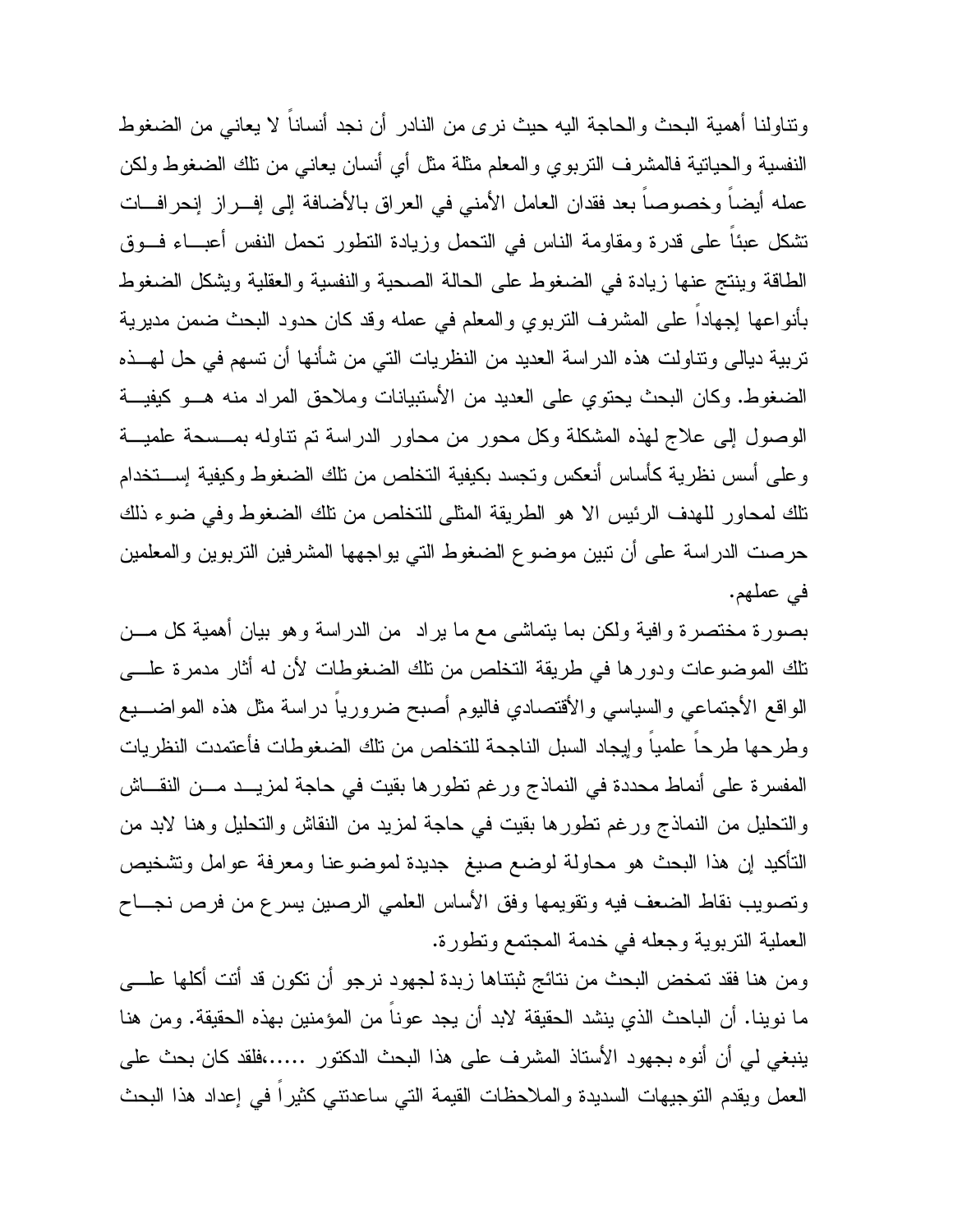جزاه االله عنا خيراً وأشكر الدكتور........ على هذا البحث الذي خصة برعايتـه وأعطـاني الكثير من وقته وجهده فكان لي نعم المرشد فله مني الشكر الوافر.

يعيش الانسان حياة مليئة بالضغوطات المهنية والاجتماعية والنفسية وما يترتب عليهـا مـن الأمراض والأضطرابات النفسية والجسمية، حيث عاش الأنسان منذ البداية نشأة الكون عبر ملايين السنين باحثاً عن الأستقرار والأمان جاريا ً وراء الراحة التي تعطيه الاتزان، فمنـذ تلك الازمان وهو ينشد الطمأنية له ولأبنائه فهو يسعى لتخفيف عبأ الحياة عن كاهلة. ولمـا أزدادت الحياة تعقيداً أزدات الضغوط الواقعة عليه مما أضطرة إلى مواكبة التسارع لتحقيـق الرغبات والمطالب وهذا الأسراع زاده مرة أخرى من الظغط على النفس وتحميلها أكثر من طاقاتها بغية اللحاق بكل ما يحمله من قسوة ورخاء (الأمارة، ،2001 ص3) إحداث الحيـاة اليومية تحمل ضغوطات يدركها الأنسان عندما يساير بأستمرار الموافق المختلفة في العمـل أو التعاملات مع الناس أو المشكلات التي لايجد لها حلولاً مناسبة أو تسارع أحداث الحيـاة ومتطلباته وهي تحتاج إلى درجة عالية من المسايرة لغرض التوافق النفسي وربما يفشل في هذه الموازنه الصعبة فحتى أسعد البشر تواجههم الكثير مـن خيبـة الأمـل والـصراعات والأحباط والأنواع المختلفة من الضغوط اليومية ولكن عدداً قليلاً منهم هم الـذين يواجهـون الظروف القاسية (دافيدوف، ،1983 ص616).

**أولاً: مشكلة البحث**

نال موضوع الضغوط أهتماماً كبيراً من لدن الباحثين لماله في أثار سلبية على صحة الأنسان النفسية والبدنية ومهنة المشرف التربوي واحدة من المهن التي تعاني من الضغوط المهنيـة والأجتماعية والأقتصادية العديدة. ولم يشكل العمل إلى وقت قريب أي مشكلة إلى أن أتـسع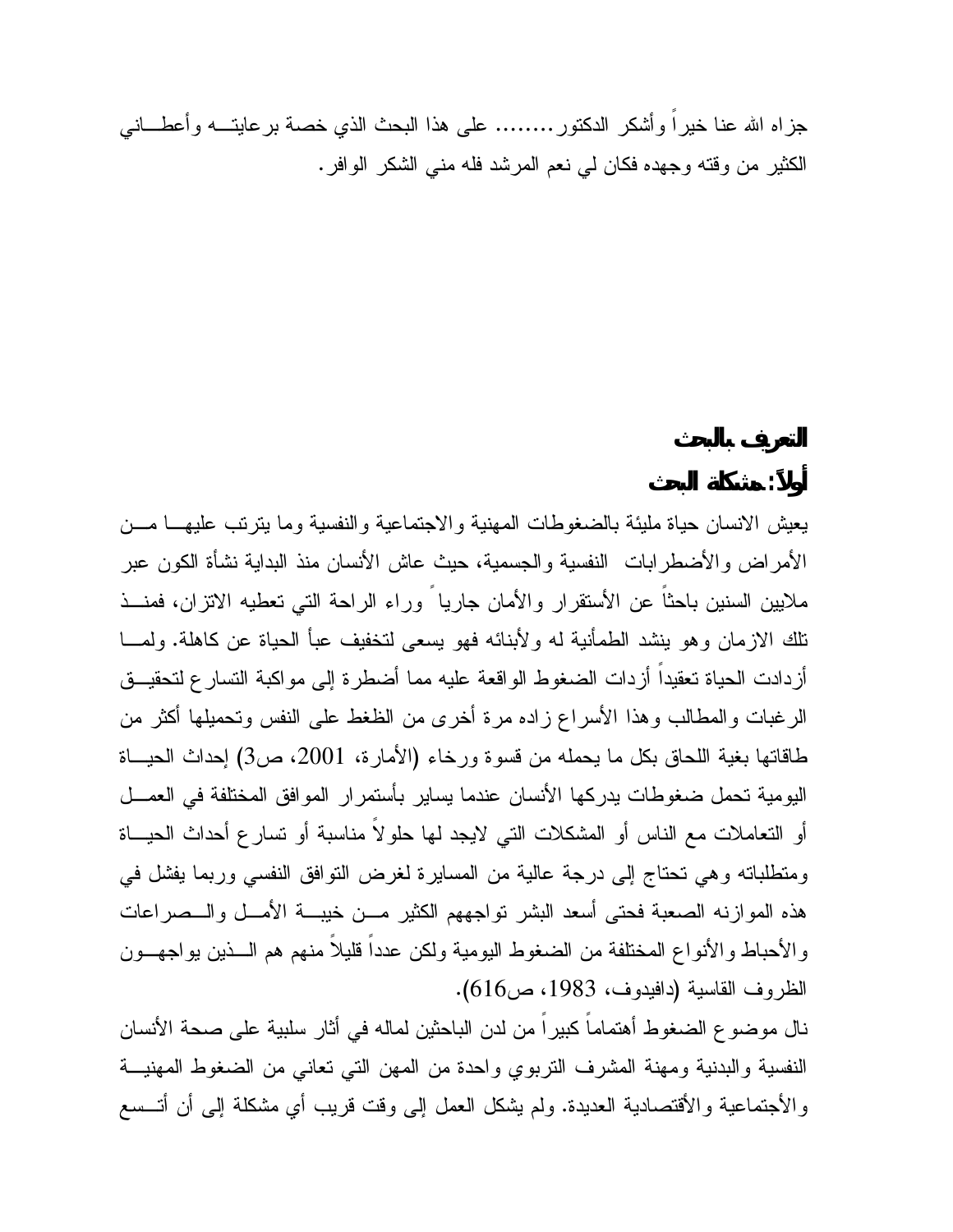وترامى وأصبح التوتر والأجهاد مرادفاً للعمل، وبسبب ضغوط العمل ظهرت أمراض سميت بالأمراض المهنية والضغوط الناتجة من عدم قدرة التحمل لمتطلبات العمل والعبئ الزائـد على الفرد وتقدير كمياً، وإن الضغوط والأجهاد في العمل مرتفع وأثبتت الكثير من حـوادث العمل كانت بسبب الأخطاء الناتجة عن عوامل منها التعب، جو العمل، كثافة العمل، المشاكل العائلية (ستوار، ،1997 ص41).

إن مشكله البحث الحالي تأتي من العوامل المسببه للأمراض النفسية هي الضغوط والثقافـة المنحرفة والشخص الذي يحقق توازناً نفسياً لقناعته التامه بأن يتسلم (تثميناً) من االله تعـالى ليتضاءل أمامه تثمين البشرية جميعاً، أذن من يتعامل مع االله تعالى يحيا متوازناً ولا يحـس بالقلق والكأبه والخوف لأنه ينطلق من قوله ( ومن يتوكل على االله فهو جسبه) (البـستاني، ،2004ص41) وتبرز مشكلة البحث الحالي من الدور القيادي الذي يلعبه المشرف التربوي والضغوط التي يواجهها في عملية التعلم والتعليم وتحقيق الأهداف التربوية المرسومة التـي تتطلب منه التعامل بأسلوب يكفل إستمرار الحياة بنوع من الجلد والقوة والتوافق السليم ممـا يزيد إنجازه .

**ثانياً: أهمية البحث والحاجة إليه-:**

أن الأنسان هو أحسن وأرقى المخلوقات على وجه الأرض وقد ميزه االله تعالى بطاقات كثيرة وقدرات أكثر لو أستطاع أن يستعملها لتتمكن من تحقيق السعادة، وإن كثيراً ممـا يـضعف الأنسان هو حجم الضغوط التي يواجهها في حياته فالحياة العصرية مليئة بالضغوط التي تثقل كاهل الأنسان وإن كثرت سبل الراحة والترفيه (القحطاني، ،2003 ص2). من النادر أن نجد أنساناً لايعاني من الضغوط النفسية وبخاصة تلك الناتجة مـن الأزمـات والكوارث والحروب وإنعدام الأمن النفسي والأقتصادي والحياتي والتي تؤدي إلـى أخـتلال إجهزة المراقبة والمناعه وأننا نعيش في عصر تتعرض فيه إنسانية الأنسان لأكبـر محنـه، وهذا يستلزم تكريس كل جهد ممكن أن يجعل كل فرد يمارس الحياة في الوقت نفسه مستعداً لمخبأت المستقبل القريب والبعيد والأنسان هو المدع في الحياة وهو الغاية المرتجاه، لذا لابد من تحقيق التكامل الكلي في شخصية الفرد من النواحي الجسيمة والعقلية والأنفعالية وإبـراز أهمية ربط تربية الشخصية الفردية بالتكامل مع الأهداف الأجتماعية والدور الأجتماعي الذي يقوم به لمواجهة الضغوط (الجسماني ،1986ص98).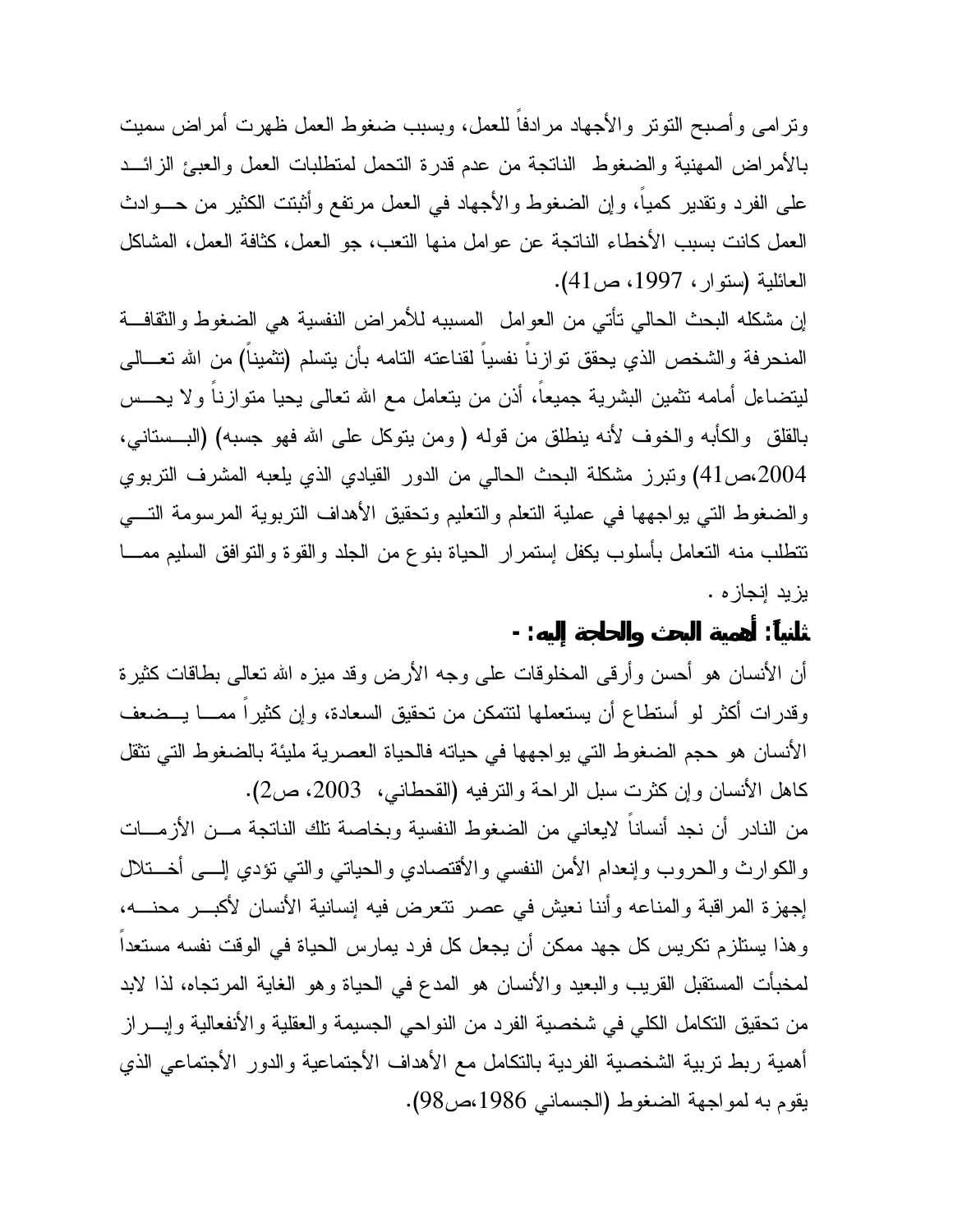وأن الضغوط بوأن الضغوط بكل أواعها هي نتاج التقدم الحضاري المتسارع الذي يؤدي إلى إفراز إنحرافات تشكل عبئاً على قدرة ومقاومة الناس في التحمل فرياح الحضارة تحمل فـي طياتها أفات تستهدف النفس الأنسانية وزيادة التطور تحمل النفس أعباء فوق الطاكل أواعهـا هي نتاج التقدم الحضاري المتسارع الذي يؤدي إلى إفراز إنحرافات تشكل عبئاً على قـدرة ومقاومة الناس في التحمل فرياح الحضارة تحمل في طياتها أفات تستهدف النفس الأنـسانية وزيادة التطور تحمل النفس أعباء فوق الطاقة وينتج عنها زيادة في الضغوط على أجـسامنا وينعكس على الحالة الصحية والنفسية والعقلية ويؤدي إلى الأنهيار والمـوت وقـد ينـتج الأنسان المعاصر في أستيعاب النمو المتسارع لمتطلبات الحضارة ولكنـه يخـسر بالنتيجـة قدرته الجسدية والنفسية ومقاومته في تمنا وينعكس على الحالة الصحية والنفـسية والعقليـة ويؤدي إلى الأنهيار والموت وقد ينتج الأنسان المعاصر فـي أسـتيعاب النمـو المتـسارع لمتطلبات الحضارة ولكنه يخسر بالنتيجة قدرته الجسدية والنفسية ومقاومته في التحمل، ممـا يؤدي إلى إستنزاف الزاف الطاقة وتدميرها ويعني تدمير الذاتت (الأمارة، ،2001ص13). وقوة جمل الشخصية تظهر أن كل فرد يريد أن يشعر بالأمان من كل ما يهدد كيان ذاته وأن يفسح له المجال بأن ينمو وأن يتمكن من الأعتزاز بنفسه وأن يقرر إلى حد بعيد مايريـد أن يقرر مع الأسترشاد بأراء الذين أكثر منه خبرة وتجربة.

تشكل الضغوط بانواعها أجهاداً على المشرف التربوي في عمله والـضغوط الناجمـة عـن العمل هي الأرهاق وساعات العمل الطويلة ونوعيته وأوقاته المختلفة وكذلك الضوضاء يدافع إلى الملل وعدم القدرة على التركيز وكذلك علاقات العمل وأجوره ووسائط النقل والظروف الفيزيقية (الحرارة التهوية والأضاءة) كل ذلك تــؤدي إلـــى التـــوتر والأجهـــاد (جـــرجس، ،1983ص102). الضغوط الأقتصادية لها الدور الأعظم في تثبيت جهد المشرف التربـوي وضعف قدرته على التركيز وخاصة عندما تعصف به الأزمات المالية أو الخسارة أو فقدان العمل أو يكون الأجر الذي يتقاضاه لايتناسب وحجم العمل التربوي الذي يقوم به وينجم عن ذلك عدم قدرته على مسايرة مطلبات الحياة (الألوسي، ،1986 ص102).

وبينت بعض الدراسات أن الأفرادد من ذوي تحمل الشخصية العالي هم الأفراد المقـاومون للأمراض نتيجة تقيمهم الأيجابي للأحداث الضاغطة التي يتعرضون لها مقابل ذلك أن الأفراد من ذوي قوة تحمل الشخصية الواطئة فأنهم غالبة ما تبدو عليهم الأضطرابات النفسية كالكأبة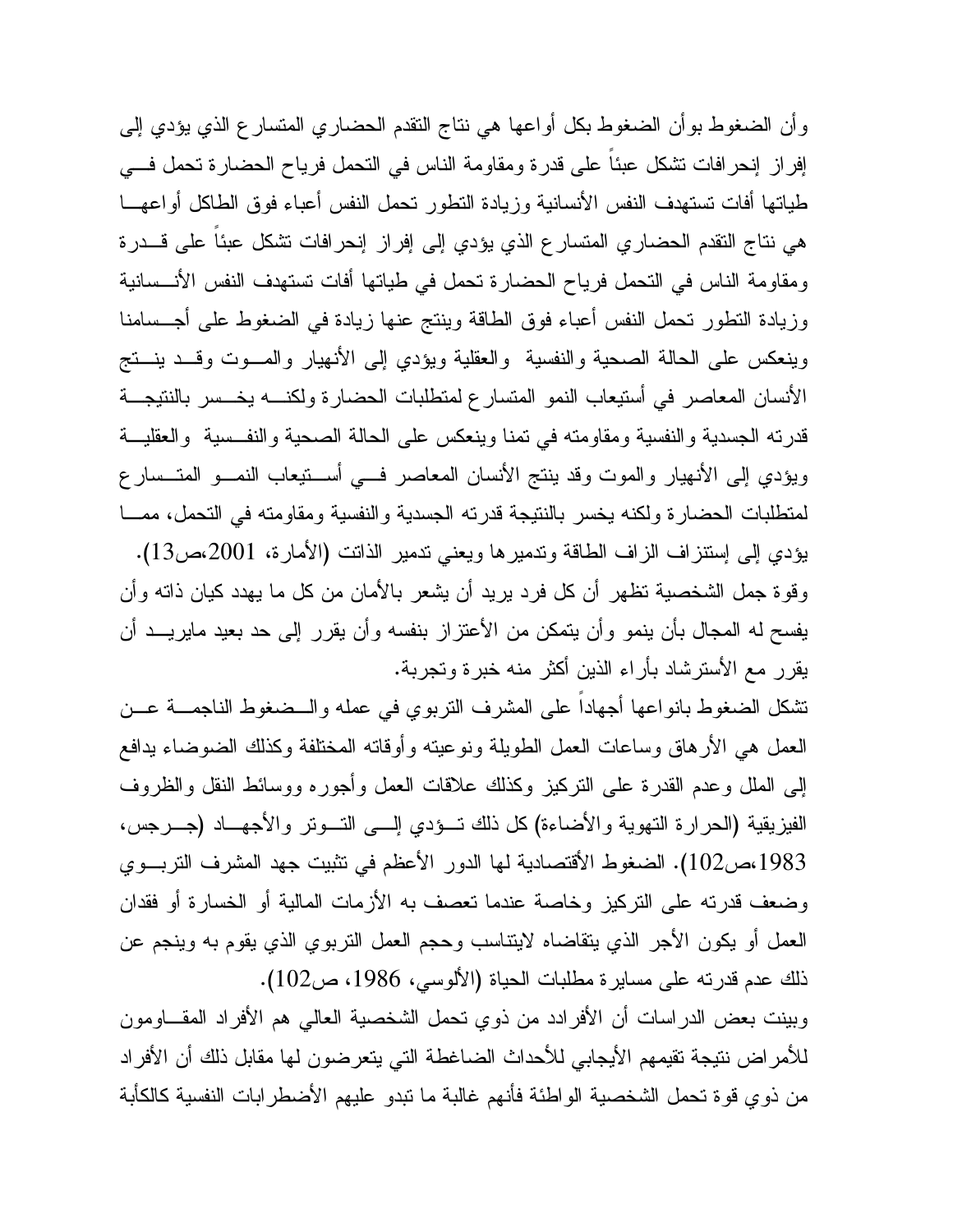والأمراض الجسمية مثل ارتفاع وإنخفاض ضغط الدم والقرحـة وداء الربـو والأم الظهـر والمفاصل وأمراض القلب وغيرها من الأمراض (كوباسا،1979،ص3) إذ يتعرض المشرف التربوي للضغوط المختلفة وبأستمرار يستطيع أن يعيد توازنه بشكل سريع حـال لشخـصية الأنسانية ذات خصائص تتميز بعضها عن البعض ا لأخر، فبعض العوامل الضاغطة تـشكل عبأ على أنماط معينة من الشخصيات في حين تستطيع أنماط أخرى تحملها ومن ثم تعريفهـا بشكل يترك أثراً لدى المشرف التربوي وأيضاً تتدخل المكونات البيولوجية في قدرته علـى التحمل وقوة أجهزته البدنية (دافيدوف، ،1983 616).

تتمثل قوة تحمل الشخصية لدى المشرف التربوي في إسـتتقرار إنفعاليـاً وأتـساق سـلوكه ونضجه الأنفعالي وهدوئه وصبره وكيفيته معالجة المشكلات التي تواجهه على أساس مـن التفكير العلمي وطموحه ودوافعه للأنجاز وكفايته الفعلية.وأن من بني خصائص قوة تحمـل الشخصية للمشرف التربوي هي الاتجاه الأيجابي نحو الذات وإحترامها والـصورة الحـسنه عنها والثقة فيها والأطمئنان إلى قدرتها والى القرارات التي تتخذها والأحساس بالاسـتقلالية والشعور بالمسؤولية والرغبة في العمل والتعاون والأسهام في بناء الحضارة الأنسانية ويكون متوافقاً مع الأتجاهات التي تبني المجتمع مثل إحترام العمل وتقدير المسؤولية وأداء الواجـب والولاء للقيم والأعراف والتقاليد وكذلك بالكيفية التي يستخدم بها الفـرد وسـائل المقاومـة للضغوط للحفاظ على البقاء بصحة جيدة من خلال مواجهته للضغوط، ومن أساليب مقاومـة الضغوط تتمثل بقدرة الأنسان على الحد من التأثيرات الـسلبية للـضغوطات الحياتيـة وأن التدريب الذهني من خلال جلسات الأسترخاء والتأمل تعطي للدفاع شيئاً من الراحة وبالتالي يصبح قادراً على التفكير والشعور بالواقع من أجل نفهمه بهدوء والوصول إلى أفضل الحلول  $(5)$ (فاتك، 2005، ص

كما أن الأسس النفسية المتمثلة بمؤشرات الصحة النفسية تعد من أساليب مقاومـة الـضغوط ويشترط فيها أن يكون الفرد ذا خصائص إيجابية موضوعية وذاية فالموضوعية مـا تظهـر للأخرين بصورة متفق عليها أما الذاتية فهي مقاومة التي تنحصر في شـعور الفـرد نفـسه وأحساسه الخاص ومن أساليب مقاومة الضغوط النفسية والمهنية والأجتماعية التي يتعـرض لها الفرد الألتزام الديني فعندما يكون الأنسان قريباً من ربه بالطاعات وآداء حالة وما عليـه من حقوق، تلك الأمور تجعل شخصية الأنسان مـستقرة وطيبـة مـع النـاس (البـستاني،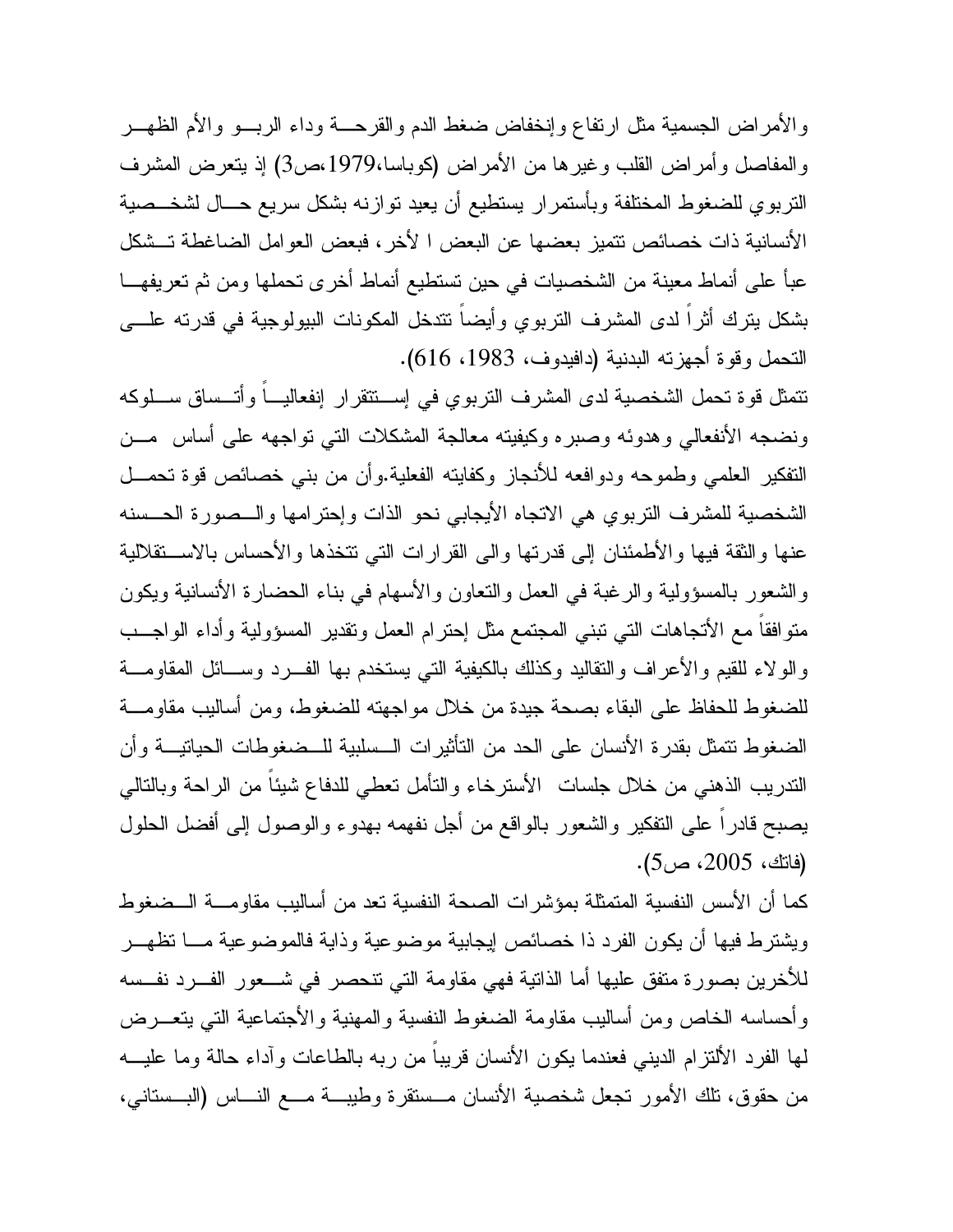،2004ص43) ومما تقدم تبرز أهمية البحثالحالي تدور موضوع الأطروحة التي تدور حول الضغوط النفسية التي تواجه المشرفين التربويين والمعلمين في تربية محافظة ديالى ودورهم في بناء الوطن وإعداد الأجيال إعداداً علمياً ونفسياً واجتماعياً والأرتقاء بالعمليـة التربويـة وتحقيق أهدافها المنشودة.

**ثالثاً-:أهداف البحث** يرمي البحث الحالي التعرف على: -1 مستوى قوة تحمل الشخصية لدى المشرفين التربويين. -2 الفروق الفردية في مستوى قوة تحمل الشخصية لـدى المـشرفين التربـويين للعـام الدراسي 2010-2009 تبعاً لمتغير الجنس (ذكور –إناث)

**رابعاً: حدود البحث.** يقتصر أجراء البحث الحالي على المشرفيين التربويينفي مديرية تربية ديالى **خامساً: تحيديد المصطلحات -:**

أولاً-: قوة تحمل الشخصية: يعرفها كلا من: عاقل: بأنها قدرة الفرد على الالتزام والسيطرة والتحدي ولدية أحساساً عالياً بهـذه الحـالات الثلاثة ليكون جريئاً وعزوماً في أداء عمله (هادي، /1989ص18) كوباسا: الفريد الشخصية القوية للتحمل هو الذي يمتلك إحساساً من أدانه قادر على مواجهـة أحداث الحياة الضاغطة التي يتعرض لها وأن بأستطاعته التعامل معها بشكل يجنبه الأصابة بالأضطرابات النفسية والأمراض الجسمية (كوباسا، ،1989 ص62). تعريف الباحث: هو الفرد ذا الشخصية القوية للتحمل بأنه يمتلك إحساساً في مجالات الألتزام والتحدي والسيطرة والقدرة على مقاومة الضغوط النفسية والمهنية والأجتماعية التي يواجهها والسيطرة عليها. ثانياً: الأشراف التربوي: يعرفه كل من: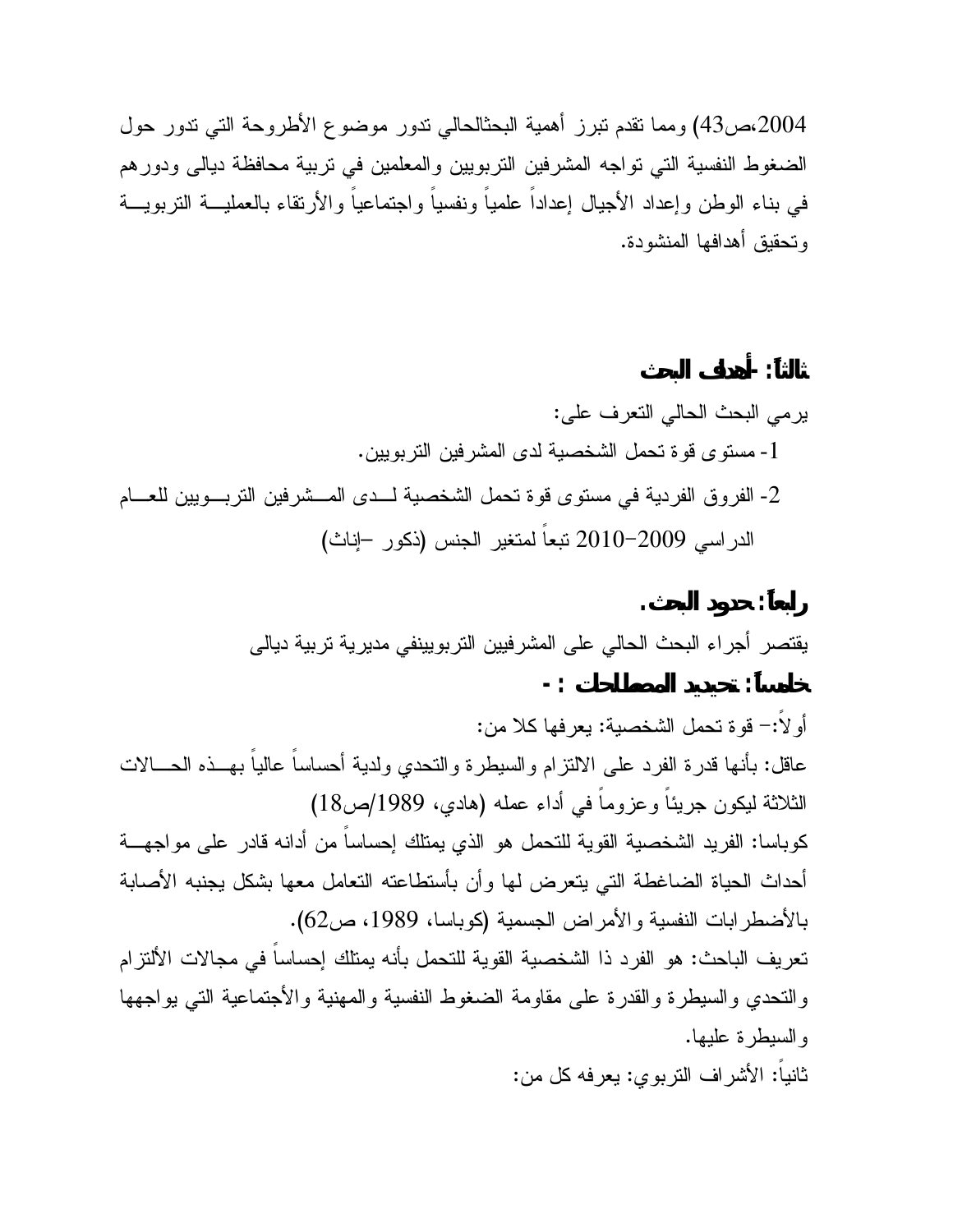برجز: بأنه تنسيق وتوجيه نمو المعلمين مما يعني توجيه كل طفل للمشاركة الفاعلة الذكيـة في المجتمع الذي يعيش فيه (وزارة التربية د.ت،ص113). الفرنسو: بأنه عبارة عن سلوك معمم يهدف إلى التأثير المباشر والفعال في سلوك المعلمـين بأسلوب يسهل تحقيق تعلم أفضل المعلمين وتحقيق أهـداف المدرسـة (المزبـان، ،1982 ص25).

الباحث يعرف الأشراف التربوي: هو عملية تربوية متكاملة تعني بالأهداف والمناهج وأسليب التعليم والتوجية والتقويم وتطابق جهود المعلمين وتتفق وإياهم لتطـوير العمليـة التربويـة ومتابعة تنفيذ ما يتعلق بها.

طرحت هذا المفهوم في الشخصية كوباسا في 1979 ويرى الباحثون أن المفهوم هو الأكثـر علاقة بالضغوط وتأثيره على الفرد وأنطلقت هذه النظرية أيضاً من التأكيد الوجودي للفـرد ككائن حي في العالم وترى أن الفرد نوع من البناءالمستمر الـديناميكي وأن مهمـة الفـرد كوجود هي في مجابهةالضغط وعدم تجنبه والأنتفاع من التعامل الفعال مع الوجود بأعطـاء شكل لهذه الحياة (الحلو 1995، ص18) وطبقاً لنظرية كوباسا فأن الفرد الذي يخبر درجـــة

**أولاً: قوة تحمل الشخصية.**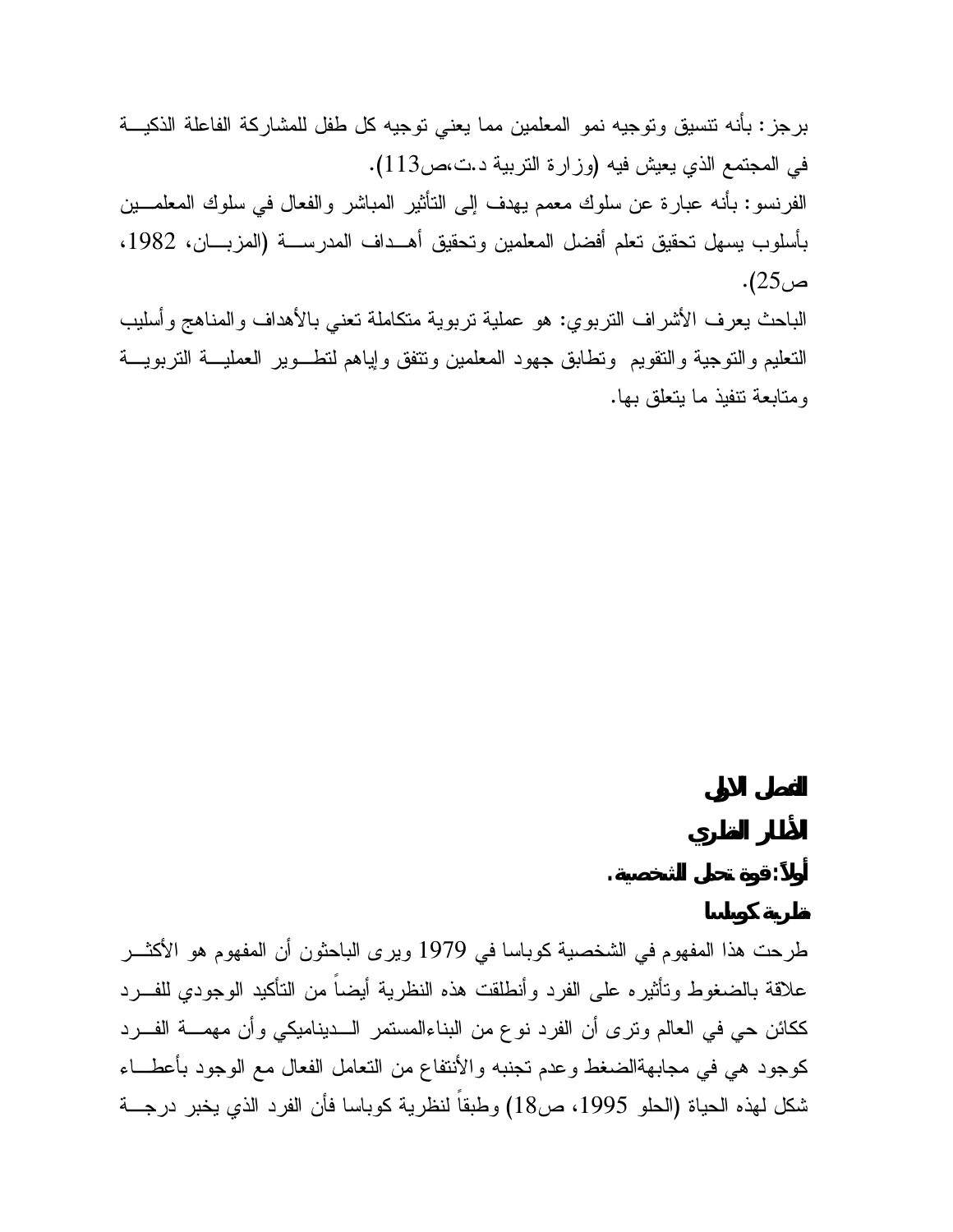عالية من الضغوط من دون أن يتعرض للمرض فأنه يمتكلك بناءاً للشخصية يختلـف عـن الفرد الذي يعاب بالأمراض عند تعرضه لنفس درجة من الضغط وقـد أطلـق هلـى هـذه الشخصية (قوة تحمل الشخصية) وتتكون كما ترى كوباسا من ثلاث أفتراضات هي:

- الأفتراض الأول: أن الفرد يتعرض للضغوط ويملك أحساساً كيـراً للـسيطرة علـى أحداث حياته يظهر بصحة أفضل أولئك الذين يشعرون بدوم إمتلاكهم القوة والسيطرة على مثل الأحداث.
- الأفتراض الثاني: عندما يتعرض الفرد الذي يشعر بالألتزام إلى الضغوط في مجالات حياته المختلفة فأنه يبدو سليماً من الأمراض أكثر من أقل مما هو عليه في الواقع لدى تعرضه لأحداث الحياة الضاغطة ولذلك فأن مواجهته للبيئة الضاغطة يخفـف منهـا لذلك تهون عليه مواجهتها فضلاً من أن الشخص الملتزم دائماً إنه يشارك الأخـرين وهذا يشكل قوة أو مصدر مهماً لمقاومة الضغط كما أن الشخص الملتزم يمتلك القدرة أو القابلية للعون من اقوة أو مصدر مهماً لمقاومة الضغط كما أن الشخص الملتـزم يمتلك القدرة أو القابلية للعون من الأخرين لمساعدته في الوقت الذي يحتاج فيه إعادة تكيفه.
- الأفتراض الثالث: أن الشخص الذي يواجه التغير كتحدي يكون عند تعرضه للـضغط في منآع الأصابة بالمرض فالشعور الأيجابي عن التغيير الذي يحصل في بيئته يعـد حافزاً نحو إدراكه لقيمة الحياة وتعلقة بها فضلاً عن أنه يجد في هذه الخبرات نوعـاً من المتعه وتمكنه من البحث عن المصادر التي تساعده في تعاملة مع الضغوط.

وقد إتجهت الكثير من البحوث لدراسة هذا المتغير وعلاقته بالأصابة بـالأمراض والـصحة النفسية والجسمية وعلاقتها بأساليب التعامل مع الضغوط (كوباسا، 1979، ص13) . "نظرية سوليفان"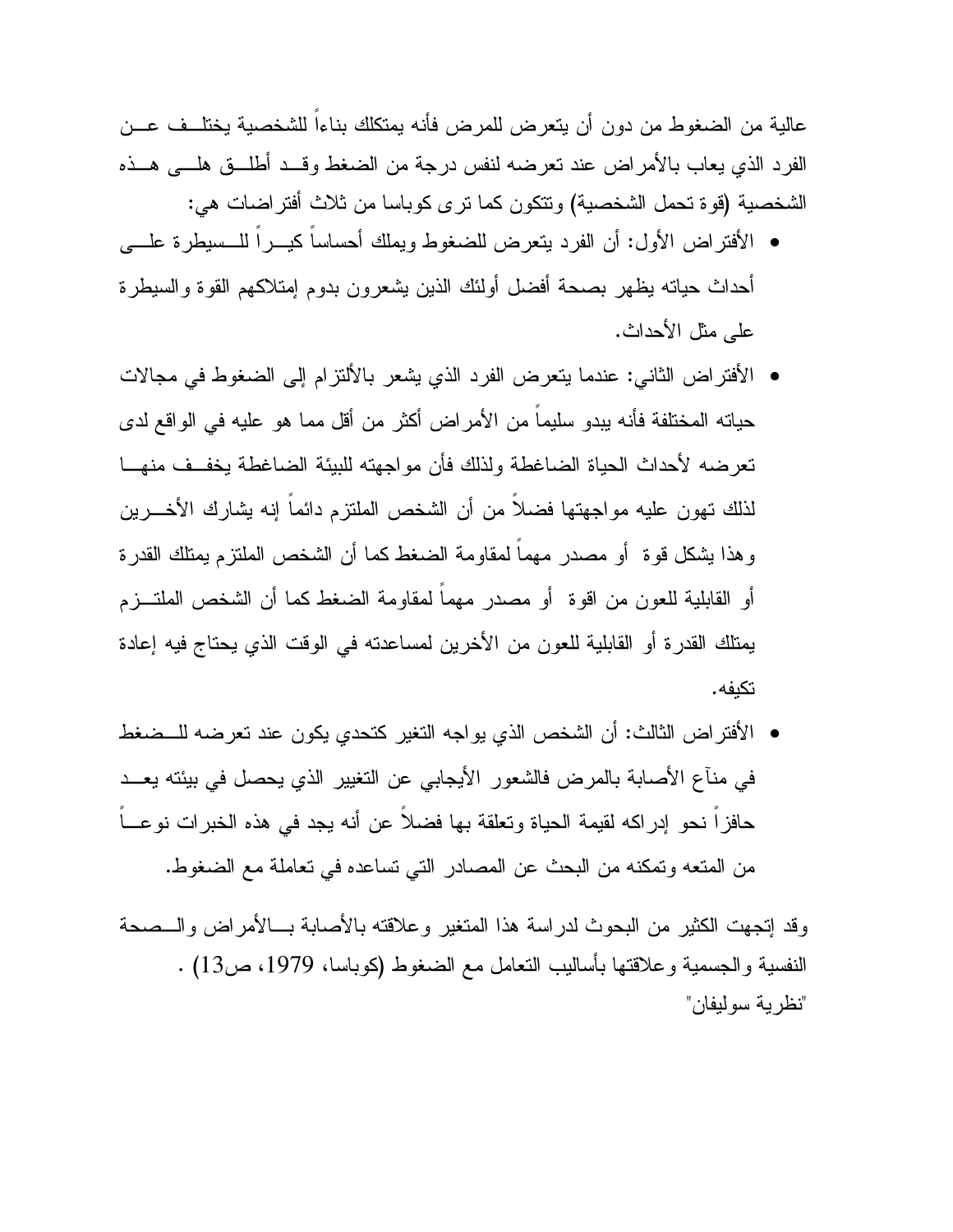تعد نظرية (هاري ستاك سوليفان) من النظريات التفاعلية فهو يتحـدث عـن كيفيـة نمـو الشخصية منذ الطفولة وكيف يكتسب التوتر والقلق من خلال التفاعل مع الاخرين ومن أهـم المفاهيم التي طرحها هي:

- <sup>أ</sup> الشخصية: هي العادة والموقف الشخصي المتبادل بين الأشخاص.
- <sup>ب</sup> الديناميكية: وهي أجزاء من الطاقة ثابته إلى حد ما وتتضح الديناميكية خصوصاً فـي علاقة الشخص بالأخرين.
- <sup>ت</sup> الذات: وهي من أساليب سلوكية يكتسبها الفرد تجعله أمناً فوجـود الـذات الأمنـة المتوافقة تعد بمثابة حماية الفرد من التعرض للتعب وما يصاحبها من قلق بينما وجود الذات غير المتوافقة الشريرة تعد مصدراً لا ينصب للقلق والمعاناة.
- <sup>ث</sup> التوتر والقلق: يرى سوليفان وجود توتر داخلي محكوم بحاجات الفرد وإشباع التوتر وهناك نوع من التوتر محكوم بالقلق نتيجة المخاوف أو أخطار واقعية أو خيالية ممـا ينعكس على علاقة الفرد بالأخرين (الدهري والعبيدي، د.ت، ص34).

"نظرية فرويد"

وهي تتكون من تركيبات رئيسية في بنية الشخصية وهي: ألهو، الأنا، الأنا العليا فألهو:النظام الأصلي للشخصية وهي المستودع لكل الغرائز وهي تحتوي الطاقة النفسية (اللبيـدو) وهـي الجسمية يحدث تركيب قوى الشخصية وهي تقبل بشكل مباشر ومهـم بأرضـاء الحاجـات الجسمية، حيث يحدث التوتر أو الضغط عندما يكون الجسم في حالة الحاجة، عنـدها يعمـل الكائن الحي على خفض التوتر عن طريق إشباع الحاجات وفق مبدأ اللذة وهي تكـافح مـن أجل الأرضاء العاجل.

الأنا: تمتلك الأنا وعاء للواقع وهي قادرة على أدراك الفرد والتلاعب فيها بطريقـة عمليـة وهي تعمل وفق ما يسميه فرويد مبدأ الواقع وهي السيد العاقل الشخصية وعرضها مـساعدة ألهو في الحصول على الخفض الضروري للتوتر وهي تقرر الوقت والأسلوب للأشباع بشكل مناسب.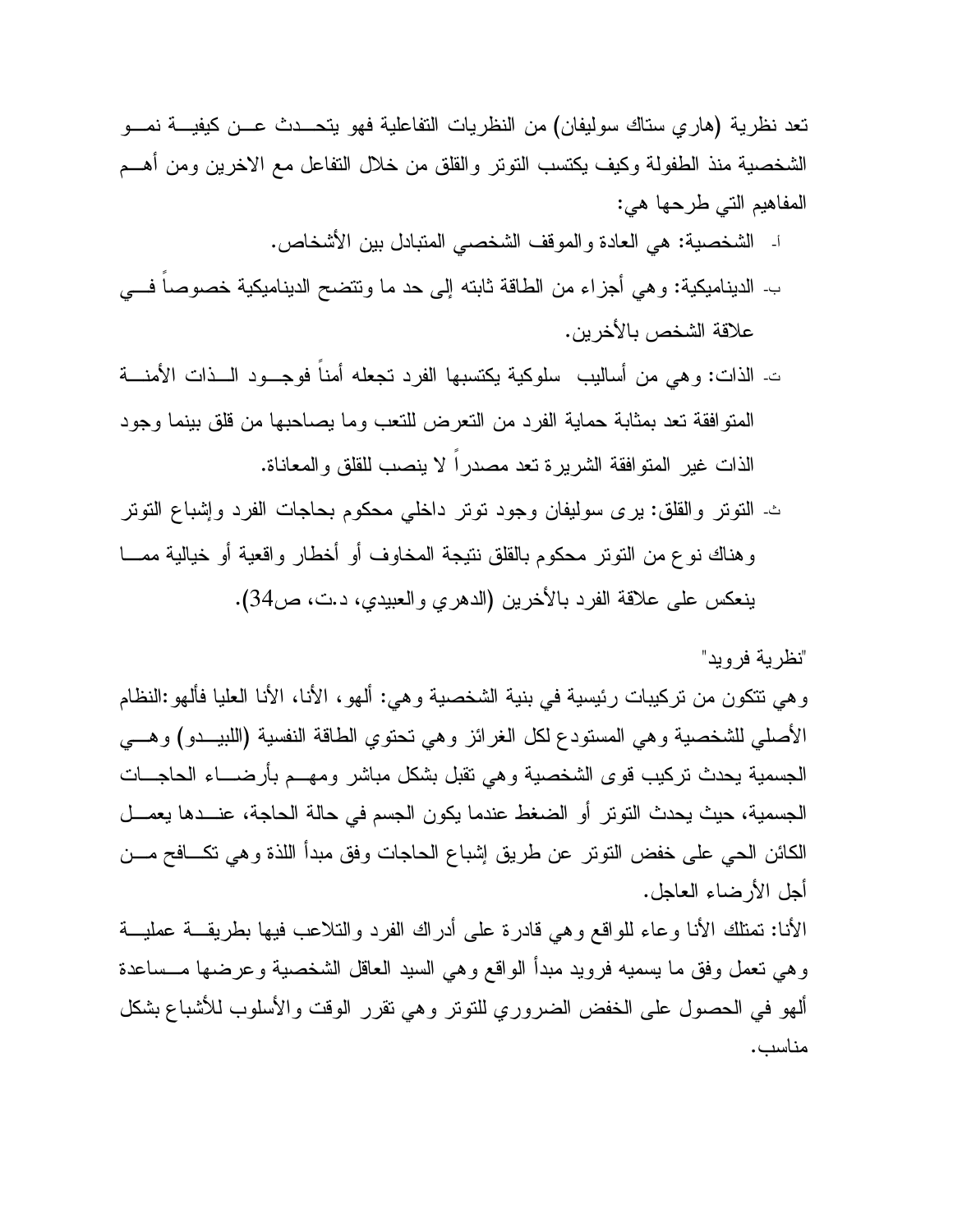الأنا العليا: وهي مجموعة من القـوة والأوامـر أو المعتقـدات الفعالـة وتـسمى بلغتنـا (العنمير)وهي الجانبالأنا العليا: وهي مجموعة من القوة والأوامر أو المعتقدات الفعالة وتسمى بلغتنا (العنمير)وهي الجانب الخلقيي من الشخصية وهي تبحـث بأسـتمرار عـن الجمـال الأخلاقي وهي تكبح طلبات ألهو وتكافح من أجل الكمال الأخلاقي وهي لا تقل المساومة في مطالبها (شلتز، ،1983ص36-35). "نظرية أدلر"

الشيئ المميز لنظرية أدلر هو فكرته عن ما يسمى بالذات الخلافة وهـي نظامـاً شخـصيته وذاتياً للغاية ويفسر الكائن العضوي ويعطيها معناها وهي تبحث عن الخبرات التي تـساعد على تحقيق أسلوب الشخص الفريد المميز في الحياة وأيضاً أكد على (تفرد الشخـصية) أي نشوءها وحدة فريدة ومميزة من الدوافع والسمات والأهتمامات والقيم كما دارت نظريته حول الشعور وهو يرى الأنسان كائناً شعورياً يعرف أسباب سلوكه كما أنه يشعر بالأهداف التـي يحاول بلوغها أي أنه فرد بذاته ومن الأسهامات المهة تشخيصه للـشعور بـالنقص وعنـده تتضمن معنى القلق وأعتبره دافعاً أساسياً للأضطرابات النفـسية التـي تـصيب الشخـصية (الهيتي، ،1985 ص106).

ثانياً: الأشراف التربوي يجد أنه يبدأ أول الأمر على مستوى التفتيش الذي يعني تلك العملية التي يقوم بها شخص واحد هو المفتش بزيارة المعلمين للأطلاع على جوانب القصور ونقاط والضعف لديهم ومن محاسبتهم على الأخطاء والنواقص والهفوات التي يجدها مـن خـلال زيارته وتحدد مهمته في الكشف عن نقاط الضعف المعلمين وتعيد الأخطاء تقريـراً يعكـس إنطاعاته الشخصية دون الأعتماد على أسس موضوعية أذا كان سلبياً تأثيره على المعلم من حيث إستمراره بالعمل أو أبقائة في مدرسته ذلك أن النقل إلى مدرسته بعيدة أو نائية من أكثر الأجراءات التي كان يستخدمها المفتشون إزاء المعلمين الذين لايرضـون علـيهم (البـزاز، ،1970 ص54)

أن ما يقوم به المفتش غالباً هو نقل خبراته التعليمية عندما كان معلماً ويحاول فرضها علـى المعلمين دون الأخذ بنظر الأعتبار التطورات العديدة التي ترأت على ميـدان التربيـة ولا

**الشيء المميز لنظرية أدلر:"**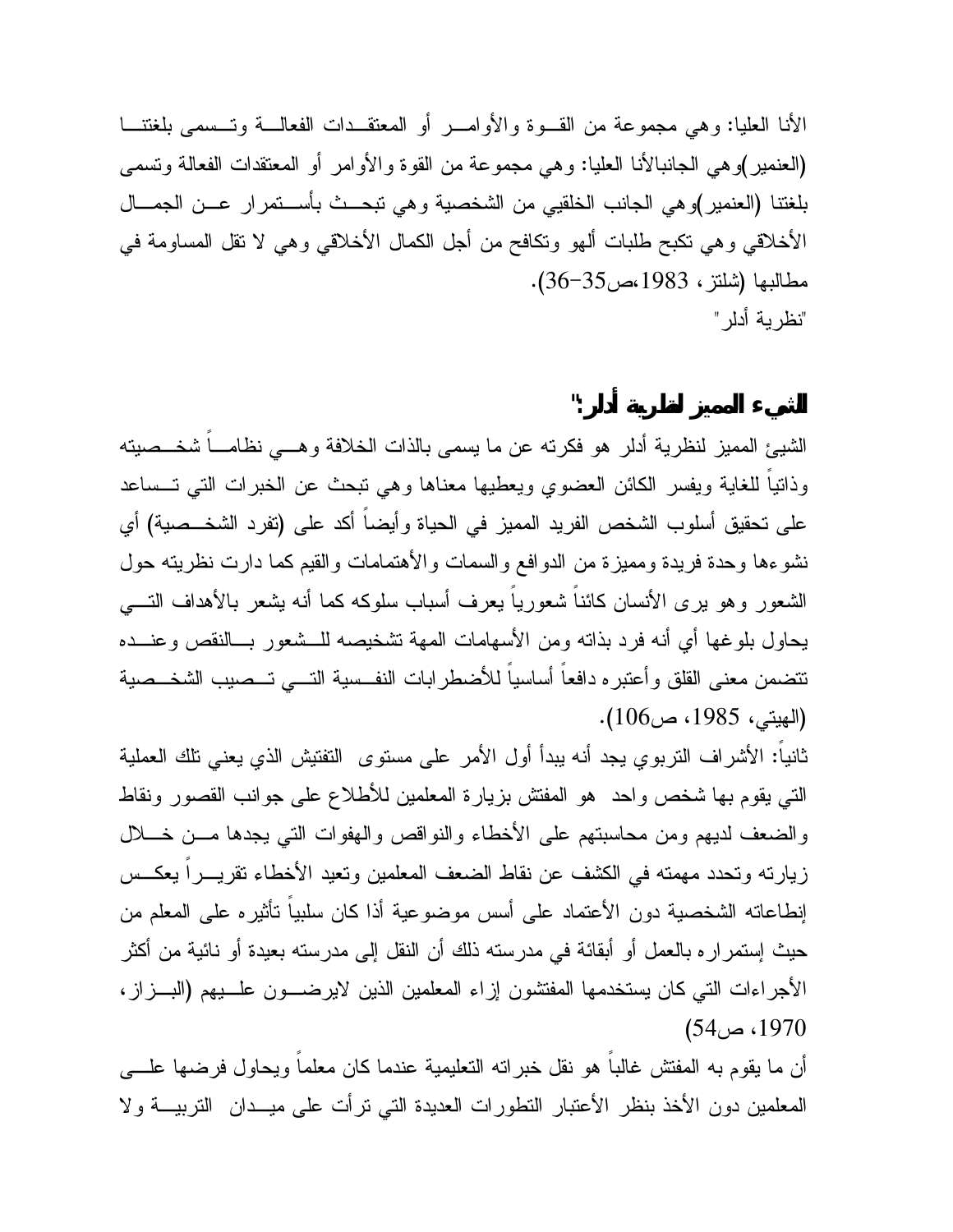المتغيرات المتنوعة في المواقف التعليمية ولا الفروق الفردية القائمة بين المعلمين والطلبـة (المزبان، ،1982 ص78).

**"المفهوم الحديث للأشراف التربوي"**

أن التطورات الكبيرة التي تحققت في مجال الفكر التربوي وما تضمنته من فلسفة وأهـداف تربوية ومراحل النمو ومبادئه ونظريات التعلم المختلفة وديناميات الجماعة وأساليب الأتصال وما تحقق في مجال العلوم التربوية والنفسية والعلوم الأجتماعية والسلوكية وتطور النظـرة الشاملة للعملية التعليمية فرض تطوراً جديداً لمفهوم الأشـراف التربـوي ومبـادئ تحقيـق الأهداف حيث أن هدف الأشراف التربوي تطوير عمليات التعليم والتعلم من أجـل تحقيـق أهدافها كل ذلك أدى إلى تغير جديد على مفهوم الأشراف التربوي وذلك من إهتمامه بـالفرد وهو المعلم إلى أهتمامه بالمواقف التعليمي (متولي، ،1983 ص265)

حيث أصبح الأشراف التربوي وتطويرها فهو قيادة تربوية هدفها تهيئة الفرص المناسبة لنمو المعلمين وتطورهم مهنياً بغية الأرتقاء بمستوى التعليم وذلك عن طريق إستخدام الأسـاليب التربوية الملائمة والأستفادة من التطورات الحاصلة في هذا المجال. أن الأشراف التربـوي يعني تنسيق وتوجيه نمو المعلمين بما يعني توجيه كل طفل للمشاركة الفاعلـة الذكيـة فـي المجتمع الذي يعيش فيه عن طريق توجيه وتشجيع النمو الذاتي للمعلمين من أجـل تحقيـق الأهداف التربوية وزارة التربية (د.ت، ص152)، أن الأشراف التربوي في المفهوم الحديث هو عبارة عن سلوك مصمم يهدف إلى التأثير المباشر والفعال في سلوك المعلمين بأسـلوب يسهل تحقيق تعلم أفضل للمعلمين وتحقيق أهداف التربيه والمدرسة وفي ضوء ذلك أصـبح مهمة قيادته تفتح قنوات الأتصال بين جميع العناصر المؤثرة في العلمية التربوية مـن أدارة ومناهج دراسية وطرائق تدريسية ونشاطات متنوعة لها علاقة بعملية التعلم. الدراسات السابقة:

-1دراسة روز 1988 الموسومة (الأمراض وعلاقتها بقوة تحمل الشخصية لدى النساء)

في دراسة لتقييم تأثيرات مرض الكأبة والأمراض لدى النساء ذوات قوة تحمـل الشخـصية العالي والنساء ذوات قوة تحمل الشخصية الواطئ في الولايات المتحدة الأمريكية وتوضح أن هذا المتغير يعمل كحاجز لتغيرات أحداث الحياة الضاغطة وقد بين أن النساء من ذوات قوة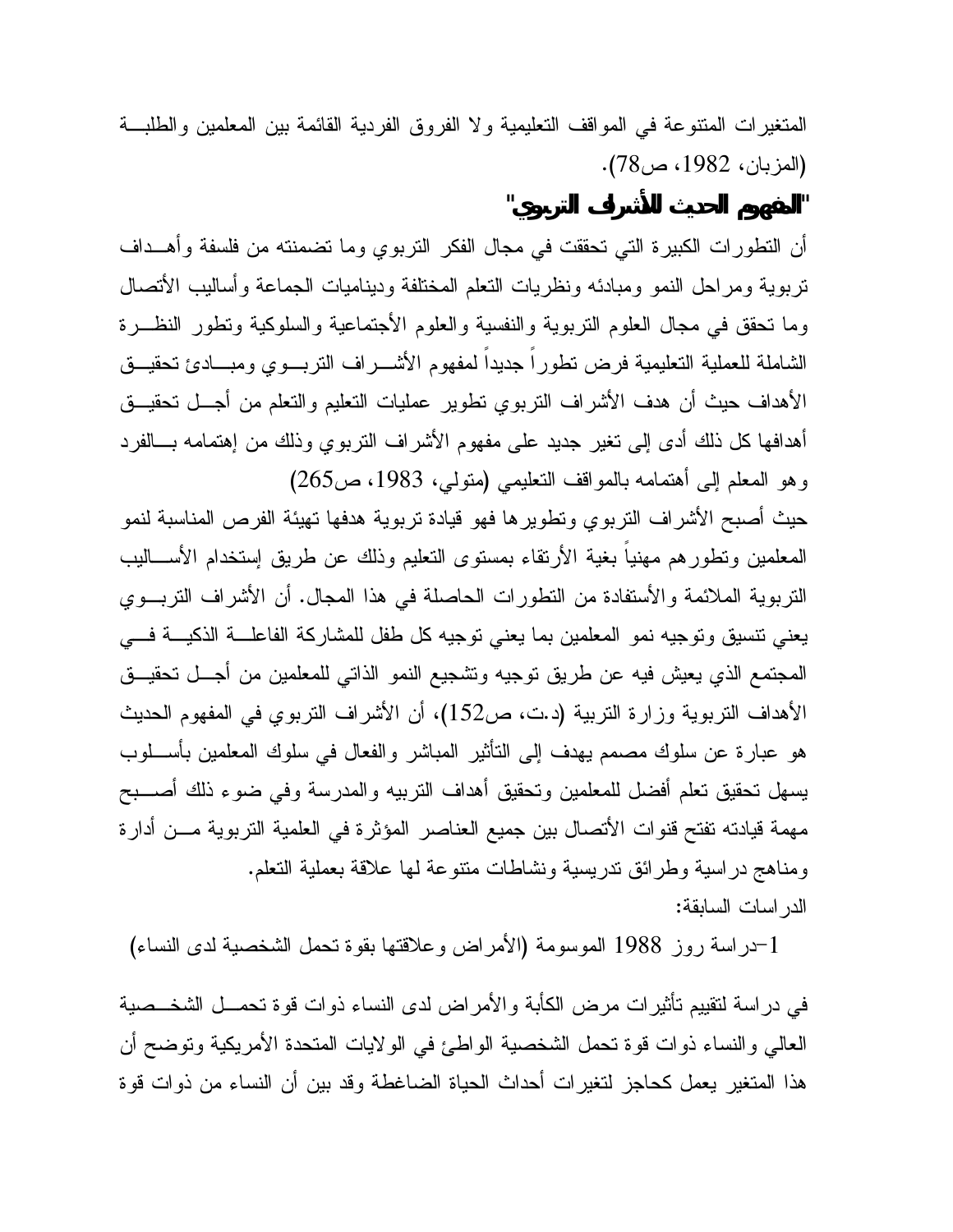تحمل الشخصية الواطئ قوة تحمل الشخصية العالي وذلك بأستخدام مجموعة من الأسـاليب الأحصائية المناسبة (الحلول، ،1995 ص23)

-2دراسة كانلن 1989 الموسومة(دراسة قوة تحمـل الشخـصية وعلاقتهـا بالأسـناد الاجتماعي)

قام بالدراسة كمتغيرات وسيطة لتأثير ضغوط الحياة على العلاقـات الاجتماعيـة والأسـناد الأجتماعي في ولاية كاليفورنيا، حيث أستخدم الباحث مجموعة من الوسائل الأحصائية وبينت النتائج أن مجال الألتزام في قوة تحمل الشخصية يرتبط إرتباطاً ذات دلالـة مـع الأسـناد الأجتماعي بينما يراتبط بمجال السيطرة وعندما يحدث تفاعل بين الحياة والأسناد الأجتماعي وقوة تحمل الشخصية وجد أن الأغتراب عن الذات يتوسط أثيرات ضغوط الحياة (كـانلن ، ،1989 ص29).

-3دراسة بثينة منصور الحلو 1995 (قوة تحمل الشخصية لدى طلبة الجامعـة) هـدفت الدراسة إلى التعرف على أساليب تعامل الأفراد من ذوي قوة تحمل الشخـصية العـالي وذوي قوة تحمل الشخصية الواطئ في تعاملهم مع ضغوط الحياة وقد كانت عينة بحثهـا طلبة الجامعات لأنهم يمثلون المجتمع بكل طبقاته. وقد أستلزم هدف البحـث تـصميمات تتطلب جمع بيانات وأستخدمت في ذلك الأختبار التائي ومعامل الأرتباط بيرسون ومعادلة سبيرمان وتحليل التباين ذي العاملين والتحليل العاملي وأظهرت النتائج من أن الأفراد من قوة تحمل الشخصية العالي يستخدمون الأستراتيجيات المركزة على المشكلة وهم الـذين يختافون عن ذوي قوة تحمل الشخصية الواطئ الذين يستخدمون إسـتراتيجيات التركيـز

على العاطفة وقد يكون السبب في حمايتهم من الأمراض (الحلو، ،1995 ص15). -4 دراسة فانك 2005 الموسومة (قوة تحمل الشخصية وعلاقتها بالأمراض) تهدف إلـى التعرف على العلاقة الأرتباطية بين قوة تحمـل الشخـصية والتعـرض للأمـراض المختلفة وأوضح فانك في دراسته أن قوة تحمل الشخصية ليس لها تأثير الحاجز الذي يمنع حدوث المرض ولكنها متغير بمتوسط عملية التعامل بحيث يحمـي الفـرد مـن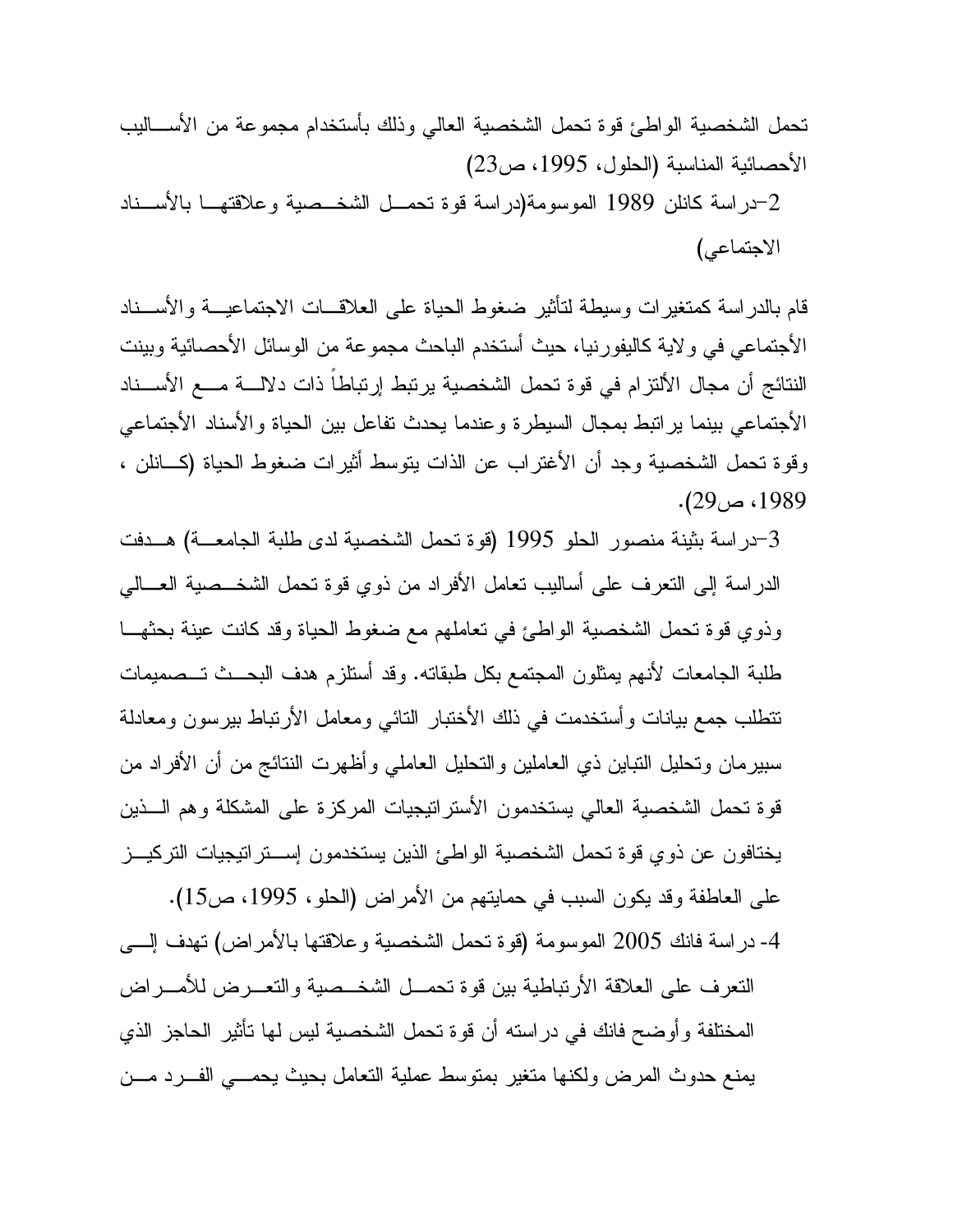الأصابة بالمرض كما أظهرت نتيجة الدراسة أن لأفراد كانت درجتهم واطئـة علـى المقياس لقوة تحمل الشخصية لتصفو بعدم التكيف والأستسلام علـى المقيـاس لقـوة يعانون منها (فانك، 2005، ص48).

قياس الصحة النفسية لدى المشرفين التربويين

إن تقدم الأمة وعظمتها يعتمد إلى حد كبير على إعداد قواها البشرية وعلى صحتهم الجسدية والنفسية وقدرتهم على التكيف ومسايرة الأحداث وإستيعابها، لأن الأمم لاتقاس قدرتهم بمـا لديها من ثروات مادية فحسب بلل وبقدرة أبنائها على تحمـل أعبـاء المـسؤولية والتغيـر لمو اجهة الضغوط بأستر اتيجيات مناسبة تعود عليهم بالتوافق النفسي والرضا بما يحقق تقدمه وتماسكه.

وبناء على ما تقدم يهدف الفصل الحالي إلى -1قياس الصحة النفسية لدى المشرفين التربويين قياس الصحة النفسية لدى الذكور $\!-2$ -3قياس الصحة النفسية لدى الأناث -1التعرف على الفروق في الصحة النفسية لدى المشرفين التربويين على وفـق متغيـر الجنس.

وقد تحدد الفصل الحالي بدراسة القيمة النفسية لدى المشرفين التربويين وفيما يتعلق بالأطـار النظري، قدم الباحث مفهوماً للصحة النفسية وتطرق إلى المناهج والمؤشرات النظرية التـي تناولت الصحة النفسية، كما تطرق إلى الدراسات السابقة التي تناولت الصحة النفسية. وتحقيقاً لأهداف الفصل الحالي تبين الباحث مقياس الصحة النفسية (الزوبعي) لــسنة 1999، وتألفت العينة من ( )مشرفاً ومشرفة من مختلف مناطق محافظة ديالى، وبعـد أسـتخدام الأختبار الثاني لعينة واحدة والأختبار الثاني لعينتين مستقلتين، توصل البحث الحالي الـى أن المشرفين والمشرفات التربويين يتمتعون بالصحة النفسية، وفي ضوء النتائج خرج الباحـث بنتيجة أذكر منها: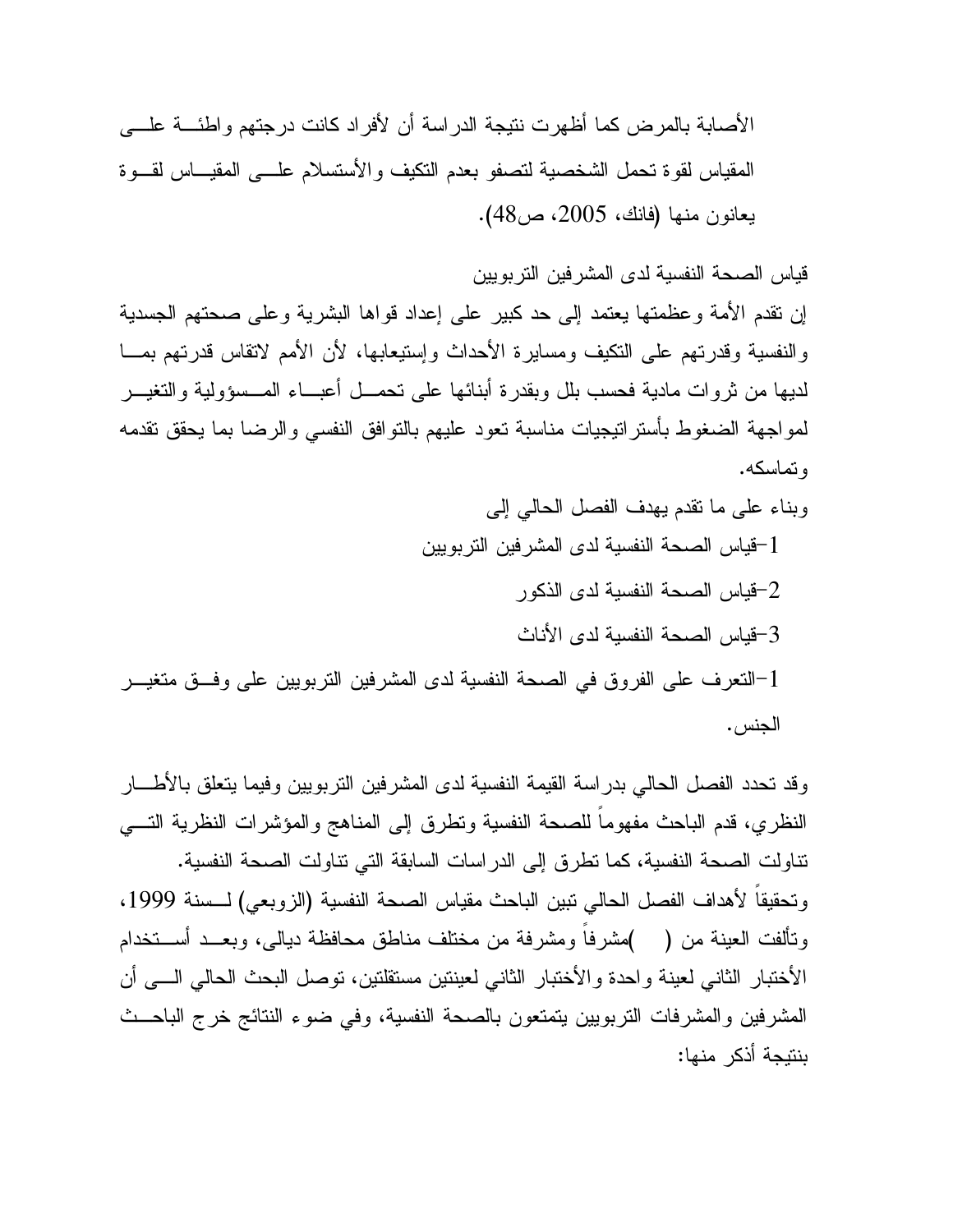-2فتح مراكز إرشاية نفسية مدرية التربية في تنمية صحتهم النفسية وأجـراء دراسـات مماثلة للبحث الحالي على شرائح إجماعية أخرى.

يتضمن هذا الفصل تعريفاً بالبحث الحالي من حيث مشكلته وأهميته وأهدافه إضـافة إلـى حدودة وتحديد المصطلحات التي وردت في عنوانه.

وجد الباحثون المحدثون أن كثيراً من الأمراض العضوية ناشئة من أسباب نفسية كالضغوط والأنفعالات التي يواجهها الأفراد في العصر الحديث نتيجة للتغيرات السريعة والهائلة التـي حصلت في كثير من دول العالم في المجال الصناعي والنفسي، فقد أشارت إحدى الدراسـات إلى نسبة المرضى الذين يترددون على الأطباء بسبب الأمراض التي يعانون منها والناشـئة من أسباب نفسية كانت عالية إذ تراوحت %65-60 (الزوبعي،1999/ص1) وبعد هذا يجد ذاته مشكلة لأن آضطراب الصحة النفسية يفقد الشخصية أتزانها وأستقرارها ويجعلها غيـر قادرةعلى تحقيق التوازن النفسي والأنسجام التام.

وبما أن المشرفين الربويين هم من الفئات العمرية التي تعد عنصراً مهماً لأي أمة من الأمـم الذي يكفل رفعتها ونهضتها وتقدمها بأعتبارها من شرائح المجتمع المهمـة بكونهـا الثـروة الوطنية الذي يتحمل المسؤولية وأعبائها المختلفة ولكي تسهم هذه الفئة بشكل فعال من عملية التغير فأنهم يجب أن يتمتعوا بصحة نفسية سليمة تجعل الفرد قادراً على فهم ذاتـه ويوجـد شخصيته في أدوار وطبيعية كامل متناسق جسمانياً وعقلياً وينظر إلى الحيـاة بثقـة وأمـل (سعيد،2003،ص5).

وصارت العناية بصحة الأفراد النفسية والعمل على تكامل شخصيتهم موضع أهتمام القـادة على مختلف المستويات، ويرجع ذلك إلى إن تعقد الحياة في المجتمـع الحـديث ومواصـلة الكفاح في سبيل العيش والأنتاج تتطلب المزيد من الرعاية في مجال الخدمات النفسية حتـى تهيء للفرد حياة مستقرة يشعر فيها بالرضا والأشباع والسعادة والأقبال على العمل والأنتاج (مرسي،1976، ص5). ولاتقل أهمية الصحة النفسية عن أهمية الصحة الجسمية. بل تبقى الصحة العامة عاجزة عن أضفاء السعادة على الأنسان مالم تتـوافر لـه الـصحة النفسية.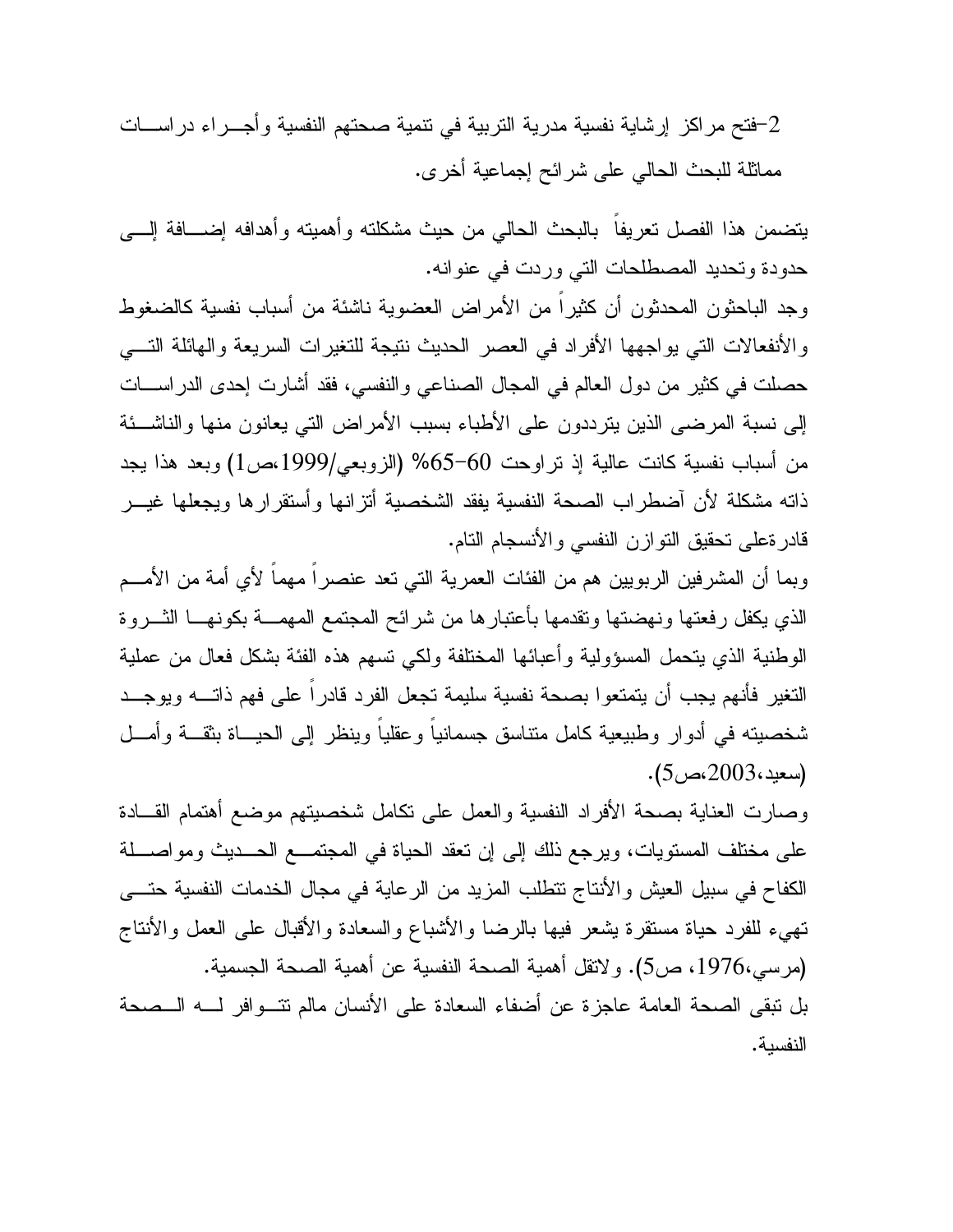وبخاصة بعدما تبين إن هناك علاقة وثيقة بين صحة الأفراد النفـسية وصـحتهم الجـسمية ولاعنى للنفس عن صحة الجسم فمن المعروف أن يتمتع الأنسان بصحة نفسية له تأثير طيب على نموه الجسمي وعلى أعضائه وسلامة وظائفها(مرسي، ،1998ص136). فالصحة النفسية تساعد الفرد على التوافق الصحيح في المجتمع وعلى أنسياب حياته النفـسية وجعلها خالية من التوترات والصراعات المستمرة مما يجعله يعيش في طمأنينة كما تساعده على سرعة الأختبار وأتخاذ القرارات دون جهد شديد والتحكم بأنفعالاته ورغباته مما يجعله يتجنب السلوك الخاطئ كما أن الصحة النفسية تجعل الفرد قـادراً علـى معاملـة

الناس معاملة واقعية لا تتأثر بما تصورة له أفكاره وأوهامة عنهم كما يحدث عند المرضـى النفسيين والصحة النفسية ليست حالة ثابته وإنما قد تتأثر بظروف الفرد الداخلية والخارجية، وهي عملية معقدة ومتشابكة ونتائج لكثير من العمليـات المتأزمـة التـي تتـأثر بمختلـف الخصائص الوراثية ومختلفة الظروف والمواقف الأجتماعية التي يواجهها الفـرد (صـالح، ،2002ص8).

ولما كان طلبة الجامعة شريحة مهمة من شرائح المجتمع التي قد تتعـرض لـشتى أنـواع الضغوط والأزمات سواء أكان في أثناء الدراسة الجامعية أم بعد أكملهم الدراسة، لذا ينبغـي أن يكونوا جيلا متحدياً يتمتع بصحة نفسية تمكنه من تحقيق التوازن والرضا عن النفس مـن جهة وعن المجتمع من حهة (سعيد،2003،ص6). ومن هنا تبثق أهمية هذا البحث إضـافة إلى ما تقدم من أهمية في معرفة الصحة النفسية لدى المشرفين التربويين يـضاف إلـى إن مقياس درجة الصحة النفسية لديهم يمكن أن يعطي مؤشرات عن قدرتهم على التوافـق فـي الحياة وتحديد مدى حاجتهم للأرشاد النفسي وتوفير خدمات الصحة النفسية لهم حيث إن دور المؤسسات التربوية ينبغي أن لايقتصر على الأمور الأكاديمية فحسب، بـل لابـد أن تهـتم المؤسسات التربوية بتنمية شخصيات المشرفين التربويين وتعمل على تشديبها من الـسلبيات والأضطرابات النفسية (صالح،2002،ص7). "مفوم الصحة النفسية"

إن مفهوم الصحة النفسية من المفاهيم التي لايوجد إتفاق كبير بين العلماء والمختصين عليها لكونها تتأثر بالعوامل الثقافية والمعايير السائدة في المجتمع ولذلك قد يختلف مفهوم الـصحة النفسية من مجتمع إلى أخر ومن زمن إلى أخر لكونه من المفاهيم الثقافية والسلبية، إذ إن ما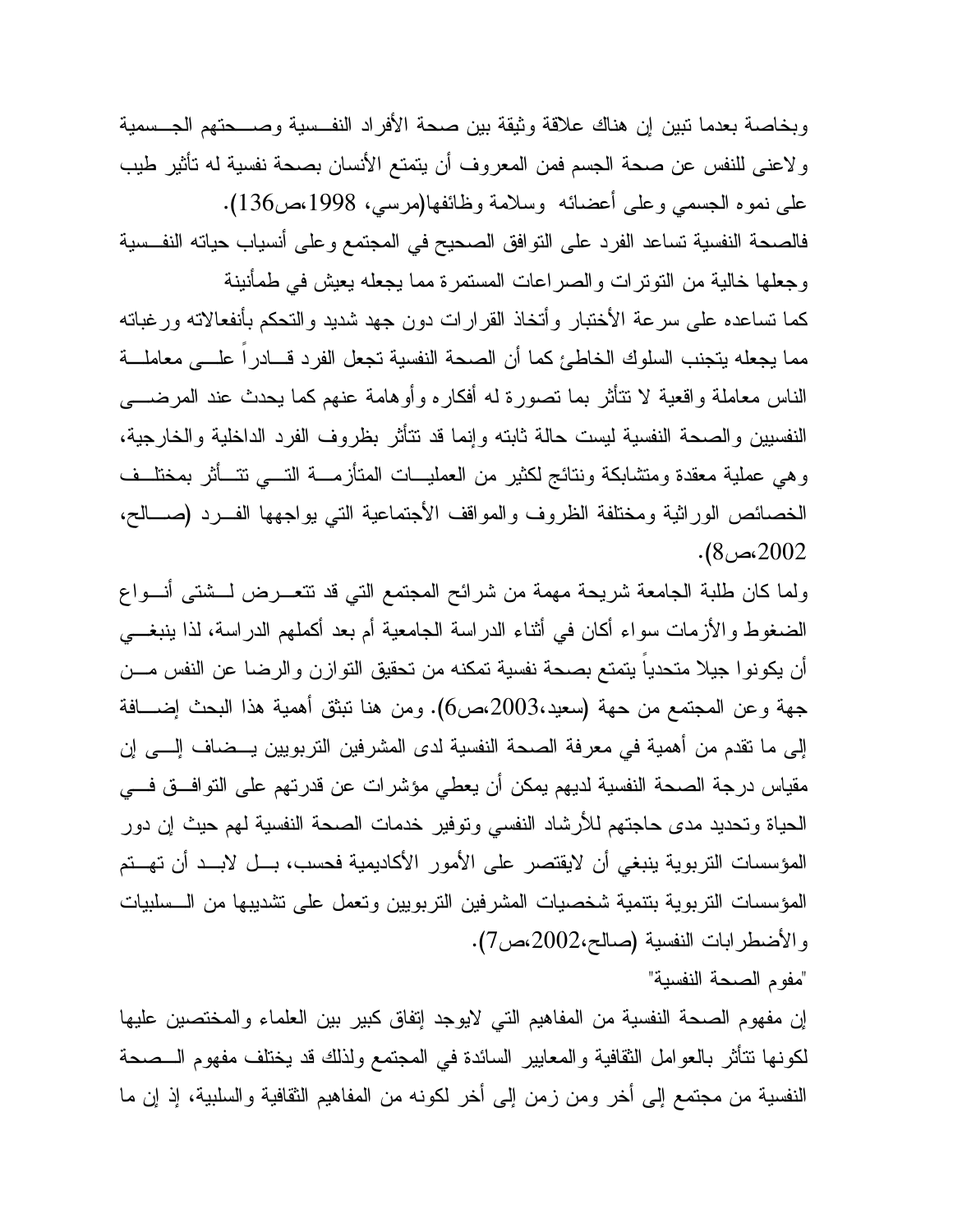يعد سلوكاً شاذا أو إنحرافياً في مجتمع أو ثقافة ما قد لايعد كذلك في مجتمع أخـر أو ثقافـة أخرى (سعيد،2003،ص16) فالصحة النفسية هدف أساسي من اهداف المجتمع مـن أجـل تحقيق النمو والتقدم، ومن أجل أن يتزود بالمناعة اللازمـة ضـد الأضـطرابات الفكريـة والأجتماعية والأقتصادية والمجتمع يودع هذا الهدف إلى مؤسساته ويتطلب ترجمتـه إلـى الواقع الفعلي على أفضل صيغة وأتم حال.

فالصحة النفسية للفرد مفهوم طولي فهي تبدأ منذ الصغر من حـالات الأشـباع والأحبـاط وتستمر بعمليات التطبيع الأجماعي، وبالخبرات السارة وهكذا يستمد مفهوم الصحة النفـسية جزاءاً من دنياً ميتة من طبيعة التغيرات التي تعتري الفرد في مرحلة نمـو الـى أخـرى (الداهري، العبيدي، ص55).

والصحة النفسية ليست حالة محدودة يمكن وصفها ببساطة بل هي عمليـة معقـدة وتـرتبط إرتباطاً أساسياً بأسلوب الحياة النفسية والأجتماعية للفرد ومن هنا يمكـن القـول إن مفهـوم الــصحة النفــسية لايتــضح بــالرجوع إلــى مفهــوم أضــطراب الــصحة النفــسية (الزوبعي،1999،ص33).

كما أن حالة المرض هي تغير حالة الصحة وسوء التوافق تغير يلغي حالة التوافق ولايمكـن فهم الصحة النفسية إلا على أرضية (خلفية) من المرضى النفسي.

ويمكن تحديد مفهوم الصحة النفسية من خلال أتجاهين: أحدهما سلبي يذهب إلى القول بـأن الصحة النفسية هي البرء أو الخلو من أعراض المرض العقلي أوالنفـسي. وثانيهمـا يأخـذ طريقاً أيجابياً واسعاً، غير محدد إذ يرتبط بقدرة الفرد على التوافق مع نفسية ومع المجتمـع الذي يعيش فيه، وهذا يؤدي به إلى التمتع بحياة خالية من التأزم والأضطراب مليئة بالتحمس ويعني هـذا إن يرضـى الفـرد عـن نفـسه، وأن يتقبـل ذاتـه كمـا يتقبـل الأخـرين (فهمي،1987،ص16-15).

إن التوافق النفسي بجانبه التلاؤم والرضا إضافة إلى القدرة على التفاعـل والفاعليـة مـن العوامل الرئيسية في تحديد مفهوم الصحة النفسية، أذا أن حالة الصحة النفسية تتميز بتـوفير هذه التدرجات الأربع (الشمري،2003،ص35).

مجتمع إلى آخر ومن زمن إلى أخر لكونه من المفايم الثقافية والنسبية، إذ إن ما يعد سـلوكاً شاذ أو إنحرافيا في مجتمع أو ثقافة ما قد يعد كذلك في مجتمع أخر أو ثقافة أخرى (سـعيد،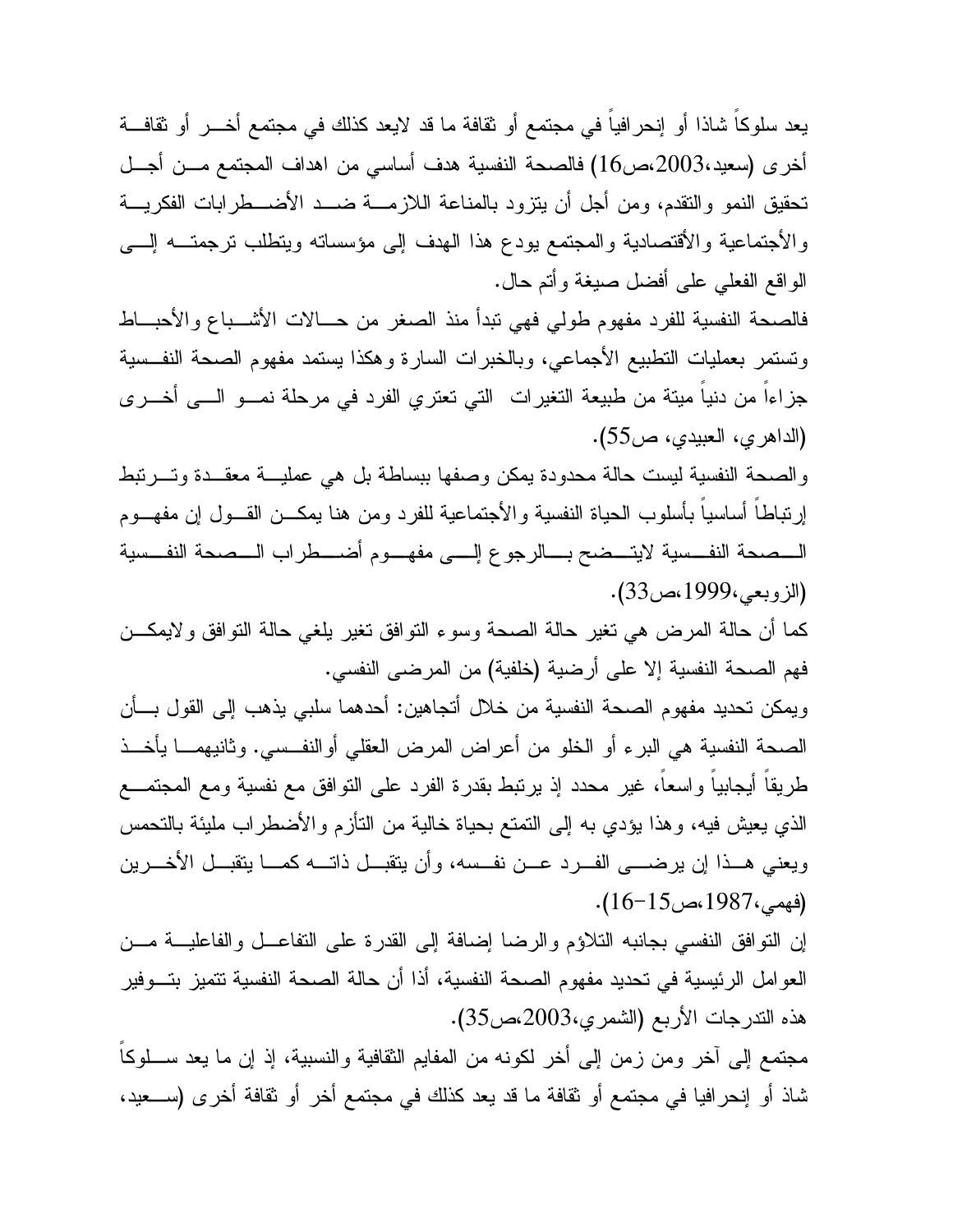،2003ص16) فالصحة النفسية هدف أساسي من أهداف المجتمع من أجـل تحقيـق النمـو والتقدم، ومن أجل أن يتزود بالمناعة اللازمة ضـد الأضـطرابات الفكريـة والأجتماعيـة والأقتصادية والمجتمع يودع هذا الهدف إلى مؤسساته ويتطلب ترجمته إلى الواقـع الفعلـي على أفضل صيغة وأتم حال.

فالصحة النفسية للفرد مفهوم طولي فهي تبدأ منذ الصغر من حـالات الأشـباع والأحبـاط وتستمر بعمليات التطبيع الأجتماعي، وبالخبرات السارة وهكذا يستمد مفهوم الصحة النفـسية جزاءاً من ديناً ميتة من طبيعة التغيرات التي تعتري الفرد في مرحلة نمـو الـى أخـرى (الدهري، العبيدي، ص55).

والصحة النفسية ليست حالة محدودة يمكن وصفها ببساطة بل هي عمليـة معقـدة وتـرتبط إرتباطاً أساسياً بأسلوب الحياة النفسية والأجتماعية للفرد ومن هنا يمكـن القـول إن مفهـوم الصحة النفسية لايتضح بالرجوع إلى مفهوم أضطراب الصحة النفسية (الزوبعـي، ،1999 ص33)كما إن حالة المرض هي تغير حالة الصحة وسوء التوافق تغير يلغي حالة التوافـق ولا يمكن فهم الصحة النفسية إلا على أرضية (خلفية) من المرضى النفسي.

ويمكن تحديد مفهوم الصحة النفسية من خلال أتجاهين: أحداهما سلبي يذهب إلى القول بـأن الصحة النفسية هي إلبرء أو الخلو من أعراض المرض العقلي أو النفـسي وثانيهمـا يأخـذ طريقاً إيجابياً واسعاً، غير محدد إذ يرتبط بقدرة الفرد على التوافق مع نفسه ومـــع المجتمـــع الذي يعيش فيه، وهذا يؤدي به إلى التمتع بحياة خالية مـن التـأزم والأضـطراب ومليئـة بالتحمس ويعني هذا إن يرضى الفرد عن نفسه، وأن يتقبل ذاته كما يتقبل الأخرين (فهمـي،  $.16-15$ ص 15 $.1987$ 

أن التوافق النفسي بجانبه التلاؤم والرضا إضافة إلى القدرة على التفاعـل والفاعليـة مـن العوامل الرئيسة في تحديد مفهوم الصحة النفسية، إذا إن حالة الصحة النفسية تتميز بتـوفير هذه التدرجات الأربع (الشمري، ،2003 ص35).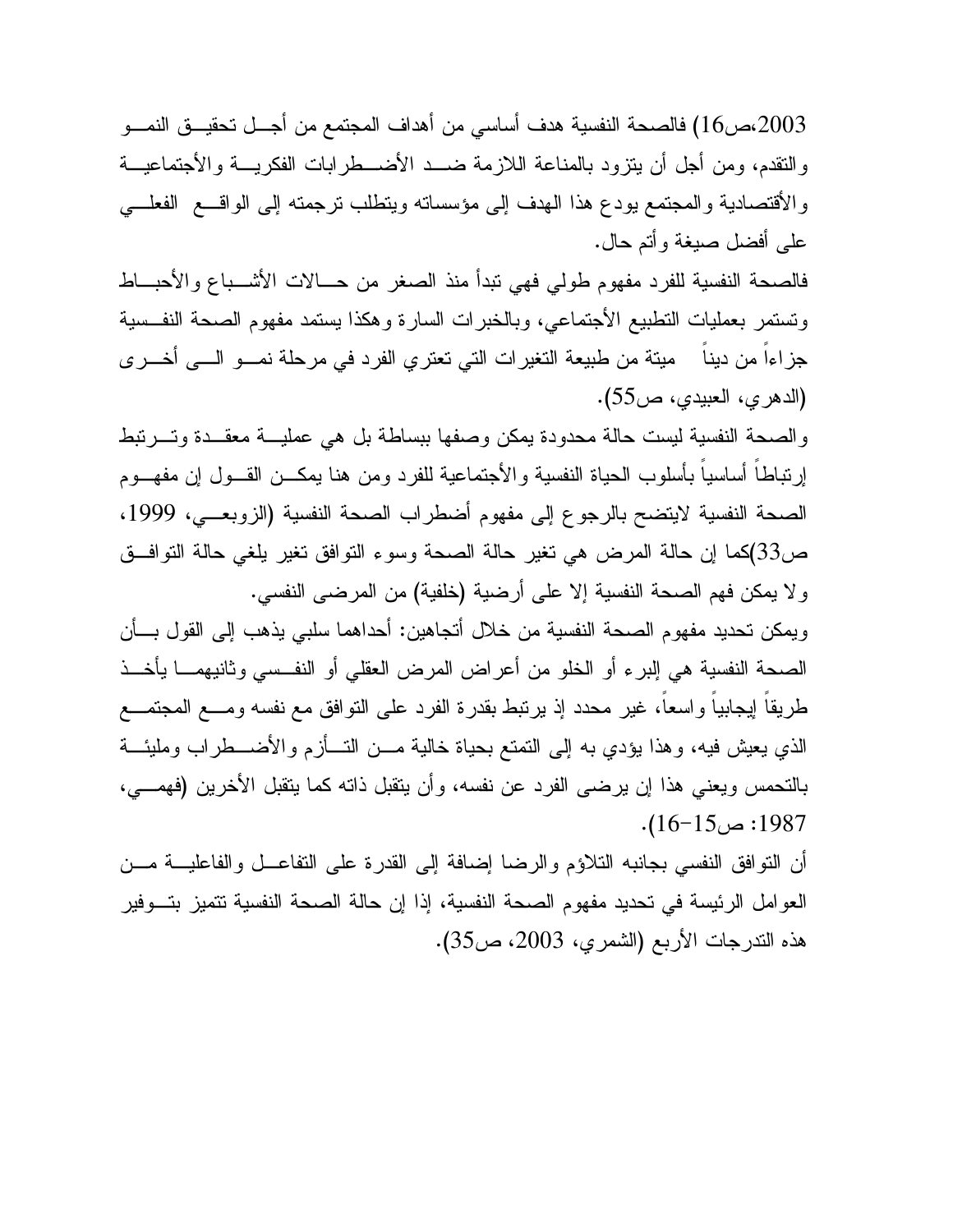

- الشكل (1) الصحة النفسية مؤشرات الصحة النفسية لقد عرض العاملون في مجال علم النفس عددا من المؤشرات لتحديد الشخـصية الـسوية أو الصحة النفسية السليمة فقد "ماسلووتلمان) قائمة بعدد من المؤشرات والدلالات للأستدلال على سلامة الحالة النفسية. وتم تعديل هذه القائمة من "كوفيل وأخرون" وتتـضمن هـذه القائمـة المؤشرات الأتية:
	- شعور الفرد بالأمن.
	- .1 أهداف معقولة من تقويم الفرد لذاته.
		- . أهداف حياتية تتسم بالو اقعية.
			- .3 القال فعال بالواقع.
			- .4 تكامل وثبات في الشخصية.
	- .5 القدرة على التعلم من الخبرة التي يمر بها الفرد.
		- .6 تلقائية مناسبةلمواجهة المواقف.
		- .7 إنفعالية معقولة لمواجهة المواقف.
	- .8 القدرة على إشباع حاجات الجماعة أو الأسهام مع درجة الأستقلالية عن الجماعة.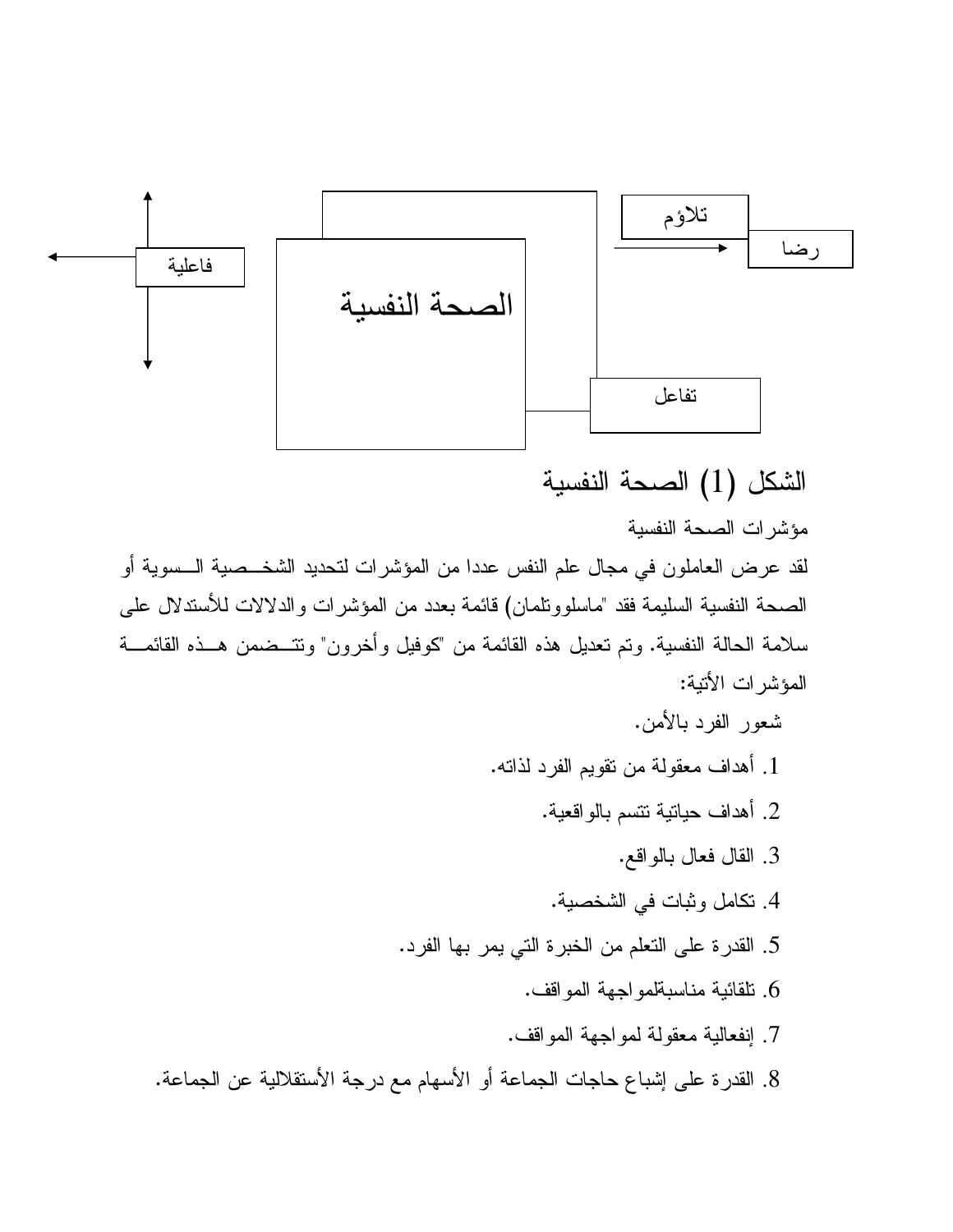رغبات جسدية غير مبالغ فيها والقدرة على إشباع ۖهـذه الرغبـــة بــصورة معقولـــة $10$  $(9)$ الشميري، 2003:ص $(9)$ كما حدد شنايدرز "Schneiders "تسع نقاط يعدها المؤشرات الأساسـية للـصحة النفـسية تلخصها بما يأتي:

> .1 الكفاية العقلية. .2 التحكم بالأفكار والتكامل بالصراع والأحباط. .3 التكامل بين العواطف والتحكم بالصراع والأحباط. .4 العواطف والمشاعر السليمة والأيجابية. .5 الهدوء العقلي أو الطمأنينة العقلية. .6 الموافق السليمة. .7 المفهوم السليم حول الذات. .8 وعي الذات المناسبة. .9 العلاقة المناسبة مع الواقع. مناهج الصحة النفسية: هناك ثلاثة مناهج أساسية في الصحة النفسية هي:

Method of chrucyive : المنهج الأخمائي.

هو منهج إنشائي يتضمن زيادة السعادة والكفاءة والتوافق لدى الأسـوياء والعـاديين خـلال مرحلة نموهم حتى يتحقق الوصول إلى أعلى مستوى من الصحة النفسية (زهـران، :1995 ص12) كما يتضمن قواعد وأسس التثقيف الصحي القائم على الجوانب النظرية والعلمية في توضيح وتنظيم المعرفة الصحية ذات الأبعاد والخصاص الشخصية والأجتماعيـة المناسـبة للتطورات الحضارية والنظام الصحي العام (عباس، 1998)

Methol of preventive : المنهج الوقائي. $\,$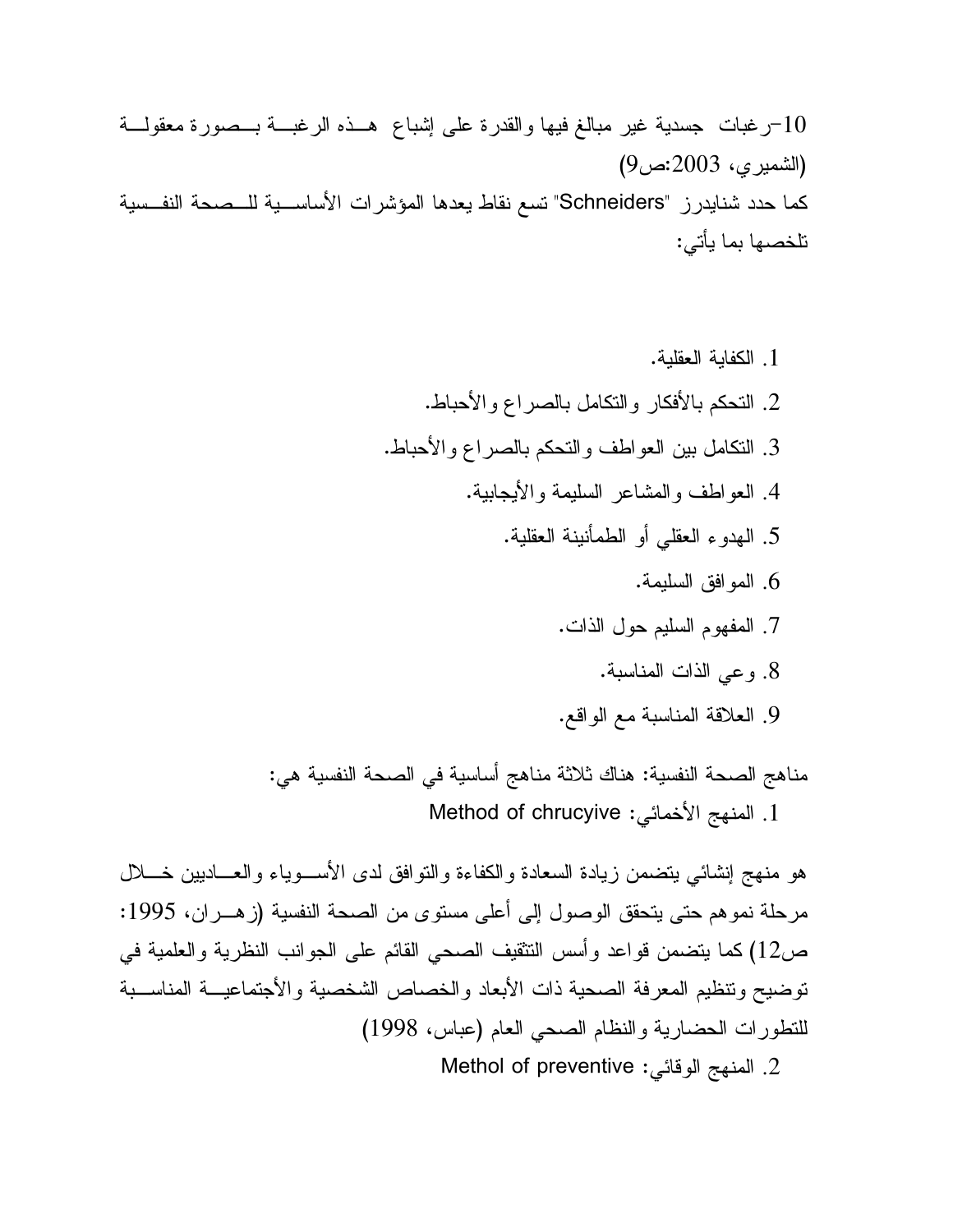وهذا المنهج يهتم بالأسوياء والأصحاء قبل أهتمامه بالمرضى ليقلل من أسـباب الأمـراض النفسية وتعريفهم بها وإزالتها ويراعى نموهم النفسي السوي ويهيئ الظروف التـي يحقـق الصحة النفسية ولهذا المجال ثلاثة مستويات تبدأ بمحاولة منع حدوث المرض ثـم محاولـة تشخيصه في مرحلته الأولى بقدر الأمكـان ثـم محاولـة تقليـل أثـر إعاقتـه (مخيمـر، :1975ص16) ويعتمد هذا المنهج على مضامين النوعية الصحية الهادفة إلى معرفة أسباب نشوء حالة اللاسوء والأضطرابات النفسية. كما يستند إلى الأسـاليب الأرشـادية والتوجيـه الصحي (عباس، :1998ص15).

Method of clinical : العلاجي .3

ويهتم هذا المنهج بعلاج المشكلات والأضطرابات والأمراض النفسية حتى العودة إلى حالـة التوافق والصحة النفسية، فالمنهج العلاجي ليهتم بأسباب (المرض وتشخيصة ثم لقيام بعلاجة (زهران، 1999) وذلك إن الهدف العلاجي هو توظيف معرفتنا النفسية في تشخيصه وعلاج ورعاية المضطربين نفسياً وعقلياً وخفض درجة الأضطرابات إلى أقل حد ممكن (الشميري،  $(58) \approx 2003$ 

"نظريات الصحة النفسية"

تحددت النظريات التي تناولت مفهوم الصحة النفسية، وتطوراها هذا التعدد بمجموعـة مـن الأتجاهات الرئيسة نعرضها على الحو الأتي:

أولاً: نظرية التحليل النفسي:

يعد "فرويد، من أكثر علماء النفس الذين أهتمو بتفسير الصحة النفسية وحـالات أضـطرابها وأسباب هذه الأضطرابات، إذ أشار إلى أن الصحة النفسية تتحقق حين يحدث تـوازن بـين المنظومات الثلاث الهو "id "والأنا "Ego "والأنا علـى "Ego Super "وتـضطرب حـين

لاتتمكن الأنا من الموازنة بين الهو الغريزية والأنا العليا المثالية (سعيد، :2003ص30) وتتألف الصحة النفسية من وجهة نظر "فرويد" من القدرة على الحب والعمل المثمر وإشـباع الحاجات دون الشعور بالأثم واللوم الأجتماعي (الهابط، :1985 ص42)، كما يرى "فرويد" أن عودة الخبرات المكبوته يلعب دوراً رئيسياً في تكوين الأضطرابات النفـسية وأن عمليـة الثواب النفسي غالباً ما تكون لاشعورية إذ أن الفرد لايعي الأسباب الحقيقيـة للكثيـر مـن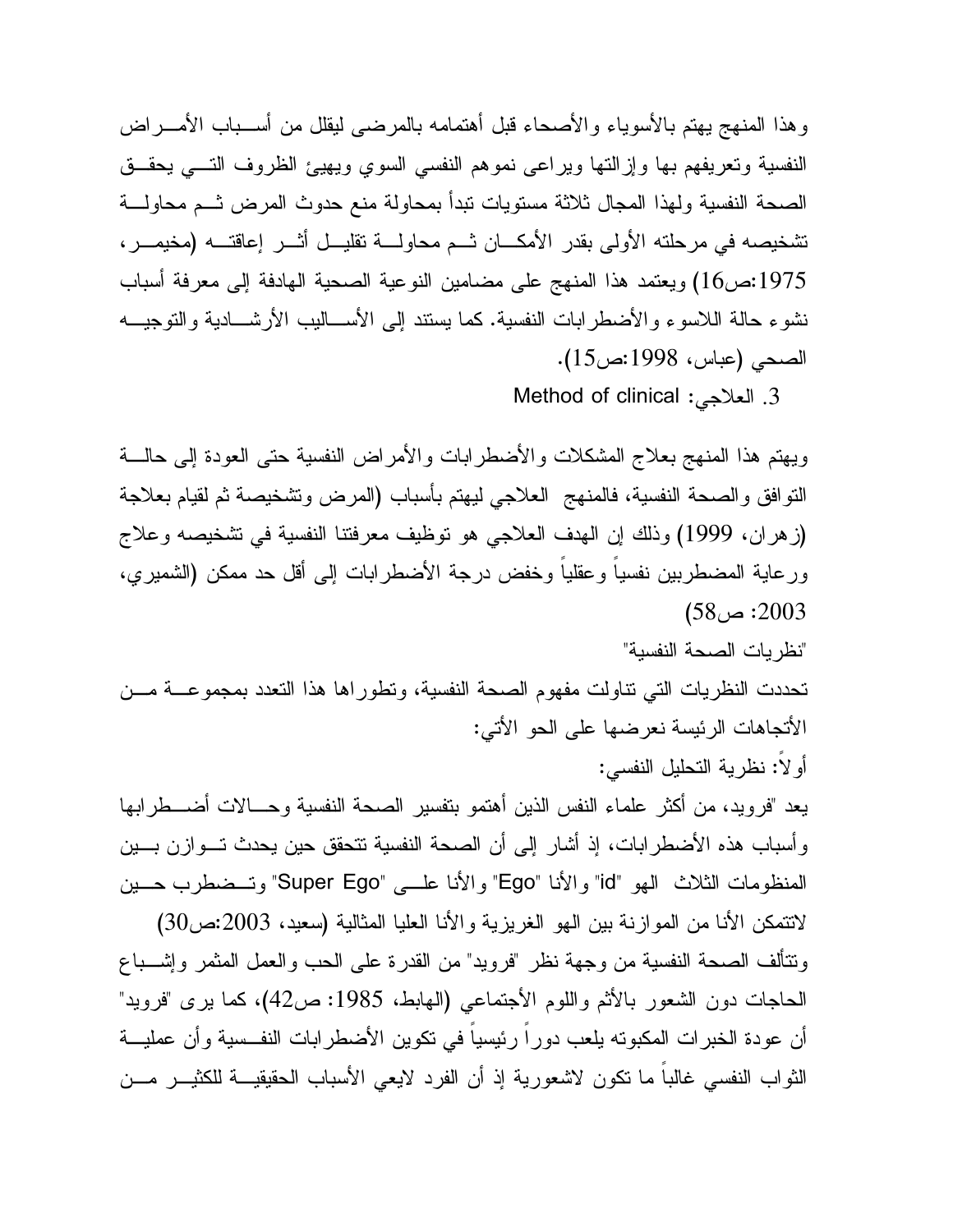سلوكياته. كما أن الخلو من الأضطراب النفسي في نظر "فرويد" يتمحور حول مدى أستبصار الشخص بالدوافع اللاشعورية المكبوته (الشمري، :2003ص50).

أما "أولر"فيرى أن الأنسان يتغلب على الشعور بالنقص ويحقق النفسية عـن طريـق الميـل الجماعي والعيش مع الأخرين، كما يرى "أولر" أن الكفاح من أجل التفوق لـدى العـصابي يكون من أجل أهداف أنانية فيما يكافح السوي (ذو الصحة النفسية السليمة) من أجل أهـداف ذات طابع إجتماعي (صالح، :2003 ص56) كما يعتقد "اولر" أن الشخصية الـسليمة هـي القادرة على أن تغير أهدافها الخيالية إذا كانت الظروف تتطلب ذلك (صـالح، :1988 56) أما "أريكسون" فيرى أن الأنسان في كل مرحلة من مراحل نموه يواجه مـشكلات أساسـية يجب أن يتم مواجهتها وحلها بنجاح حتى يفسر له مواقفه وحل مـشكلات المراحـل التاليـة (محمد، ،2004 ص10) كما يعتقد إن الشخص المتمتع بصحة نفسية ينبغي أن يتمتع بالثقـة والأستقلالية والتوجه نحو الناس والتنافس والأحساس الواضح بالهوية والقدرة على موائمـة الذات والصحة المتغيرة (الشمري، :2003 ص52) ثانياً-: النظرية السلوكية.

ترى هذه النظرية أن السلوك متعلم من البيئة وأن عملية التعلم تحدد نتيجة وجود دوافع ومثير وأسجابة، بمعنى إذا وجد الدافع والمثير حدثت الأسجابة (السلوك) ولكي يقوي الـربط بـين المثير والأسجابة لابد من تعزيزة، أما إذا تكررت الأستجابة دون تعزيز فأن ذلك يؤدي إلـى أضعاف الرابطة بين المثير واللأستجابة أي أضعاف التعلم (سعيد، :2003 ص32)، ويرى "سكنر" الذي يعد أحد ممثلي هذه النظرية أن أضطراب الصحة النفسية وظهـور الأعـراض العصابية أو الذهانية ينشأ نتيجة لعامل من العوامل الأتية:

- .1 فشل الفرد في تعلم سلوك معين
- . تعلم الفرد أساليب سلوكية غير مناسبة  $2$
- 3. فشل الفرد في التمييز وأتخاذ القرارات في بعض المرافق والصراعات التي تواجهــه (عبد الغفار، :1989 ص40) والشخصية السليمة من وجهة نظر السلوكين تتطلـب الكفاية والتأكيد على الذات والقدرة على قمع التصرفات التـي لـم تعـد للمعـززات الأيجابية وتعلم التصرفات الفاعلة في بلوغ الأشياء الجيدة (جـوارد، :1988ص43)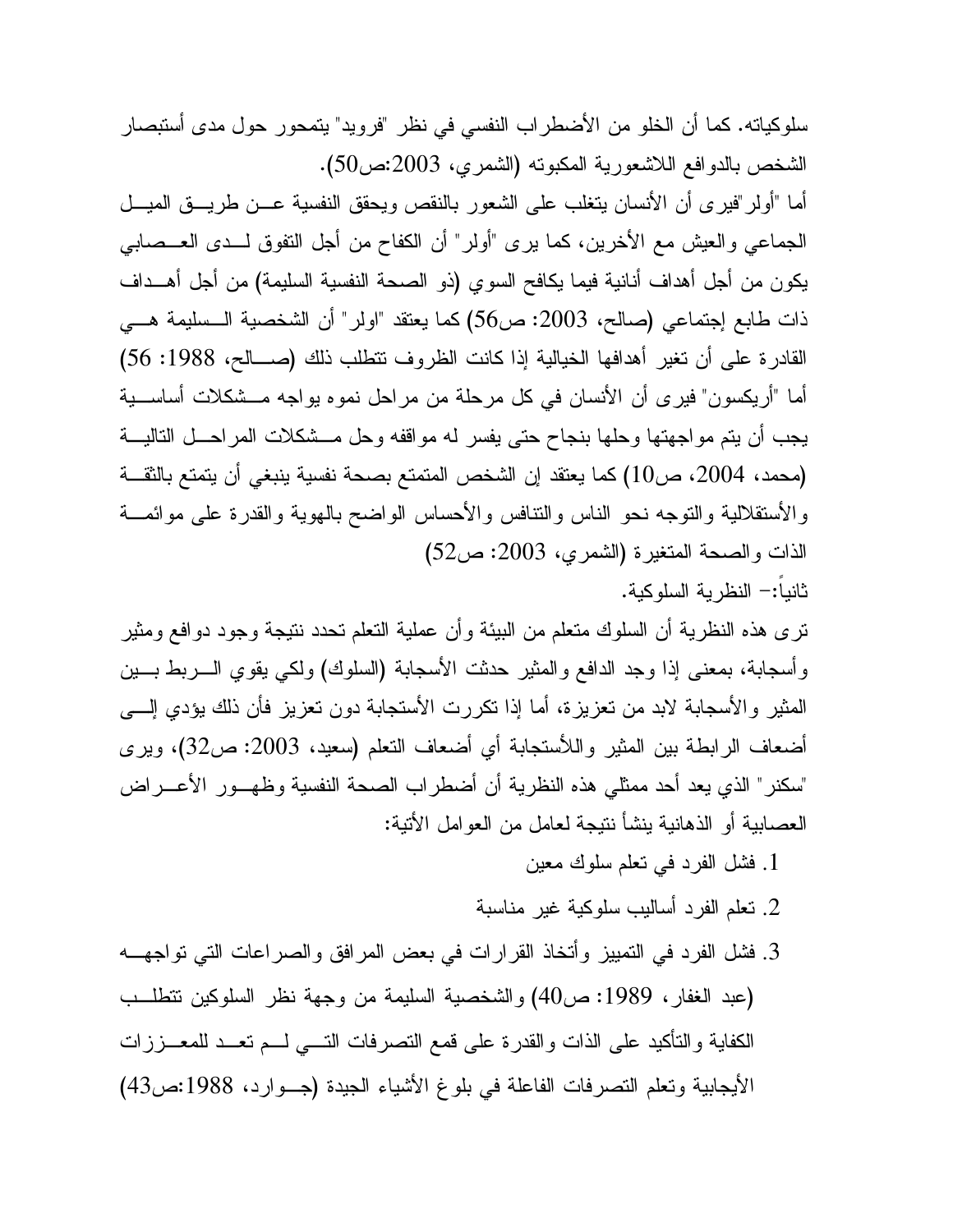ومن هنا فأن الصحة النفسية تتمثل في إكتساب عادات مناسبة وفعالة تـساعد الفـرد على التعاون مع الأخرين ومواجهة المواقف التي تحتاج إلى أتخاذ قـرارات أمـا إذا فشل في إكتساب عادات لاتناسب مع ما هو متعارف عليه في المجتمع من عادات فهو صحة نفسية سلبية (الزوبعي، 1999: ص31).

ثالثاً: النظرية الأنسانية

يعد "كارل روجرز" أحد الرواد الأساسيين في النظرية الأنسانية حيث يرى الأنسان مـدفوع فطرياً لتحقيق ذاته، وإن هذا الدافع يعد من أهم الدوافع التي تساعد على النجاح في الوصول إلى الصحة النفسية والعقلية (الشمري، :2003ص52)

وقد طرح "روجرز" عددا من الخصائص التي تتصف بها الشخصية يعول صاحبها بشكل تام عليها ويكون متكاملاً في وظائفه النفسية منها:

- .1 الشعور الكامل بالخبرات والوعي بها. أي إن الفرد يعي كل خبراته، ويعمـل علـى إستبعاد أو تشويه أية خبرة منها.
- .2 شعور الفرد في كل لحظة من لحظات حياته بكامل أبعادها، كل لحظة تكون محملـة بخبرات جيدة وممعة.
- .3 يشعر الشخص المتكامل بالثقة لكونه كائناً عضوياً فعالاً. أي يكون صادقاً في أحكامه الحدسية والعضوية.
- .4 الشعور بالحرية حيث يشعر الفرد المحقق لذاته بالحرية تجاه الأفراد الأخرين والبيئـة التي يعيش فيها ويكون مرتاحاً غيرر متوتر (صالح، :1987 ص154-153).

ويرى "روجرز" أن الصحة النفسية تبدو في مدى تحقيق الأنسان لأنسانيته تحقيقـاً متكـاملاً فالشخصية السليمة في الناحية النفسية يكون صاحبها مبدعاً خلاقاً ويبحث عن خبرات جديدة، كما يعتقد "روجرز" بأن الأنسان السوي يعيش في جو مرن مرتاح يستطيع أن يبدع ويـأتي بأشياء جديدة، يعكس الذي يعيشة في جو مخطط وروتيني ومنظم تنظيماً مسبقاً. فأي تغير في جو يتسم بالركود والجمود قد يؤدي إلى القلق (عبد الغفار، :1976 ص91) وتبدو الـصحة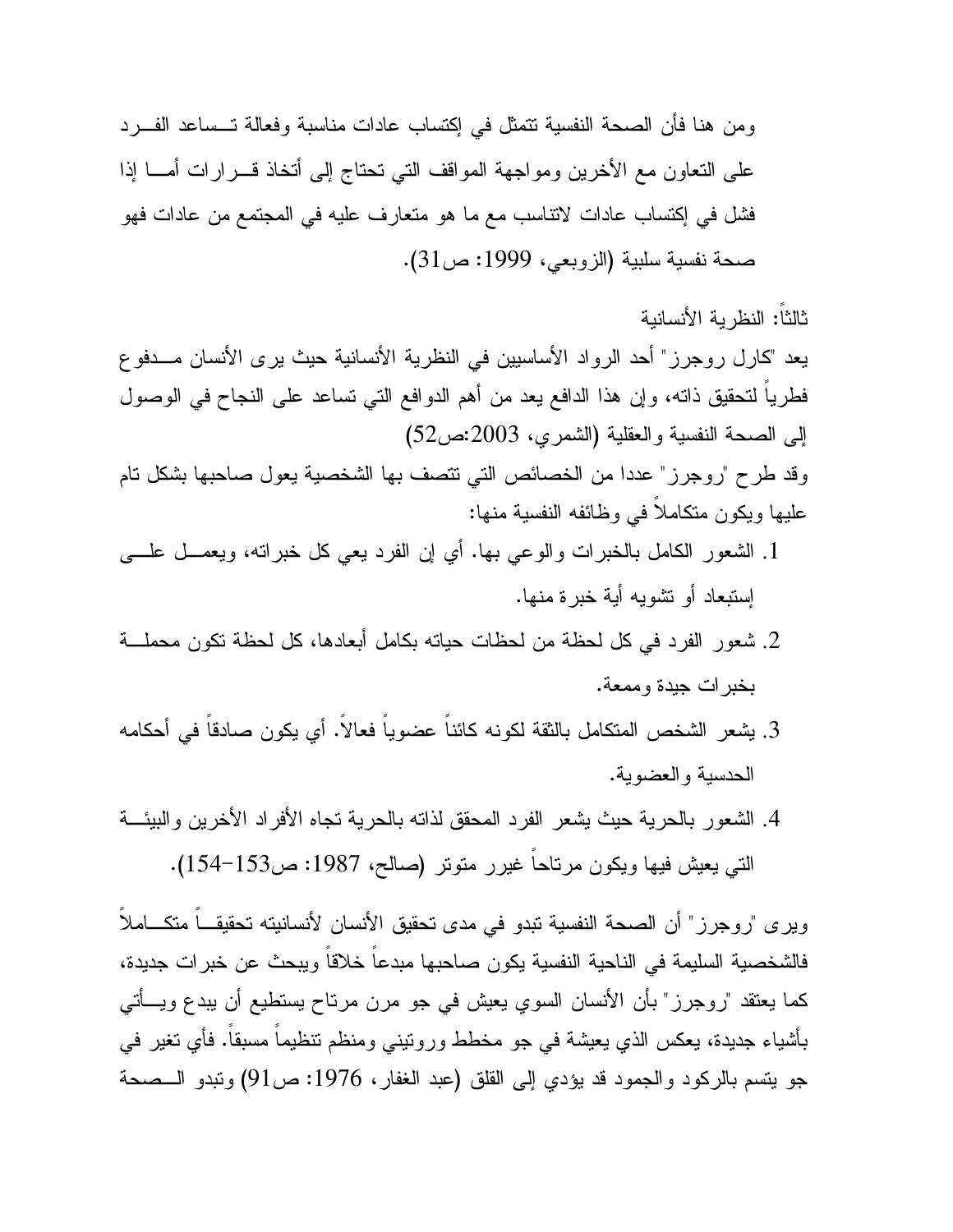النفسية عند المفكرين الأنسانيين في قدرة الفرد على الأستيعاب وحل مشكلاته، وفي أختيـار قيم تحدده أطاره في الحياة وتعطي معنى الحياة (سعيد، :2003 ص33). أهتمت هذا النظرية بدراسة الفرد، وتركزت بشكل مباشر على الخبرات الشخصية وطرحت نمطاً أساسياً للأشخاص هو نمط الشخص الذي يدرك في سلوكه تماما الأفتراضات الوجودية المتعلقة بطبيعة الأنسان ومثل هذا الشخص يكون قادراً على تفسير العلاقات ونتائجهـا عـن طريق حرية الأرادة وأختبار المعنى وخلق المعنى والهدف (صالح، :2002 ص39) ويرى الفلاسفة الوجوديون ومنهم "كيركيجا" أن البشر هم وحدهم القادرون على أختبار سلوكهم في أي وقت ويتحمل الراشدون ذوو الشخصية السليمة مسولشخصية السليمة مـسؤولية أفعـالهم والقدرات والقرارات التي يتخذونها ويحاولون تخطـي العقبـات والمعوقـات والـضغوط الأجتماعية (جواردر، :1988ص36) ومن وجهة نظر الوجوديين، إن الشخـصية الـسليمة تعفي الحياة فأنها ترى الحياة وما يصنعه المرء فيها جزء من المسؤولية ولـيس مـسؤولية الأخرين فيفسر المرء أكثر وعياً بقصرالحياة حين يواجه مباشرة مسألة المـوت (الزوبعـي، :1999 ص25) والفرد المتمتع بالصحة النفسية من وجهة نظر الوجوديين هو القادر علـى خلق حالة من الأتزان بين الأشكال الثلاثة للوجود: الوجود المحيط بالفرد، والوجود الخـاص بالفرد، والوجود المحيط بالفرد، والوجود الخاص بالفرد، والوجود المـشارك فـي العـالم. (الشمري، :2003ص58)

رابعاً: نظرية زن البوذية

لقد كرس"الأن واتسن" Watson.A "سنوات في حياته لدراسة الفلسفات والأديان الـشرقية، وأستنادا إلى شرح واتسن لبوذية زن فأن العصاب يأتي نتيجة حتمية لانعـزال ذات الفـرد راديكالياً وجوهرياً عن الطبيعة وعن الأخرين وعن الكيان العضوية للمرء نفـسة ويـساوي معظم الناس هو يتهم بمفردهم لأنفسهم بدلاً من أن تكون هويتهم شاملة لوجـودهم بأجمعـه (الزوبعي، :1999 ص26) وتتطلب الشخصية السليمة من وجهة النظر البوذية أن يتحـرر المرء من القيود المفروضة للسيطرة على الفكر والأحساس والتصرف وأتخاذ موقف مـن الحياة يتلخص بقولهم "دع نفسك تكون" و"دع الأخرين والطبيعـة لأن يكونـوا" (جـورارد، :1988ص43)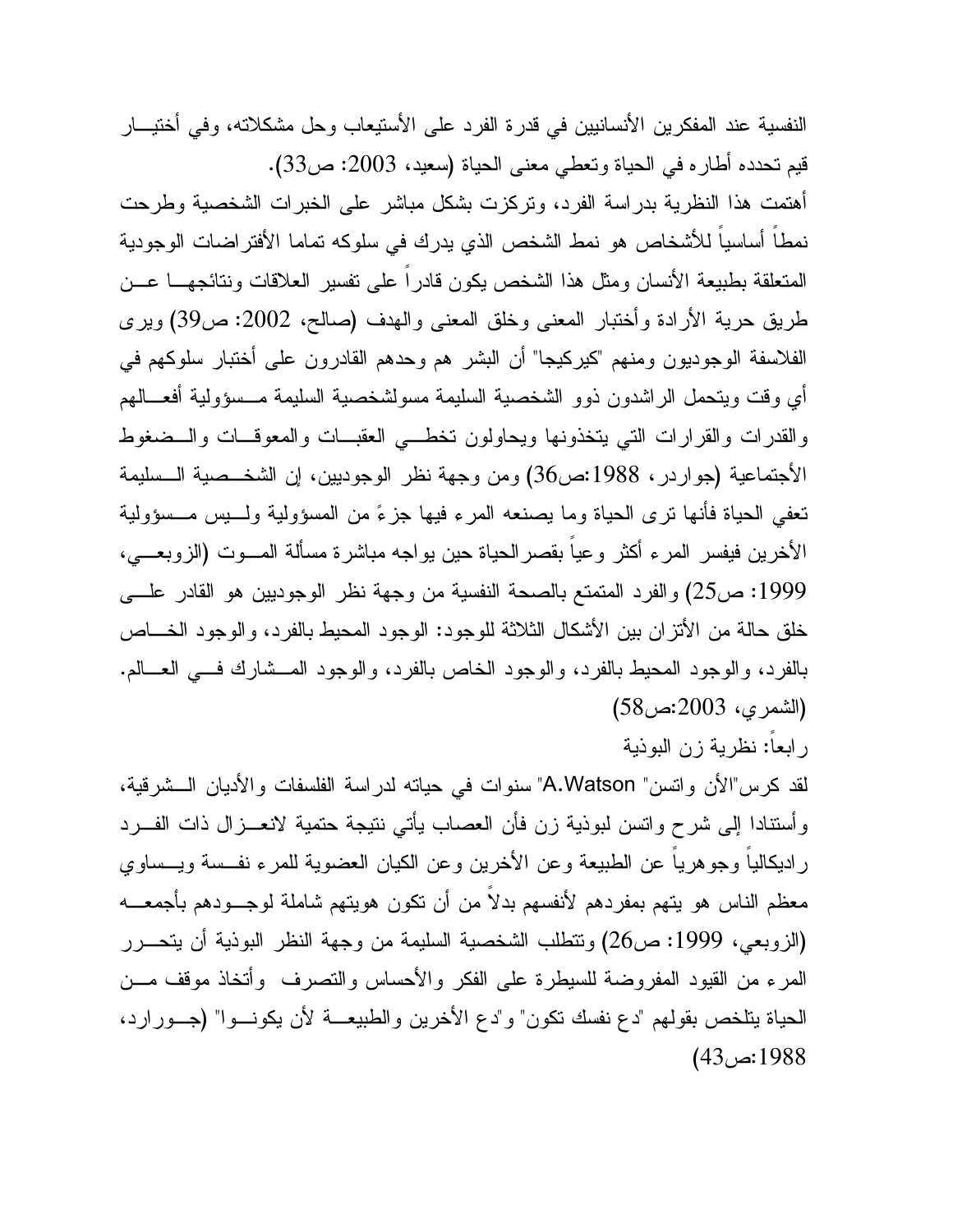- .1 يرى منظور التحليل النفسي أن السلوك المضطرب ناشئ من الصراع بين المنظومات النفسية الثلاث أما أولرفيري إن السلوك العصابي ناتج عن الشعور بالنقص فالشخص العصابي يكافح من أجل أهداف أنانية في حين يرى أريكسون أن أضطراب الـسلوك ناتج من عدم قدرة الفرد على مواجهة مشكلات مرحلة من النمو.
	- .2 المنظور السلوكي يرى أن السلوك المرضي سلوك متعلم ومكتسب من البيئة.

**"مناقشة النظريات"**

- .3 المنظور الأنساني يرى أن السلوك المرضي ناتج من منع الفرد من تحقيق إنسانيته.
- .4 يؤكد منظور التحليل النفسي على خبرات الطفولة في حين يؤكد المنظـور الأنـساني على الخبرات الحاضرة للفرد.
- .5 المنظور الوجودي يرى أن الأضطراب النفسي ناتج من عـدم إدراك الفـرد لمعنـى الوجود وعدم تقبله لنواحي ضعيفه.
	- .6 يتفق الأتجاه الأنساني والأتجاه السلوكي على أن السلوك يتأثر بالعوامل الخارجية.
- .7 تتشابة مفاهيم النظرية الوجودية مع مفاهيم نظرية زن البوذية. وبعد عرض نظريات الصحة النفسية ومناقشتها تبنى الباحث نظرية الأكثر عمقاً وتوسعاً وشمولاً في تحديد جوانب الشخصية السليمة وتميزها عن الشخصية غير السليمة.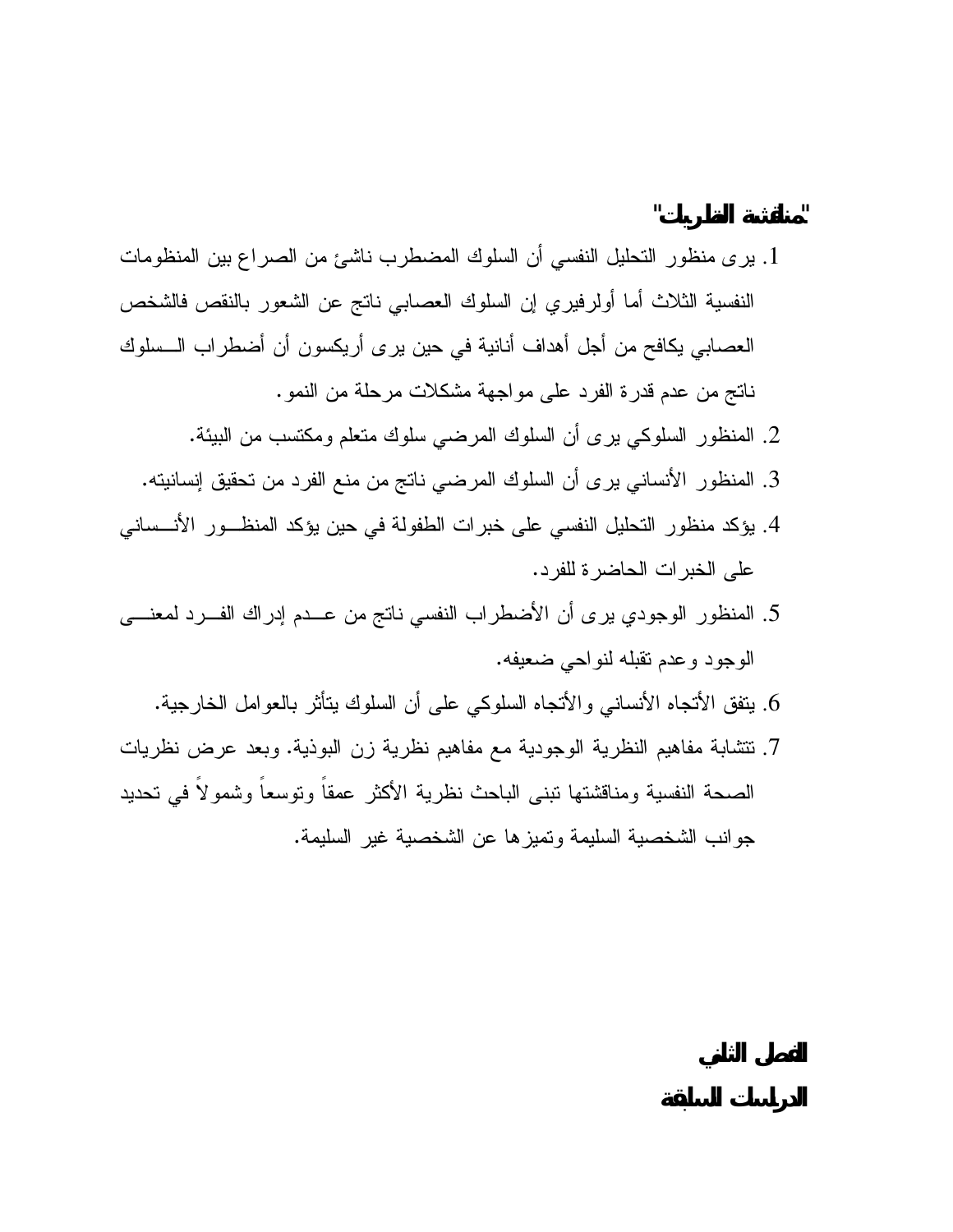في هذا الفصل سيتم عرض الدراسات التي لها علاقة مباشرة بموضـوع البحـث الحـالي وسنعرض الدراسات بحسب تسلسلها الزمني.

.1 دراسة الرفاعي (1987)

استهدفت التعرف على علاقة الصحة النفسية بالتزام العاملين بأداء واجباتهم وطبقـت علـى عينة قوامها (3000) عامل وعاملة وقد توصلت الدراسة إلى إن %10 من العاملين يعانون من ضعف في صحتهم النفسية. و%25يعانون أيضاً من أضـطرابات خفيفـة، وإن غيـاب العاملين يعود إلى تدهور صحتهم النفسية بسبب إصابتهم بالأمراض العقابيـة. (الزوبعـي،  $.1999$ :ص $1999$ 

-3دراسة تايلر Taylor)1994(

أستهدفت معرفة العلاقة بين السعادة النفسية والصحة النفسية وأجريت على عينة مـن طلبـة الجامعة وقد توصلت الدراسة إلى أن هناك علاقة إيجابية بين السعادة والصحة النفسية وإلى تفوق الذكور على الأناث في مستوى الرضا والسعادة النفسية والصحة النفـسة (الـشمري،  $(19)$ :ص $(2003)$ 

-4دراسة نيل Neel) 1995( أستهدفت التعرف على مشكلات الصحة النفسية بمشكلات التوافق لدى مجموعة كبـرة مـن عمال الأنتاج وتوصلت الدراسة إلى أن ضعف الصحة النفسية المتمثلة بشعور العمال بالقلق يؤدي إلى غيابهم وإن %25 منهم يشعرون بالنقص فـي قـدرتهم المطلوبـة لأداء العمـل (الناشي، :1999ص31)

.5 دراسة الطارق (1996)

أستهدفت التعرف على أثر أفلام الصحة النفسية على التوافق الشخصي للجانحات وقد طبقت على عنة بلغت (42) فتاة جانحة تتراوح أعمارهم ما بين (20-15) سـنة وقـد توصـلت الدراسة إلى أن هناك تأثير الأفـلام الـصحة النفـسية فـي التوافـق للجانحـات (سـعيد،  $(12)$ :ص $2003$ 

-6دراسة الزوبعي (1999) أستهدفت الدراسة علـى علاقـة الـصحة النفـسية بالتفاعـل الأجتماعي لدى طلبة جامعة بغداد، حيث طبقت على عينة مؤلفة من (220) طالباً وطالبـة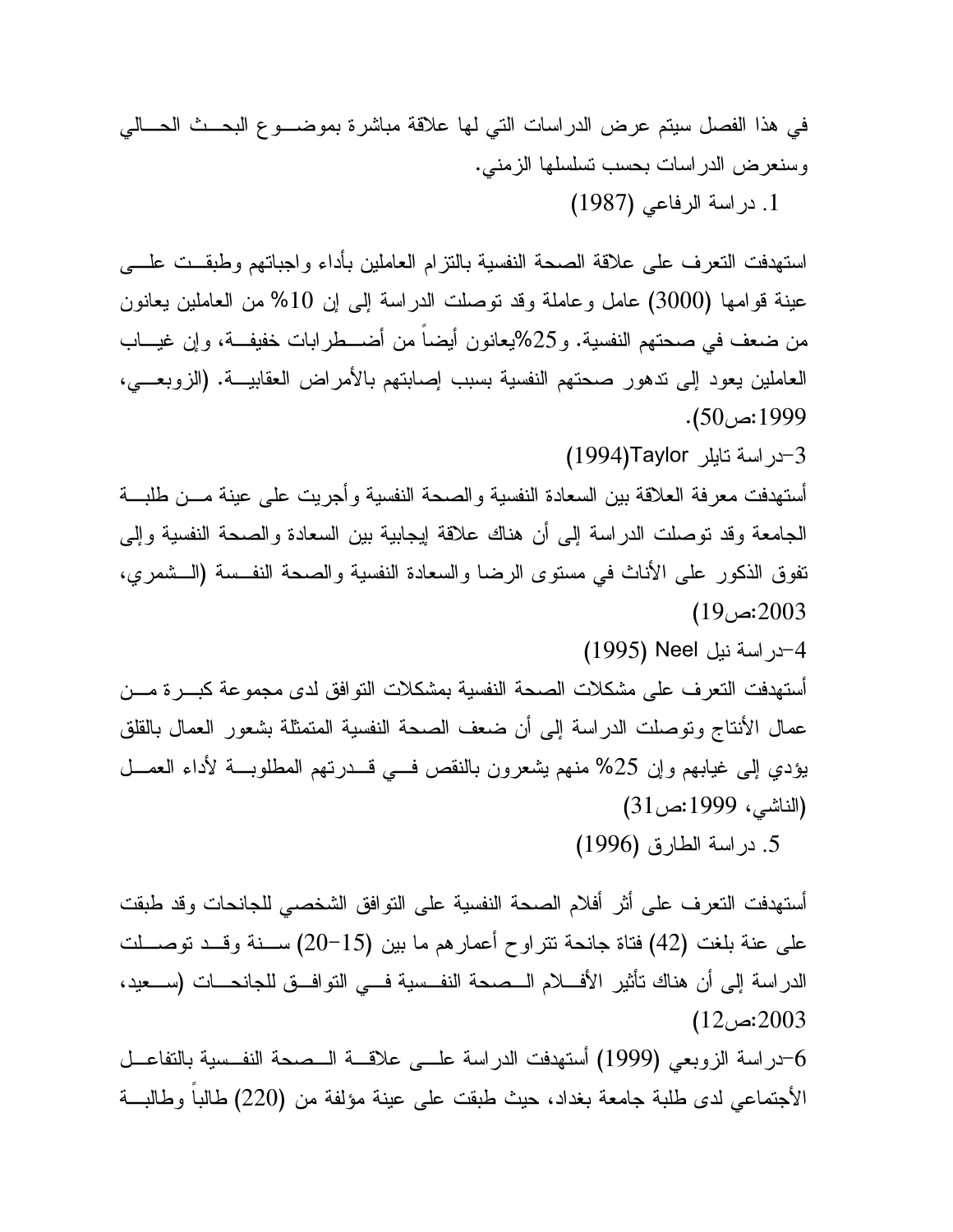وقد توصلت الدراسة إلى أن هناك علاقة بين التفاعل الأجتماعي لدى أفـراد العينـة وبـين صحتهم النفسية (الزوبعي، 1999:ص83) -7دراسة صالح (2002) أستهدفت الكشف عن الأستراتيجيات التي ستخدمها طلبة جامعة بغداد في التكيـف لأحـداث الحياة ودرجة صحتهم النفسية جرت على عينة مؤلفة من (460) طالب وطالبة وقد توصلت إلى أن الأستراتيجية ومنها إستراتيجية المواجهة والتحدي وأستراتيجية الأسـناد الأجتمـاعي ترتبطان بالصحة النفسية أرتباطاً موجبا وأن الأستراتيجيات الثلاث وهي إستراتيجية الأسناد الروحي وإستراتيجية التجنب والأستسلام وأقتران العدو وأن ترتبط بالصحة النفسية إرتباطـاً سالباً (صالح، :2002ص78)

-8دراسة الشمري (2003) أستهدفت معرفة المظاهر النفسية وعلاقتها بالصحة النفسية لدى طلبة جامعة تعز إذ طبقـت على عينة مؤلفة من (3000) طالب وطالبة وقد توصلت الدراسة إلى أن هناك علاقة دالـة أيجابية بين المظاهر النفسية للتحديث والصحة النفسية لدى أفراد عينة البحث. مناقشة الدراسات السابقة

.1 تشابهت دراسة كل من (الرفاعي) 1987 (ونيل) Neel 1995 من حيث إسـتهدفهما معرفة العلاقة ما بين الصحة النفسية والألتزام بالواجب وقد تشابهت نتائج دراسـتها. وتوصلت إلى أن هناك علاقة بين الصحة النفسية والألتزام بالواجبـات، فـي حـين نلاحظ أن دراسة (دورت ونيدل) Need and Doherty 1991 أستهدفت معرفة أثر طلاق الوالدين في الصحة النفسية للمراهقين والمراهقات في حين أسـتهدفت دراسـة (الطارق) 1996 معرفة أثر أفلام الصحة النفسية في التوافق الشخصي للجانحات أما الدراسة الحالية فهي تستهدف التعرف على الصحة النفسية لدى طلبة الجامعة وسـيتم مناقشة نتائج الدراسة في الفصل الخامس.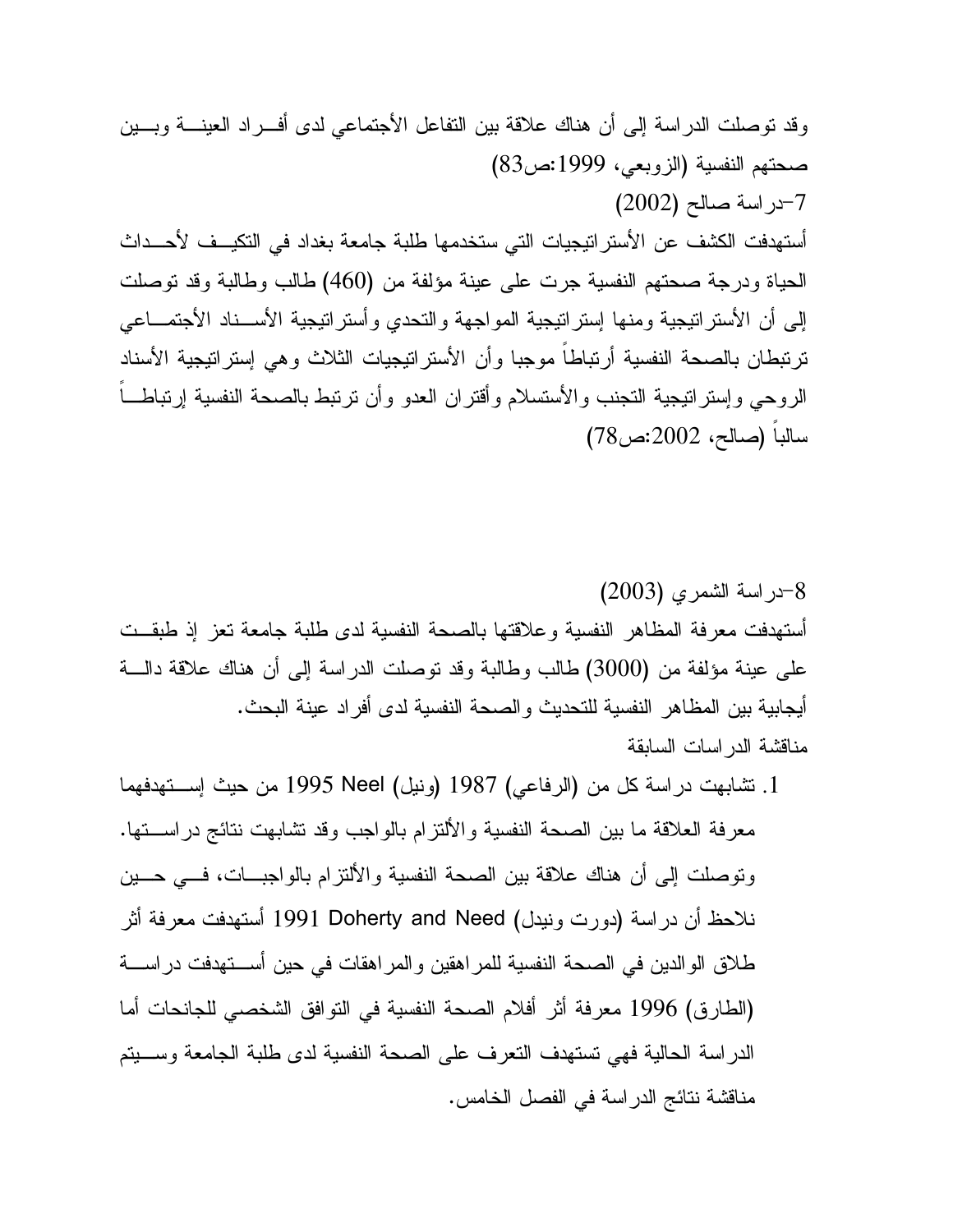- .2 طبقت كل من دراسة (تايلور) Taylor 1994 و(الزوبعي) 1999 و(صالح) 2002 و(الشمري) 2003 على طلبة الجامعة. وقد تباينت هذه الدراسات في حجم العينة. فقد بلغ حجم عينة دراسة (صالح، 2002) ، (460) طالباً وطالبة ويبدو أن عينـة هـذه الدراسة هي الأكبر من بين هذه الدراسات.
- .3 أختلفت الدراسات السابقة من حيث عدد الأدوات التي أسـتخدمتها فـي بحثهـا فقـد أستخدمت دراسة (دورتي ونيدل) Needl and Doherty 1991 مقيـاس الـصحة العامة، في حين أستخدمت دراسة (طارق) 1999 أدوات بحث أفلام الصحة النفـسية وقائمة كاليفورنيا.
- .4 تباينت الدراسات السابقة في إستخدامها للوسائل الأحصائية (نيل) Neel 1995 فقـد أستخدمت إسلوب تحليل التباين الأحادي أما دراسة (الزوبعي) 1999 و (الـشمري) 2003 فقد عالجت البيانات الأحصائية بأستخدام المتوسطات والأنحرافات المعياريـة والأختبار الثائي لعينتين مستقلين. من أجل تحقيق أهداف البحث الحالي سيتم عرض النتائج التي توصل إليهـا البحـث الحالي وعلى وفق أهدافة ومناقشة تلك النتائج ألهدف الأول:

قياس الصحة النفسية لدى طلبة الجامعة ولتحقيق هذا الهدف تم تطبيق مقياس الصحة النفسية الذي تم تبنيه على عينة من طلبة الجامعة، وقد أظهرت النتائج أن متوسط درجات الصحة النفسية لكلا الجنـسين كـان (100،9) درجة وبأنحراف معياري (14.96) درجة بينما كان المتوسط الغرضـي للمقياس (120) درجة وبأستخدام الأختبار التائي لعينة واحدة ظهر إن القيمة التائيـة المحسوبة كانت (15.17) وهي أكبر من القيمة الجدولية (20.21) عند مستوى دلالة (0.5) ودرجة حدية (39) فما يعني أن أفراد وعينة البحث الحالي يتمتعون بالـصحة النفسية والجدول (1) يوضح ذلك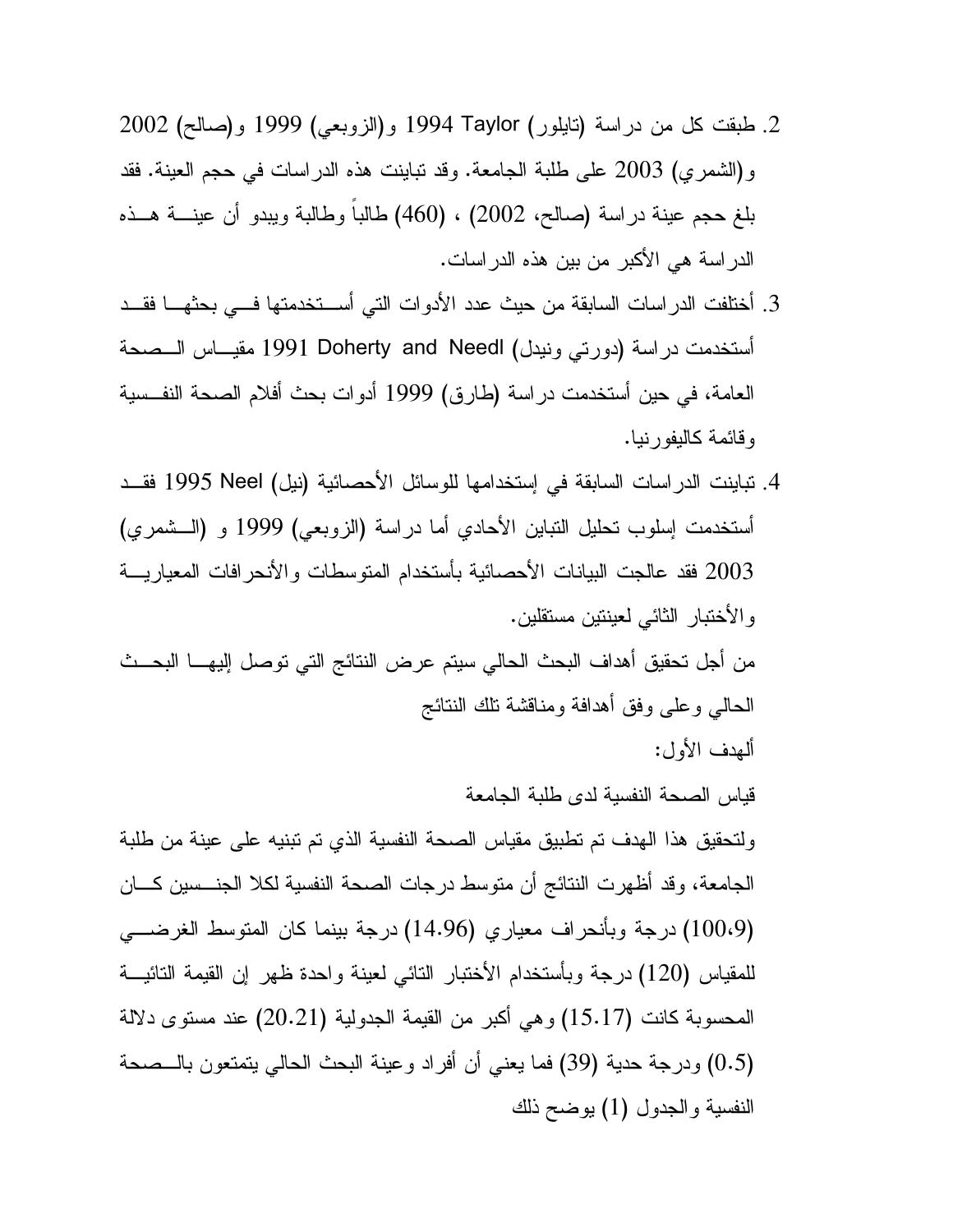| (1) |  |  |
|-----|--|--|
|     |  |  |

| 40 | 1559 | 12 <sup>1</sup> | $14.96$   15.17   20.21 | 0.5 |
|----|------|-----------------|-------------------------|-----|

وتتفق هذه النتيجة مع ما توصلت اليه دراسات كل من (الزوبعي و1999) و(صـالح و2002) و(سعيد و2003) على طلبة الجامعة في العراق و (الشمري، 2003) على طلبة الجامعة في اليمن ويمكن تفسير تمتع أفراد العينة بالصحة النفسية كون أن الحياة الجامعية تعطي فرصة للنمو المعرفي والنفسي والأجتماعي وتزيد من وعي الطلبة وإدراكهم للحياة وتمنحهم فرصة لتأكيد الذات والشعور بالأنتماء وأتخاذ معين في الحياة.

قياس الصحة النفسية لدى الذكور أظهرت نتائج البحث أن متوسط الصحة النفسية للـذكور كـان (100.95) درجـة وأنحراف معياري (15.99) درجة وعند مقارنة هذا المتوسـط الفرضـي للمقيـاس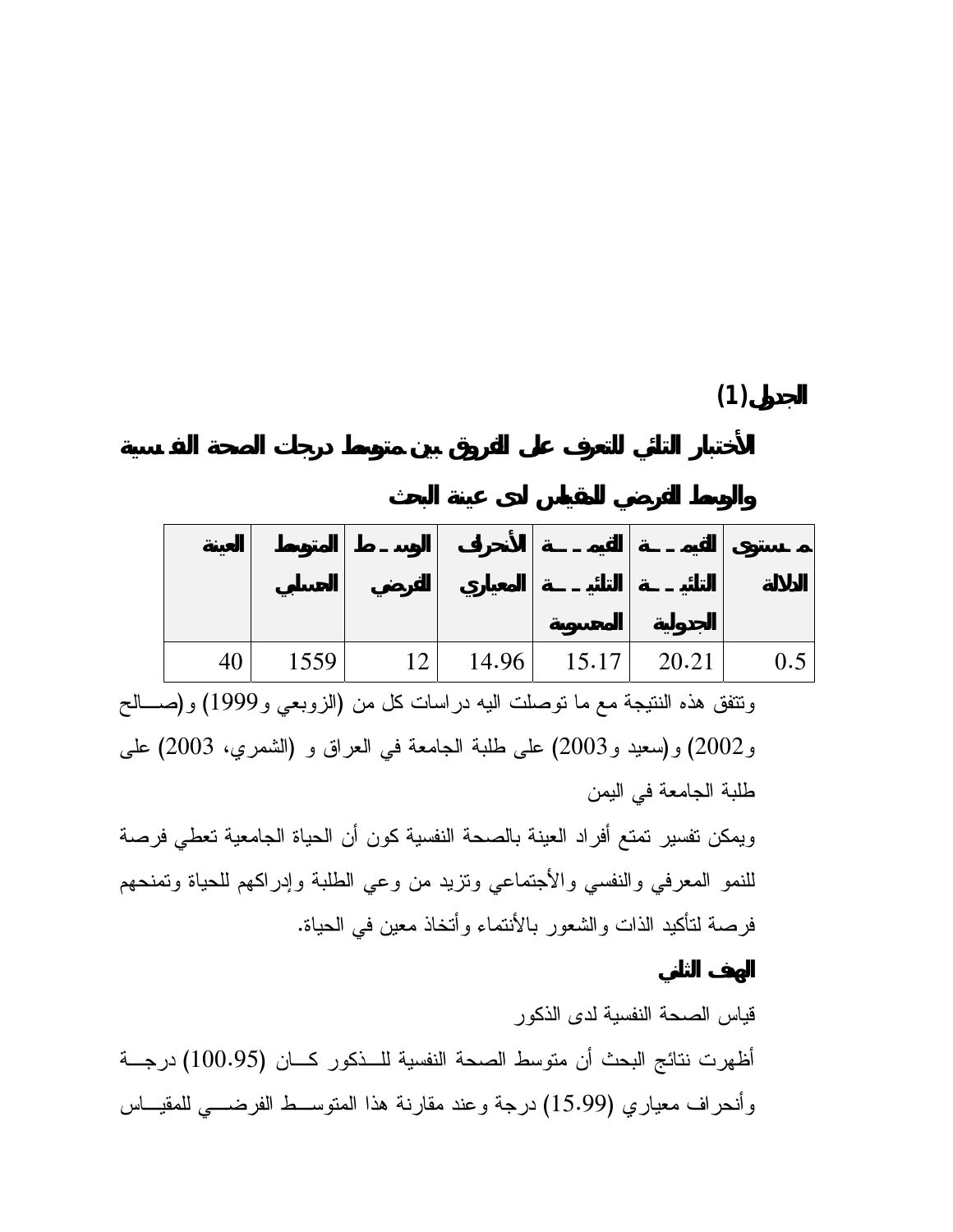والبالغ (60) درجة وعند أختبار الفرق بين المتوسطين بأسـتخدام الأختبـار التـائي test.T لعينة واحدة ظهر أن القيمة التائية المحسوبة كانت (3004) وهي أكبر مـن القيمة الجدولية (3.93) عند مستوى دلالة (0.05) وبدرجة حدية (19). وهذا يعنـي أن أفراد عينة البحث من الذكور يتمتعون بالصحة النفسية. وكما هـو موضـح فـي الجدول (2) **الجدول(2)**

|  | مـــستوى  القيمــــــــــة  القيمــــــــــة  الأنحراف  الوســــــط  المتوســـط  العينة |                 |                          |  |
|--|-----------------------------------------------------------------------------------------|-----------------|--------------------------|--|
|  |                                                                                         |                 |                          |  |
|  |                                                                                         |                 | الجدولية المحسوبة ا      |  |
|  | $25 \mid 100.95$                                                                        | 60 <sup>1</sup> | $15.99$ 26.84 2.930 0.05 |  |

وتفسير هذه النتيجة على أفراد عينة البحث من الذكور يدل على أنهم يتمتعون بالصحة النفسية وتتفق هذه النتيجة مع ما توصلت إليه نتائج الدراسات السابقة الهدف مقياس الصحة النفسية لدى الأناث ظهرت نتائج البحث أن متوسط درجات الصحة النفسية للأناث كان (100.85) درجة وإنحراف معياري (14.26) درجة وعند مقارنة هذا المتوسط بالمتوسـط الفرضـي للمقياس والبالغ (60) درجة وعند أختبار الفرق بين المتوسطين بأسـتخدام الأختبـار التائي test.T لينة واحدة ظهرت أن القيمة الناتجة المحسوبة كانت (29.83) وهـي أكبر من القيمة الجدولية (26.68) عند مستوى دلالة (0.05) وبدرجة حديـة (19) وهذا يعني أن أفراد عينة البحث من الأناث يتمتعون بالصحة النفسية وكما هو موضح في الجدول (3)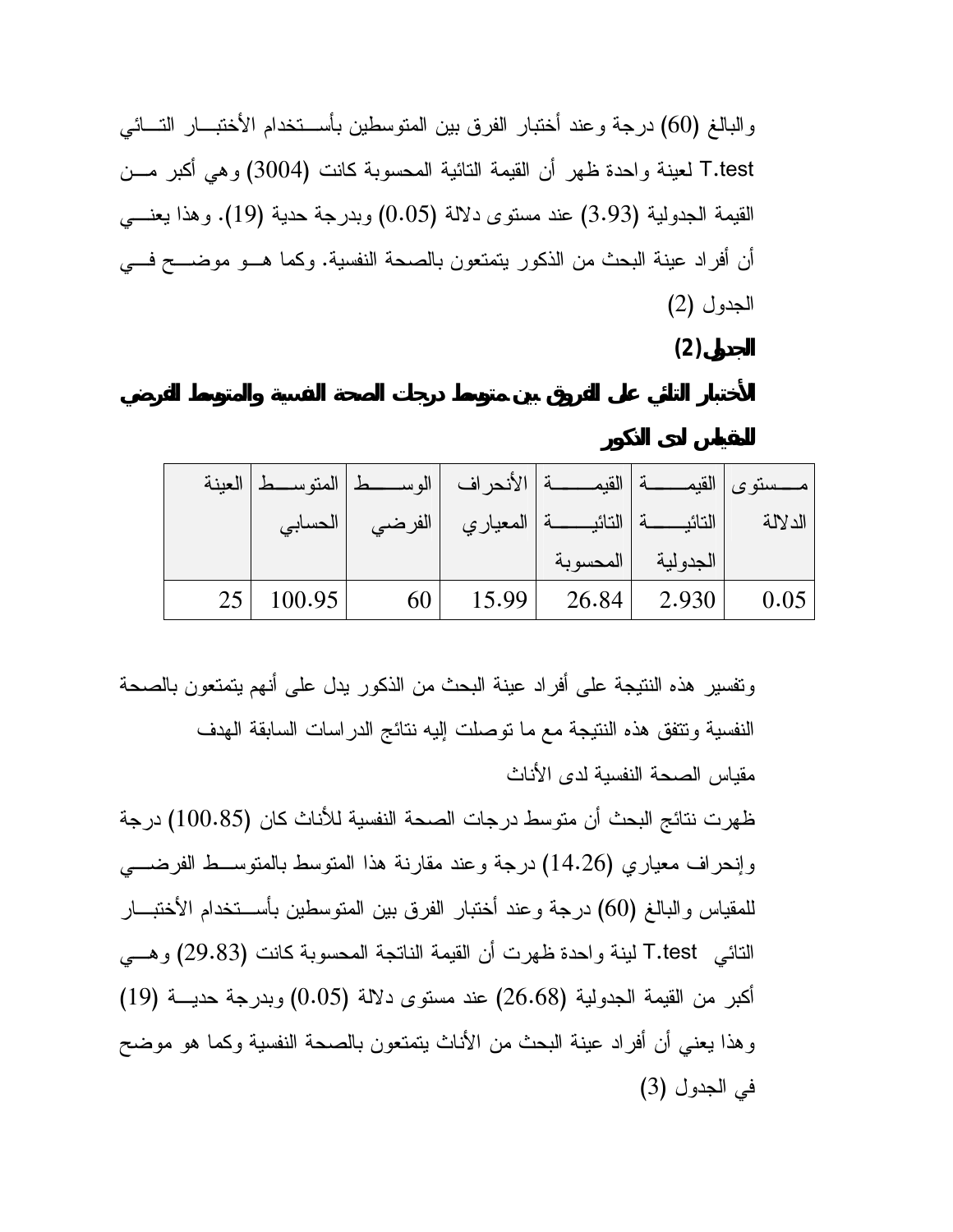|  |               |    |       | الجدولية المحسوبة ا |      |      |
|--|---------------|----|-------|---------------------|------|------|
|  | $20$   155.85 | 60 | 14.26 | 29.83               | 2.93 | 0.05 |

| وتفسير هذه النتيجة على أن أفراد عينة البحث من الأناث يتمتعون بالصحة النفسية |  |
|-----------------------------------------------------------------------------|--|
| ونتفق هذه النتيجة مع ما نوصلت اليه نتائج الدراسات السابقة.                  |  |

الهدف الرابع

التعرف على الفروق في الصحة النفسية لدى طلبة الجامعة على وفق متغيرات الجنس (ذكور إناث) من أجل التعرف على الفروق في الصحة النفسية علـى وفـق متغيـر الجنس (ذكور إناث) فقد ظهرت النتائج أن متوسط الدرجات للصحة النفسية للـذكور بلغ (155.95) وبأنحراف معياري قدره (15.99)في حين بلغ متوسـط الـدرجات الأناث (155.85) وبأنحراف معياري قدره (14.26) وعند أختبـار الفـرق بـين المتوسطين بأستعمال الأختبار التائي لعينتـين مـستقلتين ظهـر أن القيمـة التائيـة (0.3128) وهي ذات دلالة أحصائية عند مستوى دلالة (0.05) وبدرجة حدية (38) وهذا يعني عدم وجود فروق في الصحة النفسية بين الذكور والأناث، كما هو موضح في الجدول (4)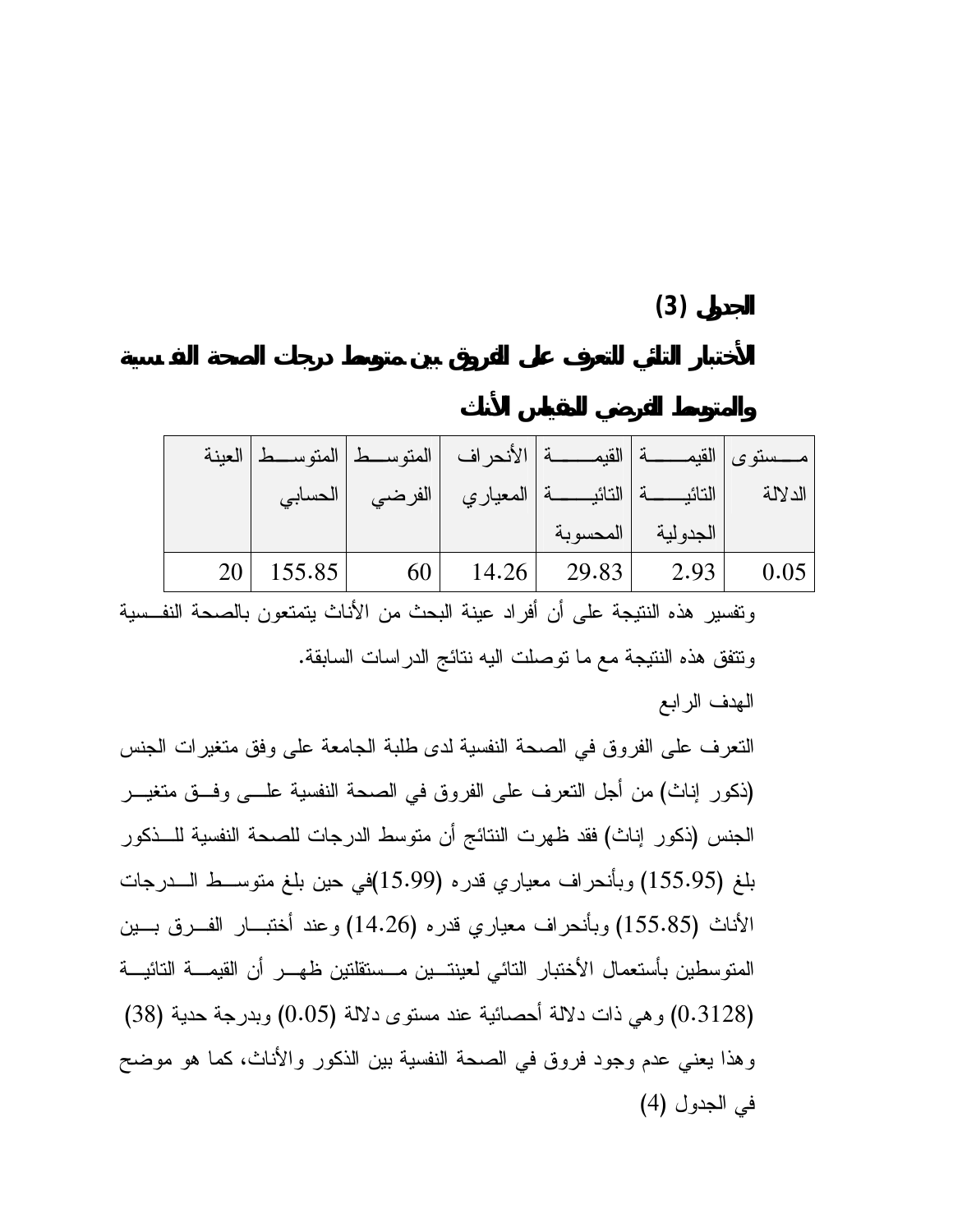| (4) |  |
|-----|--|
|-----|--|

| الجنس | العينة |         |    |        |          |          | مستوى   |
|-------|--------|---------|----|--------|----------|----------|---------|
|       |        | الحسابى |    |        |          |          | الدلالة |
|       |        |         |    |        | المحسوبة | الجدولية |         |
| ذكور  | 20     | 155.95  | 60 | 15.995 | 5.48     | 2.21     | 0.05    |
| إناث  |        | 155.85  | 60 | 14.269 | 5.18     |          |         |

وتتحقق هذه النتيجة مع ما توصلت إليه دراسة الجناني (1991) والزبيـدي (1997) بين طلبة الجامعة في العراق ودراسة (وادي 1999) على طلبة الجامعة فـي الـيمن (الشميري، :2003ص88)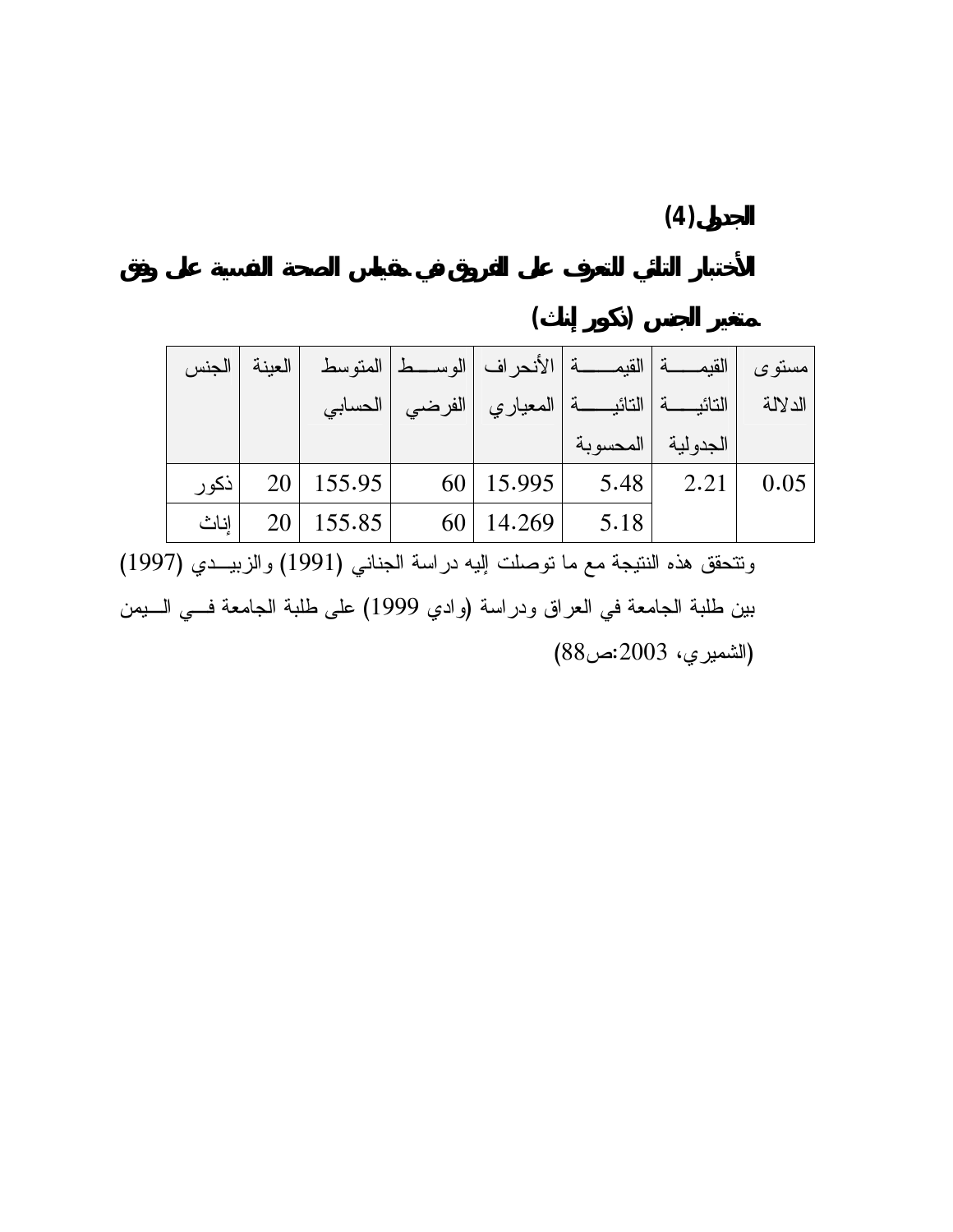المعلم الكفء ركيزة أساسية لتطوير العملية التعليمية، وهو حجر الزاوية ومحـور العمليـة التربوية وقائدها، وأدارة التعبير الحضاري في المجتمع ومحور العملية التربويـة وقائـدها، وأدارة التعبير الحضاري في المجتمع، ولذا فأن إعداد النوعيات الممتازة من المعلمين تحتـل أولوية لها أهميتها وخطورتها، وذلك لأن نوعية التعليم وبالتالي نوعية حياة الأمة ومـستقبل اجيالها يتحددان بدرجة كبيرة بكفاءة المعلمين .

وان حاجتنا اليوم ماسية الى تربية خاصة بالمعلم في بلدنا ، تتميز بالشمول والتكامل والتجديد ، وتتسم بالعمق والتركيز والوظيفة ، وتتجه باهدافها ووسائلها وطرقها لا الى مجـرد نقـل المعارف وايصالها الى المتعلمين ، وانما نحن بحاجة الى تربية متكاملة تدفع هؤلاء المتعلمين التي تمثل المعارف العلمية والتكنولوجية والافادة منها في عصر الثورة التكنولوجيـة التـي تتميز بالتجديد والتطوير .

وبذلك فان الدور الكبير للمعلم في العراق لا تقف مسئولياته ووظائفه عند حدودها التقليدية ، وانما لابد وان تمتد تلك الوظائف لتشمل تشجيع القدرات الابداعية لدى المعلمين ، زان يكون هو اداةللتجديد والتغيير ، وان يسهم بفاعلية في صنع اجيال تتقبل التغيير وتقدر على مواجهته ، بل وان تحدث التغيير وتقوده ، وان يكون قادرا على ترجمة ما يقدمه في فعله من خبرات ومعارف ومهارات الى مواقف عملية مفيدة في الحياة وذات اثر في تكوينهم العلمـي وفـي حياتهم العلمية والمستقبلية .

وان دراسة دور المعلم ، والالمام بالابعاد التي تمتد اليها وظيفته امر له اهميته فـي تقـدير مالقي الالمام والتدريب عليه في فترة الاعداد المهني ، كما ان له اهمية في اشتقاق المعـايير التي تسترشد بها في تقويم عمل المعلمين وتحديد جوانب القوة وجوانب القصور فيهم ، كمـا تبرز اهميته ايضا في اعداد البرامج التي تساعد على بلوغ الهدف برفع مستوى الاداء المهني لهم .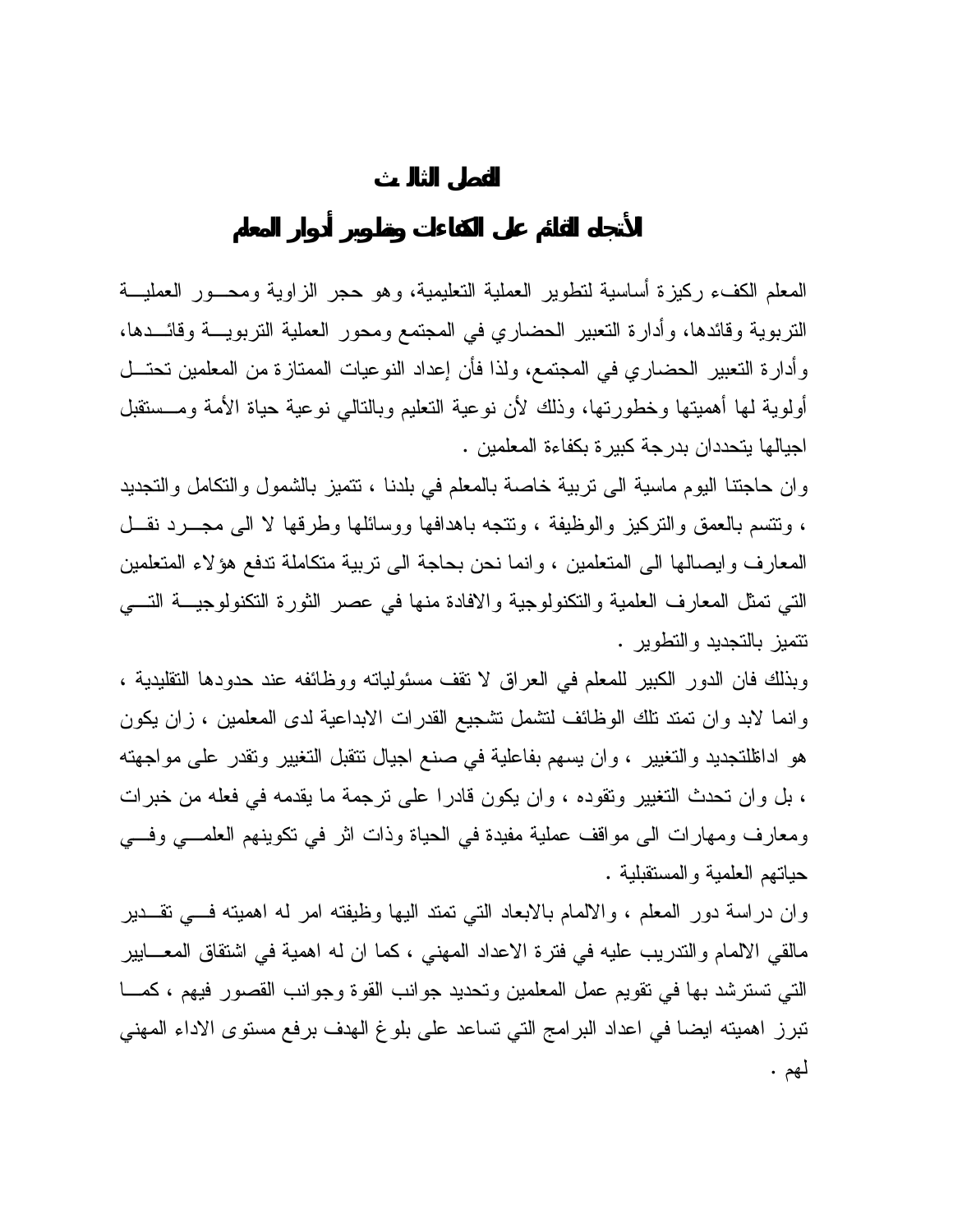لذا فقد اصبح الاخذ بالاتجاه والمبادئ والاساليب الجيدة في اعداد المعلم الجيد غير كاف ، اذا لم يسبق هذا حسن اختيار من يعدون لمهنة التعليم بحيث يكونون من المؤمنين بهذه المهنـة والراغبين في الانتظام توفير حوافز اجتماعية واقتصادية مناسبة . كما يتطلب هذا الدور الجديد من المعلم تكون برامج اعداده قبل الخدمـة واثناءهـا بـرامج عصرية تقدم الخبرات والاساليب التعليمية ، وكل ما يكسب المعلم كفاءات عامـة واخـرى نوعية خاصة تتناسب مع هذا الدور ومع متطلبات التطورات الحديثة فـي اهـاف التعلـيم ومحتواه واساليبه ومصادره واوعيته . وكل ذلك يترتب عليه ضرورة اعادة النظر من حين لاخر في محتوى برامج اعداد وتدريب

المعلمين ، ليتوافق مع المستحدثات في ميدان التربية ، وان تكون عملية تدريب المعلمين على الادوار الجديدة والمستقبلية عملية ممتدة ، تتعدى الاطر التقليدية الدارجة في بلادنا .

يعد اتجاه الكفاءات من ابرز الاتجاهات السائدة حاليا في برامج اعداد وتـدريب المعلمـين ، وهو يعكس اهدافا تربوية محددة فرضها عامل الالتزام والمسؤلية بتحقيق الاهـداف وتاكيـد ملائمة البرامج لحاجات المتعلمين ، وقد اكتسب برامج تربية المعلمين القائمة علـى الكفـاءة خاصة اهمية) 232:6) (Compeetency Bassed Teacher Education )(CBTE) منذ بداية السبعينات كمدخل بديل للتعليم ، حيث تحدد هذه البرامج السلوك والمعارف والاتجاه التي يحتاج اليها المتعلمون سلفا ، كما تحدد الشروط التي تظهـر فيهـا هـذه الكفـاءات ، ومستوى الاداء الذي يجب الوصول اليه (225:18) .

وقد اصبح الاهتمام مركزا على المردود من التربية وموجها الى المهام الوظيفيـة للمعلـم وتحليلها واعداده للقيام بها خاصة واننا نعيش في عصر الانفجار المعرفي وثورة المعلومات ، والذي ترتب عليه ان الدرجة العلمية او الخبرة السابقة التي يحصل عليها العـاملون فـي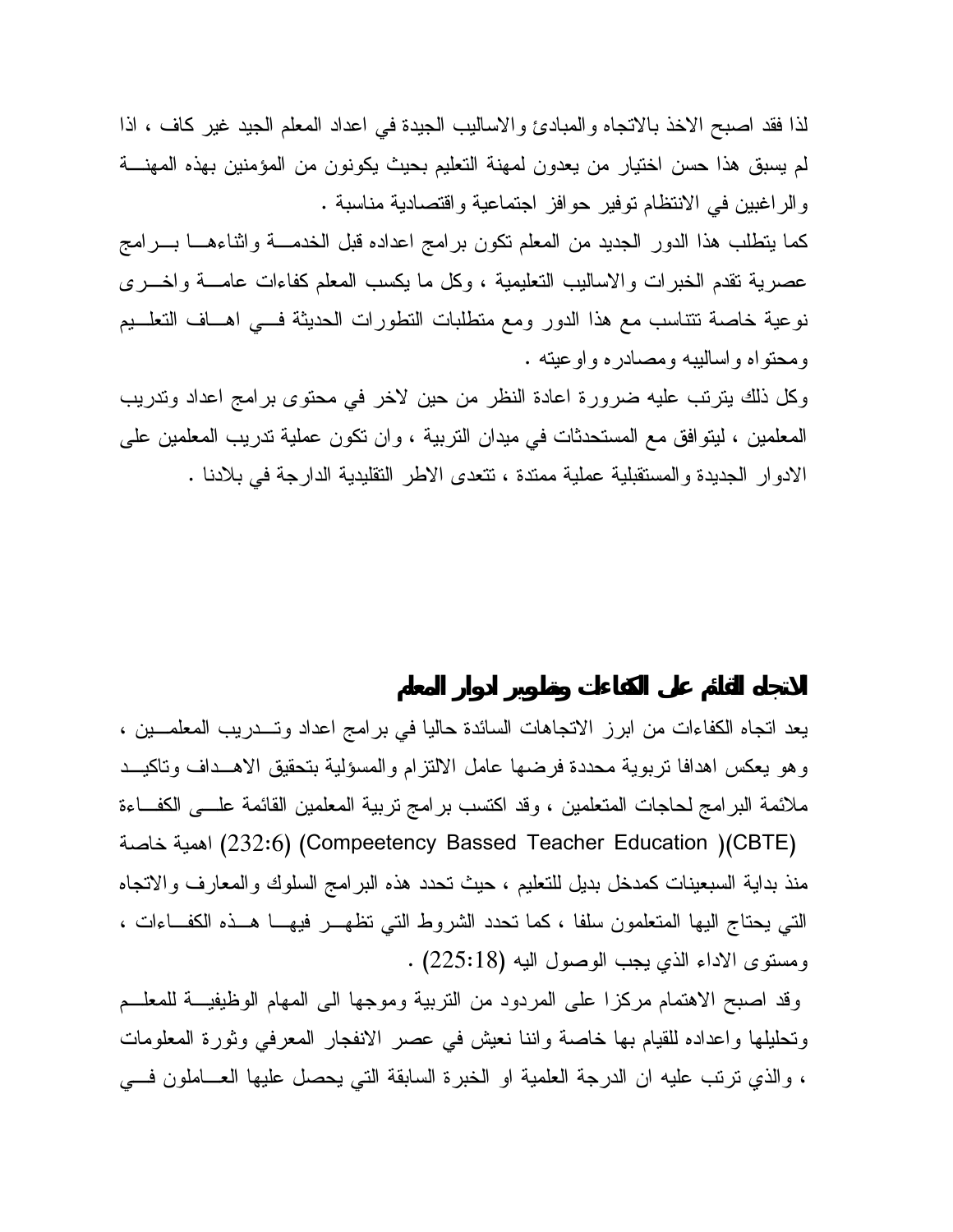الميدان لاتكون نهاية المطاف ، ولكن لابد ان يتبعها دراسات مستمرة للتطوير العلمي السريع ارتفاعا بمستوى الاداء في عصر يعتبر الاتقان من اهم سماته ، وهذا يعني ان الحصول على المؤهل بعد مرحلة اولية تليها مراحل متلاحقة من التدريب في اثناء الخدمة وباشكال متعددة تاخذ طابع التنشيط خلال فترات محدودة ، خاصة وان من ابرز سمات هذا العـصر ايـضا تطور المعارف وتجددها والتراكم العظيم للمعرفة الانسانية وتـضاعفها كـل عـشرسنوات (25:14) وهذا يتطلب ان ينظر الى عملية اعداد المعلم على انها عملية مستمرة لا تتوقـف بتخرجه من المعهد او الكلية ، واصبح النمو المهني والتدريب المستمر في اثناء الخدمة امرا لازما لتجديد خبرات المعلمين وزيادة فاعليتهم ، لان المناهج متطورة ومتجددة ، ويلزم لهـا معلم متطور ومتجدد ، ولذلك فقد تحولت برامج تدريب المعلمين خـلال الـسنوات العـشر السابقة الى برامج لرفع مستوى الكفاءة في الاداء ، الامر الذي جعل الكثيـر مـن المعاهـد والجامعات تاخذ باتجاه الكفاءات في اعداد المعلمين ولقد ادى التغيير في مختلـف مجـالات الحياة التي تتغير في وظيفة المؤسسات التعليمية ودورها في المجتمع ، وتغيـر الاتجاهـات والمفاهيم التربوية السائدة حيث حظي المعلم بالعناية والاهتمام في هذا العصر وفرض عليـه متابعة واستيعاب وتطبيق ماطرأ من تقدم محتوى التعليم وطرقه واساليبه وتقوم عملية التعليم على اساس الكفاءة ، على ان كل متعلم يمكنه الوصول الى الاهداف المناسبة عندما يتوفر له التعليم المناسب الذي يشمل على المعارف والمهارات والقيم ، ويكون التركيز في ذلك علـى اختيار الاهداف المناسبة ، وعلى تصميم مواقف يمكن للمتعلمين باسـتخدامها اتقـان هـذه الكفاءات وتحقيق الاهداف ( 20-19:16 ) وترتبط زيادة عائد التعليم بزيادة كفائته الداخلية والخارجية التي تعبر عما يجري داخل التعليم من اوله الى نهايته ، عن طريق تنمية الميول وتكوين المهارات ن وقدح الاستعدادات ، واطلاق القدرات المبدعة لدى المعلمين وكذلك في محاولتنا لرفع كفاءة المعلم ومستواه حتى يتحسن اداؤه ، ومهما تـوفرت المبـاني الجديـدة والمناهج الحديثة والتقنيات المتطورة واساليب الاشراف والتوجيه الرشيدة ، فانها لن تستطيع وحدها ان تحدث التطور المطلوب من غير معلم كفء قادر على احداث التكامل المطلـوب بين هذا كله وترجمته الى مواقف تعليمية وانماط سلوكية تتميز بالثراء والفاعلية (7:1) . وتستخدم معايير الكفاءة في كثير من الدول لمساعدة المتعلمين فـي الحـصول علـى تعلـم

وتدريب جيد ، ويقول اللورد كيلفن Kelvein Lord انه عندما تستطيع قياس ماتتحدث عنه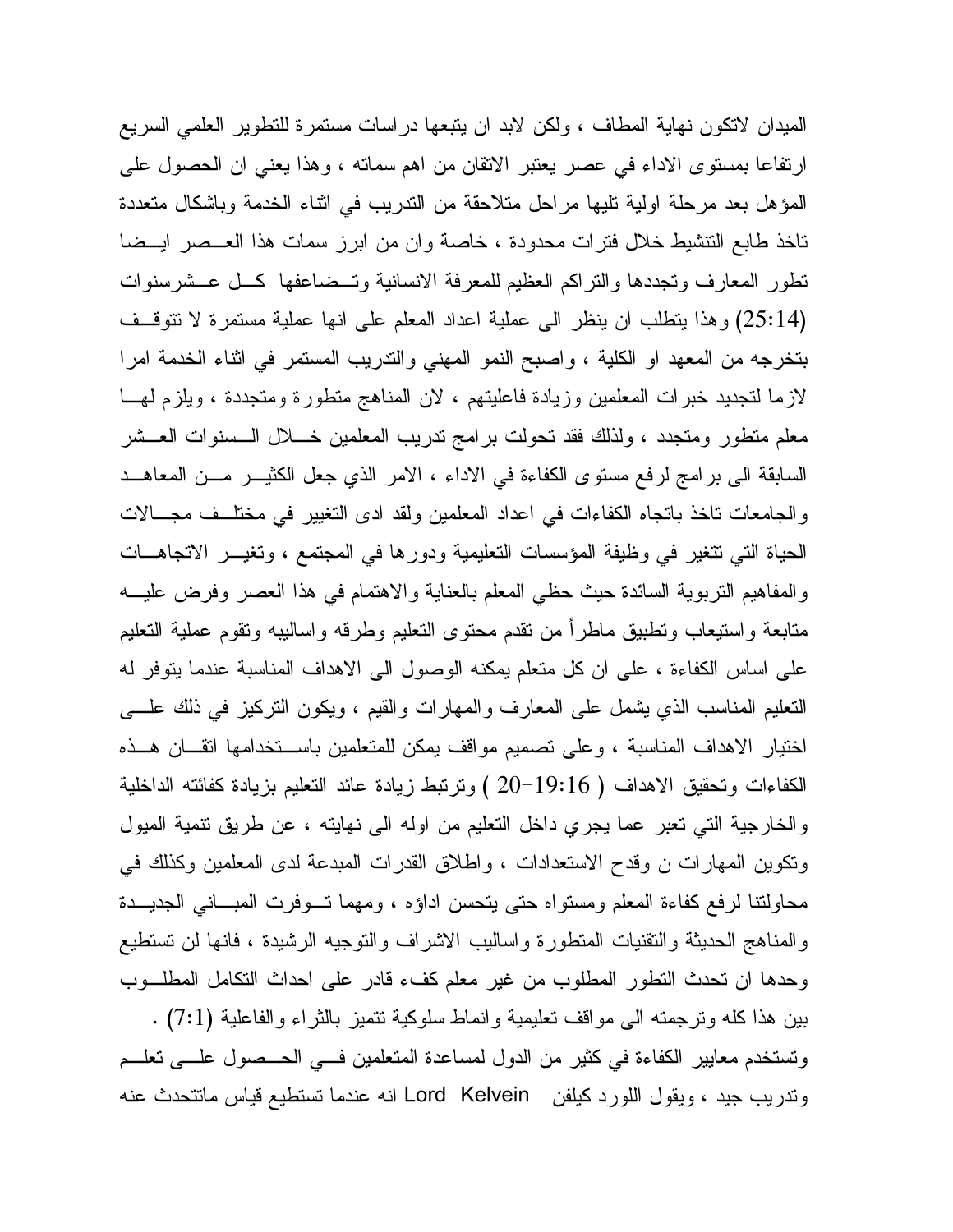فانك تعرف شيئا عنه ، ولكن عندما لا تستطيع قياس ذلك الشئ فان معرفتـك بـه ضـئيلة (163:15) وهذا يجعلنا نقول انه لا يمكن ازدهار التعليم دون توفير مقاييس مقبولة لكفـاءة المعلم وادائه ، وذلك لتمييز السلوك المقبول وغير المقبول ، كما لا يمكـن الاسـتفادة مـن معايير الكفاءة لاختبار المتعلمين وقياس ما تعلموه ، ولذلك فقد اصبح الاعداد لمهنة التعلـيم بسبب التطورات السريعة في هذا العصر عملا ممتدا لا ينتهي بتخريج المعلمين من معاهـد الاعداد ، حيث لا تكفي سنوات الدراسة فيها من وضع المعلم على بداية الطريـق المهنـي السليم ، والارتقاء بالمستوى المهني والعلمي والثقافي للمعلم بما يكفل رفع مستوى ادائه فـي العمل ونموه الذاتي وما يرجوه من نمو مهنته ، لذلك وجب ان يكون التخطيط لاعداد المعلم متكاملا مع التخطيط للتدريب اثناء الخدمة ، حتى لا يختلف عـن مـسايرة التقـدم العلمـي والتطور الاجتماعي ، وان نجاح اي منهج يتوقف على مدى ايمان المعلم به واستعداده لتنفيذه ، وكفاءته وقدرته على تدريسه .

ولم يعد المعلم جزء مجرد ناقل للمعرفة ، فهو يسعى الى ترقية ذاته ومهنته وهـو مبتكـر يجدد وينوع ويجرب اثناء الخدمة ، وهو متفتح يستجيب لكل فكرة جديـدة ، ويعمـل علـى استثمارها وتوظيفها لتطوير العملية التربوية ، فقيادة المعلم في الاطار الجديد قيادة ابداعيـة انمائية خلاقة ، تعمل على تهيئة انجح السبل والظروف لنمو اجيال التعليم وابداعها وتقدمها، والمعلم الناجح هو الذي تبرز شخصيته على تلاميذه وذلك بكفاءته وسمات القيادة الواضـحة لديه ، وهو الذي يكسب احترام تلاميذه ولا يجبرهم على ذلك (2:17) .

ويمكن القول ان موضوع تنمية كفاءات المعلم اثناء الخدمة اخطر بكثير من اعداده للعمـل قبل الخدمة ، اذ ان اعداده قبل الخدمة ما هو الا مقدمة لسلسلة متلاحقة من انشطة النمـو ، التي لابد وان تستمر مع باستمراره في ممارسة المهنة ، مادام هناك تطور علمـي مـستمر ويبرز دور المعلم الكفء القادر على توجيه وقيادة العملية التربوية من خلال قيامه بـالجميع بين النظرية والتطبيق وذلك بتوصيل الممارسات التطبيقية والعملية للتلاميذ من خلال العملية التعليمية ، ولتنفيذ ذلك فان المعلم يحتاج الى التمكن من الكفاءات العامة والخاصة اللازمـة للقيام بهذه المهمة ، وهو في حاجة الى معرفة العوامل التي تساعده على الفهم لكي تؤدي الى زيادة كفاءته ، وهذا يفتح افاقا جديدة امامه لقيادة وتطوير العملية التعليمية .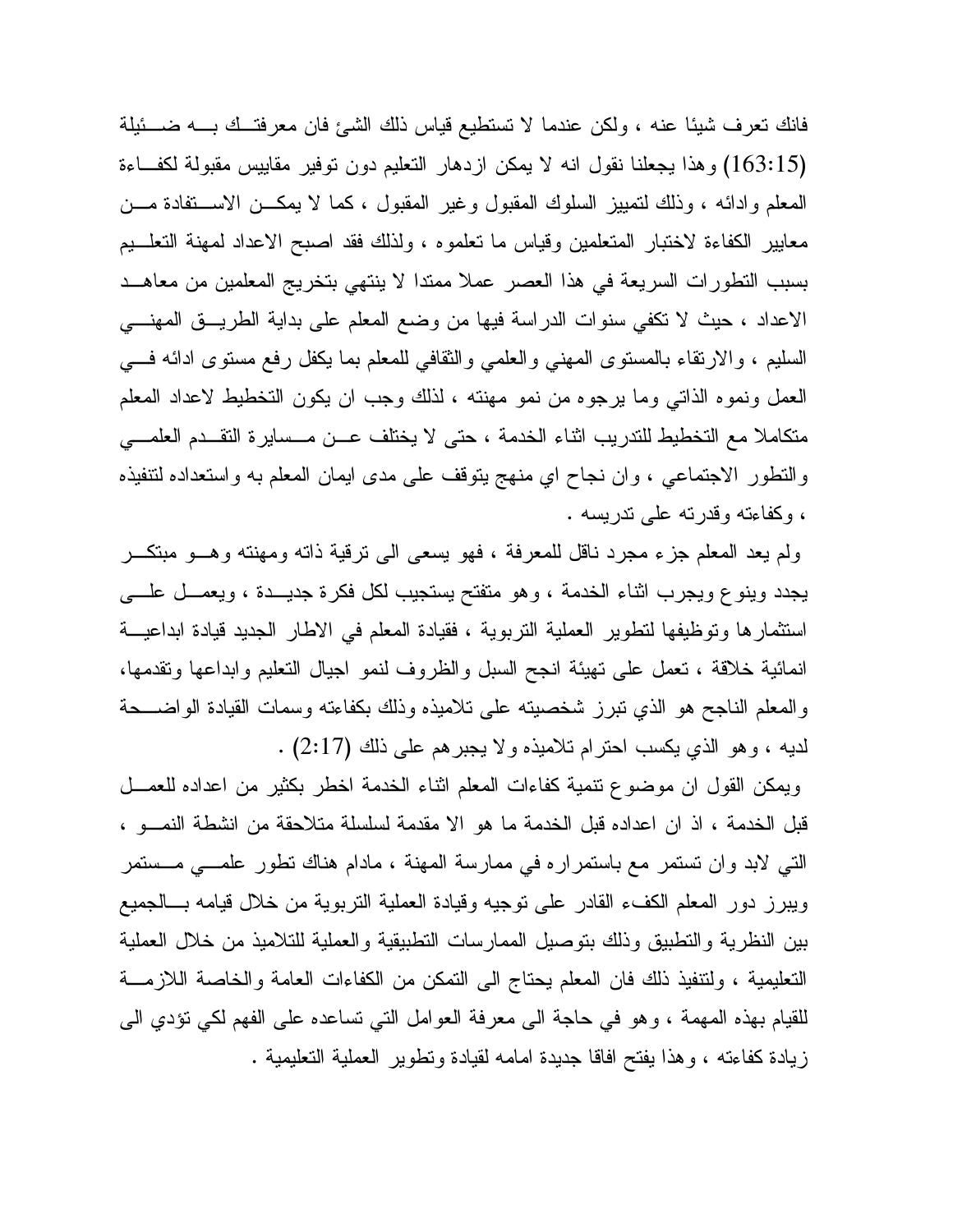والمعلم الذي يعمل في المدرسة العصرية ، يختلف من حيث تربيته وتكوينه عن معلم الامس ، فتربيته وتدريبه متصلان ، ونموه المهني ضروري لحياته وحياة الهيئة التعليمية التي يعمل بها ، ولذلك فان المعلم يجب ان يسعى بنفسه ويبذل الجهود نحو رفع كفاءته ، وقدرته علـى التاثير في تلاميذه ، ولابد له من الاستفادة بتطبيقات البحث التربوي التي تتراكم يوما بعد يوم ، ومن اعادة التاهيل والتدريب ومواكبة تقدم المعرفة وخاصة في مجال التربية (16-3) .

نحن نسعى لاعداد معلم قادر على ان يمارس ادواره بدرجة من الكفاءة والفاعلية ، وتتحـدد مواصفاته في ضوءء الفلسفة في مجتمعه ، وفي ضوء طبيعة العصر الـذي يعـيش فيـه ، بجميع ابعاده الاقتصادية والاجتماعية والعلمية ، وان ما يهمنا هو تطوير دور المعلـم ليعـد الناشئة مما يمكنهم من تعليم انفسهم ذاتيا ، ويساعدهم للعبور الى مصادر المعرفة المختلفـة المنوعة ، والتعلم عن طريق الاكتشاف .

وتركز المفاهيم الحديثة لتربية المعلمين القائمة على الكفاءات على المعلم كمربي ، وكمعدل للسلوك ، وكمعالج كفء ، وعلى استنباط مجموعة من الكفاءات النوعيـة لاسـتعمالها فـي تدريب المعلمين وتطوير ادائهم فيها ، وهذا يفسر الاتي : الاتجاه الحديث في التربيـة الـذي ظهر في اواخر السبعينات واوائل الثمانينات ، ويهدف الى اعداد المعلم وتزويده بمجموعـة من الكفاءات العامة والخاصة التي تؤهله لقيادة العملية التربوية وليصبح دوره واضحا فـي اثراء وتطوير مادته وطرق تدريسها ، وان يصبح لديه الكفاءة لمواكبة التطور في المعرفـة وتنفيذ المهام الموكلة اليه على اسس مقاسه ومعرفة مسبقا (34،33:11) ولذلك فان المعلم لا يستطيع ان يمارس ما سبق بيانه من ادوار ، الا اذا تمكن من مجموعة الكفاءات الاساسية ، والتي بدونها يمكن ان يكون ناميا ومتجددا على الدوام ، حيث ان نموه في المهنة يرتبط تماما بمسالة نموه العلمي والمهني .

ولكل ما سبق فقد اصبح معلمونا في حاجة ملحة لبرامج تدريب تقوم على الكفاءات حيث ان مدارسنا ما زالت تستقبل اعدادا من المعلمين غير المـؤهلين لمواجهـة حاجـات التلاميـذ الحاضرة والمستقبلية ، الامر الذي يؤكد الحاجة لتبني برامج خاصة لتدريب المعلمين اثنـاء الخدمة ، تقوم على تطوير ادائهم للوصول الى المستوى المطلوب من الكفاءات ، ولذلك فان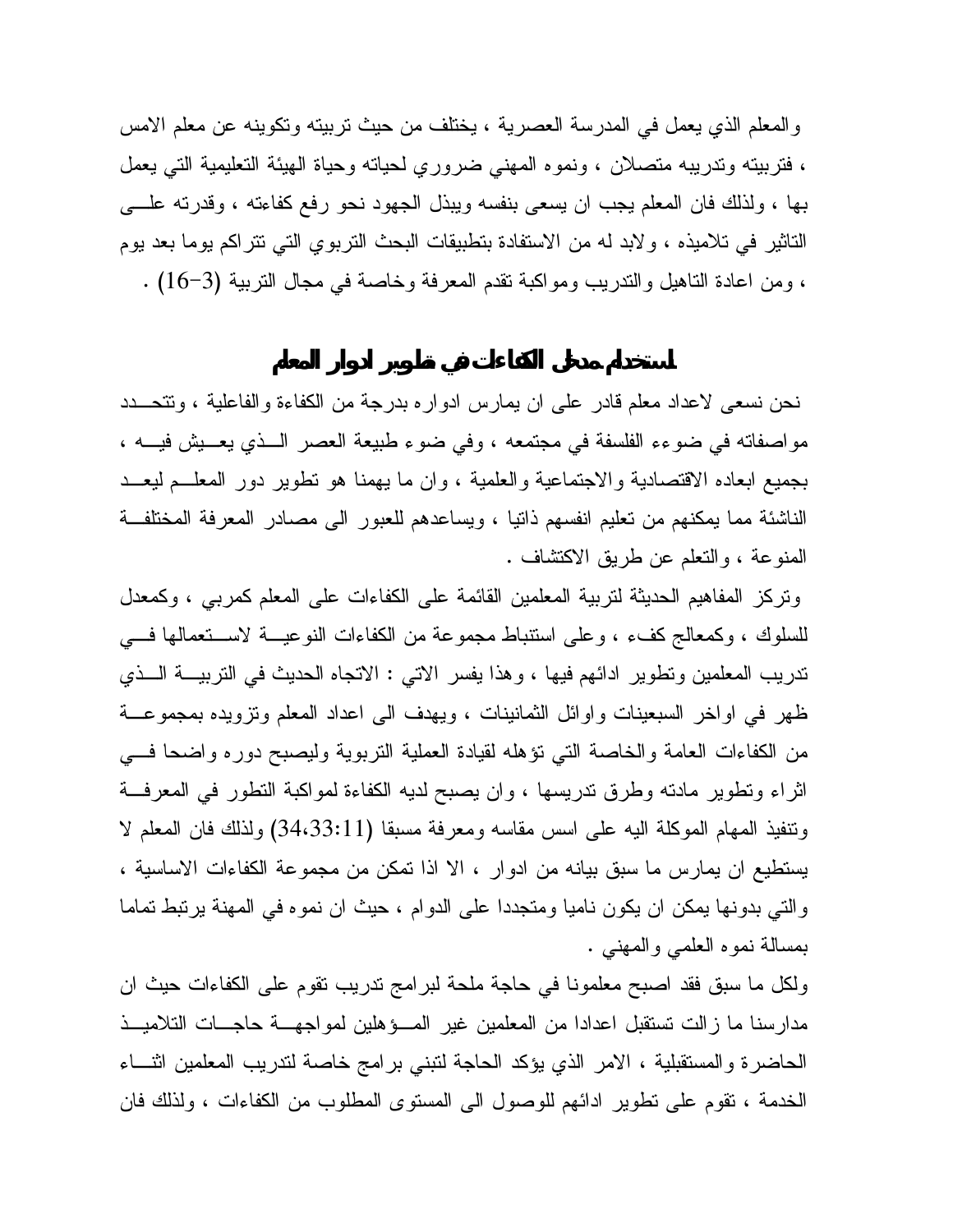البرامج الحديثة في تدريب المعلمين تختلف عن البرامج القديمة التقليدية ، وخاصة في تقليلها من الجانب النظري والتركيز على الجانب الـوظيفي ، وتنـاقش المفـاهيم والمبـادئ فـي محاضرات جنبا الى جنب مع مشكلات وملاحظات المتدربين ، وتقوم في مجملها علـى ان اعداد المعلم وتدريبه ماهو الا ارشاد له لاكتساب كفاءات معينة يوضح في مواقـف عمليـة يمارس من خلالها هذه الكفاءات ، وان تطوير هذه الكفاءات عملية بعيـدة المـدى ، وقـد تستغرق وقتا طويلا وهي نتيجة لخبرات تعليمية كثيرة ، تكتسب عبر فترة زمنية من الخبرة والممارسة والاعداد الذي اصبح ضرورة من ضرورات العصر الحاضر ، لذلك فان المعلـم حينما يمر بهذه الخبرات يفترض فيه انه استطاع الوصول الى درجة مناسبة من التمكن مـن عدد كفاءات اساسية ، تؤهله بجدارة لممارسة المهنة وتعمل على نموه العلمي والمهني ليزداد تمكنه منها ومن ما يستجد من كفاءات اخرى في مجال تخصصه (11:4)

ويتوقف نجاح اية خطة تعليمية في تحقيق اهدافها على مدى استجابة المعلم لهـذه الاهـداف ومدى قدرته على ترجمتها الى خبرات تعليمية تؤدي بالمتعلمين الى التعلم الشامل الذي يعتبر الهدف الاساسي لعملية التربية (55:5) ، وذلك يتطلب بالضرورة الاطلاع على المستجدات التربوية ، حيث لا يمكن احداث التجديد التربوي دون مشاركة ناشطة من قبل المعلمين ، كما يجب ان نكون واعين للتجارب والابحاث التي تجري في كثير من الدول المتقدمة للافادة منها في تطوير اساليبنا في اعداد المعلم العربي حتى لا تختلف عن الركب التقدمي في العـالم ، وحتى يمارس المعلم ادواره بوعي واقتدار .

تبدا عملية تدريب المعلم القائمة على الكفاءات بتعريف والنتائج التي يتوقع ان يحققها المعلم ، ومن ثم تصمم البرامج القائمة على التعلم الذاتي التي يستطيع من خلالها ان يصل الى هذه المحصلات ، وكل معلم يمكنه الوصول الى الاهداف المناسبة عنـدما يتـوفر لـه الاعـداد المناسب ، ويعطي الفرصة لان يتعلم بطريقة مناسبة في برنامج تعليمي يشمل على بعـض الكفاءات الرئيسية ، ويتضمن مجموعة من المعارف والمهارات والمواقف والقيم والاتجاهات  $(23-19:16)$ 

وقد تعددت الاراء حول تحديد طبيعة البرامج التعليمية لتطوير بعض كفاءات التدريس ، الا انه قد تم الاخذ بالبرامج التي تقوم على تربية المعلمين واعدادهم القائمـة علـى الكفـاءات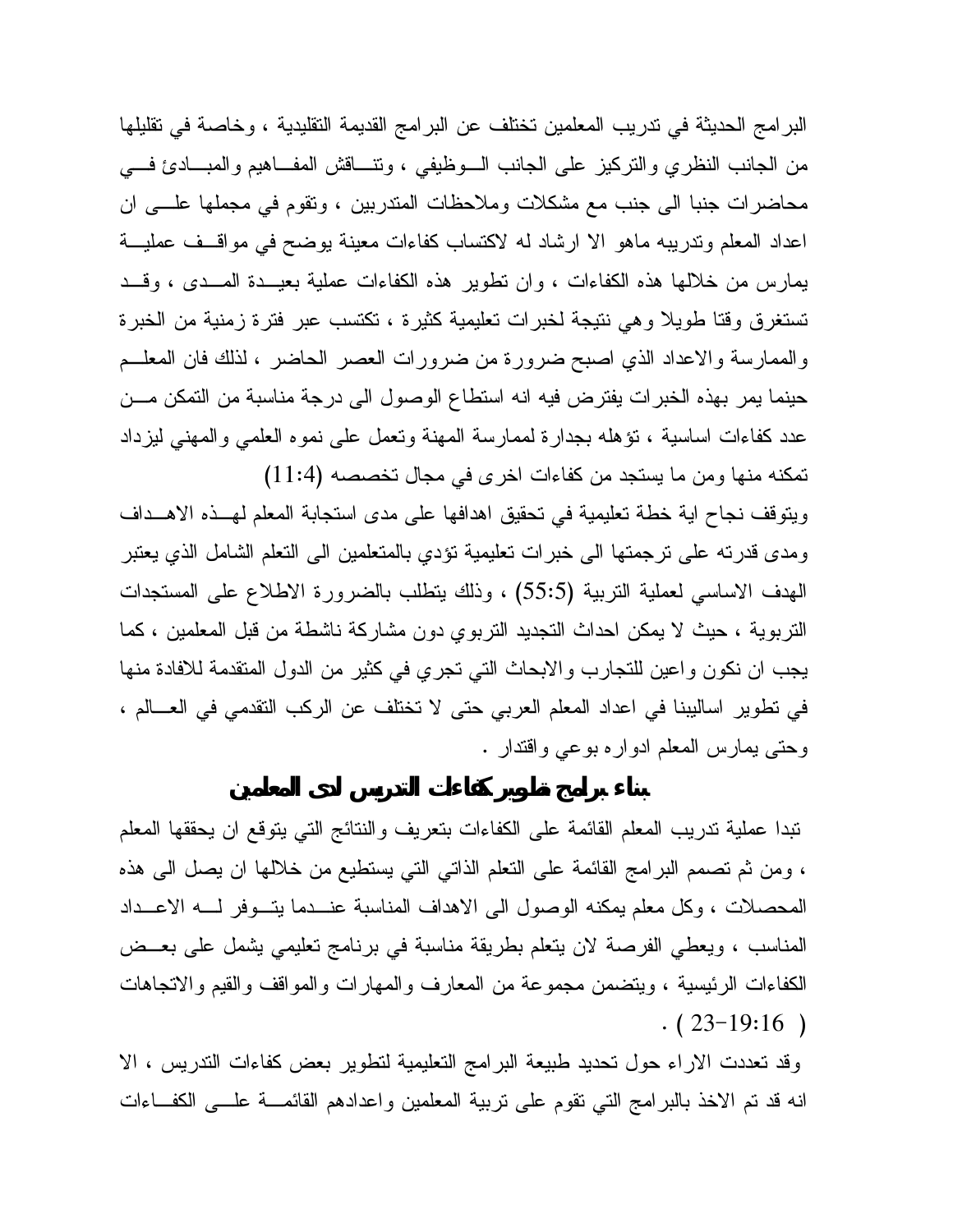وذلـك ، المجال هذا في) Compeetency Bassed Teacher Education )(CBTE) لانها تقوم على تفريد التعلـيم (Individualizing instruction) والتعلـيم الــذاتي Self Learning والزمر التعليمية kits والبرامج المصغرة courses mini وغيرها . وهناك اتفاق عام على انها كل متكامل من الاهداف والخبرات المتنوعة ، وانها تشتمل على مبررات الاختبار والاهمية والاهداف السلوكية والمحتوى ، والنشاطات التعليمية ، والادوات والوسائل والمراجع والقراءات الخارجة ، والتقويم وعند بناء البرامج لابـد ان يؤخـذ فـي الاعتبار الى عملية اعداد المعلم ذات بعدين هامين هما : الاعداد المهني في مرحلة ماقبل الخدمة ، والتدريب الذاتي في مرحلة الخدمة ، وهذا يتطلب في اعداد المعلم ان ناخذ في الاعتبار التي تتطلب منه القيام بها والعمل الذي سيعد للقيام بـه

ومتطلبات المجتمع الذي سيعمل فيه (5:10) .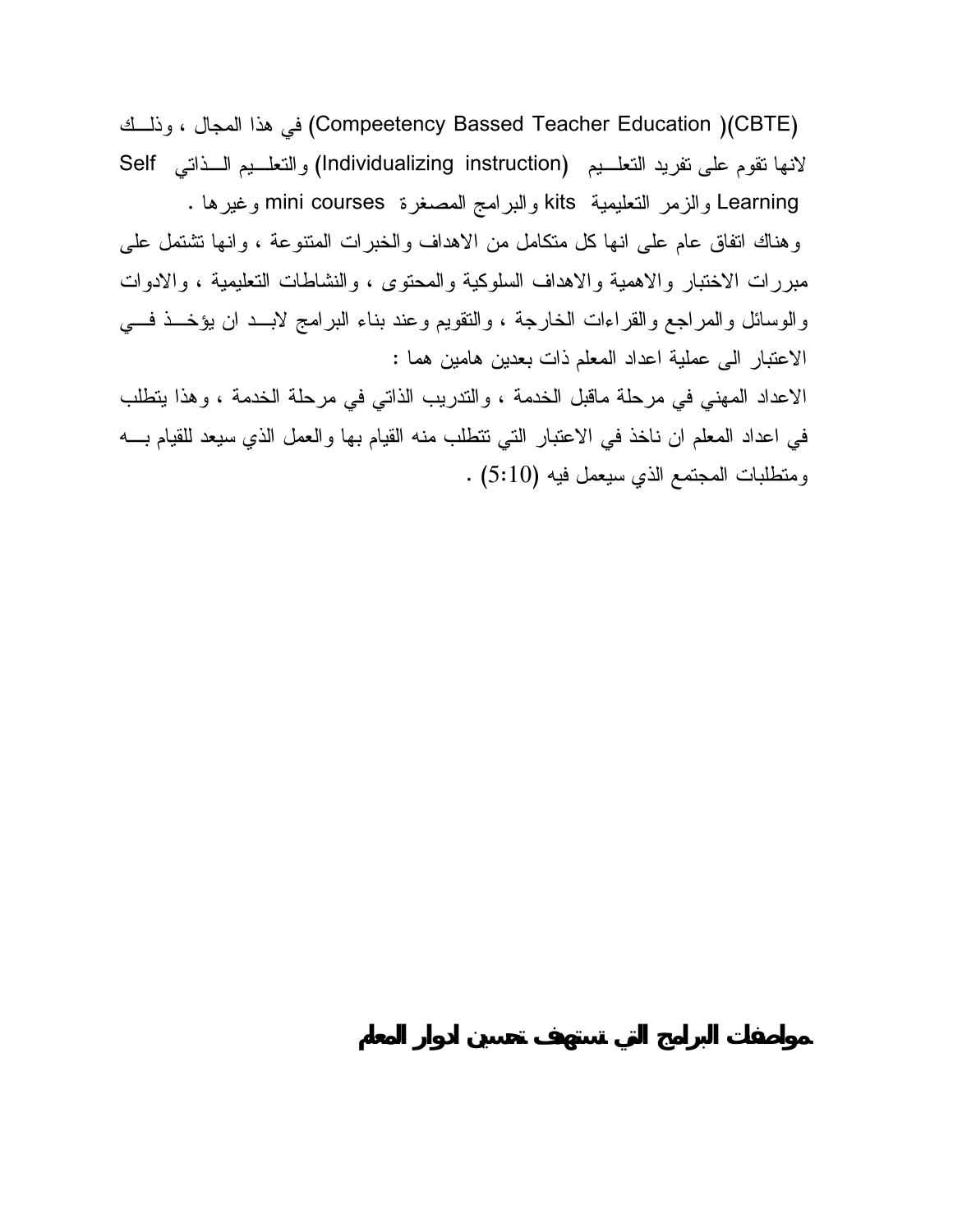حدد هيل Haile مواصفات البرامج القائم على الكفاءة (258:13) باستخدام اسلوب الـتعلم الذاتي كما يلي :

- -1 تحديد الاهداف في كل مجالات الكفاءة بشكل سلوكي وتوضع تحت تصرف المـتعلم في مستهل البرامج .
- -2 تعين مستويات التمكن المطلوبة وطرق التقويم ومعـايير الاداء سـلفا وتعمـم علـى المتعلمين .
- -3 تصميم النشاطات التعليمية التي تقوم على المعارف والمهارات لتحقيق اهداف البرامج .
- -4 يستند التقدم في البرامج الى تحقيق الكفاءات المطلوبة ويقوم علـى تنـوع معـدلات التحصيل .
- -5 يعد البرنامج في كل مراحله بشكل يسمح بتعزيز واستخدام تفريد التعليم والتعلم الذاتي يعمل على تنوع خلفيات المتعلم وقدراته .
	- -6 يستخدم في البرنامج اسلوب التقويم الذاتي والذي يجعل المتعلم مسئولا عن تقدمه .
- -7 يبنى نظام التقويم في البرنامج على اجراء المتابعة من القائمين عليه ، وعلى قيـاس العلاقات القائمة بين اداء المعلم وتحصيل التلاميذ .
- -8 يقوم البرنامج على وجود تغذية راجعة ( Back Feed ( ليحصل المـتعلم علـى معلومات منظمة ومستمدة من خلال تقدمه في البرنامج ، وفي الوقت نفـسه يعطـي فرصة للتعبير عن انطباعاته الشخصية وعن مدى ملائمة البرنامج له . اما "كوبرا" و " ويبر" (waber and Cooper (فقد حددا مواصفات البرنامج القـائم على الكفاءة والتي تسهم في تحسين وتطوير دور المعلم كما يلي -:
	- -1 التعليم الذاتي : ويقوم على الاشتراك الفعال للمعلم في البرنامج بمراحله .
- -2 العمل الميداني: ويعني به الاهتمام المتزايد باستعمال الاداء ومعايير النتاج وتقليل الاعتماد على المعرفة التقليدية .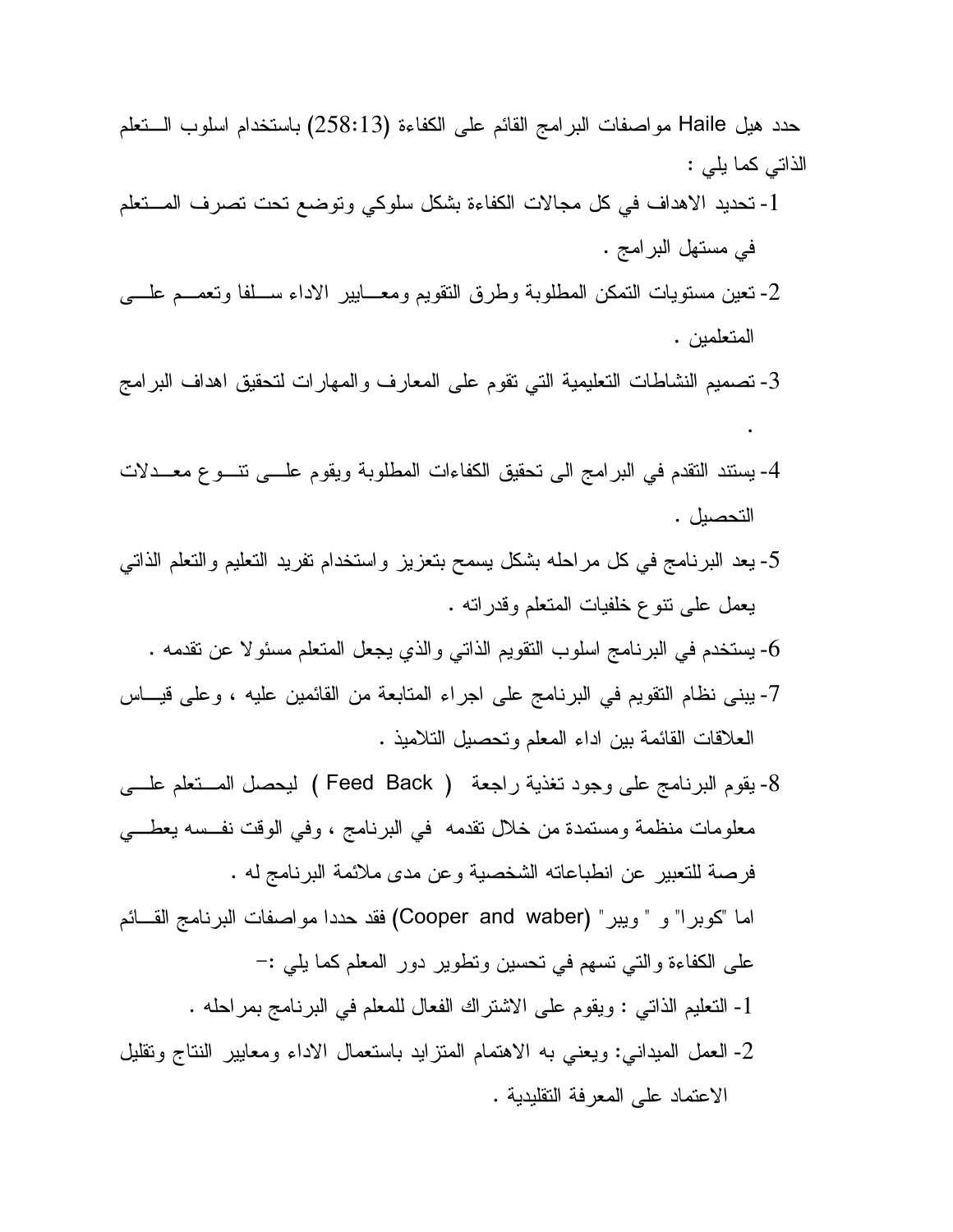د- الاهتمام بمخرجات البرنـامج : تركز البرامج القائمـة علـى الكفـاءة علـى مخرجـات البرامج فيمـا " تهتم البرامج التقليدية بمستلزمات مدخلاتها فقط (16:8) .

ومما سبق يمكن الافادة في تحسين وتطوير مواصفات برامج اعداد وتدريب المعلمين والتي تستهدف تحسين ادوار المعلم على الشكل التالي -:

- -1 تصنيف واشتقاق كفاءات التدريس في المجالات الدراسية المتعددة على شكل سـلوك يمكن ملاحظته وقيامه .
- -2 تقع مسؤلية تحقيق كفاءات التدريس على المعلمين انفسهم من خلال اسـاليب الـتعلم الذاتي .
	- -3 يستخدم اداء المعلم في الميدان كمصدر رئيسس في تقويم كفاءته .
- -4 يتم التركيز في برامج الكفاءات بالدرجة الاولى على المخرجات وليس على المدخلات فقط .
- -5 يستخدم في تنفيذ البرامج لتحسين ادوار المعلمين اساليب تفريد التعليم والتعليم الـذاتي والتقويم الذاتي .
- -6 الاستفادة من التغذية الراجعة : سواء من المعلمين او المدربين او المسؤلين عن برامج اعداد وتدريب المعلمين .
- -7 تحديد معايير واضحة للتقويم وتجديد مستويات الاتقان المطلوبة مسبقا لتكـون سـقفا للعملية التربوية يستهدف الوصول اليها .

تبنى البرامج التعليمية لتطوير كفاءات المعلم وفق الخطوات التالية -: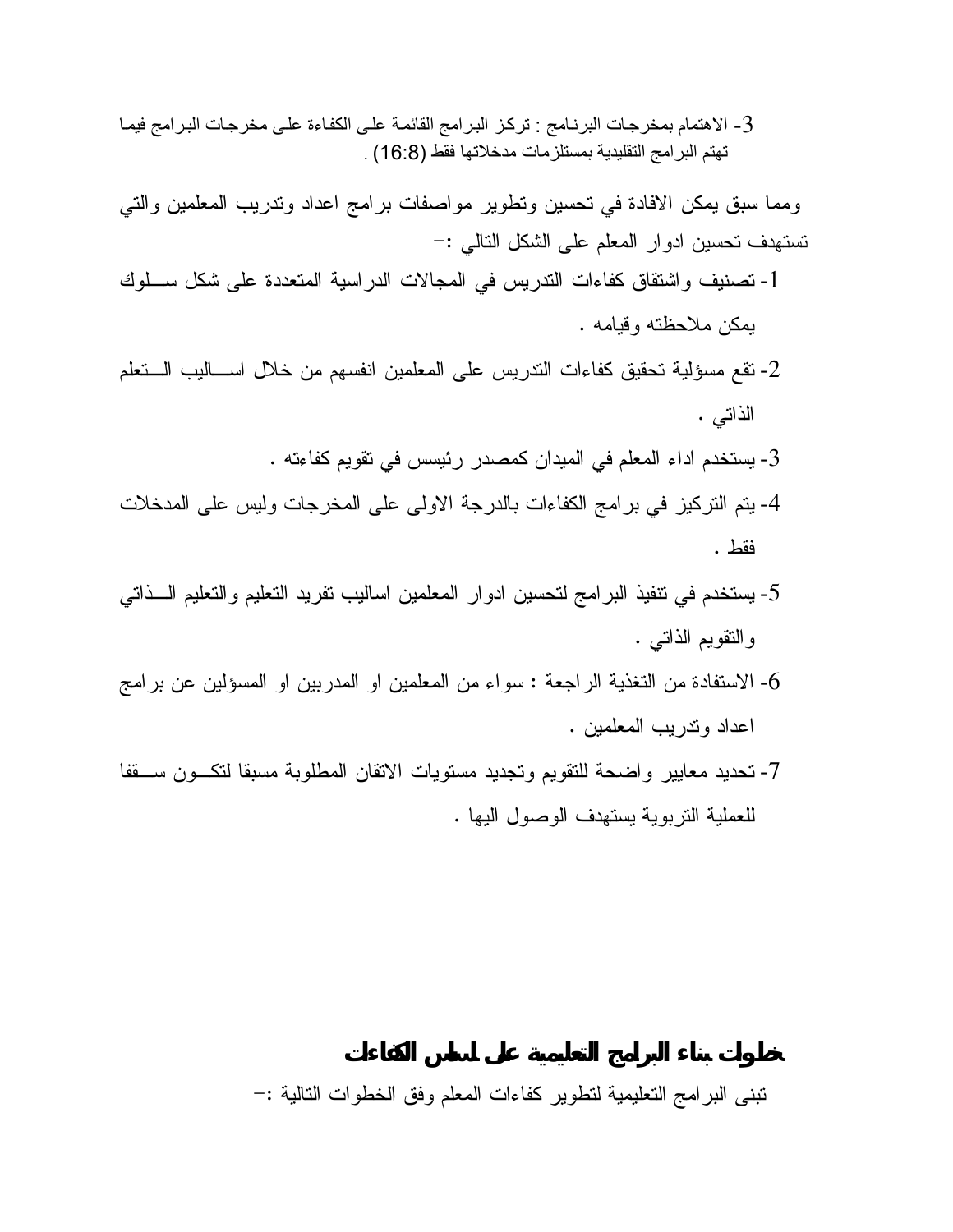اولا : تحديد الاهداف التعليمية للبرنامج -: تهدف البرامج التعليمية القائمة على الكفاءات الى تحسين وتطوير ادوار المعلم باستخدام اساليب متعددة من التدريب المستمر للمعلمين ، وتطوير اساليب التعلـــيم التقليديــــة مــــع استخدام اساس تجريبي للتعرف على واقع اداء المعلمين ، وتحديد الاداء اللازم من خلال السلوك الذي يمكن ملاحظته وقياسه .

وعند تحديد اهداف البرامج لابد وان نضع في الاعتبار الاجابة عـن تـساؤلات عامـة منها-:

-1 ما المحصلات التي يجب ان يصل اليها المعلم ليمكن ان يؤدي ادواره على خير وجه ؟

> -2 كيف يمكن للمعلم ان يصل الى هذه المحصلات -3 كيف سنعرف ان المعلمين قد وصلوا الى هذه المحصلات ؟

 وعندما يخطط للبرنامج التعليمي تتحول الكفاءات التي يتم تحديـدها وحـصرها الـى اهداف نسعى الى تحقيقها ، واضعين في عين الاعتبار ان تطوير الكفاءات عملية بعيـدة المدى وتستغرق وقتا ، ويتم التوصل اليها من خلال ممارسة خبرات تعليميـة كثيـرة ، ولهذا يتوقع من كل معلم ان تكون لديه مجموعة خاصة من الكفاءات ، وكلما كان اعداده وتدريبه جيدا وناجحا كلما استطاع ان يحقق مستويات الاداء المناسبة ليواجه مسؤلياته في فعله ومع تلاميذه (29:16) ، ولذلك فان الهدف الرئيسي من البرامج القائمة على اساس الكفاءات هو تخريج معلم قادر على تعليم تلاميذه بفاعلية ، والمعلم هو المحصلة الرئيسية لكل هذه البرامج حيث يحصل من كل جوانب التعليم التي تتضمنها تلك البرامج المعارف والمهارات والاتجاهات والقيم التي تسهم في تحسين وتحديث وتطوير العملية التعليميـة ، كما تستهدف مساعدته في تحقيق الكفاءات التي يشعر بانه في حاجة اليهـا فـي عملـه المدرسي ليتسنى له القيام بالدور الذي يتوقع منه (20:9) .

ويقصد بالهدف التعليمي النتاج الذي ينتظر من المعلم ان يبلغـه بعـد قيامـه بجميـع النشاطات المطلوبة ، ويصاغ هذا النوع من الاهداف نحو مـا يـستطيع الـدارس اداءه بصورة ملحوظة وقابلة للقياس ، وقيمة الاهداف في البرامج التي تبنـى علـى اسـاس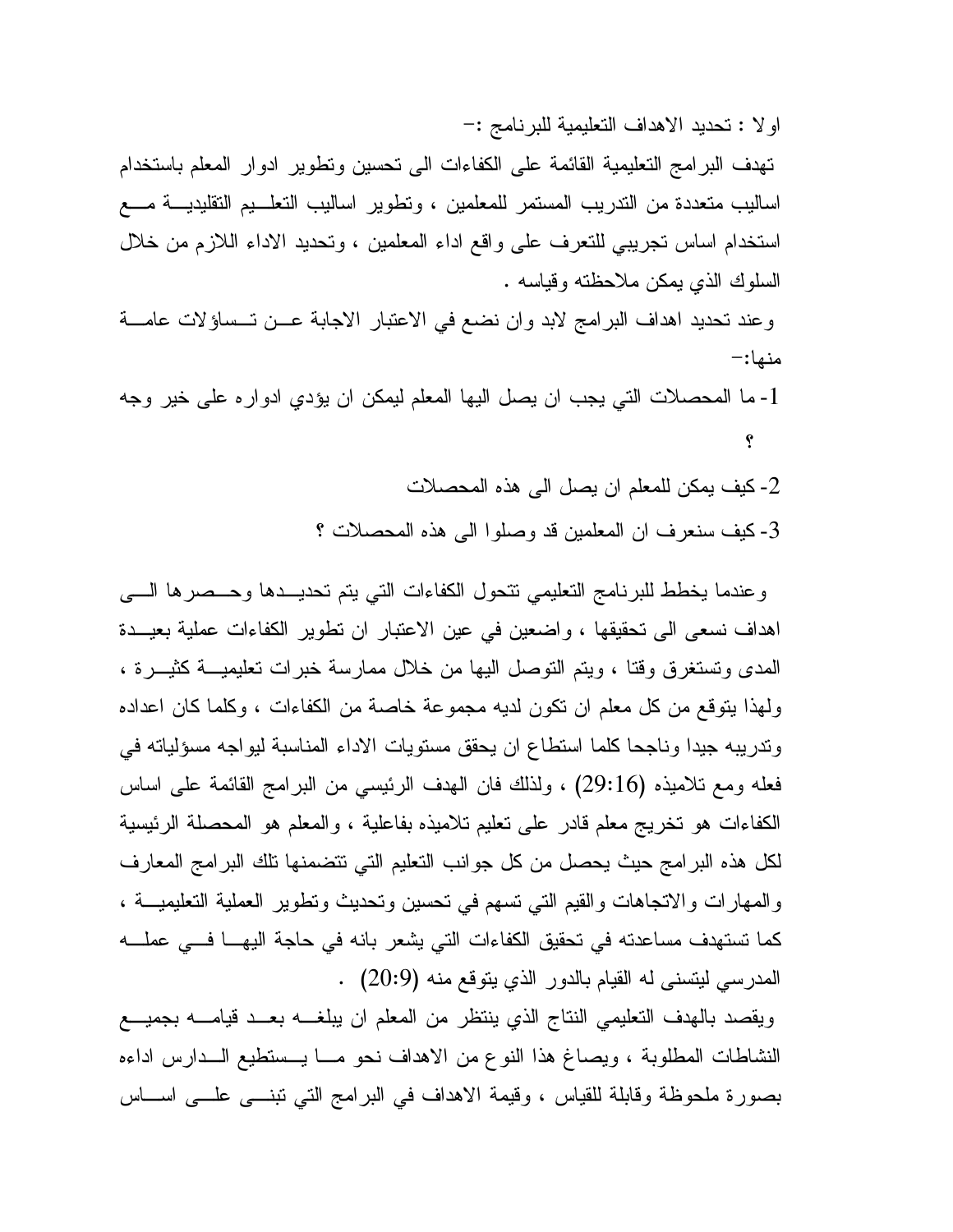الكفاءات تكمن من مساعدة المدرب على التجديدي الواضح قبل البدء في التعليم لانـواع التغيرات التي نود احداثها عند المتعلم ، حيث تعتبر الاهداف التعليمية الدقيقة هي ما يريد المعلم ان يحققه كنتيجة لهذا التدريب .

وفي ضوء ما سبق فلا بد من تحديد وحصر الكفاءات العامة والخاصة التـي نـود ان ندرب الطالب والمعلم او المعلم في اثناء الخدمة عليها والتي ستكون بمثابة اهاف للبرامج على ان يراعي في هذه الكفاءات ما يلي -: -1 ان يكون في الامكان تحقيقها باساليب التعلم المتعددة بينها التعلم الذاتي .

-2 ان تكون منسقة مع اهداف المادة بشكل خاص ومع الاهداف العامة للتربية بشكل عام

- -3 ان تكون اهداف البرامج وافية وشاملة لكافة جوانب الخبرة .
- -4 الا تعتبر هذه الاهداف نهايات يقف عندها المعلم ، وانما هي بمثابة بدايات لنـشاطات اكثر وتعلم جديد .
- -5 ان تصاغ الاهداف بطريقة اجرائية يمكن ملاحظتها وقياسها وان تفيـد فـي اختيـار المحتوى .
- -6 ان تكون الاهداف (الكفاءات) واقعية وواضحة ومحددة ومتوازنة ويمكن تحقيقها وان تكون مقبولة من قبل المعلمين .
- -7 ان تتميز البرامج بالتدرج وان تنتظم في مجموعات حتى يسهل ترجمتها الى خبـرات تعليمية .

ثانيا -: اختيار محتوى البرامج -:

.

يعتبر اختيار المحتوى الذي يستطيع المعلم بواسطته الوصول الى اهدافه من اصعب اعمال تخطيط البرامج ، وان اختيار جزء من المحتوى الواسع للمجـالات الدراسـية صعب في معظم الاحيان وذلك لعدم وجود الاسباب المقنعة تماما وراء اختيار جـزء منه وتفضيله على غيره (56:12) .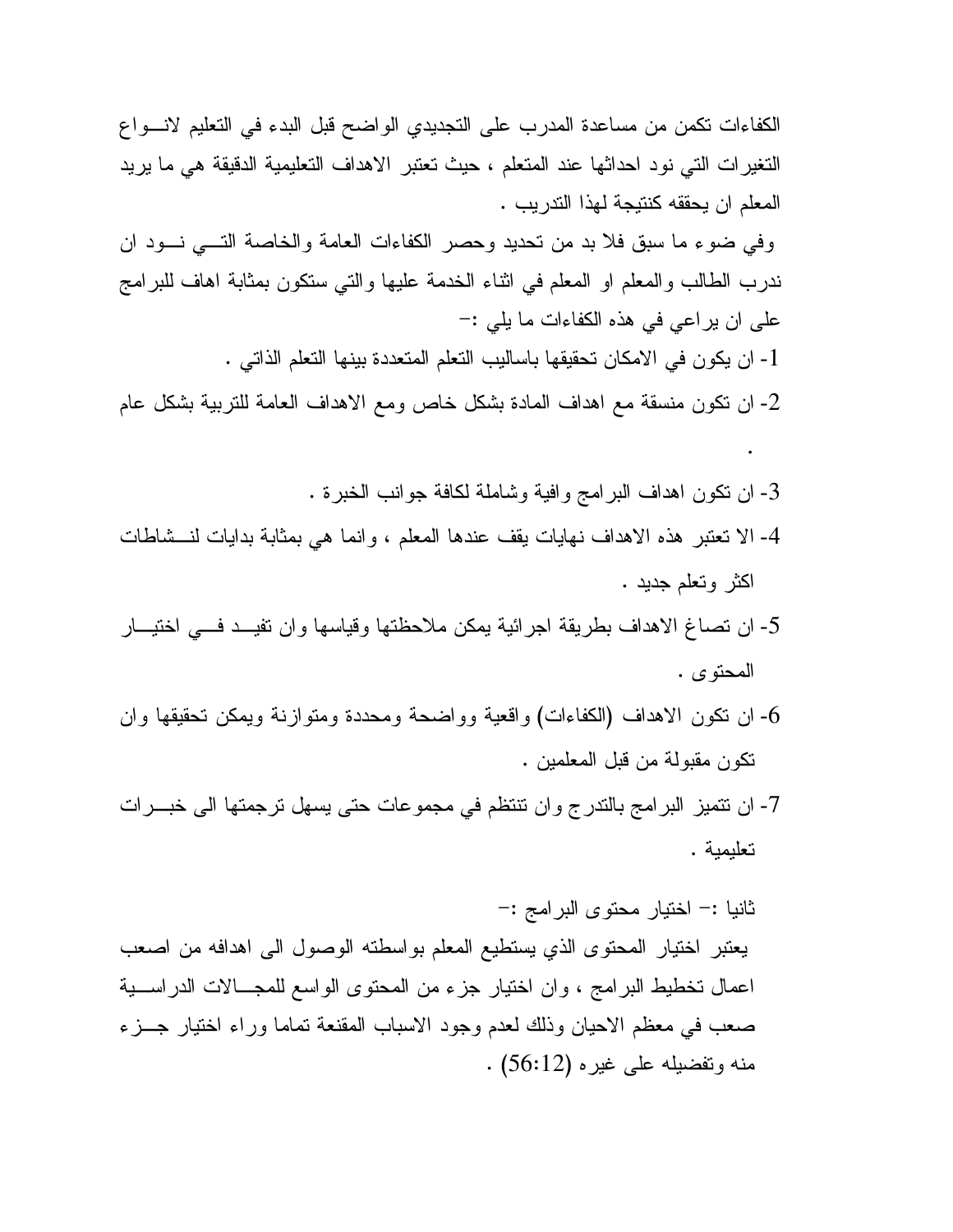كما تواجهها ايضا مسالة اختيار المفاهيم والمبادئ والمهارات الجديرة بالتعلم ، ونوع الامثلة التي توضحها ، وتحديد الكفاءات التي تستهدف تنميتها لدى المعلمين ، كما ان هناك مسائل تتعلق بطول المحتوى والوقت المحدد له ونوع الوسائل المتـوفرة لـدى المعلمين وتدريبهم على كيفية استخدامها . وهناك شروط لابد من مراعاتها عند اختيار محتوى البرنامج الـذي يـستند علـى الكفاءات لكل منها -: -1 ان يستند المحتوى الى اهداف معينة ، وان يحقق تنوع المحتوى نفس الاهداف . -2 ان يتنوع المحتوى طبقا لنظام التصنيف المستعمل حسب طبيعة المادة الدراسية.

- -3 ان يتناسب النشاط والمصاحب للمحتوى على مـستوى الدارسـين ، وان يتبـع القراءات الخارجية والمناقشات والزيارات ، وان يؤدي النشاط اكثر من هدف في ان واحد .
- -4 ان تتنوع الخبرات التي يستعمل عليها البرامج ، وان تتوفر اكثر من خبرة لتحقيق نفس الهدف .
- وفي ضوء ما سبق يمكن ان يكون اختيار المادة العلمية لبـرامج تطـوير كفـاءات التدريس لدى المعلمين على الشكل التالي -: -1 ان تكون صحيحة علمية وذات اهمية للمعلمين مع الاستعانة باحـدث المـصادر وادقها . -2 ان تكون وظيفة وفي مستوى الدارسين ، وان يسهل تدريسها وتعلمها وذات فائـدة في حياتهم .
	- -3 ان تتميز بالتوازن من حيث عمقها واتساعها .
		- -4 ان تحقق اهداف
- -5 ان تتضمن بعض مفاهيم والتعميمات والمبادئ والنظريات في المجال الدراسـي ، كذلك ان تسهم في تحقيق بعض المهارات والاتجاهات والقيم .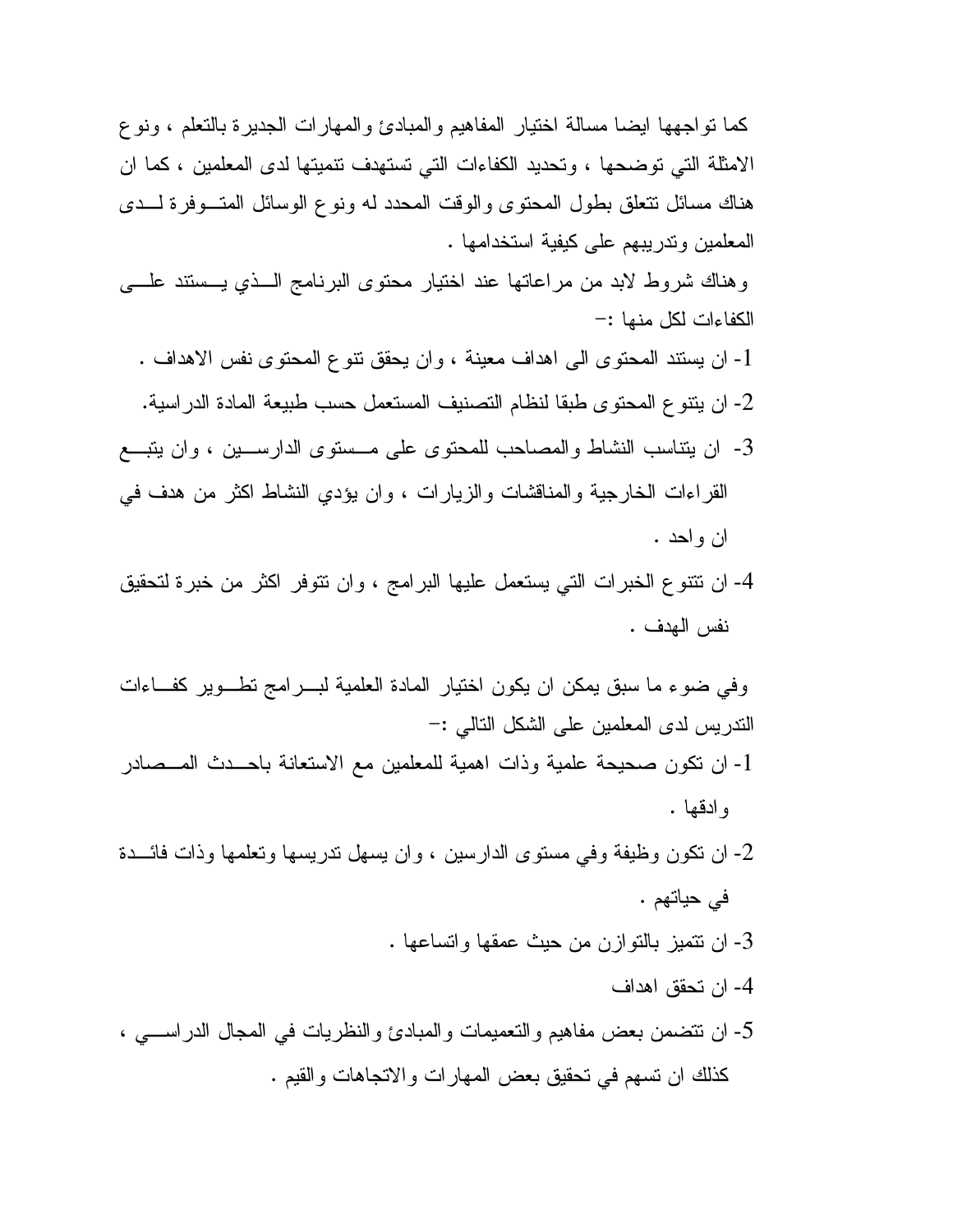- -6 ان تكون المادة في صورة تراكمية وان تستهدف تغطية كل النواحي المحددة قدرة الامكان ، على ان يكون بعضها في صورة مشكلات .
	- -7 عدم اغفال التنظيم السيكولوجي من اجل التنظيم المنطقي للمادة .
- -8 ان يكون هناك مجال للاختبار في المادة العلمية في القراءات الخارجية والخبرات التعليمية لمن يريد الاستزادة او التعمق .
- -9 مراعاة التتابع والتكامل في اختيار المادة العلمية للمشروعات المستقبلية في تدريب المعلمين .

**ثالثا -: اختيار النشاطات التعليمية -:**

تقوم النشاطات التعليمية في برامج تطوير بعض كفـاءات المعلمـين سلـسلة مـن الاجراءات المصممة على نحو يكفل تحقيق الاهداف التعليمية المحددة لهذه البـرامج وذلك لوجود ارتباط عضوي بين النشاطات والاهداف ، ولتنفيذ البرامج لابد للمعلـم مسبقا من تحديد اشكال مختلفة من هذه النشاطات والتي يمكن تقسيمها الى انواع ثلاثة هي -:

**-1 النشاطات القبلية -:**

 ويقصد بها النشاطات السابقة على تنفيذ البرنامج ، وذلك بقصد الاعداد والتهيئـة ، حيث يقوم المعلم نفسه او يوجه تلاميذه للقيام بهـذه النـشاطات كاعـداد الاجهـزة والادوات والمصورات والخرائط والتخطيط للزيارات الميدانية والقراءات الخارجيـة وماشابه ذلك وكل ما يفيد عملية التهيئة .

-2 النشاطات المصاحبة -:

ويقصد بها النشاطات المصاحبة لتنفيذ البرنامج ، والتي تركز عليها وحداته بهدف تحقيق الكفاءات وتدريب المعلمين عليها ، ويتطلب ذلك من المعلـم اداء سـلوك مطابق للسلوك الذي تتطلبه الاهداف (الكفاءات) التي تم وضعها للبرنامج .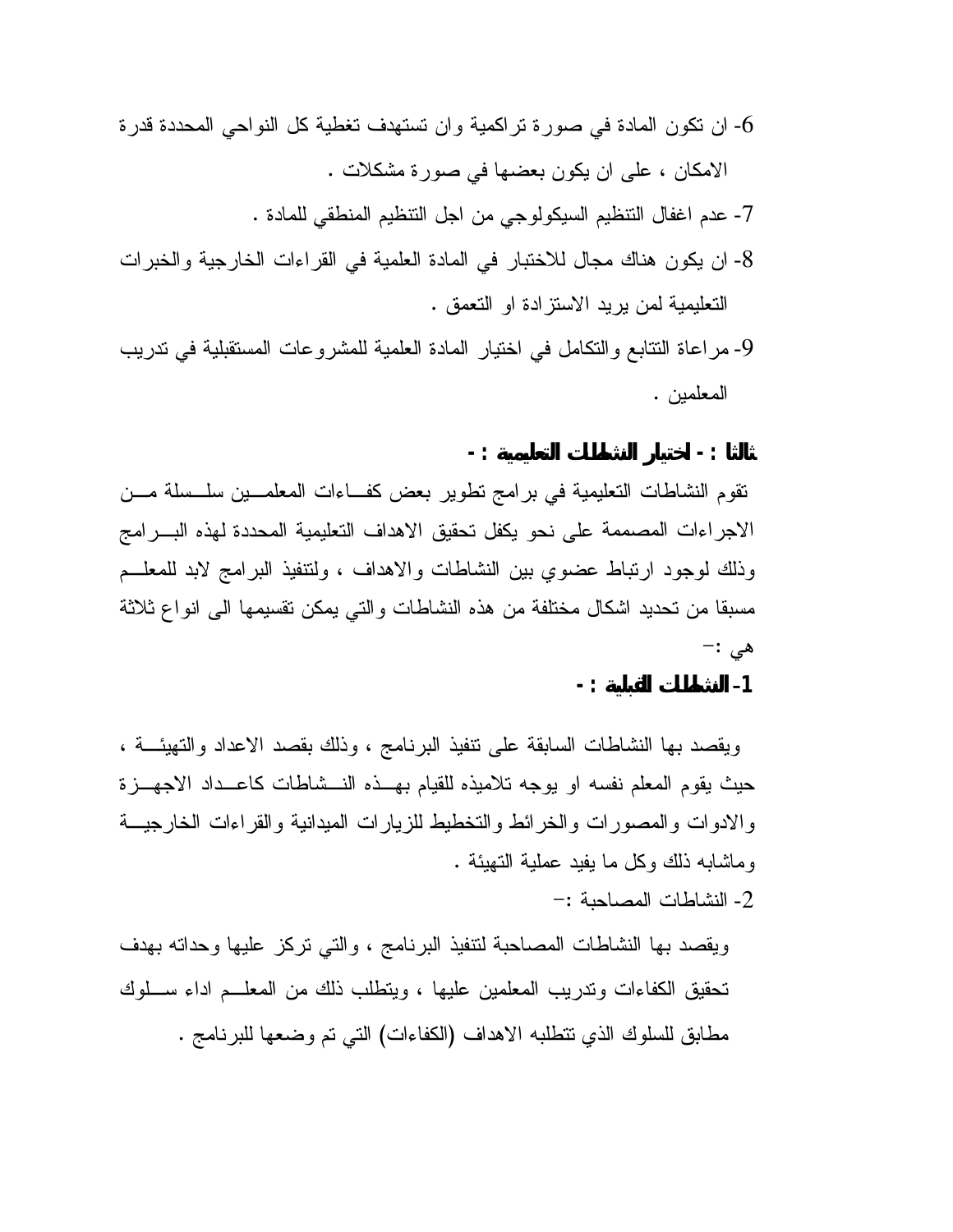ويقصد بها النشاط التكميلي الذي يجب على المعلم او التلاميذ القيـام بـه ، ذلـك لتحقيق الاهداف التي تم تحديدها للبرنامج . وقد توصل احمد الخطيب الى بعض المواصفات الاساسية المتعلقـة بالنـشاطات

- المستخدمة في برامج التربية القائمة على اساس الكفاءات (24:2)
- -1 ان تشمل المادة التعليمية على نشاطات تعليمية يمكن للمعلم والتلميذ الاسـتعانة بها لتحقيق الكفاءات التعليمية المحددة وان تساعده في تحقيق الاهداف التـي تسعى اليها المادة .
- -2 ان تشمل المادة التعليمية على القراءات الخارجية والبحوث وان تجيب علـى الاسئلة المطروحة والمشاركة في بعض النشاطات الجماعية .
- -3 ان تشمل المادة التعليمية على نشاطات تعليمية متنوعة ومتمايزة ، وان تحتوي على اساليب متعددة تتيح للمعلمين والتلاميذ فرص الاختيار من بينهـا وذلـك بهدف تلبية الاحتياجات الفرديـة المتنوعـة لهـم ، والافـادة مـن قـدراتهم واستعداداتهم الخاصة .
- -4 ان يعطي فرصة ممارسة كفاءات النشاطات التعليمية بشكل فعال في مواقـف حقيقية ، وان لم يتح ذلك ، ففي مواقف مصطنعة لهذا الغرض بقصد التدريب على اتقان هذه الكفاءات .
- -5 ان يعطي المعلم والتلميذ فرصة اكتساب الكفاءات التعليمية من خلال النشاطات التعليمية باستخدام اسلوب التعلم الذاتي وغيره من الاساليب بطريقـة منظمـة وتدريجية وتحقيق التكامل بين كفاءات تعليم وتعلم المادة .

$$
\mathcal{A}^{\mathcal{A}}_{\mathcal{A}}(x) = \mathcal{A}^{\mathcal{A}}_{\mathcal{A}}(x) = \mathcal{A}^{\mathcal{A}}_{\mathcal{A}}(x) = \mathcal{A}^{\mathcal{A}}_{\mathcal{A}}(x)
$$

**-3 النشاطات البعدية -:**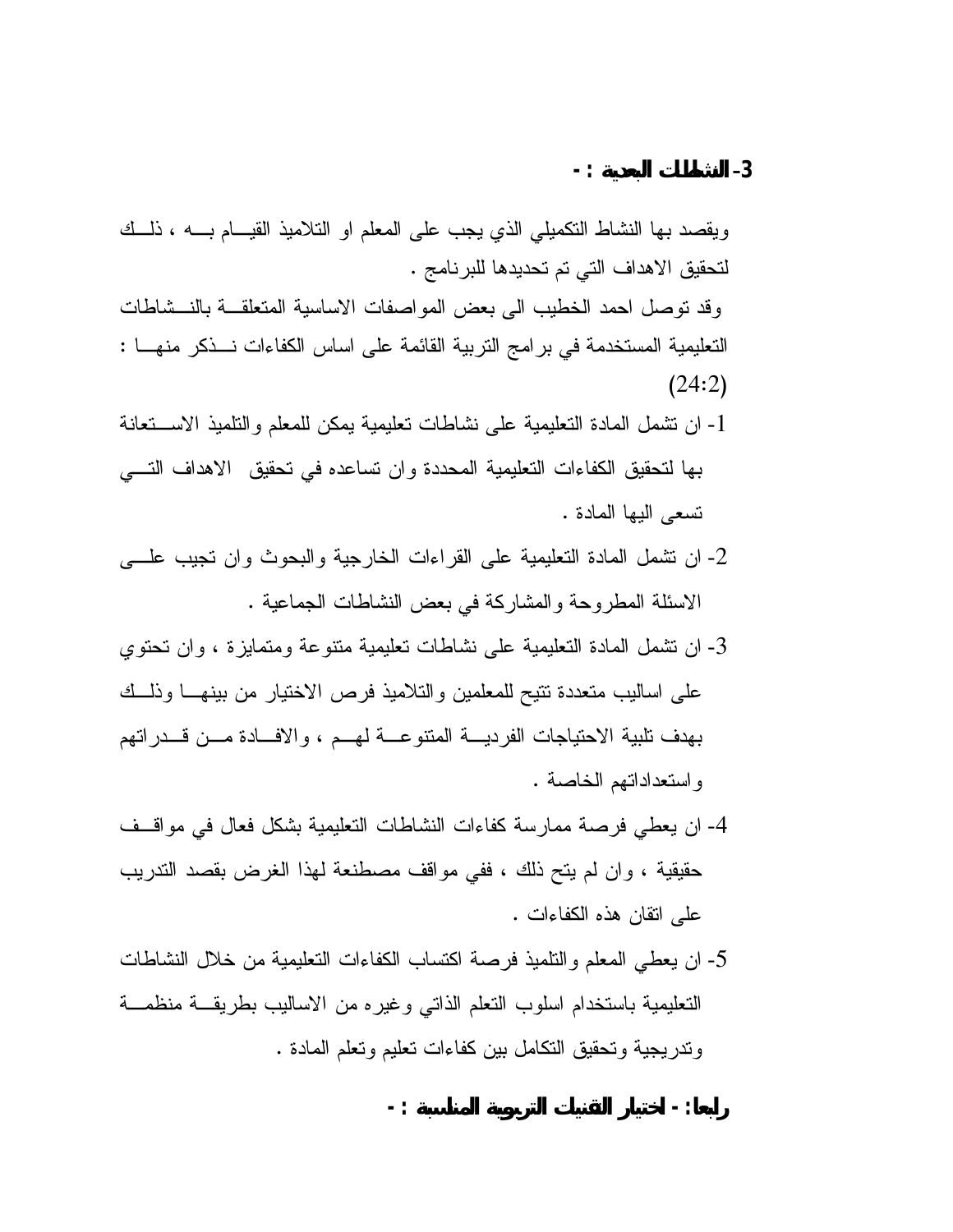ولتحقيق تطوير بعض كفاءات التدريس لدى المعلم في ضوء المحتوى الذي يـتم اختياره للبرنامج ، وبعد تحديد النشاطات التعليمية اللازمة ، لابـد مـن اختيـار مجموعة من الطرق والادوات والوسائل التعليمية للمساعدة على تحقيق الاهداف. ويرعى في اختيار الوسائل التعليمية التنوع الافقـي . بحيـث تكـون مطبوعـة مرسومة ، مسموعة ، مرئية وغير ذلك ، وكذلك التنوع الرأسي من حيث التدرج في صعوبتها حتى تتناسب مع الفروق الفردية بين الدارسين وتنتفع برامج تربيـة المعلمين على اساس الكفاءات بالتقنيات التربوية كوسيط للتدريب ، لـذا فقـد تـم تصميمها لتراعي استخدام بعض الادوات والوسائل التعليميـة كالـدوائر المغلقـة والتلفزيون التعليمي والفيديو كاسيت والسينما التعليمية ، واجهزة العرض العلويـة والصور والخرائط والمصورات بانواعها والمجسمات والعينات والنماذج ، كمـا انها تقوم على الاستخدام الامثل للمكتبة المدرسية ، والاطالس والسبورات ، كمـا انها تتضمن استخدام الاشرطة الصوتية والشرائح والمختبرات بانواعها واجهـزة الارصاد الجوية وغير ذلك .

وذلك من خلال عملية منهجية منظمة ضمن تصميم البرنامج الذي يراعـى فيـه عملية التعليم والتعلم وتنفيذها وتقويمها في ضوء الكفاءات التي تم تحديدها بهدف الوصول الى تعلم اكثر فاعلية وكفاءة .

خامسا -: اختيار اجراءات التقويم -:

تحتاج محصلات برامج تدريب المعلمين الى تقويم اولئك الذين يـستعملون هـذه البرامج ، واذا اردنا ان نتحدث بشكل دقيق عن الكفاءات فانه يجب قياس فاعليـة المعلمين عن طريق ملاحظة ادائهم اثناء التدريس ، وكذلك من خـلال التغيـرات الحاصلة لتلاميذهم الذين يستفيدون منه ، لدرجة انه يمكن اعتبار ذلك مؤشرا قويا ويعتد به لقياس الكفاءات لدى المعلمين ، ولكن الاتجاه الاكثر تطبيقا لتقويم كفاءات المعلمين هو قدرتهم على السلوك اثناء العمل حيث تظهر قـدراتهم فـي المـواق الحقيقية العملية (54:7) .

وتقيس اجراءات التقويم في البرامج المبنـي علـى الكفـاءة اداء المعلـم عنـد المستويات المحددة في اهداف البرامج ، حيث يحدد مستوى ادنى لاداء كل كفـاءة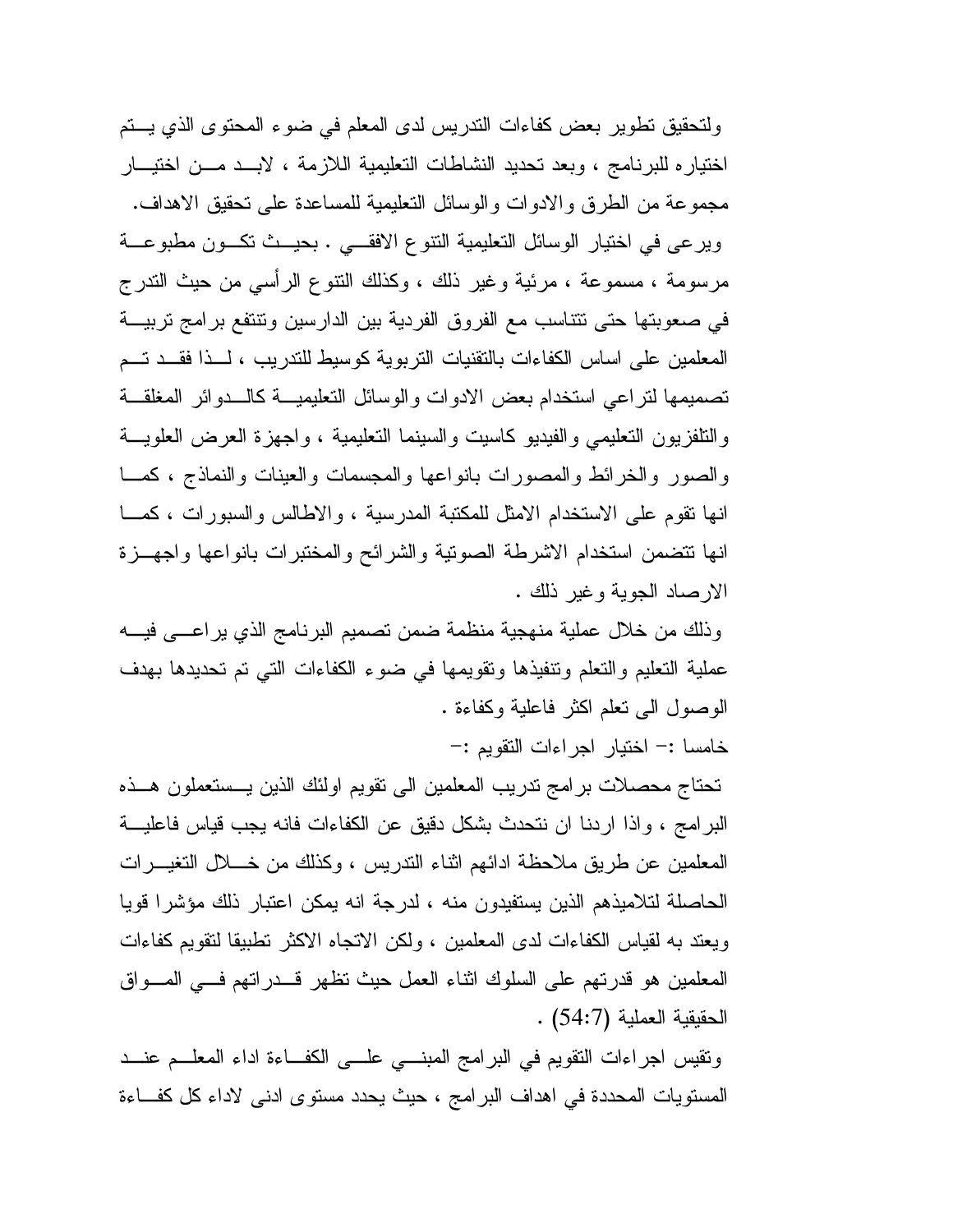يمكن ان يحققه المعلم ، ولذلك فالتقويم يبين اذ ما حصل المعلم علـى مـستويات الاداء المناسبة في احد الوحدات المكونة للبرنامج ، فـاذا حقـق مـستوى الاداء المطلوب فلا بد ان ينتقل للوحدة التالية حتى ينتهي منها جميعا ويكمل البرنـامج ، ويتطلب التقويم تعرف اولئك المعلمين الذين لم يحققوا بعض اهداف البرنامج وذلك لمساعدتهم في الوصول الى مستويات الاداء المناسبة حتى يحققوا الحد الادنى من النجاح ، ويتوجب على اي برنامج يعد لتدريب المعلمين باستخدام اسلوب التعلـيم الذاتي ان يقوم باستمرار بتقدير الدرجة التي وصل اليهـا الخريجـون ، وكـذلك الكفاءات المامول تحقيقها من خلال تطبيق ذلك البرنامج . وتتضح اهمية التقويم في البرنـامج القائمـة علـى الكفـاءات فـي تـدريب المعلمين كمـا يلي ان قدرة المعلم على تادية العمل الذي يعد لـه بكفاءة ، هي المؤشر الرئيس والدليل المقبول لنجاحـه ، ولـيس مـدى معرفتـه بالموضـوعات المختلفـة ، ولا قدرتـه علـى وصف كيفية القيام بالمهام الموكلة اليه بكفاءة ، ولا الدرجات التبي حصل عليها في الامتحان .

- -1 يمكن اعتبار ان المعلم قد اتم تدريسه بنجاح طالما يظهر قدراتـه علـى اداء المهمات التعليمية المتوقعة منه بغض النظر عن المدة التي يكون قد قضاها في التدريب على الكفاءات .
- -2 يتنافس المعلم في تفهم الوحدات المكونة للبرنامج مع نفسه وهذا يـؤدي الـى العمل الجاد لتحقيق النجاح .
	- -3 يستخدم المعلم في هذا الاسلوب مهارات التقويم الذاتي

وهكذا فان التقويم يستخدم في الحكم على مدى اكتساب المعلم للكفاءة عن طريق الاداء او السلوك الذي يؤديه والذي تسهل ملاحظته وقياسه وليس الغـرض مـن التقويم وضع درجات للمعلم او مقارنته بزملائه ، وبذلك فالتقويم في هذا المجـال يهدف الى تزويد المعلم بتغذية راجعة مستمرة تعرفه بمدى ما حققه البرنامج مـن اهداف ، وبذلك فهو يساعد المعلم على تشخيص نواحي الضعف عنده لعلاجهـا ،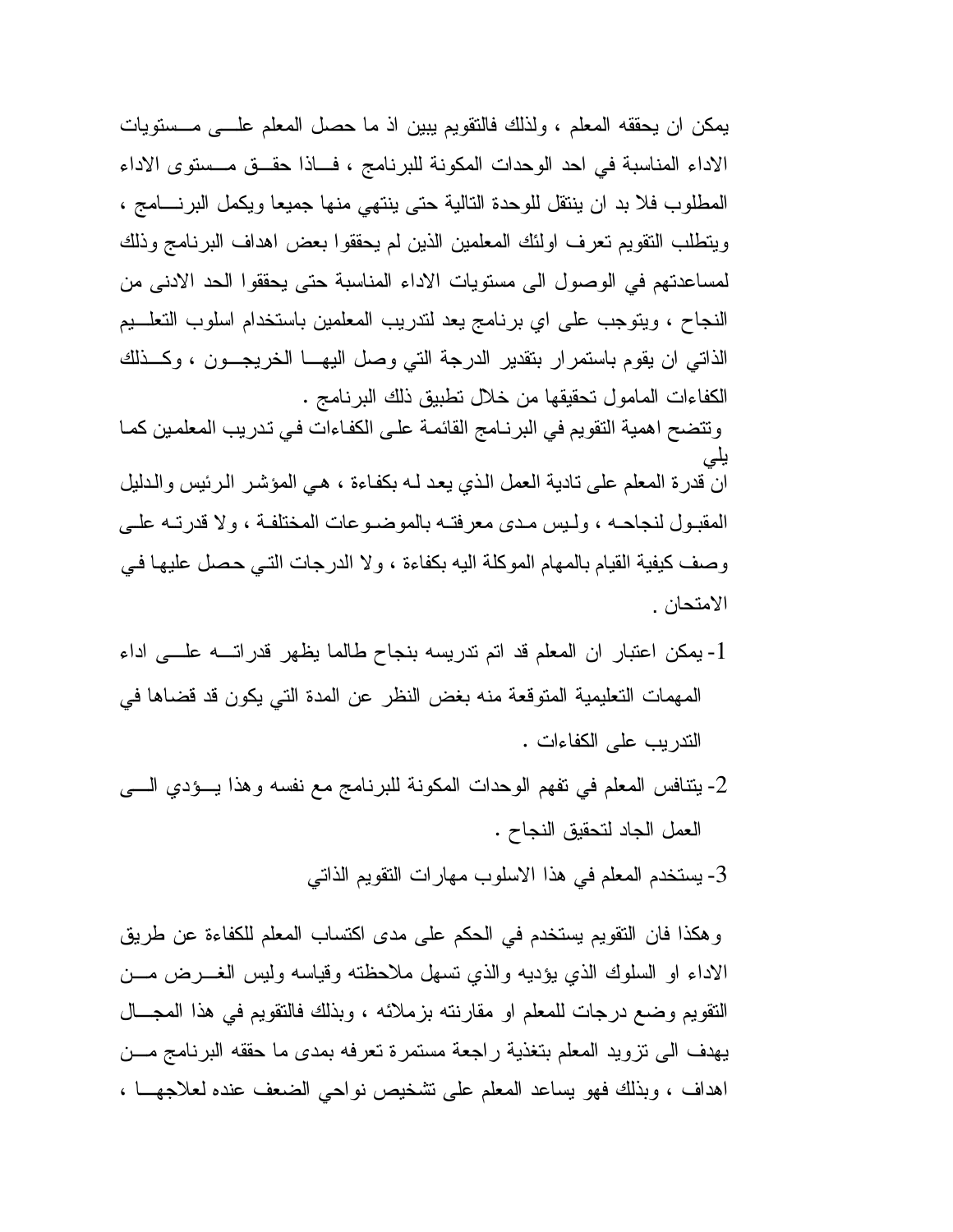ولايهدف الى الحكم عليه بالنجاح او الفشل ، في المعلم الذي لا يحالفه النجاح في احدى الوحدات المكونة للبرنامج ، يمكنه ان يكرر المحاولة حتى يتمكن من اتقان المستوى المطلوب للكفاءة بنفسه .

 ويعتمد التقويم على سرعة المعلم نفسه في اقامة للوحدات وعلى الوقـت الـذي يستغرقه في الوصول الى مستويات اتقان الكفاءة المحددة ، لا على اوقات مقررة سلفا وموحدة للجميع .

والتقويم عملية مستمرة طوال سير البرنامج التدريبي وليس عملية ختامية تتم عند الانتهاء من الوحدات المكونة للبرنامج ، كما تتنوع طرق تقويم المعلـم ، ضـمن التقويم الذاتي الى استخدام بطاقات رصد سلوك المعلم ، الى الاختبارات والتقارير والبحوث ، وما الى ذلك من اساليب التقويم المتعددة .

تعد عملية تكميم الظواهر من اهم مؤشرات تقدم اي علم مـن العلـوم ، يبـد ان عملية الظواهر تتطلب ادوات او وسائل دقيقة لقياسـها . ان العلمـاء والبـاحثين المتخصصين في القياس النفسي يحاولون ايجاد طرائق ووسـائل ، تـساعد فـي الظواهر النفسية ، خاصة ايجاد الخصائص السيكومترية للمقايس النفـسية التـي يمكن ان تحد من الاخطاء ، التي تبعد المقياس من اعطاء نتائج دقيقة في قيـاس السمة ، فضلا عن الاجراءات الدقيقة في المراحل الاولـى لاعـداده واسـتخدام الوسائل الاحصائية المناسبة التي تساعد في تحديد مدى استيفائه للشروط اللازمـة للمقاييس الموضوعية .

ان الخصائص السيكومترية للمقياس كثيرة ومتنوعة ، وان خاصية صدق المقياس من اهم هذه الخصائص لان الصدق يؤشر الى دقة المقياس في قياس ما وضع من اجل قياسه ، على الرغم ان الصدق اهم من الثبات ، لان المقياس الصادق بطبيعته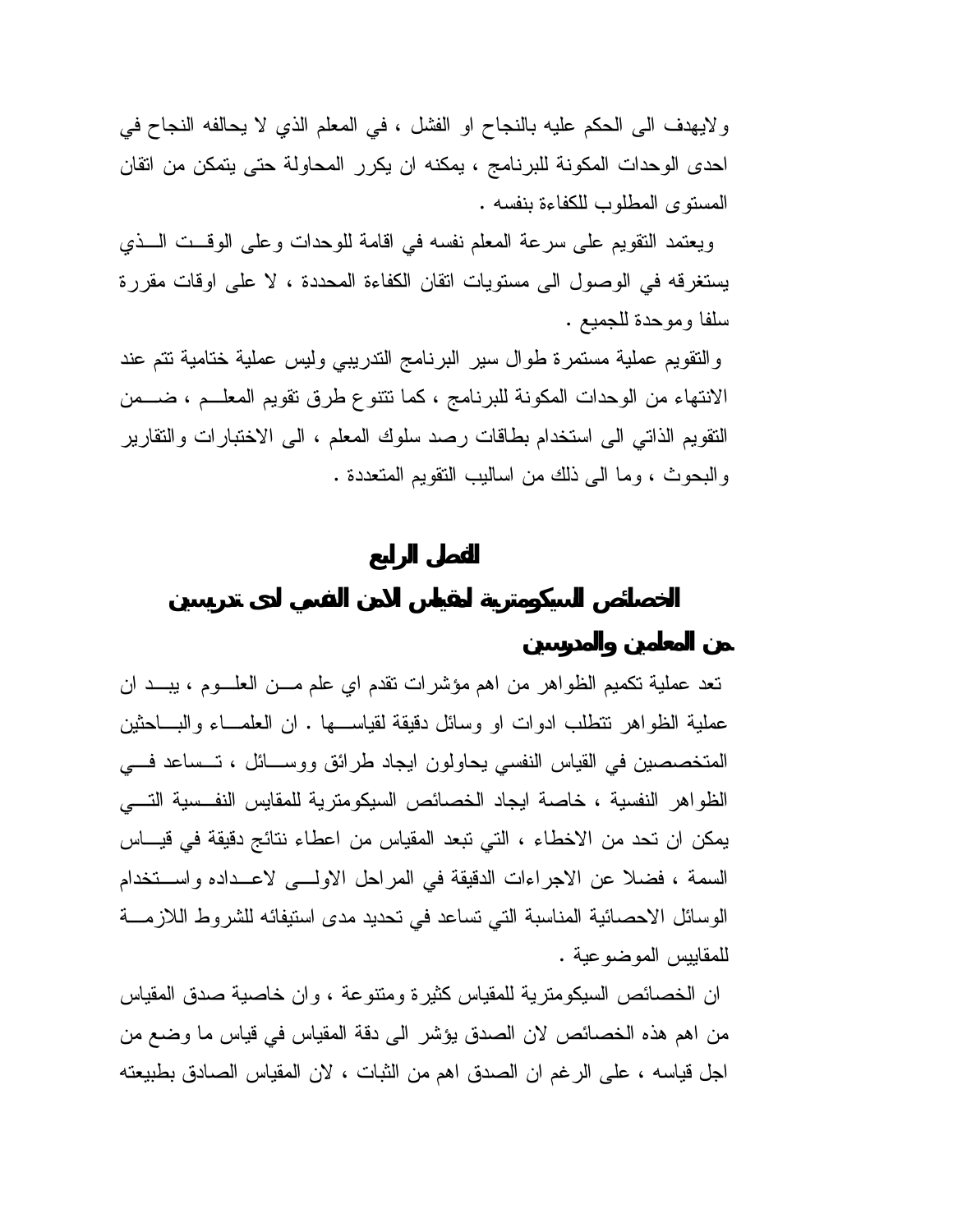ثابت ، في حين ان المقياس الثابت قد لا يكون صادقا في قياس ما اعد لقياسه ، الا ان تعذر اعداده مقياس نفسي يتسم بصدق تام فضلا عن الثبات يؤشر الى اتـساق المقياس بما يزودنا به من بيانات عن السمة او الظاهرة المقيسة .

 لذلك جاء هذا البحث يرمي الى قياس الخـصائص الـسيكومترية المتمثلـة ب (صدق وثبات) لمقياس الامن النفسي لتدريسيو المدارس الابتدائيـة والاعداديـة ، ولتحقيق اهداف البحث الحالي وضع الباحث الفرضيات الـصفرية وان مجتمـع البحث هم تدريسي الابتدائية والمتوسطة البالغ عددهم (8341) تدريسي وتدريسية ، وتم اختيار عينة البحث من هذا المجتمع بالاسلوب المرحلي العشوائي تتكون من مجموعتين الاولى (400) تدريسي وتدريسية ، من مديرية تربية ديالى والثانيـة (400) تدريسي وتدريسية من مديرية تربية ديالى قام الباحث ببناء مقياس للامـن النفسي وحدد المكونات السلوكية وعددها (8) مكونات ، واعدت فقرات بـصيغتها اولية (58) فقرة موزعة على المكونات ، وصيغت الفقرات على شكل عبـارات تقريرية لكل عبارة ثلاثة بدائل للاجابة (نعم ، لا ادري ، لا ) ، واعطيت البـدائل الدرجات (1،2،3) عند التصحيح . وتحقق الباحث من الخصائص الـسيكومترية للفقرات المقياس فهي : التمييز باسـتخدام الاختبـار النـائي (test-T (لعينتـين مستقلتين .

وصدق فقرات المقياس بـ : الصدق الظاهري بعرض فقرات المقياس ومكوناتـه والتعريف النظري للامن النفسي على مجموعة من المتخصصين والخبـراء مـن العلوم التربوية والنفسية وبذلك اصبحت عدد فقرات المقياس (50) فقرة بـشكلها النهائي واستخدم الباحث معامل ارتباط بيرسون لايجاد معامل صدق الفقرات . اما الخصائص السيكومترية للمقياس هي : ثبات المقياس بطريقتين اعادة الاختبار ويبلغ (0،92) لتدريسي المدارس الابتدائية في محافظة ديالى ، اما بطريقة الفا – كروتباخ فقد بلغ معامل الثبات (0،77) لتدريسي مـدارس الاعداديـة و (0،58) لتدريسي المدارس الابتدائية ، اما بالنسبة لصدق المقياس فاستخدم الباحث الصدق التلازمي وقد بلغ معامل الصدق التدريسي للمدارس الابتدائية (0،93) و (0،70) لتدريسي المدارس الاعدادية .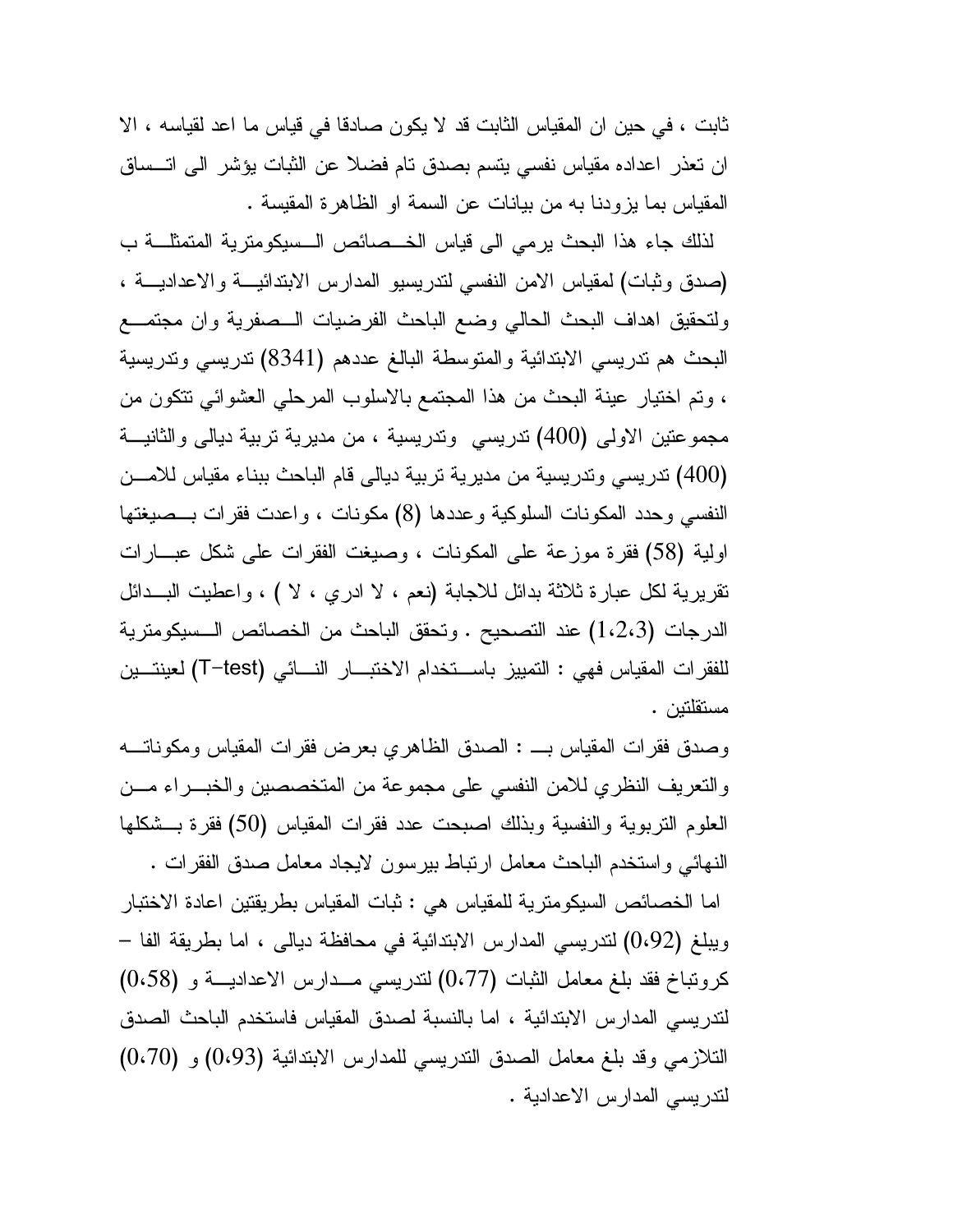اما نتائج البحث الحالي فهي : اولا : الخصائص السيكومترية لمقياس الامن النفسي بين عينتي البحث المتمثلة بـ :

- <sup>أ</sup> صدق المقياس : ان القيمة التائية المحسوبة لدلالة معامل الارتباط المحسوبة اكبر مـن القيمة التائية الجدولية لكل من تدريسي المدارس الابتدائية والمتوسـطة عنـد مـستوى  $. (0.001)$
- <sup>ب</sup> ثبات المقياس : ان القيمة التائية المحسوبة لدلالة معامل الارتباط المحسوبة اكبـر مـن القيمة التائية الجدولية لكل من تدريسي المدارس الابتدائية والمتوسـطة عنـد مـستوى  $. (0.001)$

ثانيا : المقارنة في الخصائص السايكومترية بين عينتي البحث لمقياس الامـن النفـسي استخدم الباحث الاختبار الزائي لدلالة الفروق بين معامل الارتباط (test-Zr (فكانـت النتائج كالاتي :

- <sup>أ</sup> صدق المقياس : ( معامل الصدق التلازمي لمقياس الامن النفسي بين عينتـي البحـث بلغت القيمة الزائية المحسوبة لدلالة الفرق بين الصدق التلازمـي لعينتـي البحـث ( للمدارس الابتدائية والمدارس الاعدادية ) لمقياس الامن النفسي (3،8) وهي اكبر مـن القيمة الزائية الجدولية (3،291) عند مستوى (0،001) وكان هذا الفرق لصالح معامل الصدق التلازمي لعينة المدارس الابتدائية وبذلك ترفض الفرضية الاولى التي تشير الى عدم وجود فرق بدلالة احصائية ، عند مستوى (0،05) في معامل الصدق بين عينتـي البحث في مقياس الامن النفسي وقبول الفرضية البديلة التي تشير الى وجود هذا الفرق
- <sup>ب</sup> ثبات المقياس : حيث بلغت القيمة الزائية المحسوبة لدلالة الفرق بين معامل ثبات عينتي البحث ( المدارس الابتدائية والمدارس الاعدادية لمقياس الامن النفسي (4،6) وهي اكبر من القيمة الزائية الجدولية (3،291) عند مستوى (0،01) ، كان هذا الفـرق لـصالح

.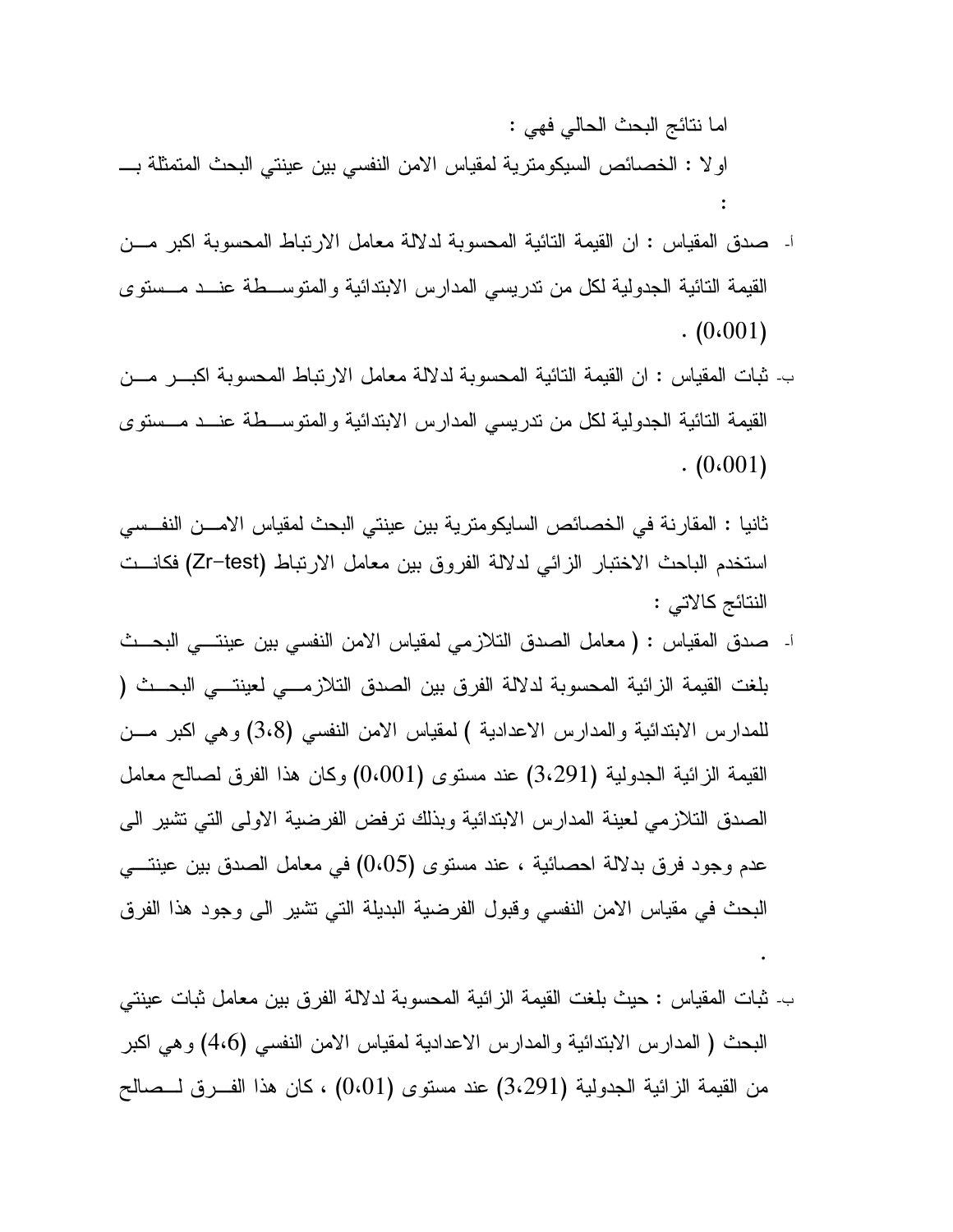معامل الصدق التلازمي لعينة المدارس الابتدائية وبذلك ترفض الفرضية التائيـة التـي تشير الى عدم وجود فرق بدلالة احصائية عند مستوى (0،05) في معامل الثبات بـين عينتي البحث في مقياس الامن النفسي وقبول الفرضية البديلة التي تشير الى عدم وجود هذا الفرق .

<sup>ت</sup>- تعد عملية تكميم الظواهر من اهم مؤشرات تقدم اي علم من العلوم ، فضلا على انهـا من خصائص المنهج العلمي ، حتى وصف الرقم بانه روح العلم لانه يعطي الظـاهرة وصفا دقيقا لا يختلف فيه اثنان ، ويسهل عملية المقارنة بموضوعية بعيدة عن الذاتيـة فضلا عن انه يمكن من اجراء العمليات الرياضية والمعالجات الاحصائية التي تـساعد في تحديد الظاهرة بدقة (Ghiselli, etal:1981:23) يبدو ان عملية تكميم الظــواهر تتطلب ادوات او وسائل دقيقة لقياسها ، لذلك اقترن تقدم العلوم بتقدم وسائل القيـاس او ادواته التي يستخدمها ( فائق عبد القادر : 95:1972) ، ولهذا لم تتقدم العلوم السلوكية ، الا بعد ان اعتمدت القياس والتكميم والتجريب في الظواهر النفسية ، خاصة بعـد ان انشا العالم الالماني ( وليام فونت) عام 1879 اول مختبر تجريبي لعلم النفس في العالم (1976:7 : Anastasi (. اذ اخذ العلماء والباحثون المتخصصون في القياس النفـسي منذ ذلك الوقت ، يحاولون ايجاد طرائق ووسائل ، تساعد في تكميم الظواهر النفـسية ، مثلما هو الحال في العلوم الطبيعية ، التي تقدمت بفضل تطور ادوات قياسـها وتكمـيم ظواهرها ، واخذ القياس النفسي مثل القياس الطبيعي او المادي يرمي الى تقدير عـدد الوحدات التي تتضمنها الخاصية النفسية ، الذي يختلف باختلاف الخصائص او السمات النفسية (1974:12 :Carver (غير ان الباحثين والمتخصصين في القياس النفسي مهما حاولوا ايجاد الظاهر النفسية وتكميمها ، لكونها تكوينات فرضية غيـر ملموسـة ، ولا يمكن تحديدها بوضوح او دقة ، لذلك فان قياسها يكون غيـر مباشـر ، اذ لا تقـاس الظاهرة او السمة ، بل يقاس السلوك الدال عليها ، ويكون غير تام ، اذ لا تقاس كـل الخاصية او السمة بل عينة منها ، مما يكون الصفر في عملية قياسها صفرا افتراضيا ،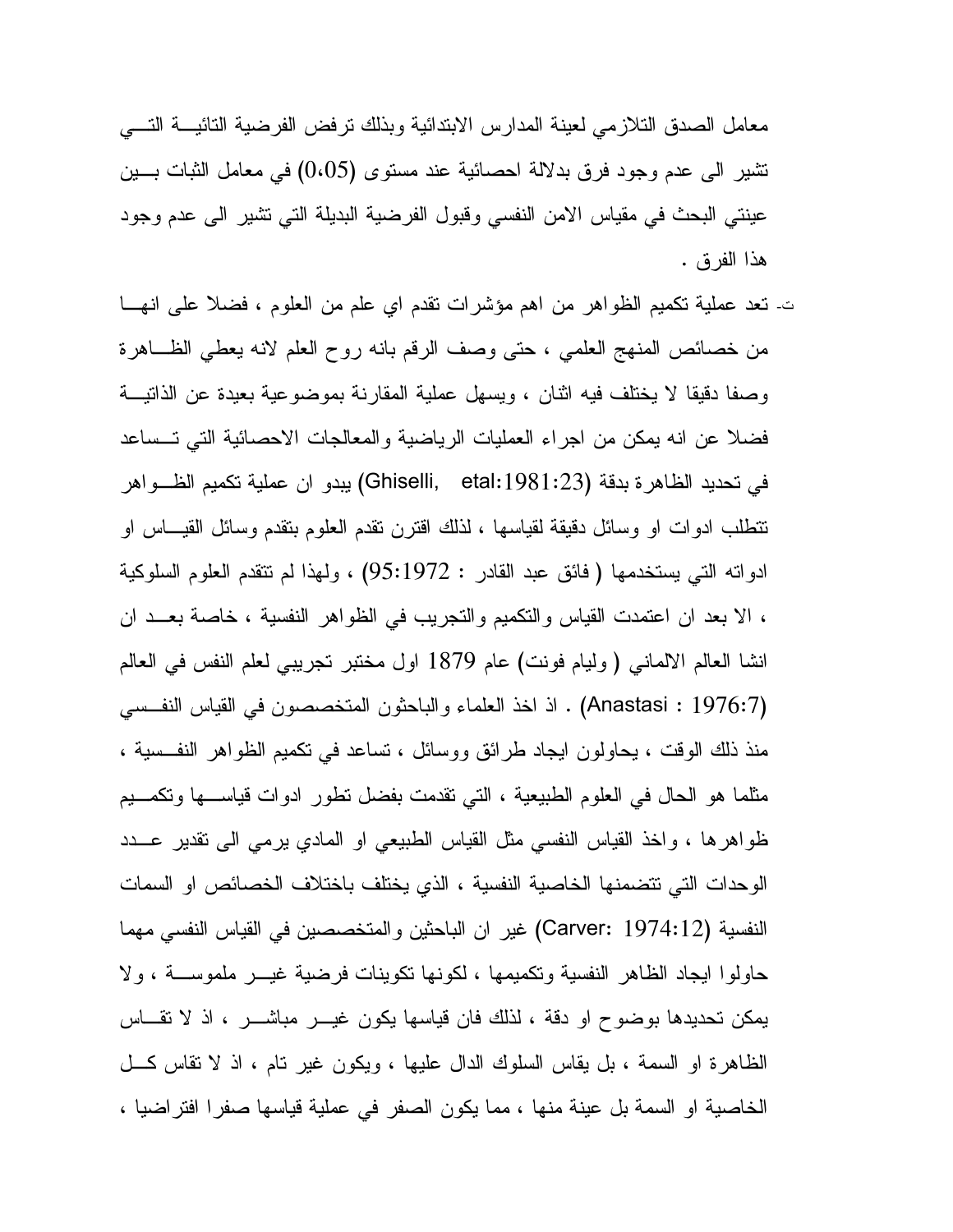وليس حقيقيا ، مثلما هي في القياس الطبيعي ، الذي يدل على انعدام الصفة او الخاصية المقاسة (Aiken:1988:16) .

 غير ان صعوبات القياس النفسي ومشكلاته قد تزداد في قياس الشخصية ، نظرا لتعدد جوانبها ، وصعوبة تحديد مفاهيمها ومكوناتها (:1968:23Misehel (فضلا عن ان وضع الفرد في موقف مقتن ، والحصول على عينة حقيقية مـن الـسلوك الدال على السمة المراد قياسها ليس بالامر اليسير، لان معظم سماته لـه صـفة اجتماعية لا تظهر الا عندما يجد الفرد نفسه مع مجموعة معينة من الافـراد فـي موقف اجتماعي (تايلور 106:1983:) ، اذ ان الاستدلال على السمات الشخصية ، يكون باثرها وتاثيرها وليس ببنائها او كيانها، الامر الذي يجعل قياسها قياسا تاما وموضوعيا ذا صعوبات عدة ان لم يكن متعذرا (عبـد الـرحمن 20:1983:) ، فضلا عن ان الفرد في قياس الشخصية يميل الى ان يضع نفسه مكان الاخـرين ، مما يؤكد هذا ذاتية الباحث الذي يقوم ببناء المقياس او استخدامه فـي القيـاس ، وذاتية المستجيب الذي يحاول اعطاء الاستجابة التي يقبلها المجتمع ، او يرغـب فيها (عبد الرحمن 370:1983-371:) ، لذلك لا يمكن ان تقيس المقاييس النفسية ، وبخاصة مقاييس الشخصية الدرجة الحقيقية لسمات الشخصية التي اعدت لقياسها ، وعليه فان الدرجة التجريبية للقياس لا تمثل الدرجة الحقيقية للسمة المقاسة مـن غير وجود اخطاء فيها ، اذ قد تزيد هذه الاخطاء او تقلل الدرجة الحقيقيـة التـي يسعى لقياسها، فضلا عن ان هذه الاخطاء قد يزداد حجمها او يقـل تبعـا لدقـة مصادرها، الذي يعد المقياس من اهمها ، لذا فان الاخطاء المتأتية من المقياس تعد

من اكثر اخطاء القياس تاثيرا في الدرجة التجريبية ( Lord:1960:128 ) . وعليه اتجه المهتمون بالقياس النفسي والمتخصصون فيه الـى وضـع بعـض الخصائص السيكومترية للمقاييس النفسية التـي يمكـن ان تحـد مـن الـشوائب والاخطاء ، التي تبعد المقياس من اعطاء نتائج دقيقة في قياس السمة ، فضلا عن الاجراءات الدقيقة في المراحل الاولى لاعداده واسـتخدام الوسـائل الاحـصائية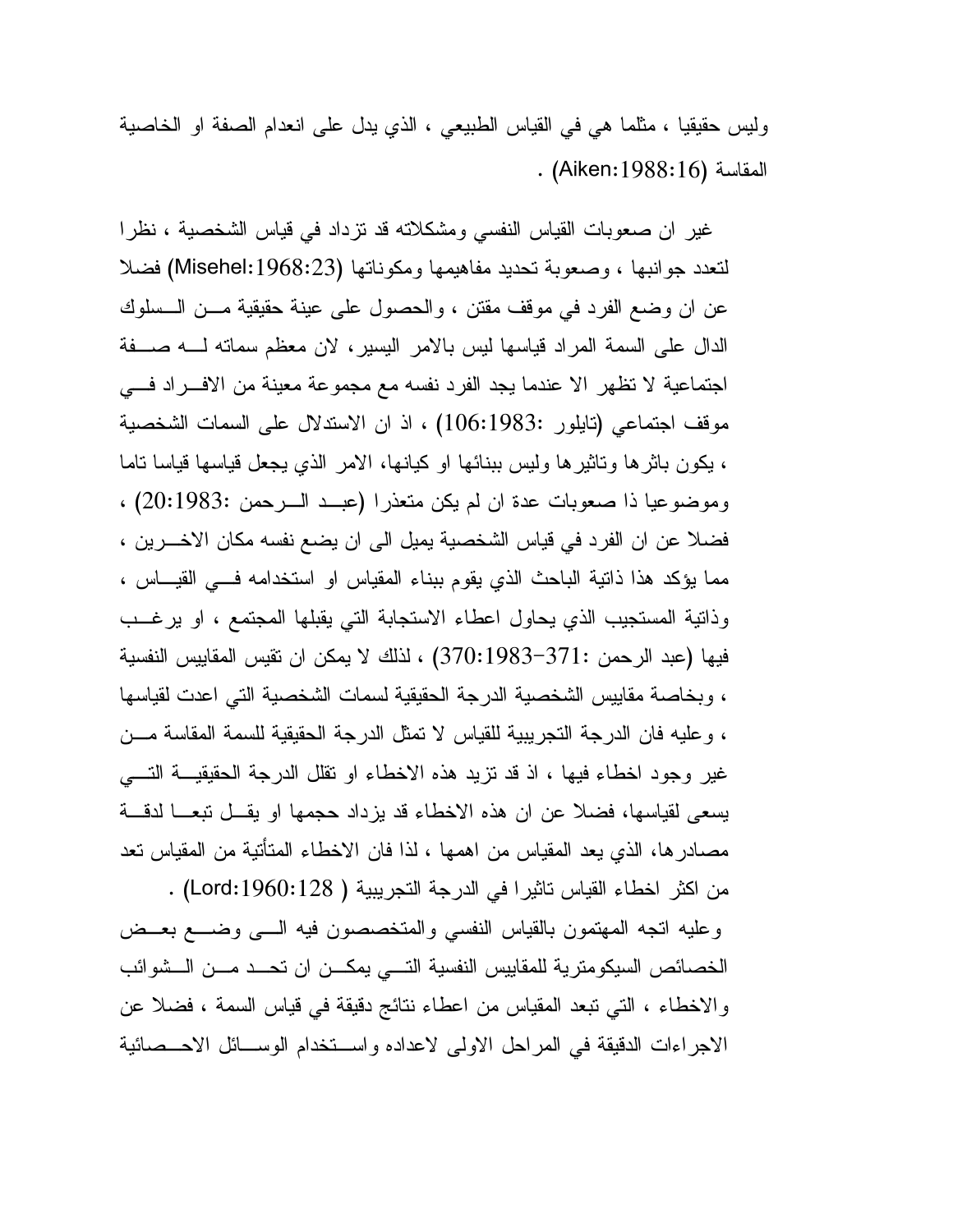المناسبة التي تساعد في تحديد مدى استيفائه للشروط اللازمة للمقاييس الموضوعية . (Dick&Hegert:1971:13)

غير ان هذه الخصائص السيكومترية للمقياس كثيرة ومتنوعـة ، فـان خاصـية صدق المقياس من اهم هذه الخصائص لان الصدق يؤشر الى دقة المقيـاس فـي قياس ما وضع من اجل قياسه او انه يؤشر الى نسبة التباين الحقيقي فـي درجـة المقياس المنسوب للسمة المقاسة (عودة338:1998:) غير ان هذا لا يعني عـدم الحاجة الى حساب خاصية الثبات المقياس ، على الرغم من ان الصدق اهم مـن الثبات لان المقياس الصادق بطبيعته مقياس ثابت ، في حين ان المقياس الثابت قد لا يكون صادقا في قياس ما اعد لقياسه ، الا ان تعذر اعداد مقياس نفـسي يتـسم بصدق تام فضلا عن الثبات يؤشر الى اتساق المقياس بما يزودنا به من بيانـات عن السمة او الظاهرة المقيسة ، اي ان المقياس يجب ان يقيس شيئا مـا قبـل ان يقيس ، لذلك ينبغي ان يتسم المقياس بثبات جيد ، قد تختلـف درجتـه المطلوبـة باختلاف استخدامات المقياس وطبيعة القرارات المترتبـة علـى درجاتـه Ebel(  $\cdot$  :1972:408)

لذلك جاء هذا البحث يرمي الى قياس الخصائص السيكومترية المتمثلة بـ (صدق وثبات) لمقياس الامن النفسي لتدريسي المدارس الابتدائية والاعدادية ، فقد لا حظ الباحث من خلال اطلاعها على عدد كبير من مقاييس الشخصية العربية والاجنبية ، غياب الرؤية عن المتخصصين في بناء مقاييس النفسية لدى تدريسي المدارس ، وفي الوقت ذاته فان الظرف الامني الذي عانى منه المجتمع العراقـي بكاملـه ، وخاصة الكادر المتقدم في المجتمع حملة الشهادات العليا في العراق فـضلا عمـا تقدم لم يجد الباحث على قدر اطلاعه – دراسة تناولت المقارنة فـي الخـصائص السيكومترية للمقياس الامن النفسي لدى تدريسي المدارس الابتدائية والاعدادية . ومما يبرز اهمية البحث انه قام ببناء مقياس الامن النفسي مما يساهم في قيـاس هذه الخاصية (السمة) بشكل واضح ودقيق وانه اضافة الى مقاييس النفسية التـي تساهم في تطوير حركة القياس النفسي في العراق . وعليه فان الاهمية التطبيقيـة لهذا البحث يمكن ان تبرز في الكشف عن الخصائص السيكومترية المتمثلة بـ (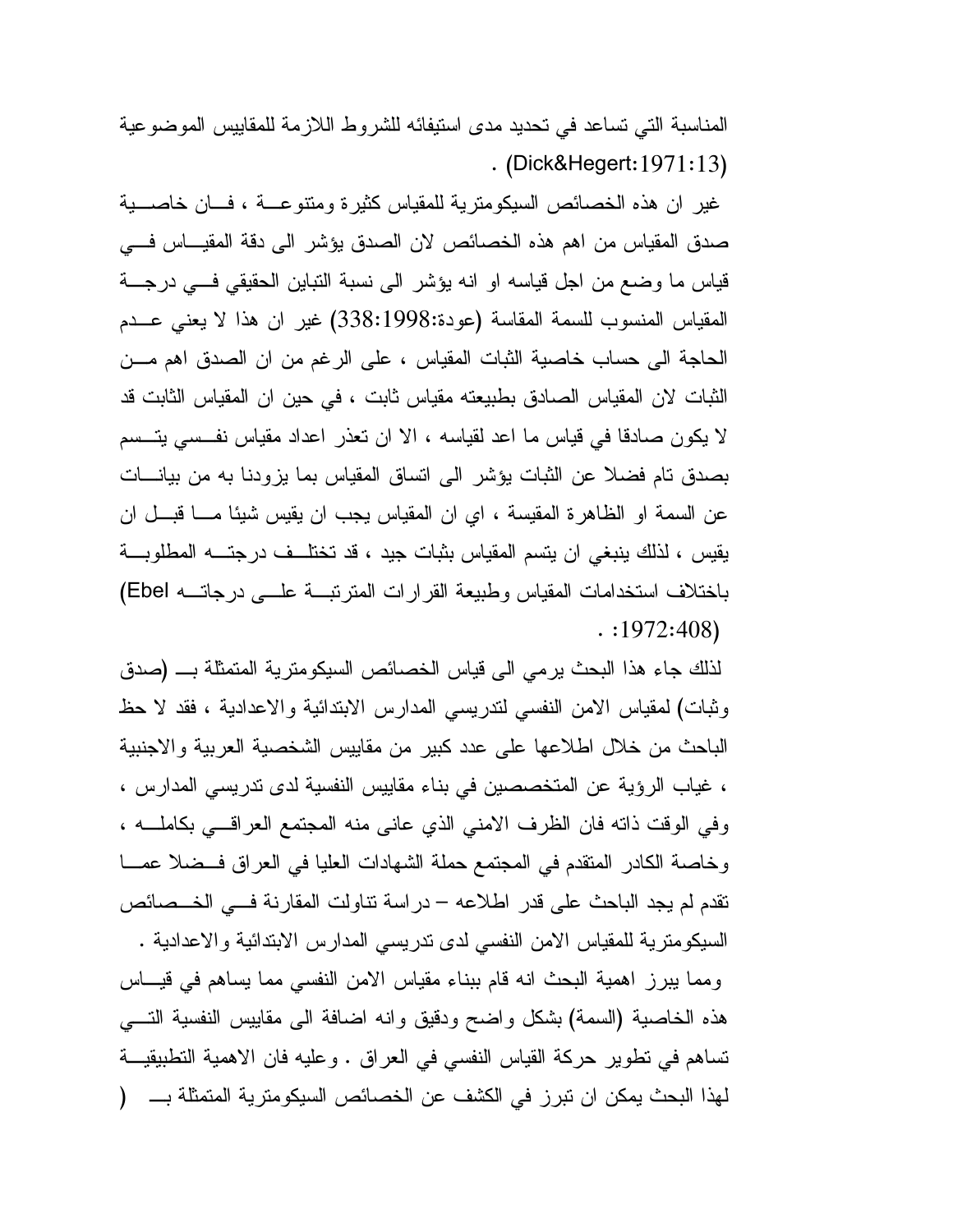صدقه وثباته ) لمقياس الامن النفسي لدى تدريسي المدارس الابتدائية والاعداديـة من خلال قوة الخصائص السيكومترية لمقياس الامـن النفـسي ، ممـا يـساعد الباحثين الاخرين عند بناء مقاييس الشخصية في اختيار طرائق المناسبة لحـساب الخصائص السيكومترية المتمثلة بصدق المقياس وثباته ، كي يقيس ما اعد لقياسه باقل الاخطاء العشوائية المتاتية من المقياس .

> فيما ياتي تعريف لاهم المصطلحات التي وردت في هذا البحث -: **-1 الخصائص السيكومترية للمقياس -:**

لم يجد الباحث تعريفا محددا للخصائص السيكومترية ، لذا سـنقوم بتعريـف الخصائص السيكومترية للمقياس المعتمدة في البحث اجرائيا وكما ياتي -: **<sup>أ</sup> - صدق المقياس -:**

هو معامل الصدق التلازمي للمقياس مع محك التقـدير الـذاتي ويـسحب باستخدام معامل الارتباط بين درجات المدارس الابتدائية والاعداديـة مـع درجات التقدير الذاتي . **<sup>ب</sup>- ثبات المقياس -:** هو معامل اتساق اداء الفرد من فقرة لاخرى اي التجانس فقـرات مقيـاس الامن النفسي باستخدام الفا-كرونباخ .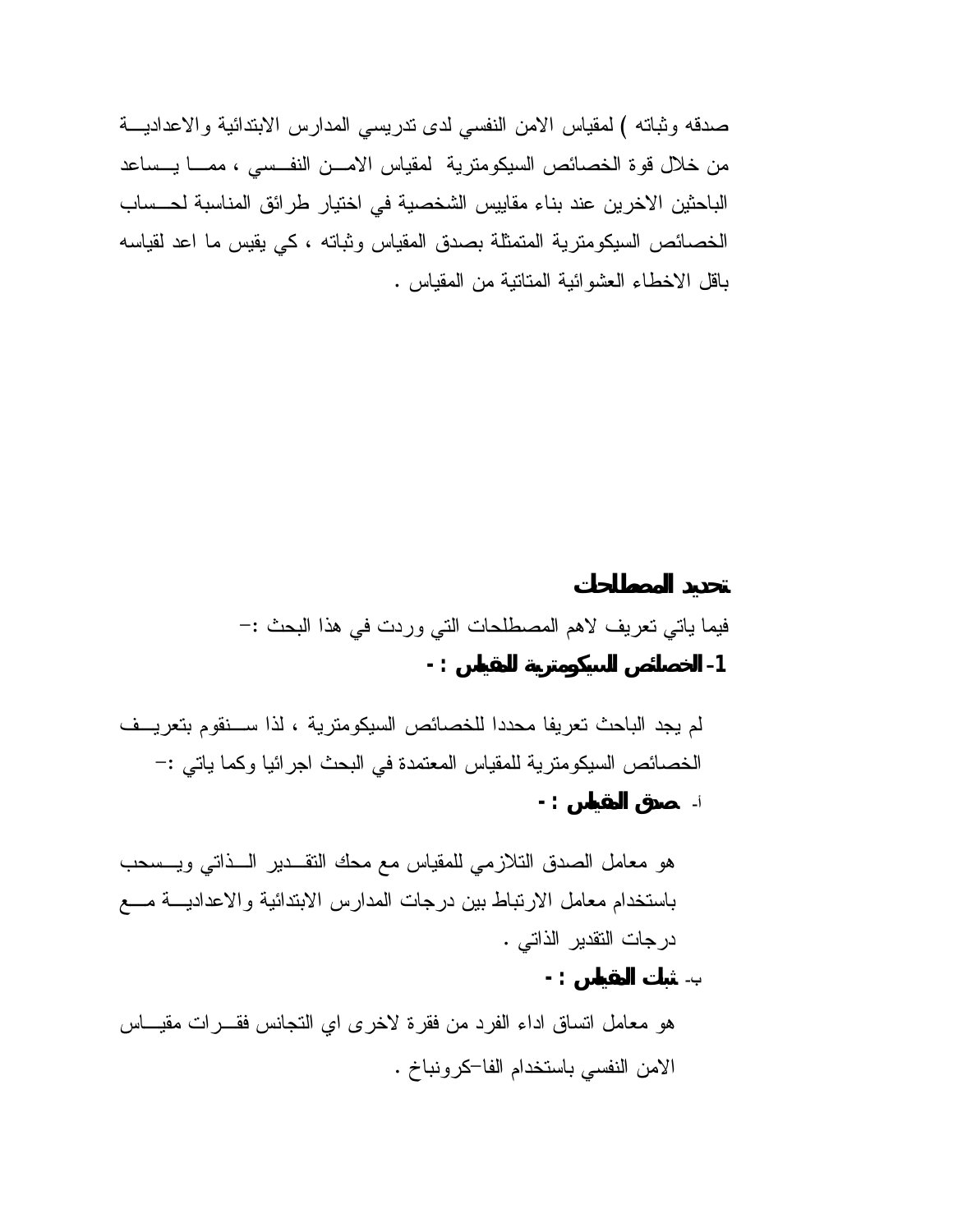يبدو ان معظم التعريفات لا تفرق بين المقياس Seale والاختبار النفسي Test، اذ كثيرا ما يستخدم احدهما بمعنى الاخر لذلك سيشير الباحث الى المقياس حتـى ان كان التعريف يشير الـى الاختبـار وعليـه عـرف (انكلـش وانكلـش 1958: English&English ( المقياس بانه مجموعة من المثيرات المقننة للحصول على عينة ممثلة من السلوك المراد قياسه ، غالبا ما تكون على شـكل اسـئلة لفظيـة . (English&English :1958:547)

وعرفت ( تايلر 1971:) Tyler المقياس بانه موقف مقـنن مـصمم خصيـصا للحصول على عينة من سلوك الفرد ويعبر عن هذه العينـة بالارقـام : Tyler( . 1971 :36)

واشار ( ولمان : 1973) Wolman الى ان المقياس هو عبارة عن سلسلة من الفقرات التي ترتب لقياس قيمة خاصية ما (:1973:333Wolman (.

وعرفه ( فان دالين 1977:) بانه مجموعة من المثيـرات المختـارة والمترتبـة بعناية بقصد جمع البيانات اللازمة عن المجيبين ( فان دالين : 431:1977) .

 اما ( فرج1980:) فعرف المقياس انه اداة وصفية لظاهرة معينة سواء كانـت هذه الظاهرة هي قدرة الفرد ام خصائصه السلوكية النمطيـة اي سـماته ( فـرج . (103:1980:

ويعرف اجرائيا في هذا البحث بانه: " مجموعة من الفقرات المعدة علـى وفـق اسلوب العبارات التقريرية لتقيس الامن النفسي لدى تدريسي المدارس .

### **-3 الامن النفسي : Security Emotional**

 عرفه زهران (1989) انه : " الامن ضد الخوف وامن الرجل " اي اطمئنـان وسكن قلبه ، فهو امن ، وامن البلد ، اي عاش اهله في امان " ( فـي الـسعدي :  $. (2005:11)$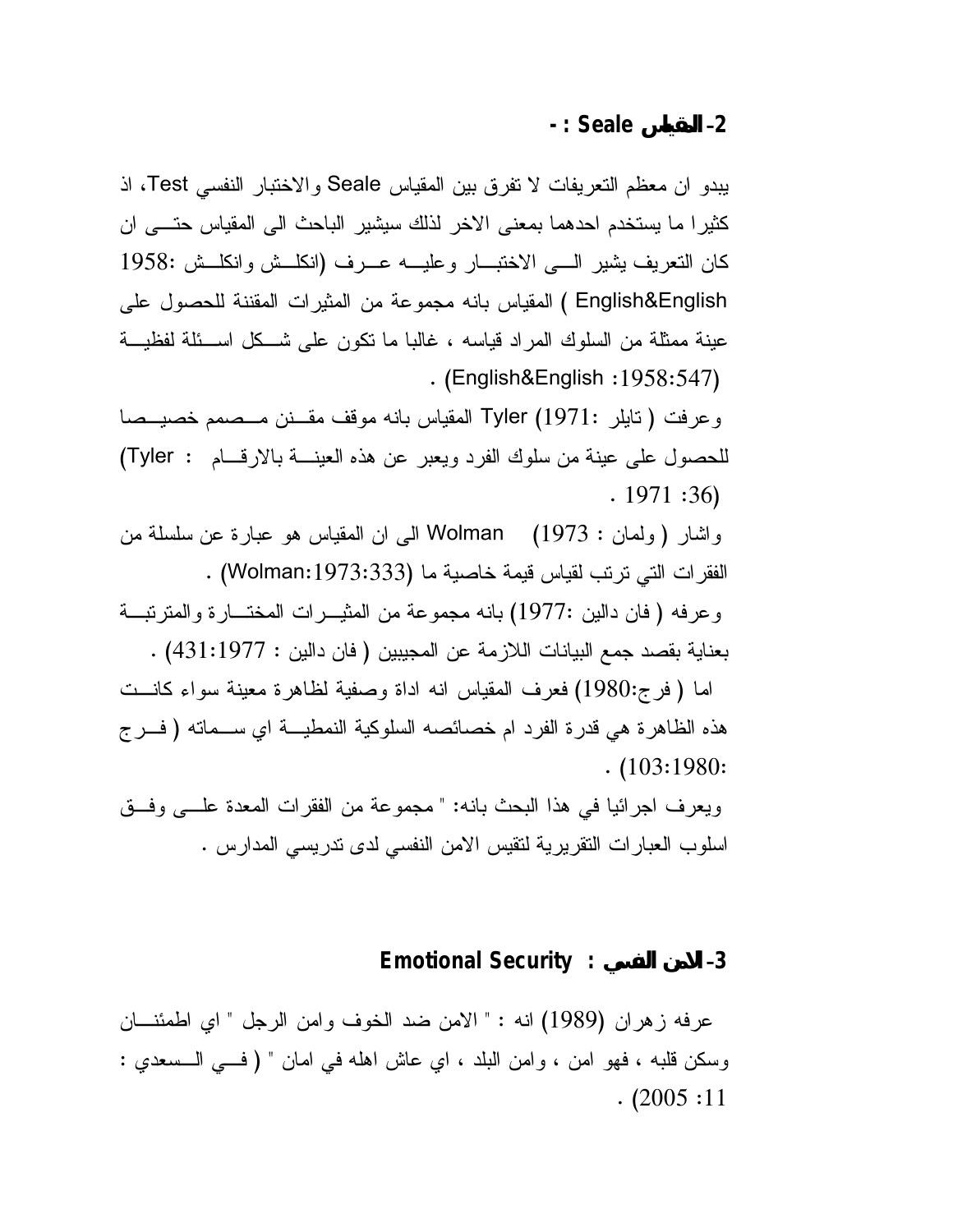عرفه الديب (1990) بانه : عملية اشباع الفرد للحاجات التي تثير دوافعـه بمـا يحقق له الرضا عن النفس والارتياح للتخلص من التوتر الناشـئ عـن الـشعور بالحاجة وتوفير الهدوء النسبي والاستقرار لديه ) ( الديب 33:1990:) . عرفه الشرباصي (1971) بانه " عدم الاضطراب والقلق ، وسكون فكر الانسان الى شئ يعتقده ولا يرتاب فيه ، ولا شك فيه " ( في السعدي : 12:2005) . عرفه الجميلي (2001) بانه : " شعور الفرد بالاستقرار والتحرر مـن الخـوف والقلق لتحقيق متطلباته ، ومساعدته على ادراك قدراته ، وجعلها اكثـر تكيفـا "  $(8:2001:$ الجميلي)

عرفه الغفيلي (2004) بانه : " سكون النفس وطمأنينتها عند تعرضها لازمـة ، تحمل في طياتها خطرا من الاخطار ، وكذلك شعور الفرد بالحماية من التعـرض للاخطار الاجتماعية والاقتصادية والعسكرية المحيطة به " ( الغفيلي 25:2004:) .

عرفه عبد الستار (1987) بانه : " الرغبة في تجنب الالم والحصول على الراحة والتحرر من الخوف والقلق والشعور بعـدم الامـن والبحـث عـن الحمايـة ، والاستقرار والاعتماد على الاشخاص القادرين على تحقيق المتطلبات الحيوية " .  $(12:2005:$ السعدي)

عرفه حمزة (1994) بانه : " التحرر من الخطر والعدوان بطرائق تقـوي مـن تقديرات الذات ، وتعاظم مشاعر الامن والطمأنينة ( حمزة 1994،) عرفه الحسني (1995) بانه : " يشمل الحاجات الجسمية والنفسية كـالتحرر مـن الخوف وتجنب الالم والشعور بالامن والاطمئنان ( الحسني 41:1995:)

**التعريف النظري للامن النفسي:** 

" هو شعور التدريسيين بالاطمئنان ، والشعور بالاسـتقرار والهـدوء وضـمان الحصول على الحاجات وعدم توقع الاخطار ، والتهديد و القلق " . **التعريف الاجرائي :** " هو الدرجة التي يحصل عليها التدريسي في مقياس الامن النفسي " . -4 التدريسي :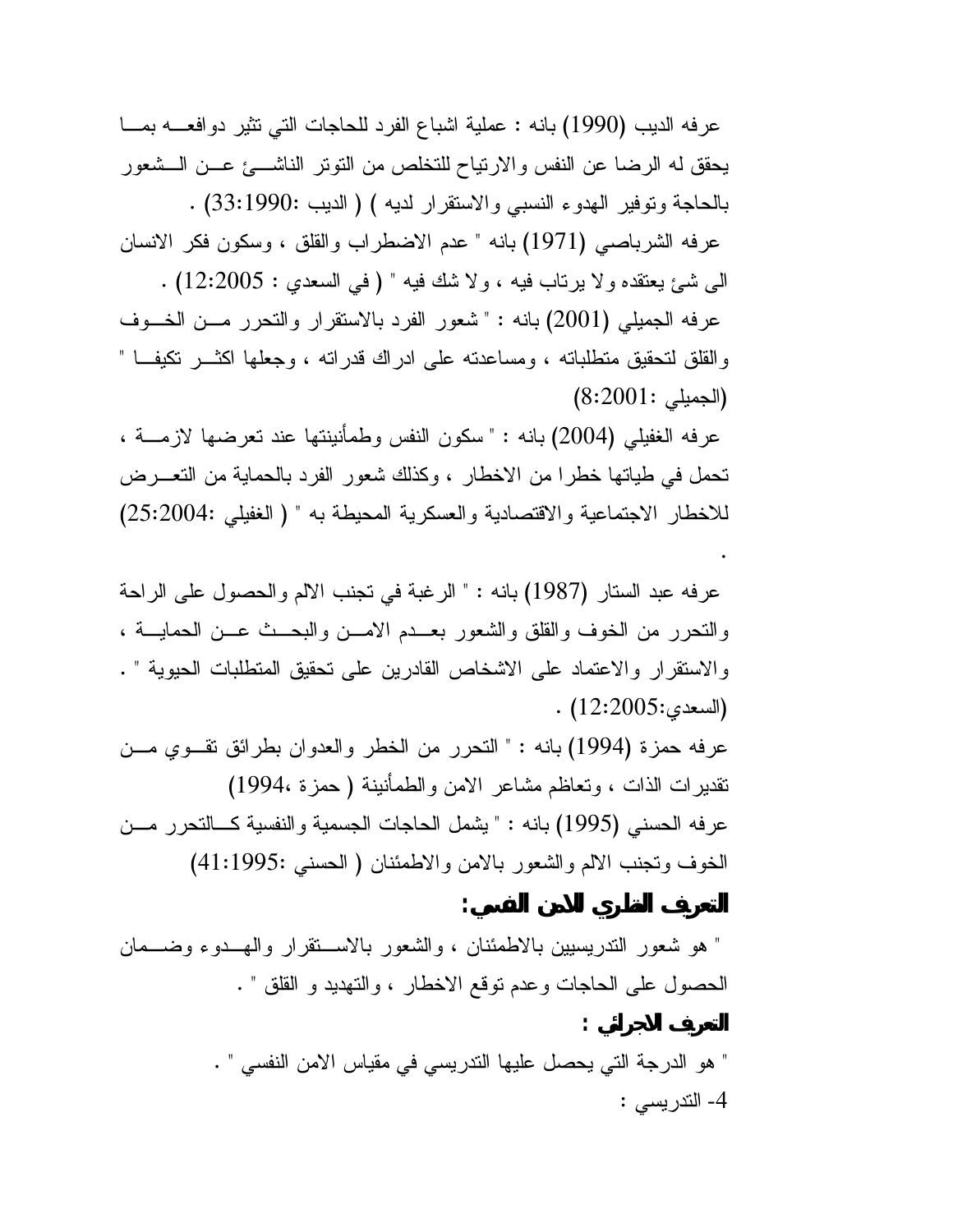- -5 عرفه (المخزومي 1992:) بانه احد اعضاء الهيئة التدريسية في الجامعة التي تتالف من :
	- <sup>أ</sup> المدرسين المساعدين
		- <sup>ب</sup> المدرسين
		- <sup>ث</sup> الاساتذة المساعدين
	- <sup>ج</sup> الاساتذة (المخزومي 4:1992:)
- ح- التعريف الاجرائي للتدريسي : بانه كل عضو من الهيئة التدريسية في الجامعة حاصل على شهادة عليا ( ماجستير ، دكتوراه ) ولديه لقب علمي مدرس مساعد او مدرس او استاذ مساعد او استاذ .

**اولا : الاطار النظري :** اتجاهات قياس الظواهر النفسية والتربوية : ظهر اتجاهان رئيسيان للقياس في مجال الظواهر النفسية والتربوية همـا القيـاس النفسي ( السيكومتري ) Psychometric الذي سار لفترة طويلة من الزمن ولا يزال معمولا به حتى الان ، القياس (الايدومتري) Eduometric الذي ظهر حديثا مقارنة بالقياس النفسي .

واعتمدت حركة القياس في علم النفس بشكل اساسي على مفهوم القياس النفـسي ونظريته اذ كان الهدف منه قياس الفروق الفردية بين الافراد في القدرات العقليـة او السمات او الخصائص الشخصية الذي يتم فيه مقارنة درجة الفرد مـن خـلال درجات مجموعته التي ينتمي اليها بالاعتماد على التوزيـع الطبيعـي للظـواهر والخصائص النفسية ، لذا سـميت بالاختبـارات والمقـاييس معياريـة المرجـع (:1975:25Popham (اذ ان هدف القياس هنا اظهار الفـروق الفرديـة فـي الخصائص والسمات النفسية المقيسة (Ghiselli,etal:1981:481)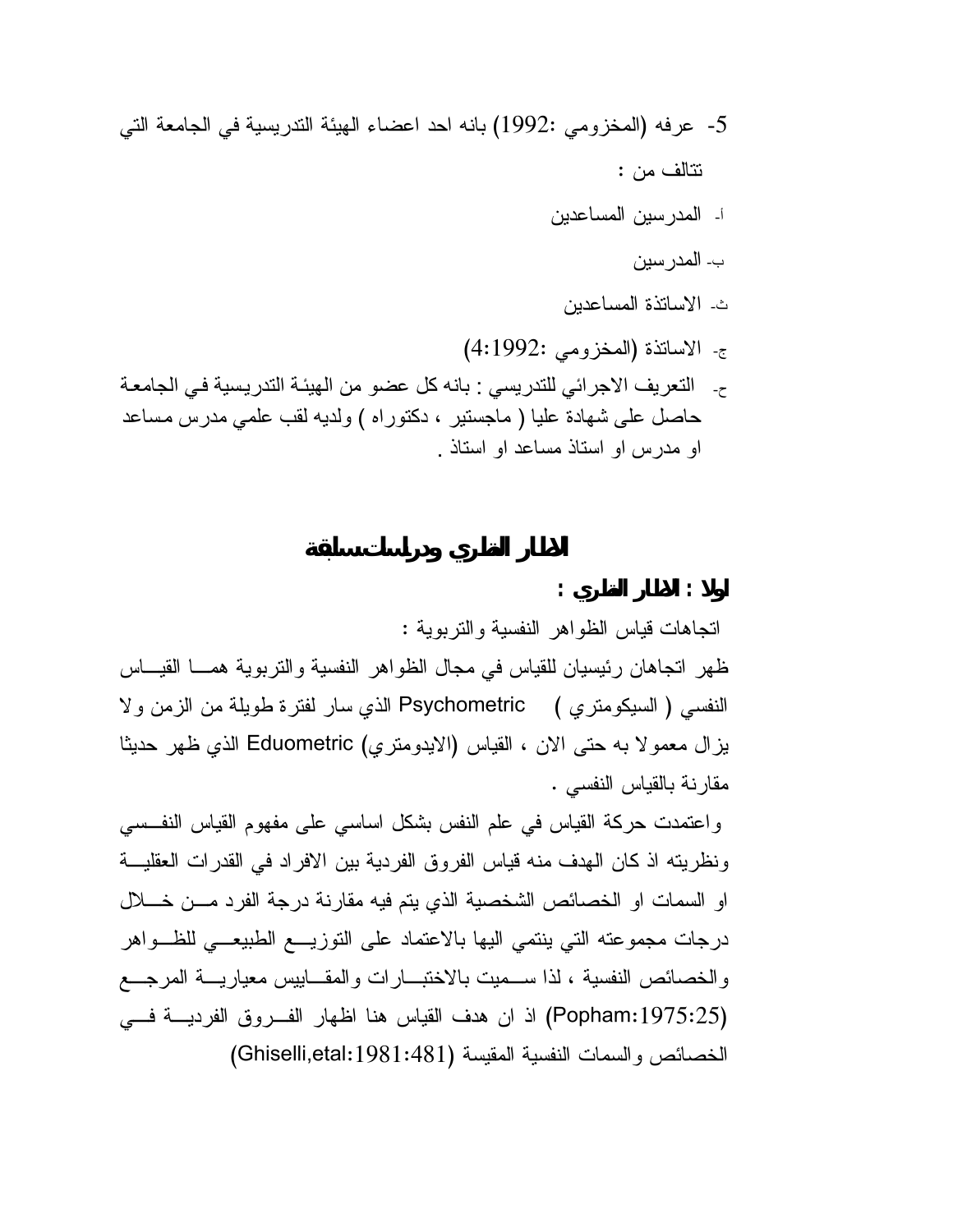ان البحث الحالي يعتمد على القياس النفسي "السيكومتري" ، المعياري المرجع ، الذي يستند الى الفروق الفردية بين درجات الافراد . لذا ينبغي ان يميز المقيـاس النفسي بين الافراد في السمة او الخصيصة المقيسة التي يحثث مجتمعها خصيصة التوزع الاعتدالي (:1974:13Carver (اذ لاتوجد وسيلة في قيـاس الشخـصية قادرة على اختراق مشاعر الفرد والغوص في اعماقه بدقة ، بل يستدل عليها مـن خلال ما تعكس من سلوكيات وليس ببنائها او بكيانها . لذا كان قياسها قياسا ماديا او موضوعيا امرا متعذرا لذلك اتجه القياس النفسي الى قياس الفروق الفردية في هذه السمات ، وليس قياس ما يملكه كل فرد منها (Ghiselli,etal:1981:481) ، وعليه فان بعض علماء النفس يرون ان افضل الطرق لفهم شخصية الفـرد هـي دراسة تنظيم السمات لديه ، وان ثمة خصائص ثابتة في مختلف المواقف بـسبب امتلاكه استعداداته معينة تتصف بالتميز والثبات والاستمرار اذ يقـول البـورت Allport على الرغم ما تبدو من تشابهات في تركيب السمة لدى افراد مختلفـين ، فان الطريقة التي تعمل اي سمة بها لدى شخص معين تكون دائما خصائص فريدة تميزها عن الجميع السمات المتشابهة مع الاشخاص الاخرين ، اي انها تشير الى خصائص نفسية وعصبية واقعية تحدد كيفية سلوك الفرد ( لازاروس56:1989:) .

ونظرا لطبيعة القياس النفسي في انه نسبي وليس مطلقا ، لان الخصيصة فيـه لا تنعدم لذا كان الصفر فيه افتراضيا وليس حقيقيا ، مثلما هو الحـال فـي القيـاس الطبيعي ، فضلا عن ان القياس النفسي غير مباشر او يـستدل علـى الـسمة او الخصيصة عن طريق قياس سلوك نفترض انه انعكاس للـسمة او الخصيـصة ، لنقيس من خلال تكوينات افتراضية لا يمكن قياسها بطريقة مباشرة ، لذلك نلاحظ اختلافا في درجة السمة نفسها باختلاف اساليب قياسها او مقاييسها وفـي قيـاس الشخصية خاصية ، التي تظهر فيه عوامل اخرى مثـل الميـل الـى المعـايير الاجتماعية وذاتية الفاحص فضلا عن ذاتية المجيب (:1978:193Hambleton( (عبد الرحمن 304:1998:) ونظرا للطبيعة التغييرية فـي الـسلوك الانـساني وصعوبات قياسه الانفة الذكر والتحكم والسيطرة على جميع العوامل المؤثرة فـي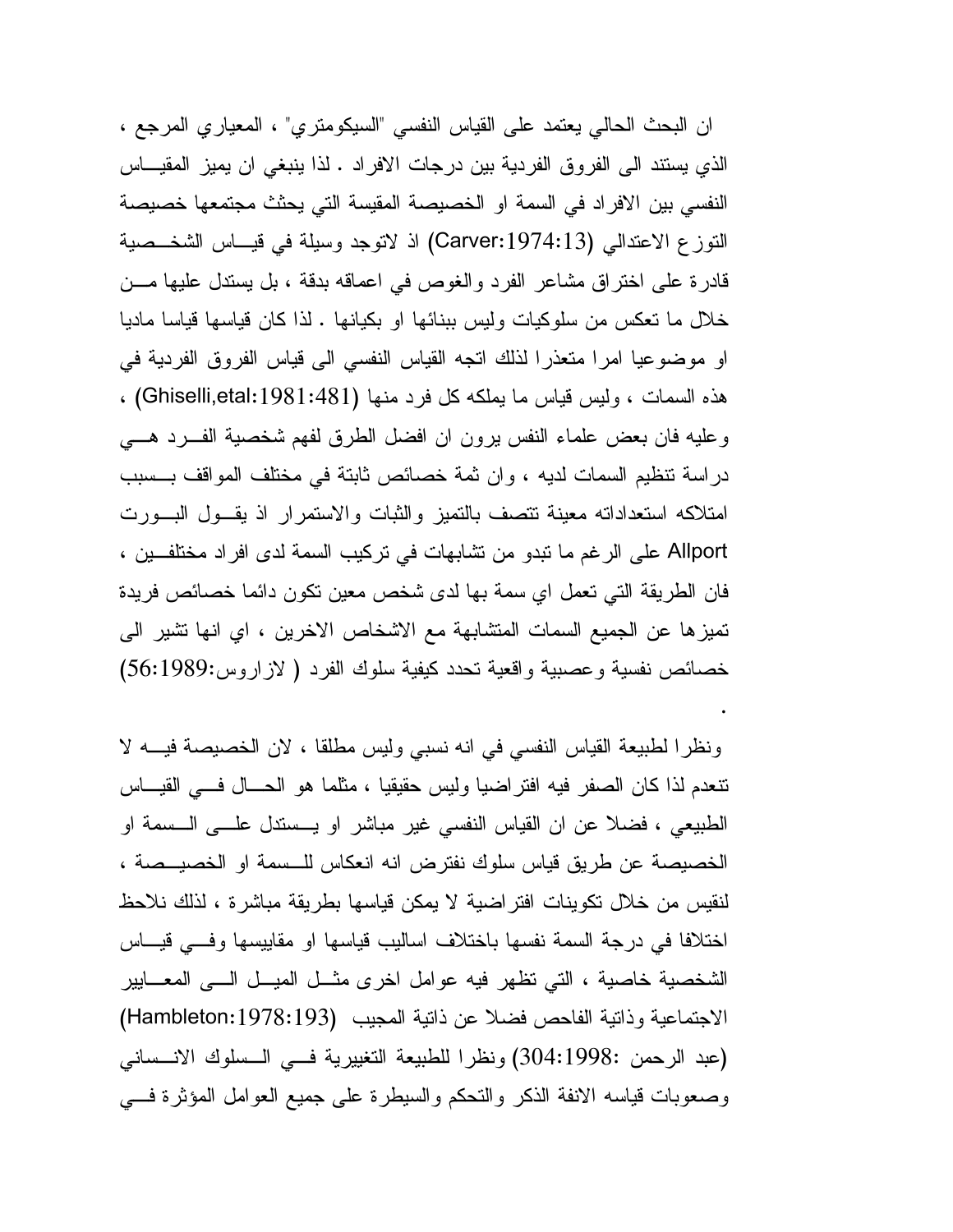قياس الخصائص والسمات الشخصية خاصة ، يتضح لنا ان المقاييس النفـسية لا تتمكن من قياس السمات بدرجة مضبوطة تامة ، لان بعض الخطا هو امر حتمي ( صالح239:1997:) ، لذلك حاول العاملون في مجال القياس النفسي التركيـز على تطوير خصائص للاختبارات والمقاييس النفسية والعمل على عزل الـشوائب والاخطاء من نتائج القياس التي تؤثر في موضوعيته ودقة نتائج عملية القيـاس ، من خلال تركيز الجهود على الخصائص القياسية السيكومترية للمقاييس ولفقراتها بحيث يقترب القياس النفسي من الضبط والدقة .

ادى التطور في حركة القياس النفسي الى وجود اطـر نظريـة تـساعد علـى تحديـد الخصائص والسمات النفسية وتسهل بناء الاختبارات او تفسير نتائجها ، ففي غياب ذلـك تصبح محاولة التفسير او تحديد السمات النفسية مهمـة صـعبة ان لـم تكـن متعـذرة (:1981:2etal,Ghiselli (ومن اهم النظريات في هذا المجال النظرية الكلاسيكية التـي تعد اول نظرية في القياس النفسي سادت الى مدة قريبة، التي اعتمـدت علـى فرضـية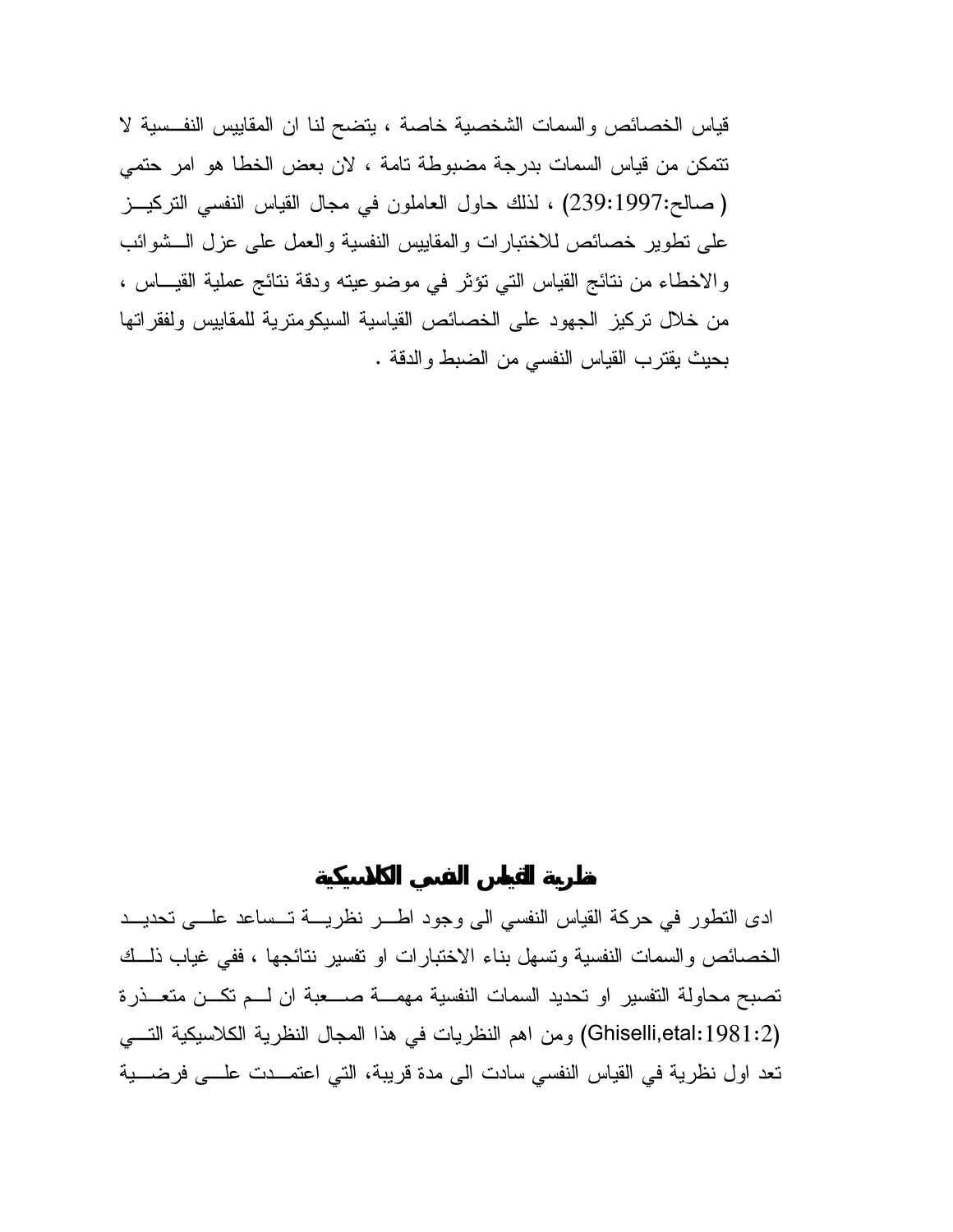اساسية في بناء الاختبارات والمقاييس النفسية والتربوية وتحليـل فقراتهـا ، مفادهـا ان توزع درجات الافراد في السمة او الخصيصة التي يقيسها الاختبار يتخذ شكل التوزيـع الاعتدالي الذي يتاثر بطبيعة خصائص عينـة فقـرات الاختبـار (:1966:272Culle( (Croeker:etal:1986:114) (:1983:118) وقد وضعت هـذه النظريـــة مسلمات اساسية في القياس

النفسي كان من اهمها :

- -1 اداء الفرد يمكن قياسه وتقديره ، اي يمكن تحويله من صيغة وصفية الى صـيغة كمية .
- -2 اداء الفرد انما هو دالة خصائصه اي ان كل اداء او سلوك انمـا يـصدر عـن خصيصة او اكثر يتميز بها الفرد عن غيره ، مما يشير الى طبيعة العلاقة بـين الخصائص والاداء الامر الذي يؤثر في المقياس مـن حيـث البنـاء والتكـوين والدلالة والتفسير
- -3 الخصيصة والاداء انما يكون في اطار نسبي هـو اطـار الاخـتلاف والتبـاين الحاصل بين خصائص الافرادج وادائهم .
- -4 الدرجة الحاصلة من القياس انما تتكون من درجتين همـا : الدرجـة الحقيقيـة ودرجة الخطا وهذا الخطا يمكن ان يكون :
- <sup>أ</sup> خطا ثابتا يعود الى المقياس بشكل منتظم وله التاثير نفسه فـي الـدرجات جميعها .
- <sup>ب</sup> خطا القياس : وهذا الخطا الناتج من عد الدرجة الظاهرة بدلا من الدرجـة الحقيقية ويظم نوعين من الخطا :
- -1 الخطا المنتظم : وهو الخطا الذي تتسببه عوامـل معروفـة يمكـن تحديـدها وبالتالي يمكن التنبؤ به ، ويحتاج الى معالجة احصائية لعزله .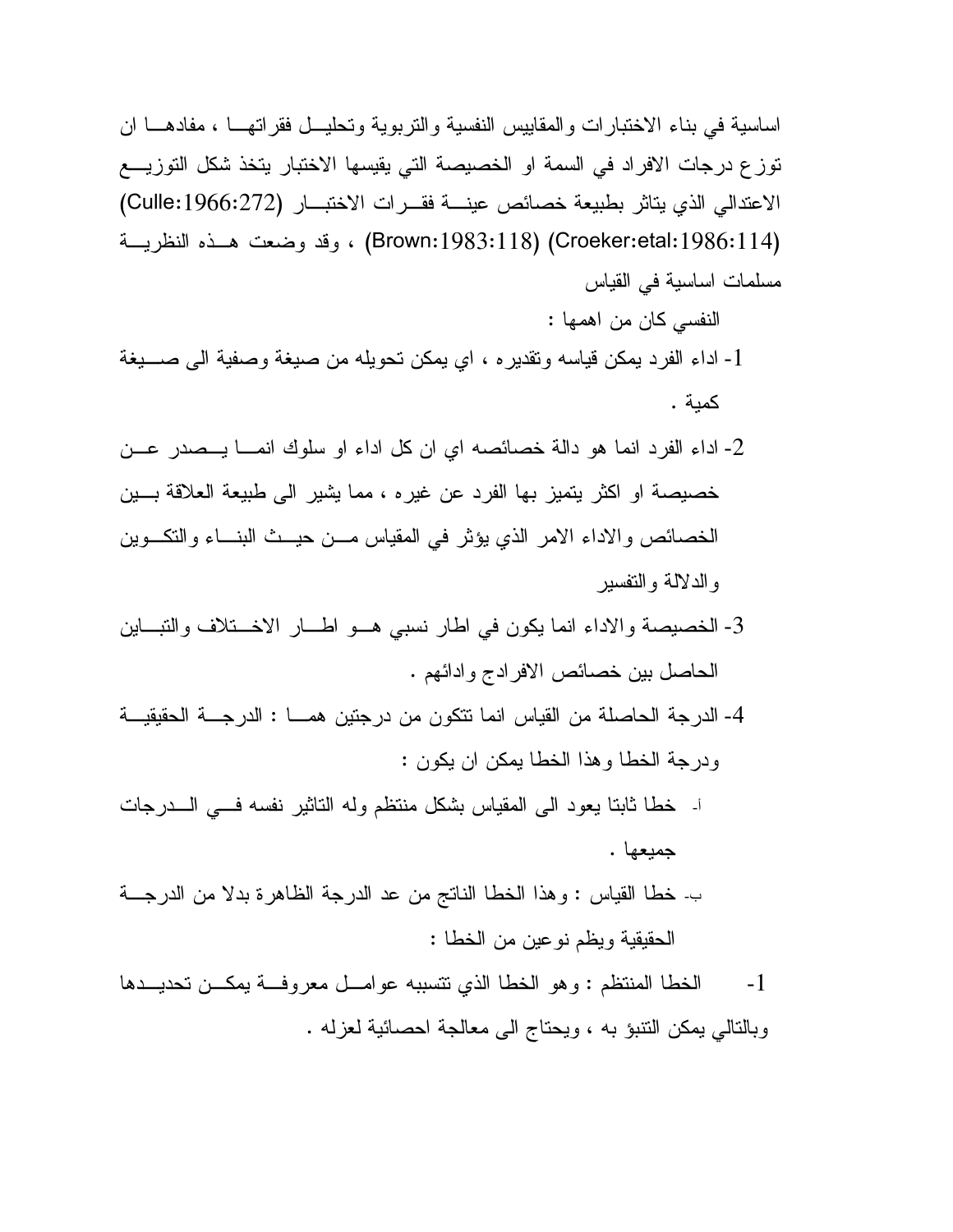-2 خطا الصدفة او العشوائية : وهو الخطا الذي لا يمكن معرفة المتغيرات التـي احدثته ولايمكن التنبؤ به ، ويمكن تخفيف اثره بزيادة حجـم العينـة لان الاخطـاء العشوائية يلغي بعضها بعـضا (:1969:61-62Magnusson) (عبـد الـرحمن . (:339:1998

اما الصدق في هذه النظرية فيحدد بمدى الاستفادة والوثوق بالمقـاييس فـي اصـدار قرارات تتعلق باهداف محددة وان يقيس الاختبار ما وضع لقياسه وان يكون قادرا على اظهار الفروق الفردية في السمة المقيسة وتصبح التباينات الثابتة عديمة الفائدة ان لـم تكن صادقة (علام 209:1986:) (عبد الرحمن 183:1998:) ، ويقصد بتميز الفقرات مدى فعالية فقرة الاختبار في التميز بين المستويات المختلفة للسمة المـراد قياسـها ، وينبغي ان يكون متوسط الصعوبة او السهولة الذي يحسب في العادة من نسبة الاجابات الصحيحة اوالخاطئة على الفقرة لجميع الافراد قريبا من %50 ليعطي ما يمكـن مـن عملية القياس (1983:288)Nitko ومع ان هذه النظرية قد استخدمت اسسا وعمليات احصائية ورياضية الا انها كانت عرضة لانتقادات شديدة من علمـاء القيـاس امثـال اذ) Jachson & Stwarrt:1997) (Degraiyter:1984) (Hambleton:1978) اشار هؤلاء الى بعض الانتقادات التي تتمثل بالاتي -:

-1 بما ان الخصائص القياسية السيكومترية على وفق النظرية الكلاسـيكية مثـل معاملات الصعوبة والتمييز والثبات تعتمد في حسابها على خـصائص عينـة الافـراد المجيبين وعلى خصائص فقرات الاختبار لذلك بتغير سمات افراد العينة او خصائصهم وطبيعة انتشار درجات الفقرات مما يتطلب الحذر عند الموازنة بين مستويي اداء فردين ، او اداء الفرد في موقفين مختلفين .

-2 تفترض هذه النظرية ايضا ان درجات الاختبار التي تمثل السمة المقيسة دالـة خطية مستمرة بمعنى ان زيادة الدرجة في الاختبار تقابل الزيادة في امتلاك الـسمة او القدرة ، ولكن الواقع يشير الى ان بعض الافراد ذوي السمات او القـدرات المرتفعـة يحصلون على درجات منخفضة احيانا ، لان الاختبارات موقفيـة ، فتغيـر الظـروف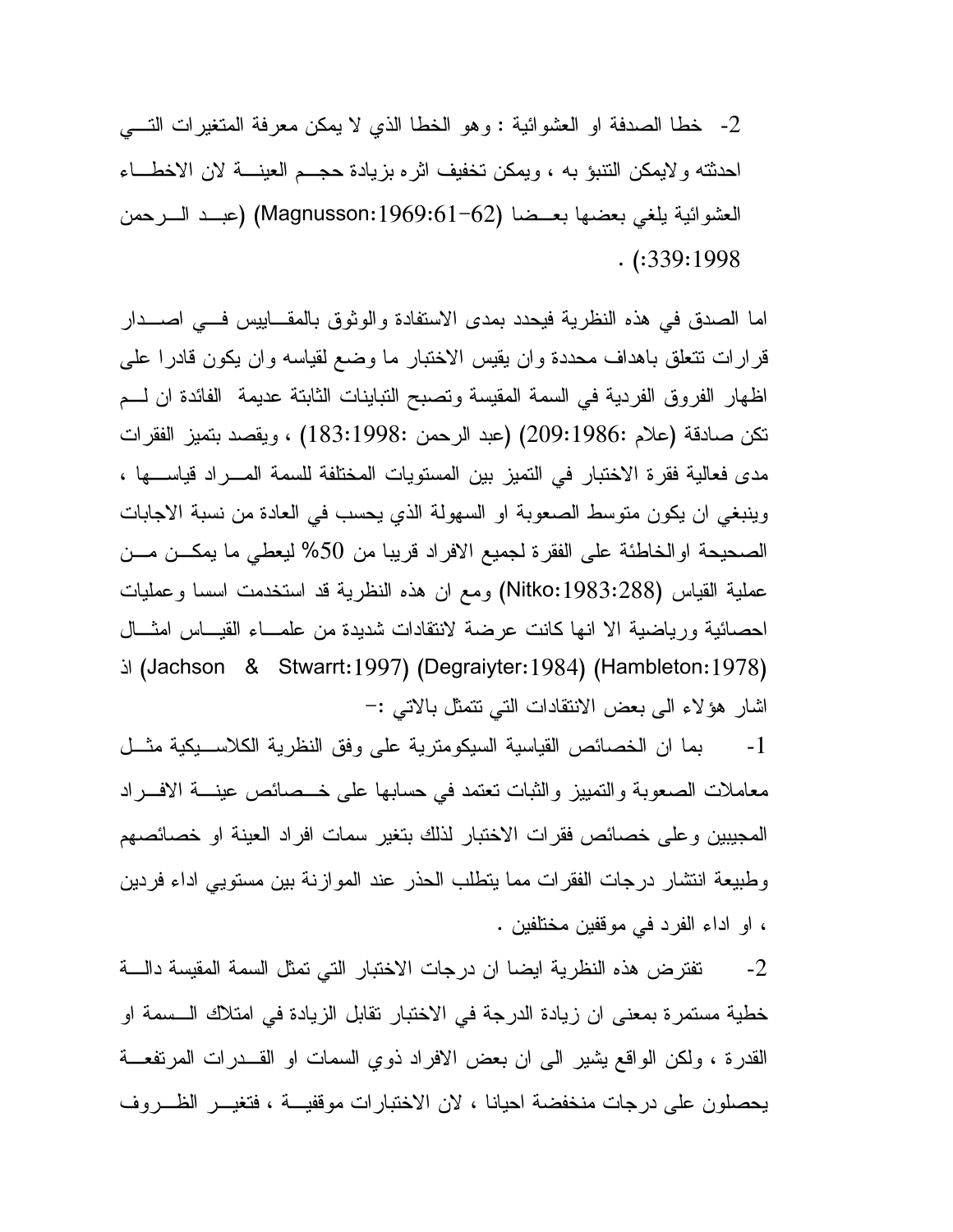وحذف اي فقرة ينتج عنه تغير في درجات الافراد يصعب التنبؤ به (علام21:1987:)

.

# **الخصائص القياسية (السيكومترية) للمقياس**

 اتجهت جهود المهتمين بالقياس النفسي في الاونة الاخيرة الى زيادة دقـة المقـاييس النفسية بتحديد بعض الخصائص القياسية (السيكومترية) للمقاييس وفقراتها ، التي يمكـن ان تكون مؤشرات على دقتها في قياس ما وضعت لقياسه واجراء عملية القياس باقل ما يمكـن من الاخطاء ، وتشير ادبيات القياس النفسي الى عدد من الخصائص القياسية التي يمكـن ان تستخدم مؤشرات لدقة المقاييس النفسية .

ومن اهم هذه الخصائص القياسية (السيكومترية ) التي طورها المختصون فـي القياس النفسي خصيصتين الصدق والثبات ، اذ تعتمد عليهما دقة المعلومات التـي توفرها المقاييس النفسية (ربيع 1994: 91-42:) (عبد الرحمن 1998: -227: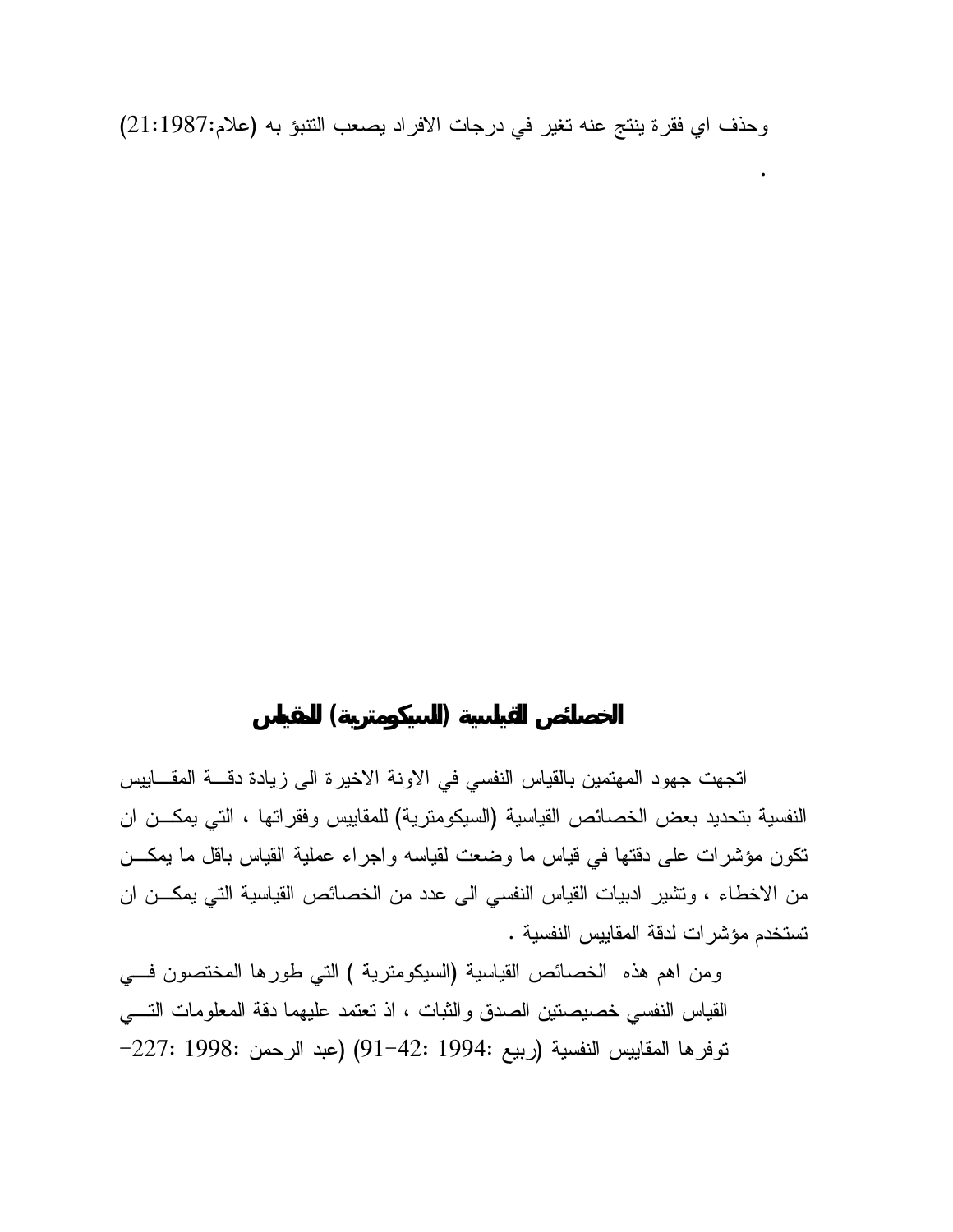159) ، وقد اعتمد الباحث هذه خصيصتين للمقارنة بين الخصائص السيكومترية للمقياس في هذا البحث التي يمكن توضيحها في ما ياتي :

#### **Seale Validity:**

يعد الصدق اهم الخصائص القياسية السيكومترية التي يجب ان تتوافر في المقاييس النفسية (:1972:435Ebal (لانه مؤشر على قدرة المقياس في قياس مااعد من اجله (عودة1998: 335-333:) فالصدق ان يقيس الاختبار ما يطلب منه قياسه . (ربيع 92:1994:)

وتثيـر رابطـة "الـسيكولوجيين الامريكيـة American Psychologieal) "(Association الى ان الصدق عبارة عن تجميع الادلة التي يستدل بها على ان المقياس الغرض الذي اعد لقياسه (:1985:9A.P.A (وبما ان صـدق المقيـاس يحسب من استجابات الافراد عند تطبيقه لذا يكون صدق المقياس موقفيا اذ يتـاثر بالعوامل المؤثرة في القياس ، وعليه فان صدق المقياس نوعي او محدد بمعنى ان المقياس يقيس جانبا مما وضع لقياسه . كما انه محدد بطبيعة عينة السلوك التـي تمثل الخصيصة او السمة المراد قياسها ( ربيع 92:1994:) ، وعلى هـذا فـان الصدق في حقيقته هو صدق درجات المقياس وليس صدق المقياس على ما يذكر للتسهيل (عودة334:333:198:) .

وعليه كان من الضروري التحقق من خصيصة الصدق عند تطبيق المقياس فـي الموقف الاخر . وان الصدق في مجمله مفهوم نـسبي ، ولايكـون مطلقـا فـي المقاييس النفسية ، لذا تكون قيمة معامل الصدق بين (الصفر 1،) (عودة :1998: 334-333) اما الصدق بلغة الاحصاء فهو نسبة التبـاين الحقيقـي المـرتبط او المنسوب للسمة المقيسة الى التباين الكلي (عـودة: :1998 339-338) ، ومـن المفيد ان تشير الى ان الصدق مفهوم واحد مهما تعددت انواعه لذا فهي مؤشرات وطرق للدلالة عليه فكلما توافرات للمقياس مؤشرات اكثر زادت الثقة في قيـاس مااعد قياسه (Jenkins:1966:33) .

ويحدد تصنيف رابطة السيكولوجيين الامريكية الصدق في ثلاثة انواع هي صدق المحتوى ، وصدق المحك ، وصدق البناء (:1985:9A.P.A (.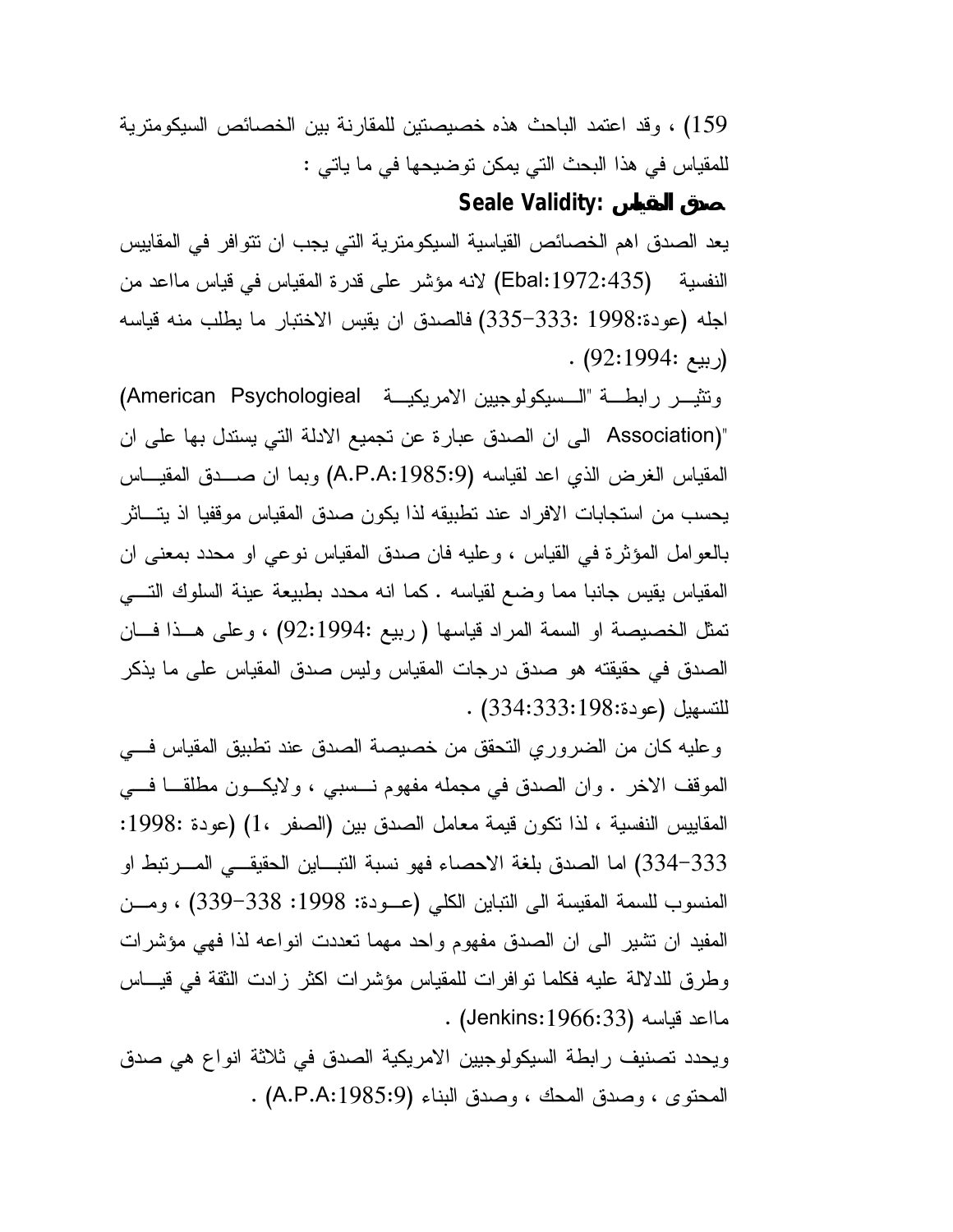يؤشر صدق المحتوى الدرجة التي يقيس فيها المقياس ماصمم لقياسه فـي محتـوى معين من خلال التحليل المنطقي لمحتوى المقياس ، او التحقق مـن تمثيلـه للمحتـوى المراد قياسه (Ghiselli,etal:1981:424) (الخطيب :549:1985) ويقوم هذا يمثــل معامل الصدق التنبئي للمقياس (1976:84-83 :Gronland) (سمارة النـوع مـن الصدق على مدى تمثيل المقياس للميادين او الفروع المختلفة للقـدرة او الـسمة التـي يقيسها ، كذلك على التوازن بينهما بحيث يصبح من المنطقي ان يكون محتوى المقياس صادقا ، شريطة ان يمثل جميع عناصر القدرة او السمة المراد قياسها ، ويقـرر هـذا الصدق مجموعة من المتخصصين في مجال القدرة او السمة التي يقيسها الاختبار (عبد الرحمن 1985:1998:) ويشير (اندرسون 1981:) Anderson الـى ان الجانـب الاساسي لصدق المحتوى هو ان تكون عينة الفقرات ممثلة ومناسبة لنطـاق الـسلوك المراد قياسه ، لذا يطلق على هذا النوع في قياس الشخصية صدق تمثيـل العينـة ، او الصدق العيني (:1981:36Anderson) (ثورندايك وهجين 56:1989:) ، ويكتفـي بعض الباحثين من التحقق من صدق المقياس من خلال الصدق الظاهري الذي يعتمـد على تقدير المختصين من صلاحية الفقرات كما تبدو ظاهريا في قياس الـسمة المـراد قياسها (Ebel:1972:555) غير ان (انستازي:Anastasi (1976 ترى ان الــصدق الظاهري ليس صادقا دقيقا لانه لا يشير الى مايقيسه المقياس فعلا ، وانمـا علـى مـا يظهره المقياس في صورته السطحية (Anastasi:1976:139) ، والفرق بين صــدق المحتوى والصدق الظاهري هو قياسها ، فيما يكون في الصدق الظاهري الحكم علـى الفقرات من خلال مدى ملائمتها للسمة او الخاصية المراد قياسها ، ومع ذلك فان صدق المحتوى او الصدق العيني او الصدق الظاهري من اكثر مؤشرات الـصدق عرضـة لاخطاء التقدير لاعتمـاده علـى تقـديرات المحكمـين وتـاثيره باحكـامهم الذاتيـة (:1966:90Heinstadter (وهذا يقضي الحذر في الاعتماد عليه فقد يوصفه مؤشـرا للصدق وفي المقاييس النفسية خاصة ، على الرغم من اهميته في بدايات اعداد فقـرات المقياس .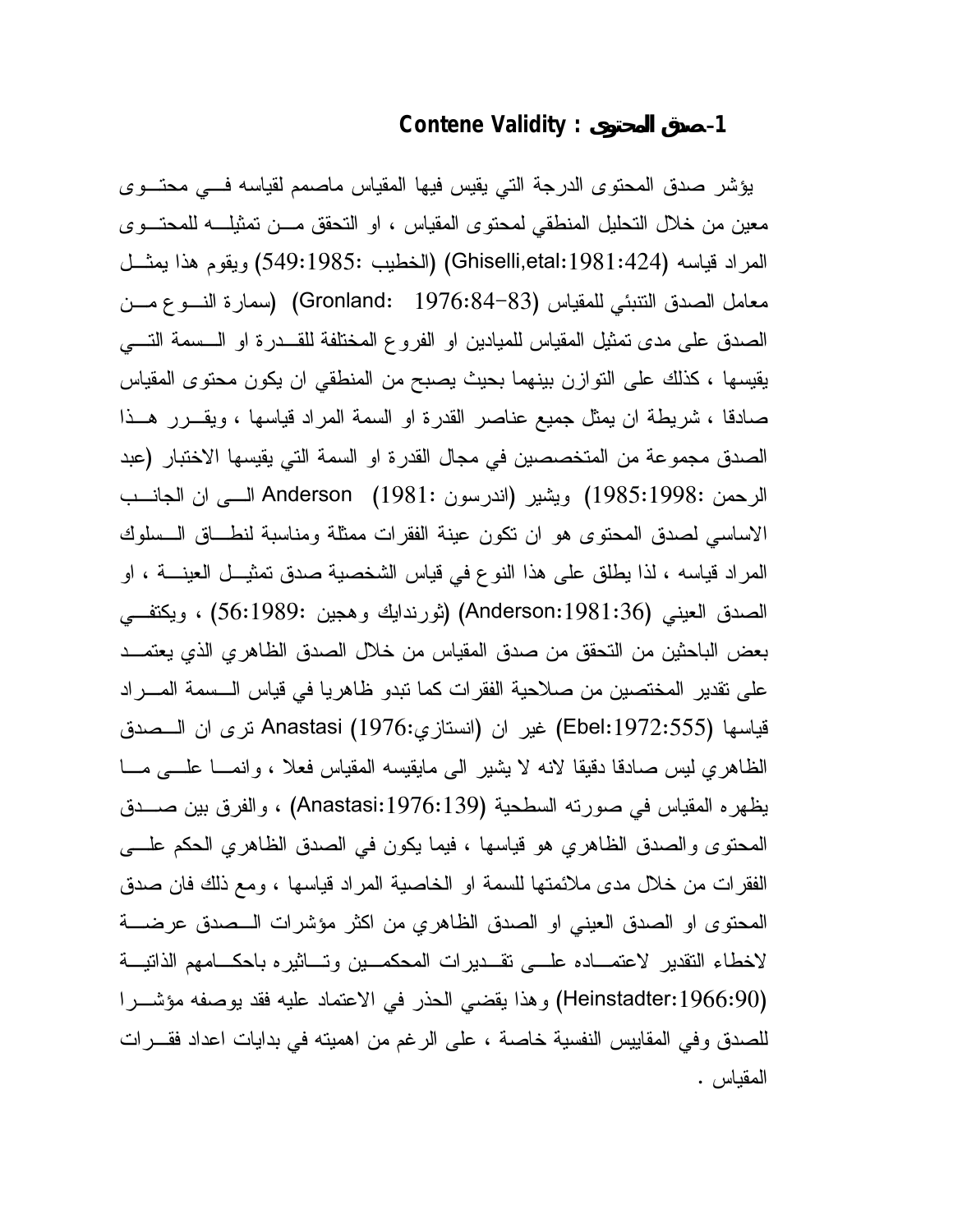احد انواع الصدق الذي يتوصل اليه تجريبيا ، كما يعبر عنه بمعامـل الارتبـاط بـين المقياس الجديد ومحك خـارجي (:1976:40Anastasi (، ثبـت صـدقه ان يتـسم بالمعايير الاتية :

<sup>أ</sup>- ان يكون المحك على صلة بالسلوك الذي يقيسه المقياس الجديد ويتحقق ذلـك عنـدما يكون المحك متعلقا وممثلا لمنطقة السلوك المراد قياسها .

<sup>ب</sup>- ان يكون المحك مستقلا ، وان لا يتاثر بالمعرفة المسبقة عن المقياس .

<sup>ت</sup>- ان يتصف المحك بدرجة مناسبة من الصدق والثبـات (احمـد195:1981:) (ربيع 102:1994:) (عودة:1998: 273-272).

ويبدو ان هناك محكات متعددة يمكن استخدامها في الصدق المحكي تتباين تبعا لنـوع السمة التي اعد المقياس لقياسها فقد يكون المحك مقياسا او اختبارا سابقا يقيس الـسمة نفسها او جزء منها . وقد تكون تقديرات خارجية للمفحوص في ضوء مؤشرات هـذه السمة ، واحيانا تستخدم التقدير الذاتي اي ان المفحوص يقدر درجة هذه السمة لديه في ضوء مقياس متدرج (الشمسي 144:1990:) (الزيباري85:1997:) . ويشير (عبد الرحمن 1998:) الى ان من الممكن ان يكون المحك مجموعـة الاحكـام التي اصدرها متخصصون في فترات طويلة ومتعاقبة بالنسبة لانماط سـلوكية يمكـن الوثوق بها والاعتماد عليها (عبد الرحمن 185:1998:) ويمكن التمييز بين نوعين من صدق المحك هما : - الصدق التنبئي : validity Predictive-Coneurrent validity: ألصدق التلازمي

 ويعود التمييز بينهما في طريقة استخدام المحك ، ففي الصدق التلازمي يطبق المقياس والمحك معا ، اما في الصدق التنبئي فيطبق المقياس ، ثم الانتظار لمدة قـد تطـول او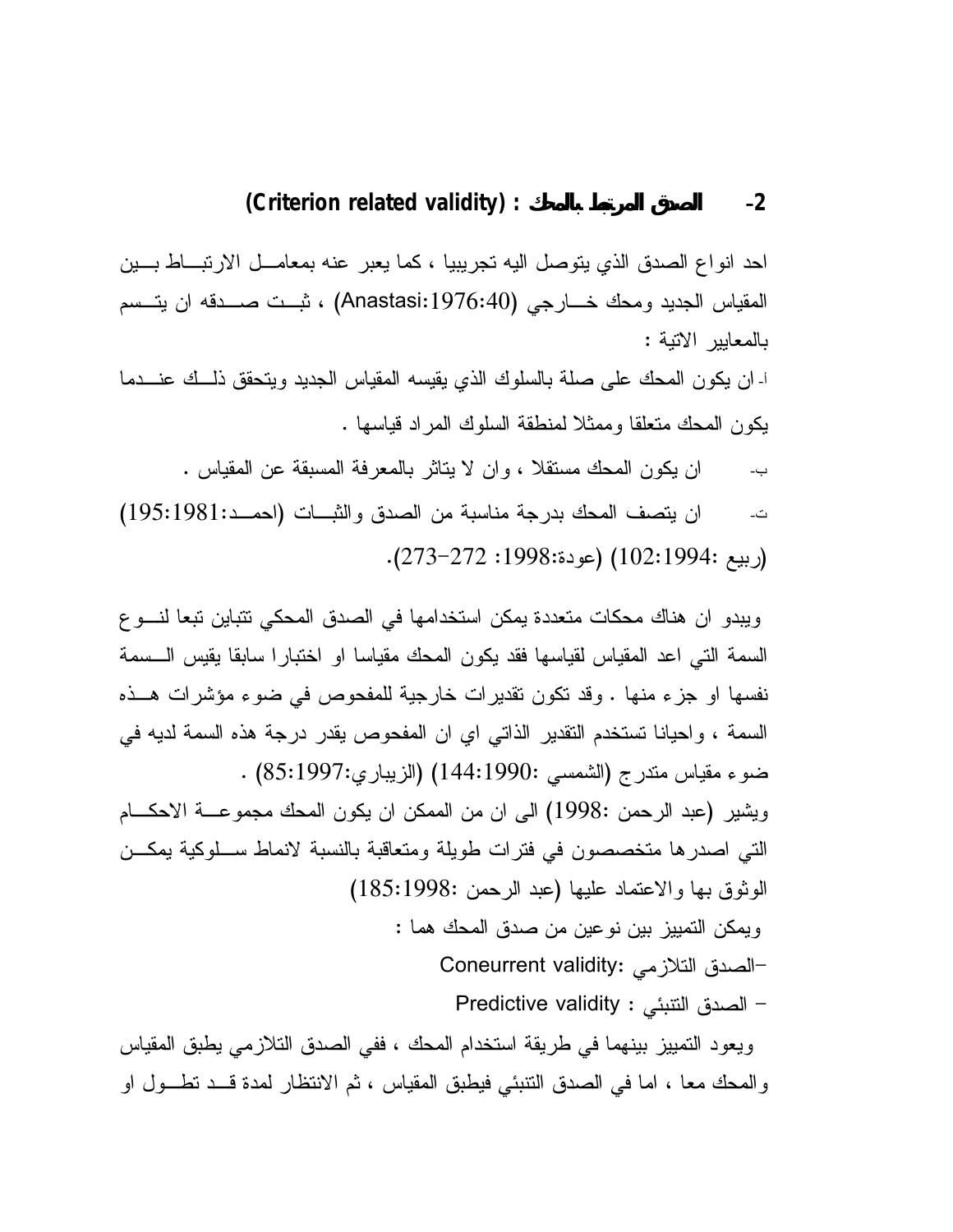تقصر تبعا لطبيعة السمة وهدف المقياس ، بعـدها يطبـق المحـك الـذي واخـرون . (112:1989:

## **(Construct validity)** :  $-3$

يوصف صدق البناء بانه اكثر انواع الصدق تمثيلا لمفهوم الصدق الذي يـسمى احيانا صدق المفهوم ، او صدق التكوين الفرضي ، ويقصد به مدى قياس المقياس النفسي لتكوين فرضي او مفهوم نفـسي معـين (ربيـع 98:1994:) . ويقـصد ىبصدق البناء الدرجة التي يقيس فيها المقياس بنـاءا نظريـا او سـمة معينـة (:1976:151Anastasi (ويتطلب صدق البناء تحديد الافتراضـيات النظريـة الخاصة بالسمة ثم التحقق منها تجريبيا فاذا تطابقت نتائج القياس مع الافتراضات النظرية ، يمكن القول بان المقياس حقق صدق بنائه . وفي حـال عـدم تطـابق النتائج التجريبية للمقياس مع افتراضاته النظرية فهذا يعني عدم صدق المقيـاس ، وان الافتراضــات النظريــة التــي اعتمــد عليهــا كانــت غيــر صــحيحة (Cronbach&Meehl:1965:102) (Beehtoldt:1959:621)

(:1981:182Gronlund (وقد تتباين الافتراضات النظرية التي يعتمـد عليهـا الباحث في بناء ادوات القياس تبعا للسمة او الخصيصة وللنظرية التي استند اليها الا ان هناك مؤشرات عدة تدل على صدق البناء يتطلب تحديـدها علـى شـكل افتراضات نظرية يمكن ان يستخلصها الباحث مـن التـراث النفـسي للـسمة او الخصيصة ليعتمدها في بناء المقياس ثم تطبيقه على عينة مناسبة ليتحقق من مدى مطابقة نتائج القياس مع افتراضات البنـاء (:1974:125Adkins) (ثورنـدايك وهيجن 1989: : 69-68) .

## **Seales Reliability :**

 يعد الثبات من الخصائص القياسية الاساسية للمقاييس النفسية مع اعتبـار تقـدم اهمية الصدق عليه ، لان المقياس الصادق يعد ثابتا ، فيما قد لا يكـون المقيـاس الثابت صادقا . الا انه ينبغي التحقق من ثبات المقياس على الرغم من مؤشـرات صدقه لانه لا يوجد مقياس يتسم بالصدق التام ، فضلا عن ان المقياس يجـب ان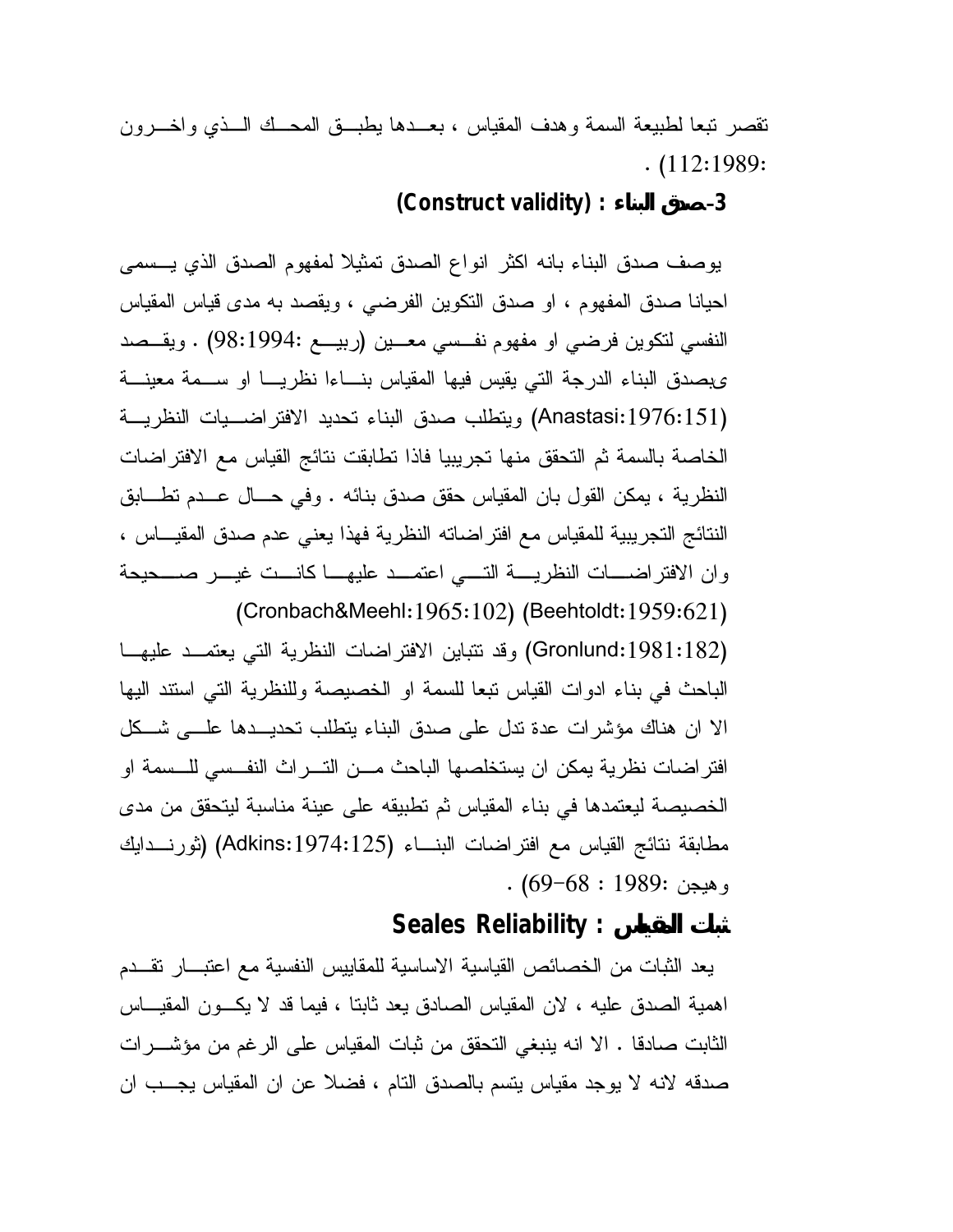يقيس شيئا ما قبل ان يقيس ما يجب قياسه (:1983:27Brown (ومن خلال تتبع خصيصة الثبات في عدد من المصادر والبحوث النفسية في مجال القياس النفـسي يبدو ان الثبات يعني ان المقياس موثوق به ، ويعتمد عليه في اعطاء النتائج نفسها عند تطبيقه اكثر من مـرة (:1972:104Marchal) (عبـد الـرحمن : :1998 . (186-185

اما (الكن 1979:) Alken فيشير الى انمفهوم ثبات الاختيار هو حريته النـسبية من الخطا غير النظامي (1979:58Alken) ، فـي حـين (مارنـت 1984:) Marant ويشير صالح (1997) الى ان المقياس يحقق الثبات اذا قـيس بـشكل متسق تحت ظروف مختلفة (صالح237:1997:) .

> وعليه يمكن ان نقول من خلال ما تقدم : ان المقياس الثابت هو : -1 ان يعطي النتائج نفسها عند اعادة تطبيقه .

- -2 ان يكون التباين الحقيقي اكبر ما يمكن وتباين الخطا اصغر مـا يمكـن فـي درجاته .
- -3 ان توجد علاقة بين وحداته التي تشير الى التناسق او التجـانس فـي البنـاء الداخلي للمقياس.

وبما ان معامل الثبات يحسب من درجات المقياس التي تتاثر بـالموقف الـذي يحدث فيه القياس ، لذا يكون الثبات موقفيا ، وهذا يفسر اختلاف معامل الثبات من موقف الى اخر (عودة :1998: 389-386) . وعلى هذا فالثبات لايكون مطلقا في المقاييس النفسية بسبب تغير النتائج وعدم الاســــتقرار التــــام فــــي تكــــرار عمليــــات القيــــاس (:1968:29Gleaser&Cronbach (، وعليه فان قيمة معامل الثبـات هـي قيمة نسبية تتراوح بين الصفر والواحد الصحيح ، وان القيمة المقبولة لمعامـل الثبات ، تتوقف على هدف القياس ، وعلى اهمية القرارات التي تعتمـد علـى نتائجــه (:1961:384Foram (امــا (مهرنــز ولهمــان 1980:)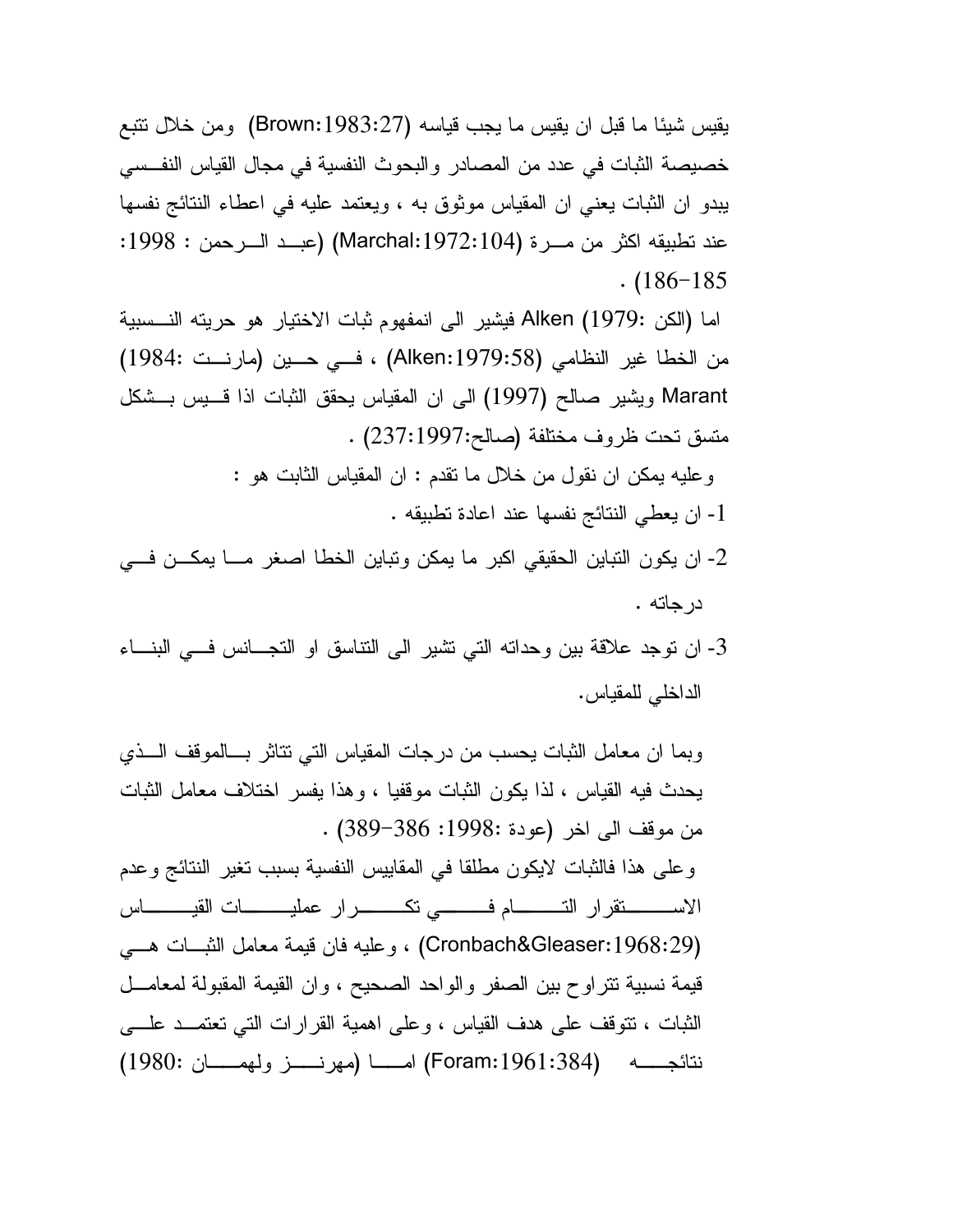(Lehman&Mehrens (فحددا معامل الثبات المقبول للاختبـارات المقننـة الجمعية بان لا يقل عن (0،65) (:1980:159Lehman&Mehrens (في حين يفضل بعض الباحثين ان يزيد معامل الثبات عن (0،70) للوثوق به ، لان معامل الاغتراب يكون اقل مـن (0،50) . وهذا يعني ان نسبة التباين المشترك تزيد عن (0،50) اذ يمكن من خلالها تفسير وجود علاقة حقيقية بين المتغيرين (:1950:57Lindquist (. ويمكن التحقق من ثبات المقاييس والاختبارات النفسية بطرائق عدة ويتوقـف اختيـار الطريقة الملائمة على نظرية القياس النفسي التي اعتمدها الباحث في بناء اداة لقيـاس وعلى خصائص السمة المقيسة ، وان اهمية القرار الذي ينشا من استخدام المقياس وهذه الطرائق هي :

**-1 اعادة الاختبار : Retest-Test**

تعتمد الفكرة الاساسية في تطبيق المقياس على عينة ممثلة ثم اعادة التطبيق بعـد مـدة زمنية تحدد حسب طبيعة العينة والسمة المقيسة ، ثم يحـسب معامـل الارتبـاط بـين درجات التطبيقين الذي يمثل معامل الاستقرار عبـر الـزمن (:1976:16Anastasi( (ابو لبدة :1985: 263)، اما الانتقادات الموجهة الى هذه الطريقة فهي فـي صـعوبة توحيد موقفي التطبيق وتاثير طول المدة اذ يمكن ان تتغير قدرات المجيب فـي حالتـه النفسية (:1981:96Gronlund) (:1985:108Chaid) (ربيع : :1994 71) .

**-2 الصور المتكافئة : Forms Eduivalent**

 يعتمد حساب معامل الثبات في هذه الطريقة على اعداد صورتين متكافئتين للمقيـاس من حيث خصائص الفقرات وطبيعتها ، ما امكن ذلك ( المتوسط ، الانحراف المعياري ، معاملات الارتباط البيئية ) ويتم ايجاد معامل الثبات بحساب معامل الارتبـاط بـين درجات الصورتين المتكافئتين بعد تطبيقهما على العينة نفسها ، وتظهر صعوبة ذلك في الحصول على صـور متكافئـة فـي مقـاييس الخـصائص والـسمات الشخـصية (:1972:412Ebel (وتسمى معامل الثبات بمعامل التكافؤ في حالة تطبيق الـصورتين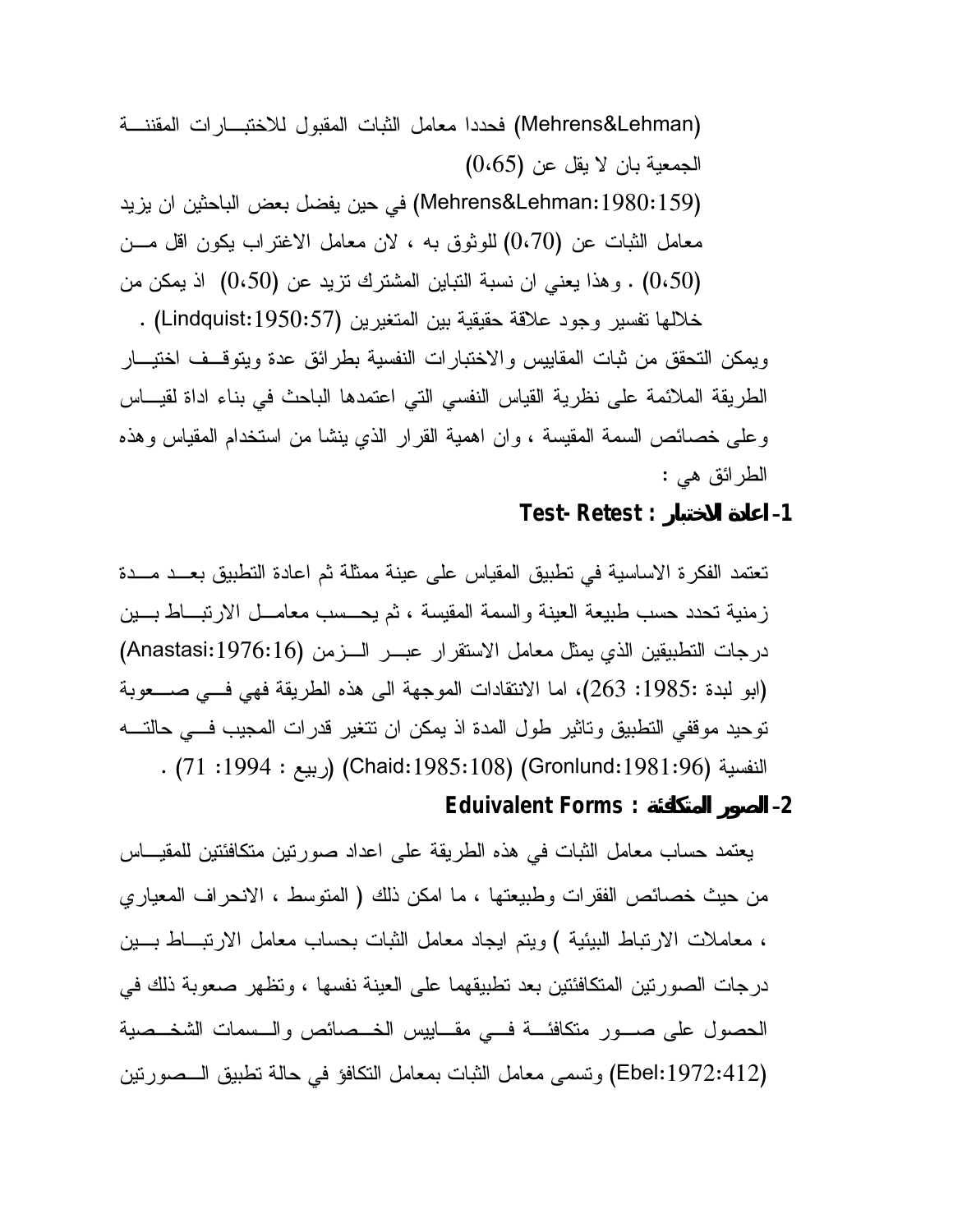المتكافئتين معا ، وبمعامل الاستقرار والتكافؤ معا اذ فصل بين تطبيق الصورتين (ابـو  $(1987:112:$ حطب

## **-3 التجزئة النصفية Half-Split**

 يحسب معامل الثبات من خلال تقسيم فقرات المقياس على جزأين بعد تطبيقـه علـى عينة الثبات ، ومن اكثر الطرق شيوعا تقسيمها الى الفقرات الفردية مقابـل الفقـرات الزوجية ثم حساب معامل الارتباط بين درجاتها ، وتصحيح معامل الارتباط باسـتخدام معامل "سبيرمان – براون " ، للحصول على معامل ثبات الاختبار الكلـي المحـسوب (Ebel:1972:43) (Adklins:1974:117) ، ويسمى معامل الثبات بهــذه الطريقــة معامل الاتساق الداخلي. ومن شروط استخدامه ان تكون الفقـرات متجانـسة ، تقـيس جميعا سمة او خصيصة واحدة (سمارة واخـرون :1989: 116) وهنـاك معـادلات اخرى يمكن استخدامها في حساب معامل الثبات دون الحاجـة الـى حـساب معامـل الارتباط بين النصفين منها :

<sup>أ</sup>-معادلة "رولون" Rulon، التي تعتمد على تباين الفروق بين درجات نصفي الاختبـار وتباين الدرجات الكلية .

<sup>ب</sup>- معادلة "جتمان" Guttman التي تعتمد على تباين درجات نـصفي الاختبـار والتباين الكلي لدرجته (عبد الرحمن :1998: 168) .

Analysis of variance method: التباين تحليل طريقة -4

 من الممكن تعيين معامل الثبات عن طريق تحليل التباين ، اذ تعد من الطرق الشائعة في مقاييس الشخصية ، ويمثل معامل الثبات معامـل الاتـساق الـداخلي او التجـانس Hamogmety بين فقرات المقياس (:1973:429Keliager (وقد تمكن الباحثون في هذا المجال من بناء معدلات تعتمد على تحليل التباينفي ايجاد معامل الثبـات . ومـن اكثرها انتشارا:

<sup>أ</sup>-معادلة (كيودر-ريتشاردسون) ، (-20KR (، " كيودور- ريتشاردسون " (-21KR ( وتعتمد هاتين المعادلتين على تقسيم المقياس الى مقاييس جزئية بعدد فقراته وتـستخدم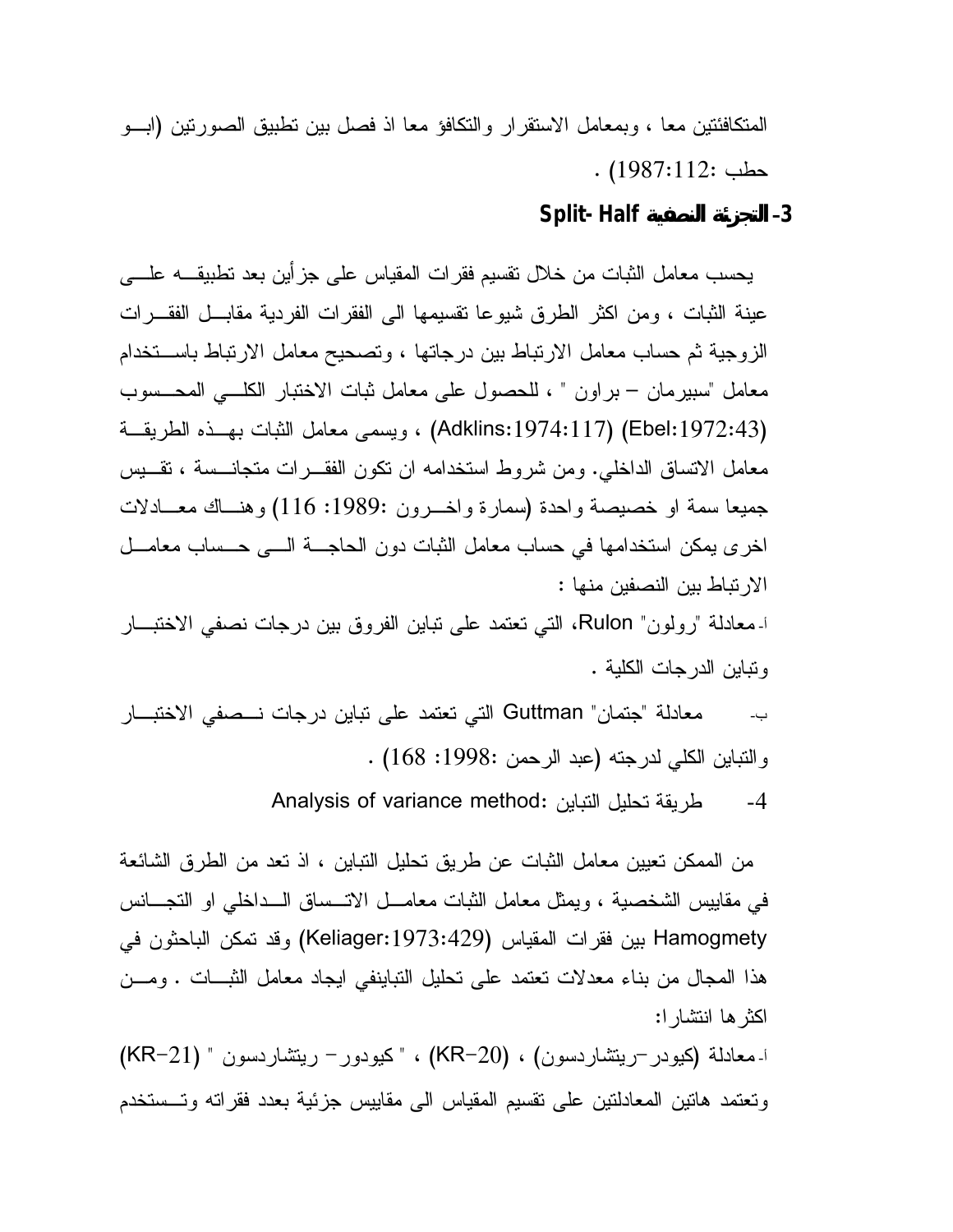معادلة (KR-20) عندما تكون الاجابة على الفقرة (بنعم<sup>-</sup>لا او (صـــح-خطــا) فيمـــا تــستخدم المعادلــة (-21KR (عنــدما تكــون الاجابــة عــن الفقــرة متدرجــة . (Kaitz:1962:129)

<sup>ب</sup>- معادلة (الفا-كرونباخ) تعد معادلة الفا- كرونباخ من اكثر الطرق شـيوعا اذ تمتاز بتناسقها وامكانية الوثوق بنتائجها . وتعتمد هذه الطريقة على حساب الارتباط بين درجات جميع فقرات المقياس على اعتبار ان الفقرة عبارة عن مقياس قائم بذاته ويؤشر معامل الثبات اتساق اداء الفرد اي التجانس بين فقرات المقياس ، وتعطي هذه الطريقـة الحد الاعلى الذي يمكن ان يصل اليه معامل الثبات في حين تعطي اعادة الاختبار ادنى معامل ثبات يمكن ان يصل اليه معامل المقياس (Kimbertya&Ralph:1997:896) .

<sup>ت</sup>- معادلة (هويت) Houyt اقترح (هويت1941:) معادلة لتقدير المقياس النفسية تعتمد على تباين الخطا والتباين بين الافراد من نتائج تحليل التباين بين درجات افـراد . (Ghiseli etal:1981:263) العينة

**ثانيا : دراسات سابقة :**

-1 دراسة (حجة1982،) Hojat التي استهدفت معرفة اثر استجابات عينيتين من الطلبة الايرانيين الدارسين في الجامعات الايرانية والدارسين في الجامعات الامريكيـة في الخصائص السيكومترية لمقياس (UCLA (للشعور بالوحدة Seale loneliness . ان (UCLA (تعني اختصار لجامعة كاليفورنيا لوس انجلس Califronia University( . (Hojat: 1982:914-924) Los Angeles)

-2 دراسة (هولدن 1991،) Holden التي استهدفت المقارنـة فـي الخـصائص السيكومترية لمقياس (هولدن) النفسي المفـصل (HPSI (Psychologieal Holden Inventory Sereening بين عينتي الذكور والاناث من طلبة الجامعة الاسوياء فـي  $.$  (Holden:1991:2-10) كندا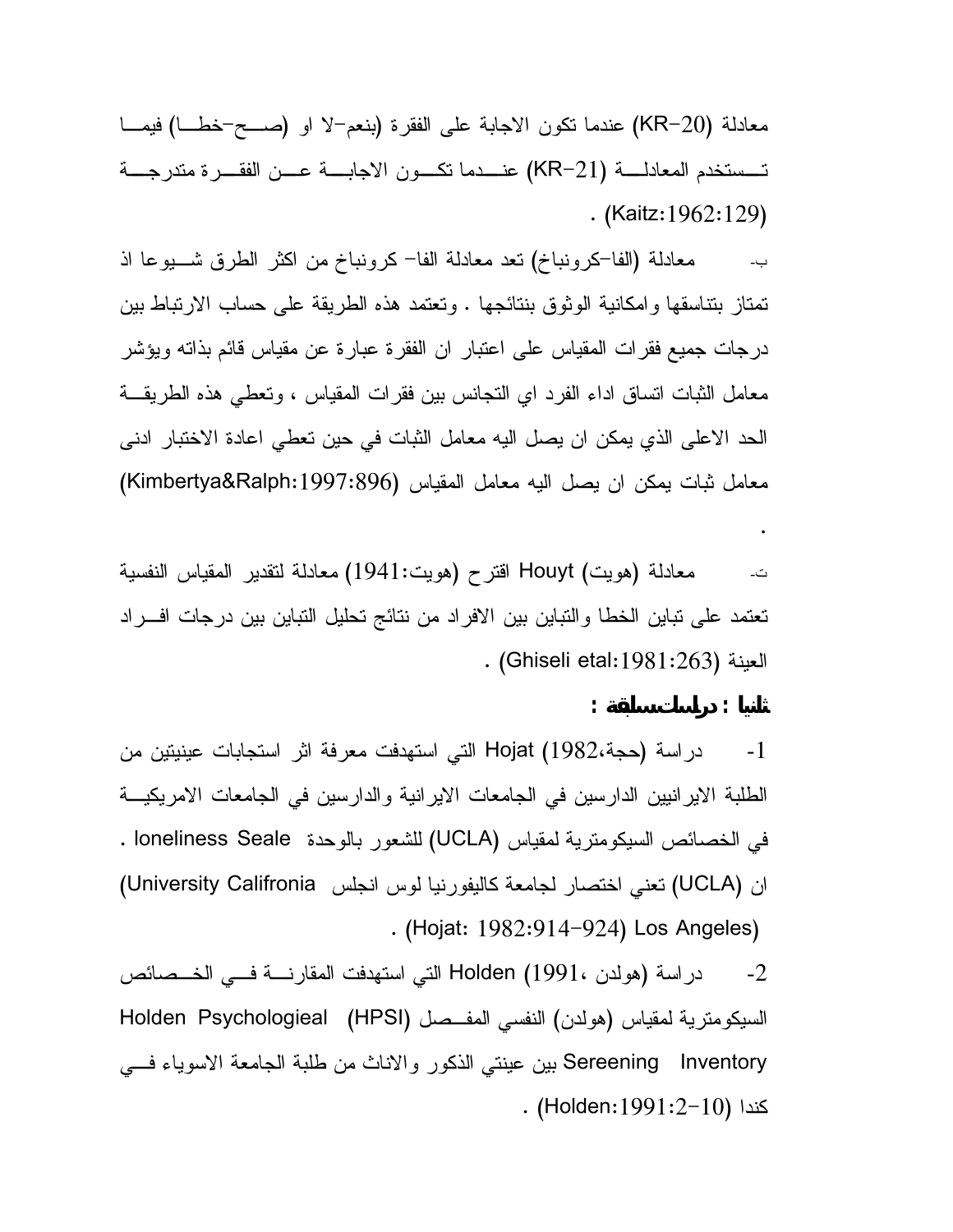-3 دراسة عمورة 1991،) التي استهدفت المقارنة في الخصائص الـسيكومترية بين صورتين متكافئتين في اختبار (اوتس- لينون) للمقدرات العقلية (عمـورة :1991: . (48-6

-4 دراسة (الزيباري1997،) التي استهدفت المقارنة في الخصائص السيكومترية لاسلوبي المواقـف اللفظيـة والعبـارات التقريريـة فـي بنـاء مقـاييس لشخـصية (الزيباري:1997: 4-1) .

 جوانب الاتفاق والاختلاف بين الدراسات السابقة بعد اطلاع الباحث على هذه الدراسات المشار اليها لاحظ انها تتباين فيما بينهـا فـي بعض اجراءاتها وتتفق في اجراءات اخرى كالاتي : **المتغير المستقل :**

يمكن بجميع المتغيرات المستقلة في مجالات معينة ، على الرغم من ان هذه الدراسات**-**السابقة قد تباينت في نوع هذه المتغيرات ومستوياتها ، التي استهدفت معرفة اثرها فـي المتغير التابع (الخصائص السيكومترية ) ، اذ كانت المتغيرات المستقلة في كـل مـن دراسة (حجة1991:) ودراسة (هولدن1991:) تقع في مجال العينة ، الا انها تباينـت الى حد ما في نوع وخصائص العينة اذ كان المتغير المستقل فـي دراسـة ( هولـدن 1991:) هو جنس العينة (ذكور ، اناث) ، وكان في دراسة (حجة1991:) هو اختلاف البلد الذي يدرس فيه افراد العينة ، حين اتخذت صـورتا J.K المتكـافئتين متغيـرات مستقلة في دراسة (عمورة1991:) ، وفي دراسة (الزيباري1997:) اتخـذت اعـداد فقرات باسلوبي العبارات التقريرية ببدائل ثلاثة للاجابة متدرجة ، واسـلوب المواقـف اللفظية ، ببدائل ثلاثة للاجابة على شكل عبارات متدرجة في مقاييس الشخصية . **المتغير التابع :**

يبدو ان جميع هذه الدراسات السابقة ، قد اتخذت الخصائص السيكومترية سواء للمقياس**-**او فقراته متغيرات تابعة لها ، مع تباين في عدد هذه الخصائص ونوعها ، اذ اقتصرت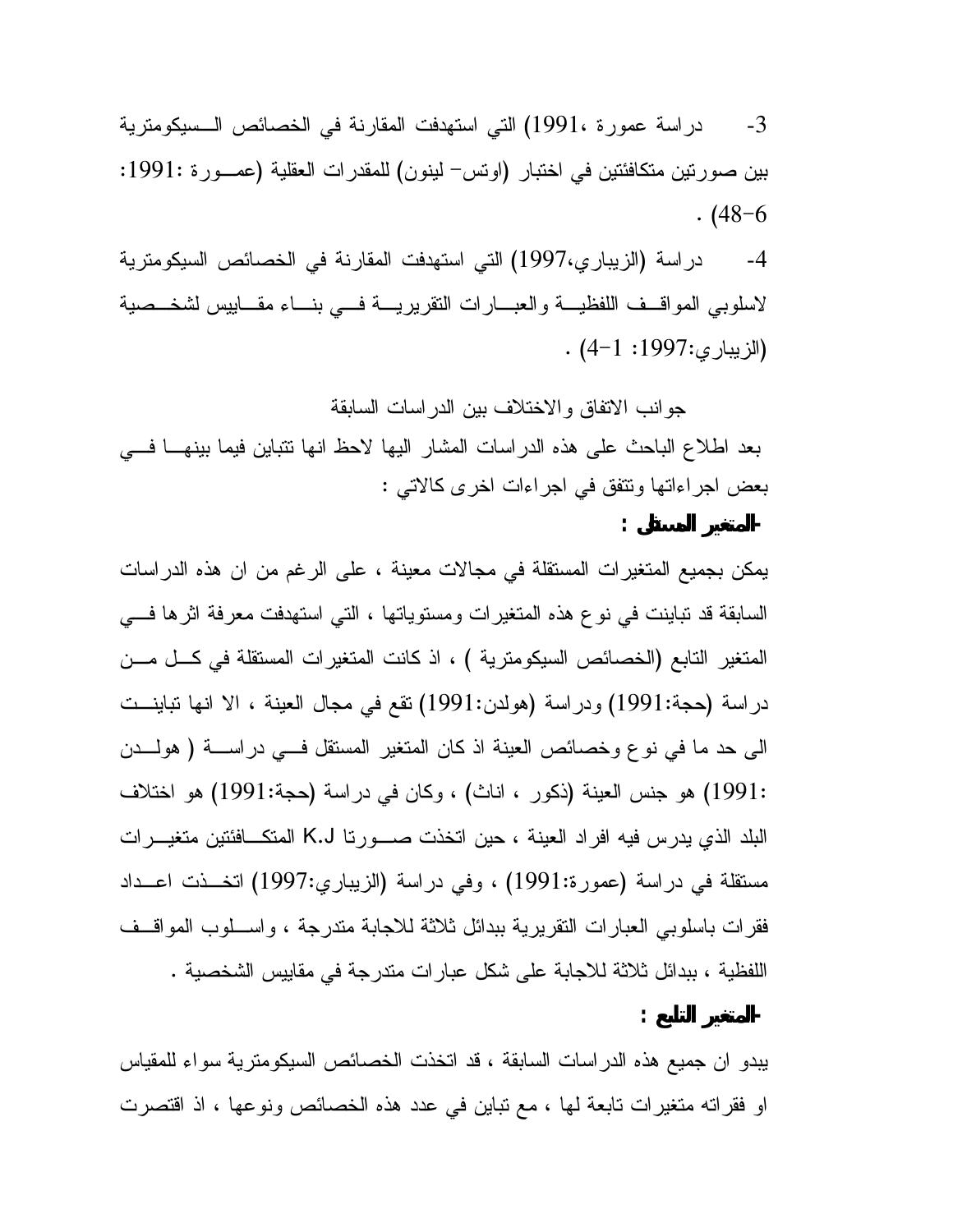دراسة (هولدن1991:) على خاصيتين سيكومتريتين هما الصدق التلازمـي والثبـات بطريقتي تحليل التباين وطريقة اعادة الاختبار ، في حين تناولت دراسة (حجة1982:) ثلاث خصائص سيكومترية هي صدق الفقرات وثبات المقياس بطريقتي اعادة الاختبار ، ومعادلته (الفا-كرونباخ) وصدق المقياس بمؤشر الصدق التلازمي وصدق البناء واما دراسة (عمورة1991:) فتناولت القوة التميزية للفقرات ، وصدق البناء للمقياس وثباتـه بطريقتي اعادة الاختبار وتحليل التباين وان دراسة (الزيباري1997:) تناولت الـصدق التلازمي والثبات بطريقة تحليل التباين والخاصية الثالثة هي معامل حساسية المقيـاس بطريقة (جاكسون) ، تناولت دراسة (الزيباري1997:) تميز الفقرات باستخدام الاختبار التائي Test-T لعينيتي مستقلتين ، وصدق الفقرات بمعامل ارتباط (بيرسون) وكـذلك ثبات الفقرات بطريقة الاحتمال المنوالي لصورتي المقياس .

 يظهر ان هذه الدراسات قد تباينت على حد ما في تصاميمها التجريبية، اذ اتخذت دراسـة (حجة1982:) تصميما بمجموعتين واحدة تتكون من (232) طالبا وطالبة ، اختيروا عشوائيا من الطلبة في الجامعات الايرانية ، والاخرى تتكون من (305) طالب وطالبـة ، اختيـروا عشوائيا من الطلبة الايرانيين الدارسين في الجامعات الامريكية ، تعرضت المجموعتان الى المقياس نفسه ، ودراسة (هولدن1991:) التي تتكون من (150) طالبا جامعيا لمعرفة ثبـات المقياس بطريقة تحليل التباين ، والثلثة من (108) طالب جامعي لاستخراج معامـل ثبـات المقياس بطريقة اعادة الاختبار ، ودراسة (عمورة1991:) التي أستهدفت عينة مكونة مـن (217) طالباً جامعياً يؤدي كل طالب الأختبار مرتين، مرة على صـورة (J (مـن أختبـار (أوتس-ليون) للقدرات العقلية ومرة أخرى على الصورة (K (من الأختبار نفسه، ودراسـته (الزيباري1997:) أستخدمت تعميم القياسات المتكررة بمجموعة تجريبية واحـدة، وتكـرار صورتي المقياس وكان حجم عينة حساب الخصائص السيكومترية لعورتي المقياس وفقراتهما (500) طالباً وطالبة.

**- التصميم التجريبي :**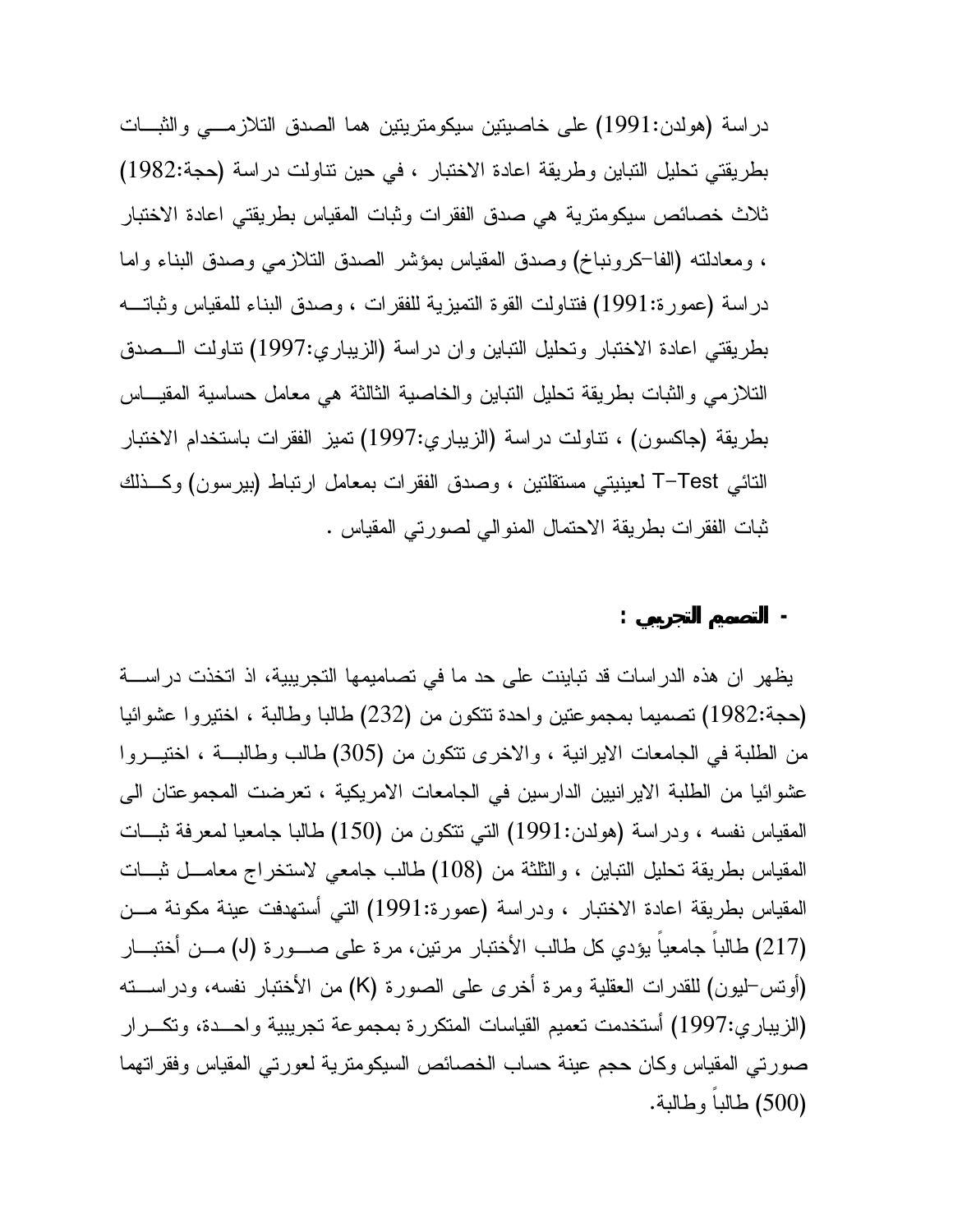يبدو أن هذه الدراسات قد تباينت في مصدر القياس أو الأختبار الذي أعتمدته فـي حـساب الخصائص السيكومترية، إذ أن بعضها قد أعتمد مقاييس أو أختبارات جاهزة أعدها بـاحثون أخرون مثل دراسة (حجة1982:) التي أستخدمت مقياس (UCLA (للوحدة النفسية، ودراسة (عمورة: 1991) التي أستخدمت أختبار (أوتس –ليون) للقـدرات العقليـة، أمـا دراسـة (هولدن1991:) فهي التي أعدت مقياساً سمي بمقياس هولـدن النفـسي (HPSI (ودراسـة (الزيباري: 1998) أعدت مقياس سمة (العبر) بـصورتي المواقـف اللفظيـة والعبـارات التقريرية.

**"مصدر القياس أو الأختبار"**

**"أهم نتائج الدراسات السابقة"**

**"عدد فقرات مقاييس الدراسات السابقة:"**

يظهر من هذه الدراسات السابقة أنها تباينت في عدد فقرات المقاييس أو الأختبـارات التـي أعتمدتها سواء أكانت مقاييس سابقة أم أعدتها لأغراض البحث، تبعاً لأهداف وعدد السمات التي تناولتها كل دراسة، إذ هناك مقاييس لبعض الدراسات السابقة تضمنت مقاييس فرعية أي مقاييس متعددة الأبعاد، وبعضها الأخر مقاييس تقيس خاصية أو القدرة واحدة، أي مقـاييس أحادية البعد، وأن عدد فقرات تلك المقاييس تتباين في كلتا الحالتين، ففي حالة المقاييس ذات السمة الواحدة كان عدد فقرات مقـاييس دراسـة (عمـورة1991:) (80) فقـرة ودراسـة (الزيباري: 1998) عدد فقرات مقياسة (38) فقرة لأسلوب العبارات التقريرية و(38) موقفاً لأسلوب المواقف اللفظية لمقياس سمة العبر.

تباينتت الدراسات السابقة فيما توصلت إليه من نتائج تبعاً لتباين أهدافها، إلا أن معظم تلـك الدراسات قد توصلت إلى وجود فروق في الخصائص السيكومترية بين مستويات المتغيرات المستقلة أو نوعها أو عددها مثل دراسة (حجة1982:) توصلت إلى أن المقياس المطبق على الأفراد ضمن بيأتهم المحلية، يحمل خصائص سيكومترية أفضل من المقياس المطبق علـى الأفراد ضمن بيانات أجنبية.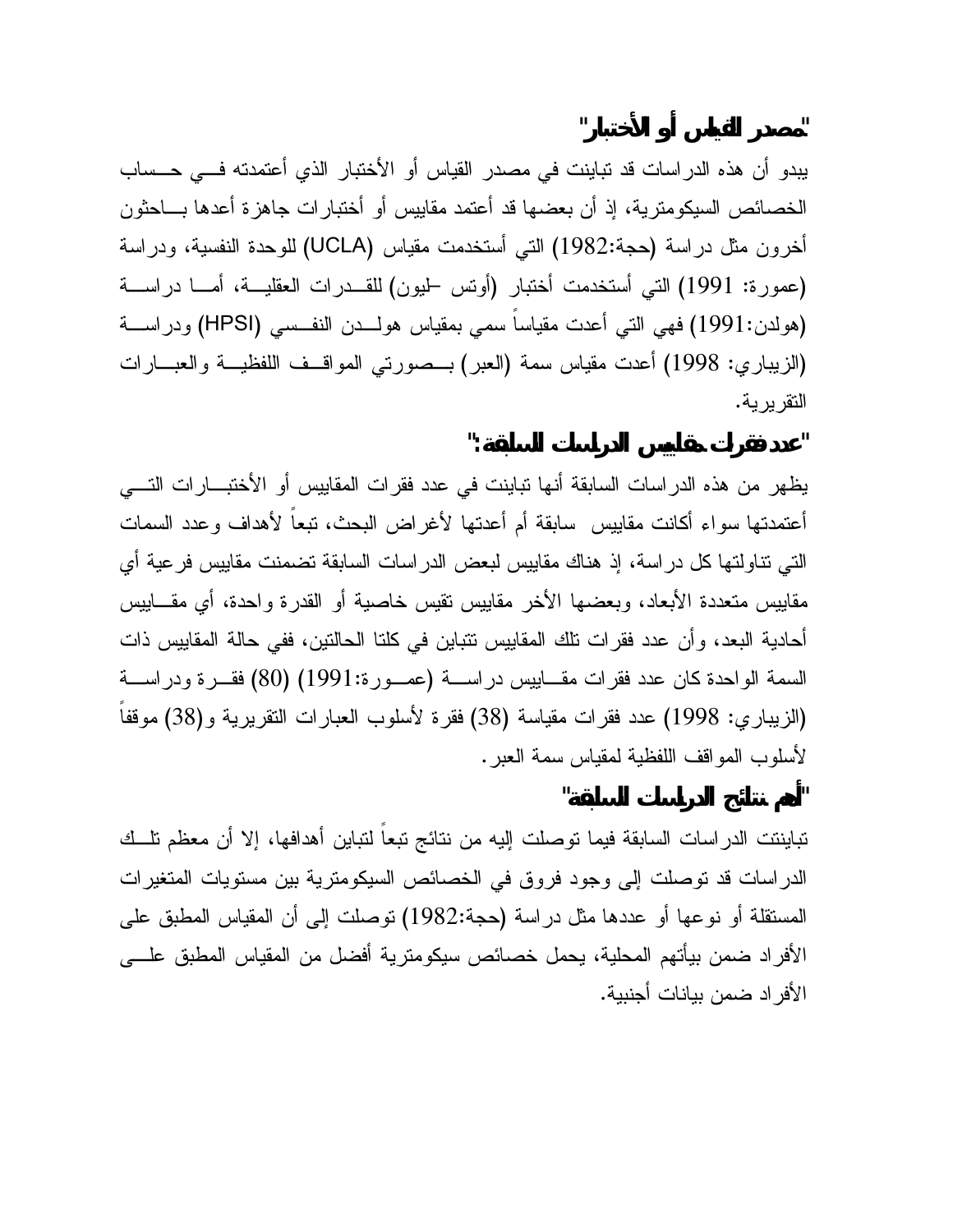وأشار (هولدن: 1991) Holden أن الخصائص الـسيكومترية لمقيـاس التحمـل النفـسي المفصل لعينة الذكور أفضل من عينة الأناث من طلبة الجامعة الأسوياء في كنـدا (12-10 .(Holden :1991:

أما دراسة (الزيباري: 1997) فقد توصلت أن الأسلوب صياغة فقرات مقـاييس الشخـصية تأثير شكل عام في درجة الخصائص السيكومترية أو دقتها للمقياس وفقراته جميعاً، ويفـضل إستخدام أسلوب الموافق اللفظية في بناء فقرات مقاييس سمات الشخصية. مؤشر إفاده البحث الحالي من الدلات السابقة:

في ضوء إطلاع الباحث على الدراسات السابقة وتحديد جوانب الأخلاف والأتفـاق بينهمـا يمكن الخروج ببعض المؤشرات والأستنتاجات التي أفادت البحث الحالي في بعض إجراءاته هي:

- -1 أن جميع هذه الدراسات كانت تجريبة ترمي إلى معرفة أثر متغيـرات مـستقلة فـي متغيرات تابعة، ولذا كان البحث الحالي بحثاً تجريبياً يرمي الى مقارنة بين عينتين من تدريسي مدارس الأبتدائية والمتوسطة في الخصائص الـسيكومترية لمقيـاس الأمـن النفسي.
- -2 وجد الباحث في تصميم القياسات المذكورة الذي أستخدمته دراسات سابقة، تـصميماً مناسباً للبحث الحالي، لما يتميز به من مميزات الضبط التجريبي والأقتصاد بحجـم العينة المستخدمة، إذ يقلل من الحجم المطلوب لمستويات المتغير المستقل عند إستخدام تصميم المجموعات العشوائية أو التصميم العاملي.
- -3 كان الصدق والثبات من المتغيرات التابعة في معظم الدراسات السابقة، لذلك اعتمدت البحث الحالي هاتين الخاصيتين في المقارنة بـين تدرسـيي (المـدراس الابتدائيـة والأعدادية).
- -4 كانت معظم الدراسات السابقة التي تناولت الصدق خاصـة سـيكومترية أعتمـدت مؤشرات الصدق التلازمي أو صدق البناء، إلا أن البحث الحالي يعتمد مؤشر الصدق التلازمي لأمكانية المقارنة فيه، أفضل من صدق البناء الذي يحتاج لمؤشرات عدة.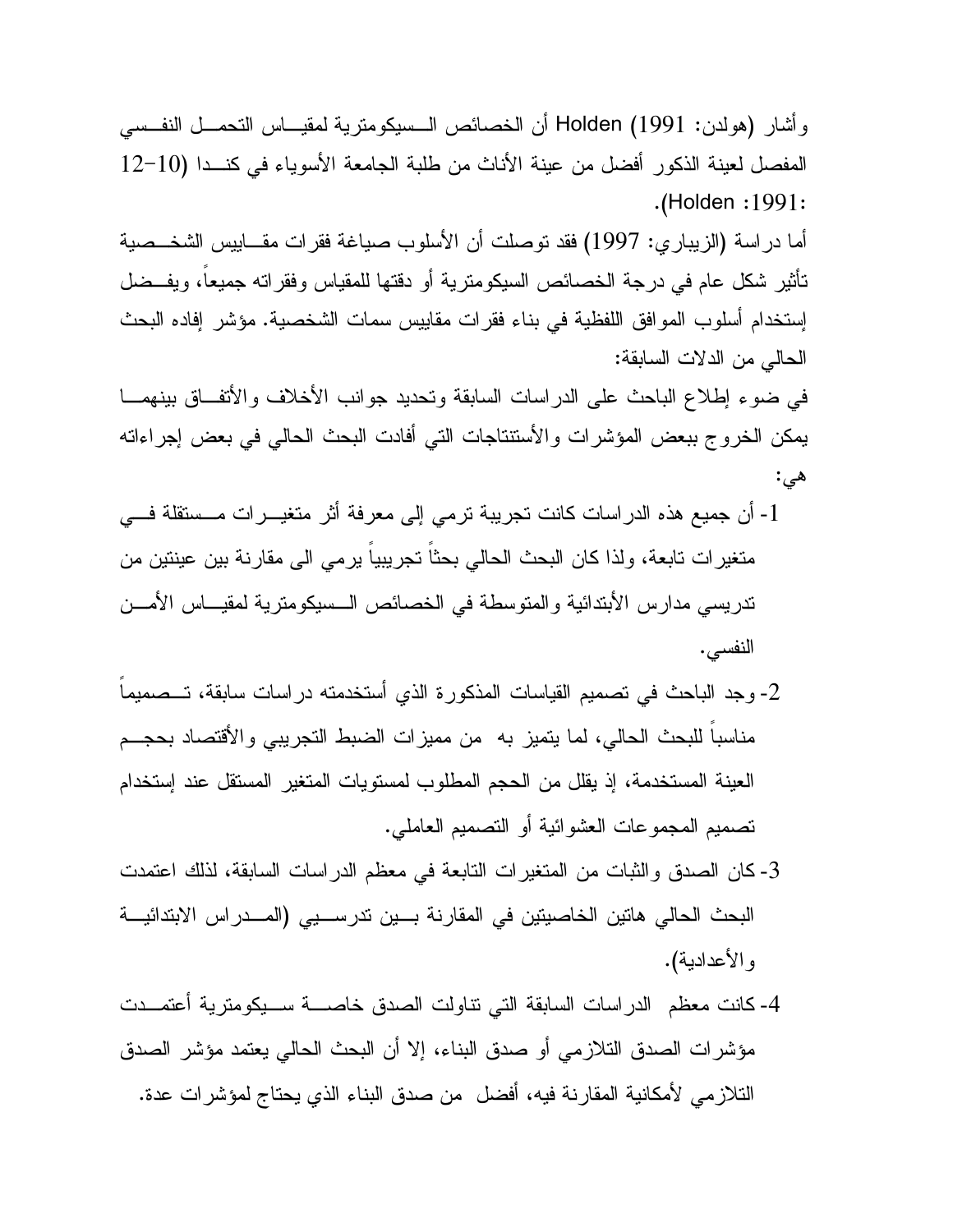- -5 معظم الدراسات السابقة أعتمدت طريقة تحليل التباين في حساب الثبات لكونها طريقة مناسبة لمقاييس الشخصية، إلا أن البحث الحالي أعتمد على طريقة (ألفا-كروناخ) في الثباتز
- -6 بعض الدراسات السابقة أستخدمت مقاييس أو أختارات جاهزة، أعـدت سـابقاً مـن باحثين أخرين، وعضها قامت بأعداد هذه المقاييس إلا أن البحث الحالي لم يـستخدم مقياساً سابقاً بل قام الباحث بأعداده.
- -7 وجد الباحث حجم عينات الدراسات السابقة التي أعتمدت تصميم القياسات المتكررة قد تراوحت ما بين (200) و(600) فرد، وعليه وجد إختبار عينة مكونـة مـن (400) فرد عينة مناسبة للبحث الحالي.

يتضمن البحث أهم أجراءات البحث الحالي من حيث تحديد مجتمعـه وإجـراءات بنـاء مقياس الأمن النفسي لدى تدريسي الجامعة التي شملت تحديد مفوم الأمن النفسي وأبعـادة الأساسية وأعداد فقرات لقياس هذه الحاجة وتحليلها منطبقاً وإحصائياً ومن ثم التحقيق من ثبات المقياس وصدقة، فضلا عن ذكر الوسائل الأحصائية المستخدمة في هذا البحث. **أولا: مجتمع البحث:**

يشمل المجتمع الأحصائي للبحث الحالي على تدريسي المدارس الأبتدائية والأعداية للعام الدراسي 2011-2010 وبلغ حجم هذا المجتمع (8341) تدريـسي وتدريـسية مـنهم (5752) تدريسي وتدريسية و(2589) تدريسي وتدريـسية مـوزعين علـى مـدارس الأبتدائية والأعدادية بواقع (4565) تدريسي في المدارس الأتدائية والأعدادية و(3776) تدريسية في المدارس الأبتدائية والاعداديـة، بواقـع (1897و 684و 1597و4163) تدريسي وتدريسية على التوالي والجدول (5) يوضح ذلك.

**الجدول (5)**

| 431 | 117 | 548 | 728 | 402 | 1140 | 784 | 726 | 1510 |
|-----|-----|-----|-----|-----|------|-----|-----|------|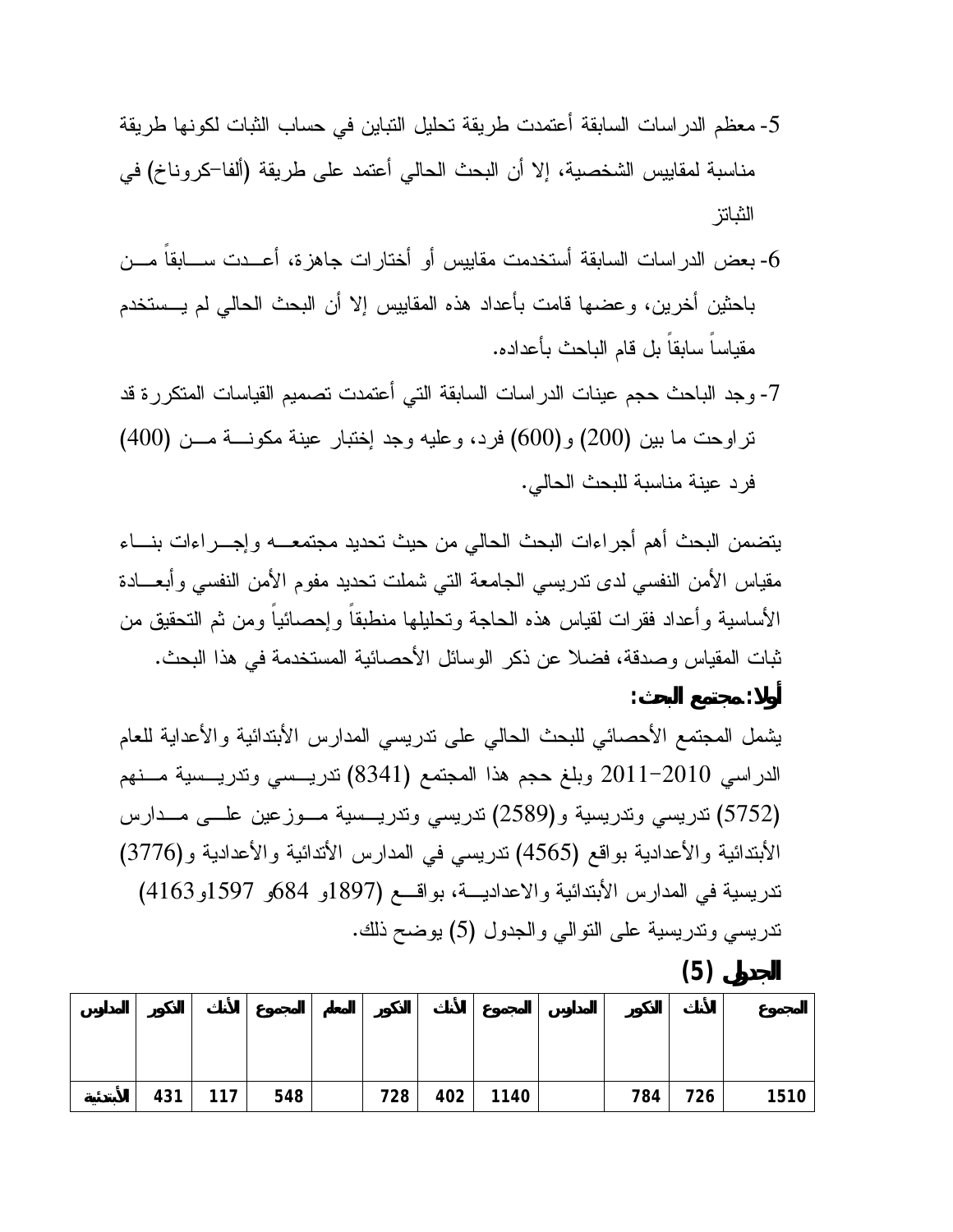| 111  | 25   | 136  | 320  | 137  | 458  | 241   | 146 | 387  |
|------|------|------|------|------|------|-------|-----|------|
| 542  | 142  | 684  | 1058 | 539  | 1597 | 10025 | 872 | 1897 |
|      |      |      |      |      |      |       |     |      |
|      |      |      |      |      |      |       |     |      |
| 1120 | 1424 | 2554 | 2083 | 2669 | 5752 |       |     |      |
| 810  | 799  | 1609 | 1482 | 1107 | 1589 |       |     |      |
| 1940 | 2223 | 4163 | 4565 | 2776 | 8241 |       |     |      |

بما أن البحث الحالي يرمي إلى المقارنة في الخصائص القياسية "السيكومتيرية" لمقيـاس الأمن النفسي بين عينتي البحث، ولكون هذا الأختيار المستمر للعينـات أسـلوباً صـعبه وتحتاج إلى وقت طويل لذا آرتئ الباحث أن يختار مكونه من (800) تدريسي وتدريسية إلى مجموعتين، في المجموعة الأولى (400) تدريسي وتدريسية من المدرس الأبتدائيـة والثانية (400) تدريسي وتدريسية من المدارس الأعدادية. أختيرت هذه العينة بأستخدام الأسلوب المرحلي العشوائي من تدريسي المدارس الأبتدائية والأعدادية بعدد يتناسب مع عددهم في مجتمع البحث من حيـث اجـنس والأختـصاص والجدول (6) يوضح ذلك

**الجدول (6)**

**ثالث : التصميم التجريبي:**

**ثانياً: عينة البحث**

| الأبتدائية    | 200 | 200 | 400 |
|---------------|-----|-----|-----|
| الأعدادية     | 220 | 180 | 400 |
| المجموع الكلي | 420 | 380 | 800 |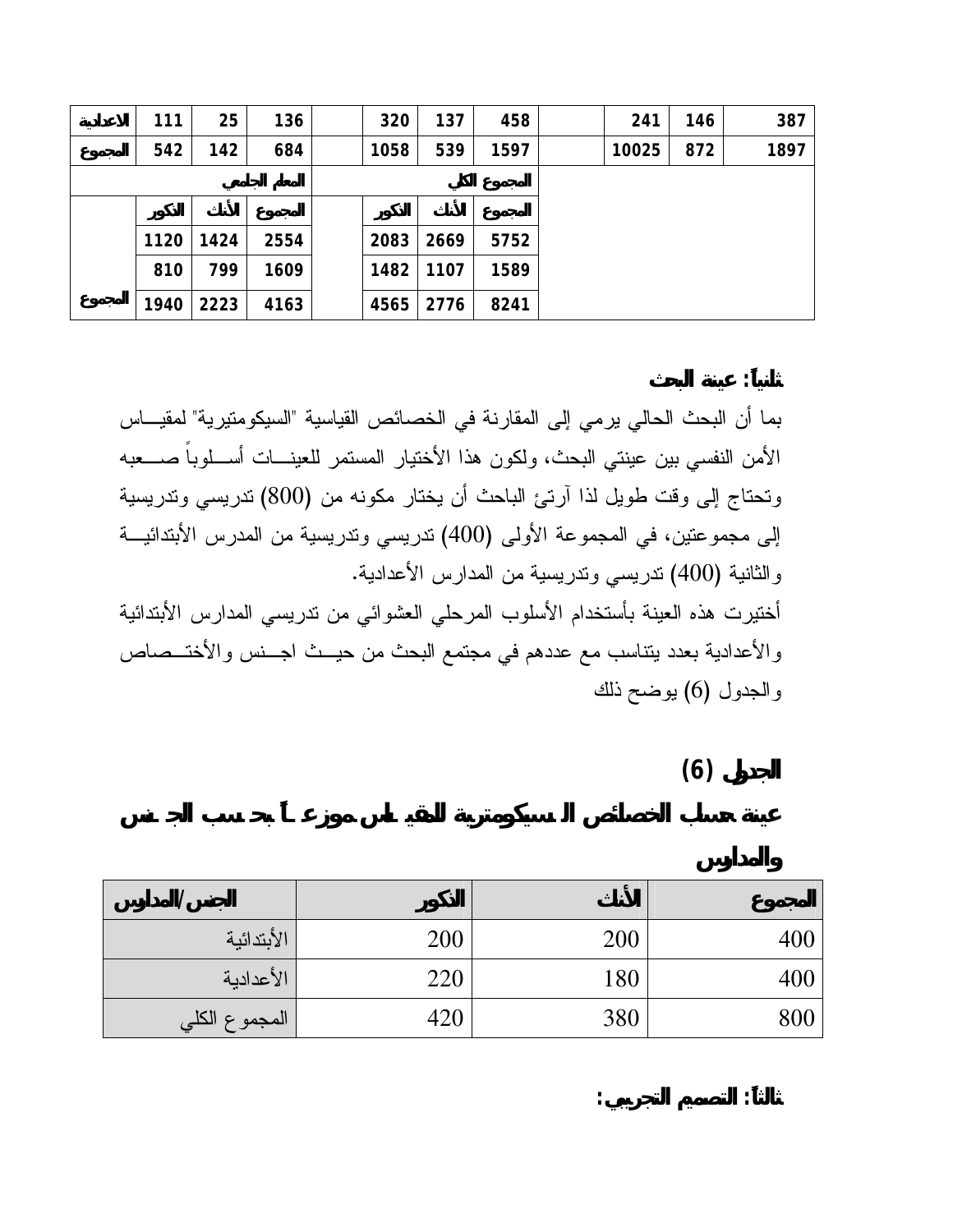أعتمد الباحث تصميم القياسـات المتكـررة Repated design measuer تـصميماً تجريبياً للبحث الحالي. لأنه من أفضل التصاميم التجريبية وضـبط المتغيـرات الذاتيـة الخاصة بالمدرسين الأن المضمومين فيه حميعـاً يختبـرون فـي المعالجـات جميعهـا (إسماعيل: 1986:45) فضلاً عن أن هذا التصميم يعد إقتصادياً أكثـر مـن التـصاميم الأخرى من حيث الوقت والجهد، وأختزال عدد المبحوثين في البحث، وسيطرته، بصورة تامــــــة علــــــى تحيـــــزات الأختبــــــار (160. Collier& Hummel): (:1999:96Rock&Power (**والمخطط (1) يوضح هذا التصميم**

| الخـــصائص الـــسيكومترية   عينة تدريـــسيين المـــدارس   عينة البحث |                           |  |
|----------------------------------------------------------------------|---------------------------|--|
| للمقياس:                                                             | الأبتدائية                |  |
| الصدق $-1$                                                           | عينة تدريــسيين المــدارس |  |
| الثبات $-2$                                                          | الأعدادية                 |  |

المخطط (1) التصميم التجريبي للبحث ويفضل في هذا التصميم ترتيب تقديم المعالجات إلى عينة البحث أما عشوائياً أو أن يعتمد على خطة منظمة بهدف إستبعاد التأثيرات التي من الممكن أن تنتج من جراء ترتيب تقديم المعالجات. (فيركسون1991:385:)، ألا أن تقديم مستويات المتغير المستقل لأفراد العينة شكل منظم عد ت

تقسيمهم إلى مجموعات بقدر عدد مستويات المتغير المستقل وتقديم هذه المستويات لكـل مجموعة بترتيب مختلف أفضل أنواع تقديم المعالجات في تصميم القياسـات المتكـررة (82:553 :Pedhazur (لذلك قام الباحث بأختبار عينة البحث الكليـة البـالغ حجمهـا (800) تدريسي وتدريسية الى مجموعتين، فـي المجموعـة الأولـى (400) تدريـسي وتدريسية من المدارس الأبتدائية والثانية (400) تدريـسي وتدريـسية مـن المـدارس الأعدادية.

**رابعاً: إجراءات بناء المقياس:**

**أجرى الباحث ما يأتي لبناء مقياس الأمن النفسي**: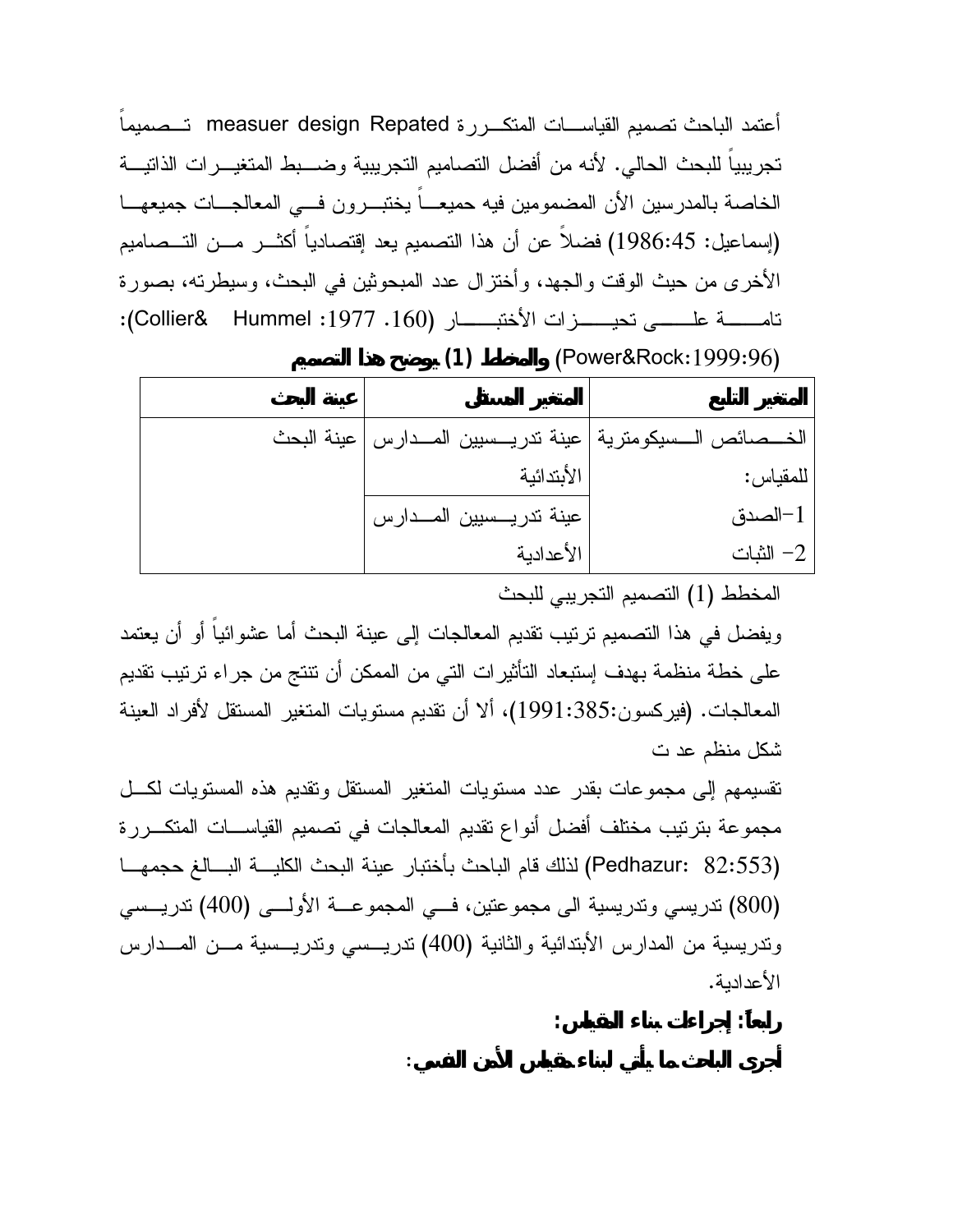يؤكد "جيزلي" Ghiseli "ضرورة تعريف الحاجة وتحديد مكوناتها التي يمكن من خلالهـا تقدير مدى ما يمتلك الأفراد منها كمياً عند بنا مقياس لقياســـها (Ghiseli:1964:334)، مما يتطلب هذا مسح نطاق السلوك المراد قياسه، وتحليلـه إلـى أصـغر مكوناتـه أو عناصره، وتحديد الأهمية النسبة لكل مكون أو عنصر، وإعتماد هذه الأهمية في تحديـد عدد فقرات المقياس (أحمد: 190-1981:189) (عبد الرحمن: 1998:245). في ضوء التعريف النظري للأمن النفسي حدد الباحث (8) مكونات لهذه الحاجة بـصيغة

أولية، وقدمت إلى (13) خبيراً من المتخصصين في العلوم التربوية والنفسية والشريعة (الملحق: -1أ) لتثبيت من صلاحية ودقة هذه المكونات وتمثيـل الأمـن النفـسي لـدى تدريسي المدارس الأبتدائية والأعدادية وفي ضوء آرائهم وملاحظاتهم عـدلت صـياغة بعض المكونات غير أستبعاد أي مكون، لأنها جميعاً حظيت موافقة الخبراء بنـسبة \$80 فأكثر، إذ أعتمد الباحث هذه النسبة من موافقة الخبراء معياراً لصلاحية المكون في تمثيل الأمن النفسي، والجدول (5) يوضح هذه المكونات بصيغتها النهائية.

وبما أن هذه المكونات قد تتباين في مدى تمثيلها أو درجة قيـاس للـسمة إذ قـد يكـون لبعضها أهمية أكثر من غيرها في قياس الأمن النفسي، قام الباحث بتحديد الأهمية النسبة بكل مكون من وجهة نظر الخبراء، إذ عرضت مكونات الأمن النفسي على (14) خبيراً من المتخصصين في العلوم التربوية والنفسية (الملحق، -1ب)ليتحدد الأهمية النسبية لكل مكون على وفق قياس متدرج من (6) مستويات أو دراجات تتمثل الدرجـة (10) علـى أهمية والدرجة (5) أقل أهمية، وتتراوح المستويات الأخرى للأهمية بين هاتين الدرجتين ويعد تقدير الخبراء لأهمية هذه المكونات وحساب الوسط المرجح (الموزون) لكل مكون بأستخدم معادلةة (فيشر،Fisher)1978:76(Ullmarf (الذي يمثل قوة أو نـسبة أهميـة المكون في تمثيل الأمن النفسي وتقريبه إلى عدد صحيح (5،7،8،10) كي يسهل تقـسيم الفقرات على مكوناتها، أتضح أن مجموع أوزان أهمية المكونت الـسلوكية (58) وزنـاً موزعة على مكونات الأمن النفسي كما هو في الجدول(7)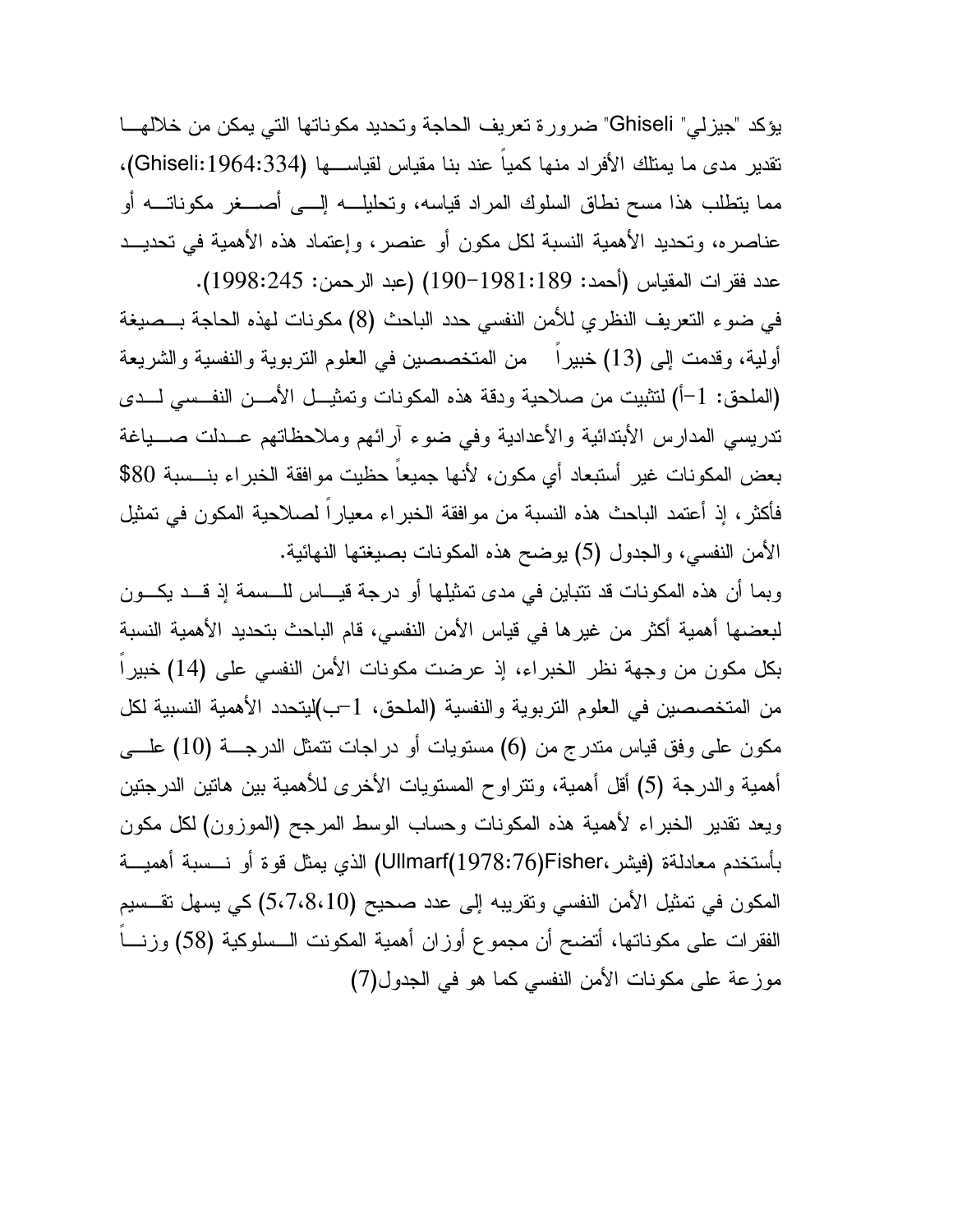| د می           | المكونات السلوكية للأمن النفسي                              | وزن الأهمية |
|----------------|-------------------------------------------------------------|-------------|
| 1              | أطمئنان التريسيي إلى إشباع حاجاته الأساسية                  | 8           |
| $\overline{2}$ | الأحساس بالأنتماء للجماعة                                   | 8           |
| 3              | الشعور بالتهديدات والأخطار الخارجية والداخلية               | 10          |
| $\overline{4}$ | الشعور بحماية القانون والنظــام والأطمئنـــان الســى        | 7           |
|                | المستقبل                                                    |             |
| 5              | تأثير المتغيرات الحضارية                                    |             |
| 6              | شعور الندريسي بالنوافق العائلي ونقبل ذانه                   |             |
| 7              | إحتــــرام الحريـــــة الفكريــــة للندريــــسى والــــشعور | 8           |
|                | بالديمقر اطية في التعامل                                    |             |
| 8              | التمتع بصحة نفسية جيدة                                      | 5           |
|                | المجمو ع                                                    | 58          |

- اعداد فقر ات المقباس بصبغتها الأولية:  $-2$ 

بعد إطلاع الباحث على عدد من المقاييس السابقة التي أعدت لقياس الأمن النفـسي، أتـأ الباحث أن تعد عدداً من الفقرات لكل بعد وزنه المحدد من الخبراء وذلك لسببي: أولهما: لضمان ثبات جيد للمقياس إذ كلما أزداد فقراته إرتفع معامل ثباته (عـودة: 1993:349) وثانيهما تحوطاً لأحتمالات إستبعاد بعض الفقرات في الخبراء عند تحليلها منطقياً أو عند تحليلها إحصائياً. (1976:351 :wiresma&Lemk(، ولذلك أعد الباحث بصيغة أوليـة (58) فقرة موزعة على الأبعاد كما في الجدول (4)، وصـيغت الفقـرات علـى شـكل عبارات تقديرية لكل عبارة ثلاثة بدائل للأجابة (نعم، لاأدري، لا). -3 إعداد تعليمات المقياس وورقة الأجابة إعداد الباحث تعلميات المقياس التي تضمنت كيفية الأجابة عن فقراته، وحث المجيب على

الدقة والسرعة في الأجابة على الرغم من أن زمن الأجابة غير محددة، وأضفى الباحـث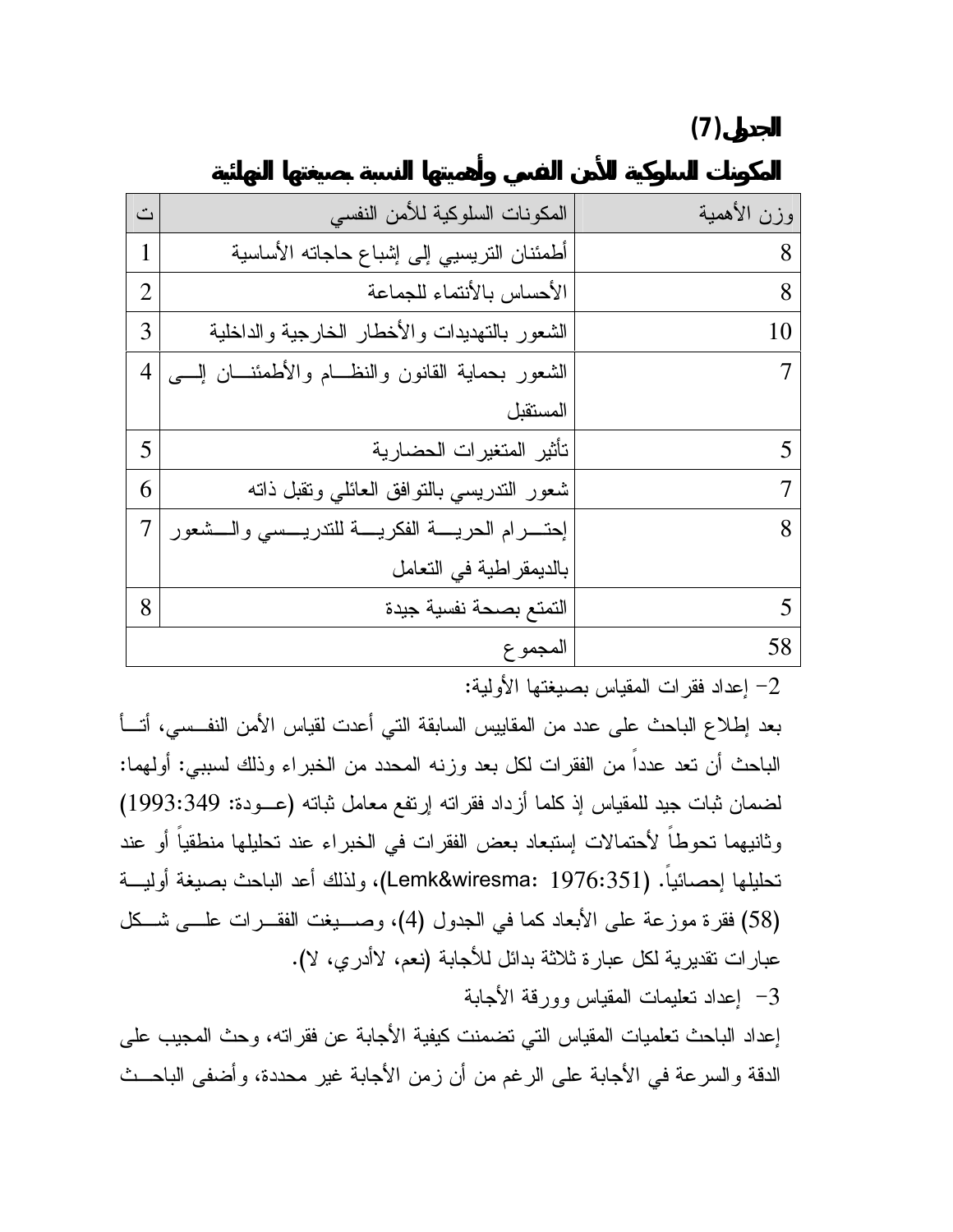الهدف من المقياس كي لا يتأثر المجيب به عند الأجابة، إذ يشير كروبناخ "Cronbach " إلى أن التسمية الصحيحة والصريحة لمقياس الشخصية قد تجعل المجيب يزيف أجابتـه (:1970:4Cronbach(، وتضمنت تعليمات المقياس كيفية إستخدام ورقة المقياس. -4 تصحيح المقياس:

صيغت فقرات المقياس بطريقة سلبية وإيجابية وأعطيت (3) درجات لأجابة (نعم) و(2) درجات لأجابة (لاأدري)، و(1) درجة لأجابة (لا) والعكس في الفقرات الـسلبية بـذلك تكون أقل درجة يحصل عليها المجيب عن المقياس (58) درجة وأعلى درجـة يحـصل عليها (174) درجة والمتوسط الفرضي للمقياس كان (116) درجة. -5 التحليل المنطقي للفقرات:

وللتحقيق من صلاحية الفقرات في قياس المكونات الـسلوكية التـي أعـدت لقياسـها، عرضتمع المكونات السلوكية للأمن النفسي، على مجموعة من الخبراء المختصين فـي العلوم التربوية والنفسية، بلغ عددهم (13) خبيراً (الملحق: -1ج) وطلب مـنهم تقـدير صلاحية الفقرات كما تبدو منطقياً في قياس المكونات التي أعدت لقياسها وفـي ضـوء ملاحظاتهم وأرائهم، وبعد إجراءبعض التعديلات الطفيفة على بعـض الفقـرات أتـضح موافقة البراء على بعض الفقرات وبنسبة %80فإكثر، إعتمد الباحث هذه النسبة معيـاراً لــصلاحية الفقــرة فــي مقيــاس المكــون الــذي أعــدت لقياســة، وإن الفقــرات (57،35،31،18،12،5،4) لم تحضى بموافقة الخبراء بنسبة %80 فأكثر

-6 تحليل الفقرات إحصائياً:

لما كان التحليل المنطقي للفقرات قد يكون مفضلاً لأنه يعتمد على الأراء الذاتية للخبراء، فضلاً عن أنه يعتمد على مدى مطابقة الشكل الظاهري للفقرة في قياس ما أعدت لقياسه، فأن التحليل الأحصائي للفقرة يؤشر مدى تمثيل محتوى الفقرة الظاهرة التي أعدت لقياسها (Hoden:etal:1985:386–389) لذلك قامت الباحثة بتحليل الفقـــرات التـــي أعـــدت لقياسها الأمن النفسي والبالغ حجمها (50) فقرة إحصائياً، بعد أن أعدت تعليمات للأجابة عنها من دون الأشارة بشكل صريح إلى هدف المقياس، إذ يفضل في قيـاس الشخـصية عدم الأشارة إلى أسم المقياس من أجل الحصول على بيانات دقيقة (جابر1983:297:)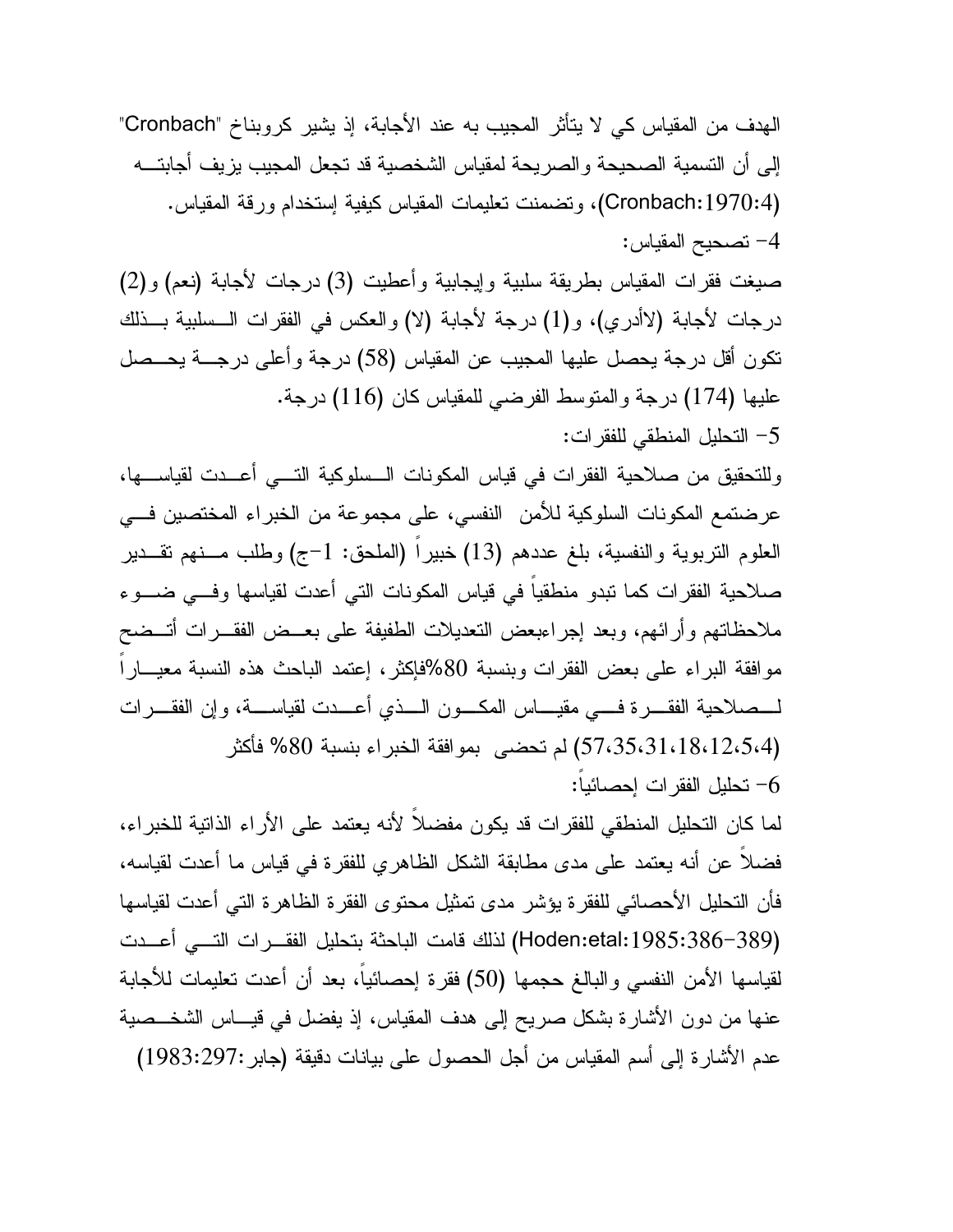وقد حللت الفقرات بهدف حساب قوتها التميزية ومعاملات صدقها لأن صـدق المقيـاس وثباته يعتمدان إلى حد كبيرعلى هاتين الخصيتين (الكبيسي: 17:2002). تكونت عينة تحليل الفقرات إحصائياً من (400) تدريسية وتدريسي من المدارس الأبتدائية والأعدادية في ديالى، وقد يعد هذا الحجم مناسباً، إذ تشير معظم أدبيات القياس النفسي إلى أن الحجم المناسب لعينة تحليل فقرات المقاييس النفسية يفضل أن لايقل عن (400) فـرد يختارون بدقةمن أفراد المجتمع الأحصائي (:1971:132Thorndike(، أختيرت هـذه العينة بأستخدام الأسلوب المرحلي العشوائي من المـدارس الأبتدائيـة والأعداديـة مـن تدريسية وتدريسي بعدد يتناسب مع عددهم من مجتمـع البحـث مـن حيـث الجـنس والأختصاص والجدول (8) يوضح ذلك. **جدول (8)**

| المعلم |      |       | المدرسين |    | المعلم الجامعي |      | المجموع العام |              |      |      |       |
|--------|------|-------|----------|----|----------------|------|---------------|--------------|------|------|-------|
| ذكور   | اناث | مجموع | ذكور     |    | مجموع  اناث    | ذكور |               | مجموع   اناث | ذكور | اناث | مجموع |
|        |      |       |          |    |                |      |               |              |      |      |       |
|        |      |       |          |    |                |      |               |              |      |      |       |
| 26     | 24   | 50    | 26       | 24 | 50             | 26   | 24            | 50           | 104  | 96   | 200   |
| 26     | 24   | 50    | 26       | 24 | 50             | 26   | 24            | 50           | 104  | 96   | 200   |
| 52     | 48   | 100   | 52       | 48 | 100            | 52   | 48            | 100          | 208  | 192  | 400   |

وبعد تصحيح الأجابات حللت الفقرات إحصائياً بهدف حساب القوة التميزية لكل فقرة معامل صدقها، لأستبعاد الفقرات غير المميزة وغير الصادقة وكالأتي: أ-القوة التميزية للفقرات:

رتبت درجات أفراد عينة تحليل الفقرات إحصائياً من اعلى درجة كلية إل أقل درجة كلية، ثم حددت المجموعتان المتطرفتان في هذه الدرجة بنسبة %27 من أفراد العينة البالغ حجمهـا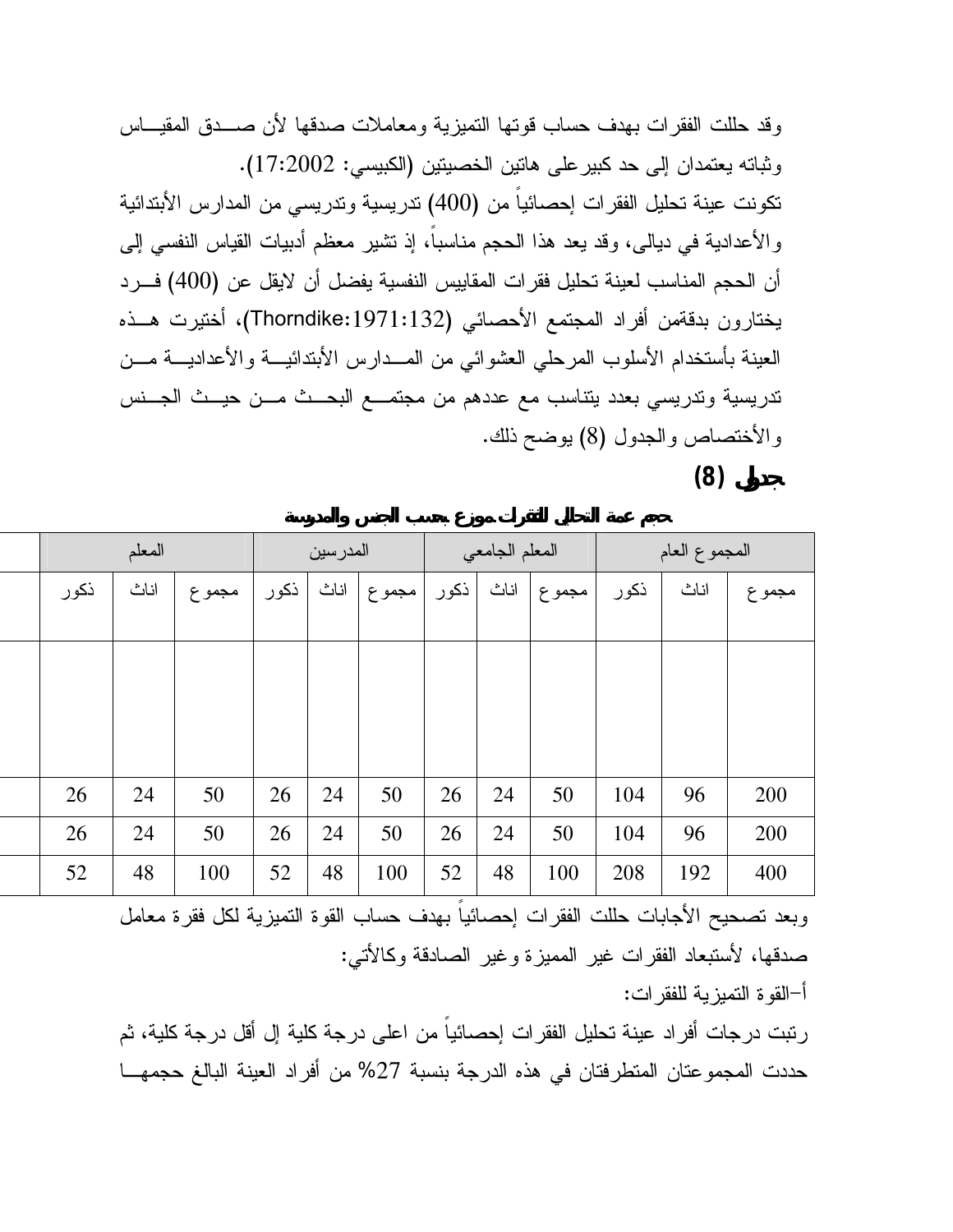(400) فــرد، فــي كــل مجموعــة إذ إن هــذه النــسبة تحقــق ( &Stanley :1972:268Hopkins(، ثم أستخدمت الأختبار الثاني test-T لعينتين مـستقلتين لمعرفـة دلالة الفرق في درجات شكل فقرة بين المجموعتين المتطرقتين بالدرجة الكلية، لأن القيمـة الثانية تمثل القوة التمييزية للفقـرة (1957:153-154 :Edwards(، فأتـضح أن جميـع الفقرات لها القدرة على التمييز عند مستوى (0.05) في بعضها وعند مستوى (0.01) فـي بعضها وعند مستوى (0.001) في بعضها الأخر والجدول (6) يوضح ذلك. ب- معاملات صدق الفقرات:

يعد حساب الصدق التجريبي للفقرات من خلال معامل أرتباطها بمحك خـارجي أو محـك داخلي أكثر أهمية من صدقها المنطقي الذي قد يكون معرضاً للأخطاء نتيجة تأثره إلى حـد كبير بالأراء الذاتية للخبراء (90 1966: :Hemstadter (وأعمدت الباحث معامل إرتباط (بيرسون) Cofficent Correlation Pearsons بين درجات كل فقرة والدرجـة الكليـة للمقياس في حساب معامل صدق كل فقرة من فقرات المقياس بعد إستبعاد درجة الفقرة مـن الدرجة الكلية، إذ تشير "أنستازي" Anastasi "إلى أن إرتباط درجة الفقرة بمحك داخلـي أو خارجي مؤشر لصدقها، وحينما لا يتوافر محك خارجي مناسب فأن الدرجة الكلية للمجيـب تمثل أفضل محك داخلي في حساب هذه العلاقـة (1988:211 :Anastasi (وأتـضح أن جميع معاملات صدق الفقرات بدلالة إحصائية عند مستوى (0.05) في بعض الفقرات وعند مستوى (0.01) في بعضها وعند مستوى (0.001) في بعضها الأخر واجدول (9) يوضح ذلك

**جدول (9)**

| $\ddot{\mathbf{c}}$ | القوة الميزية t  | معامل الصدق T |
|---------------------|------------------|---------------|
|                     | 7.711            | 0.22          |
| ◠                   | 6.916            | 0.347         |
| 3                   | 8.974            | 0.145         |
| $\ddot{\mathbf{C}}$ | القوة التميزية t | معامل الصدق T |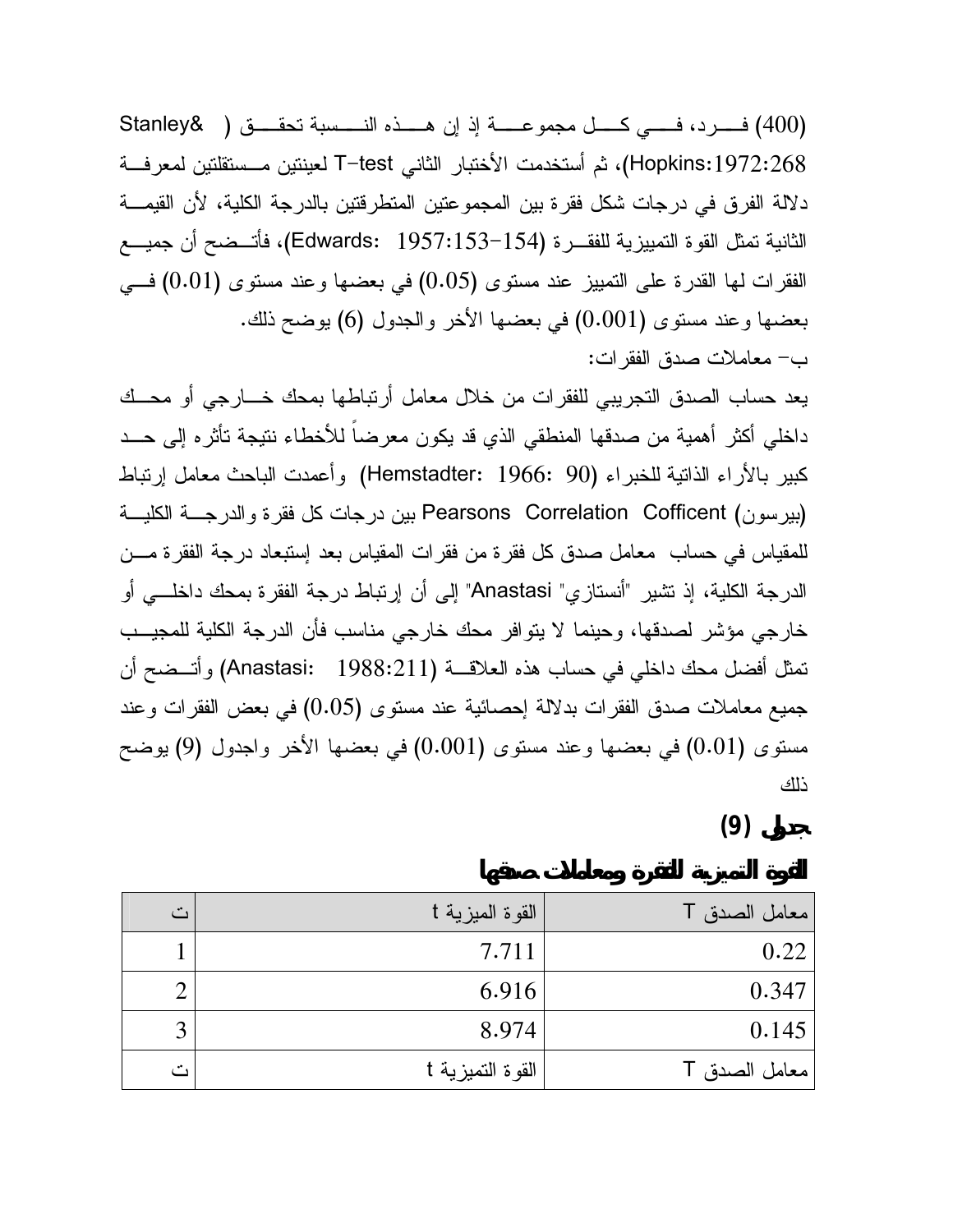| $\overline{4}$ | 5.232 | 0.176 |
|----------------|-------|-------|
| 5              | 3.988 | 0.389 |
| 6              | 1.982 | 0.132 |
| $\overline{7}$ | 1.994 | 0.220 |
| 8              | 2.650 | 0.178 |
| 9              | 7.381 | 0.213 |
| 10             | 4.456 | 0.451 |
| 11             | 4.038 | 0.153 |
| 12             | 6.764 | 0.346 |
| 13             | 2.977 | 0.344 |
| 14             | 6.449 | 0.267 |
| 15             | 6.083 | 0.267 |
| 16             | 2.355 | 0.121 |
| 17             | 8185  | 0.318 |
| 18             | 5.164 | 0.328 |
| 19             | 9.149 | 0.195 |
| 20             | 2.882 | 0.234 |
| 21             | 4.468 | 0.281 |
| 22             | 5.581 | 0.276 |
| 23             | 4.012 | 0.131 |
| 24             | 8.457 | 0.314 |
| 25             | 3.506 | 0.218 |
| 26             | 4.506 | 0.296 |
| 27             | 7.920 | 0.450 |
| 28             | 2.280 | 0.099 |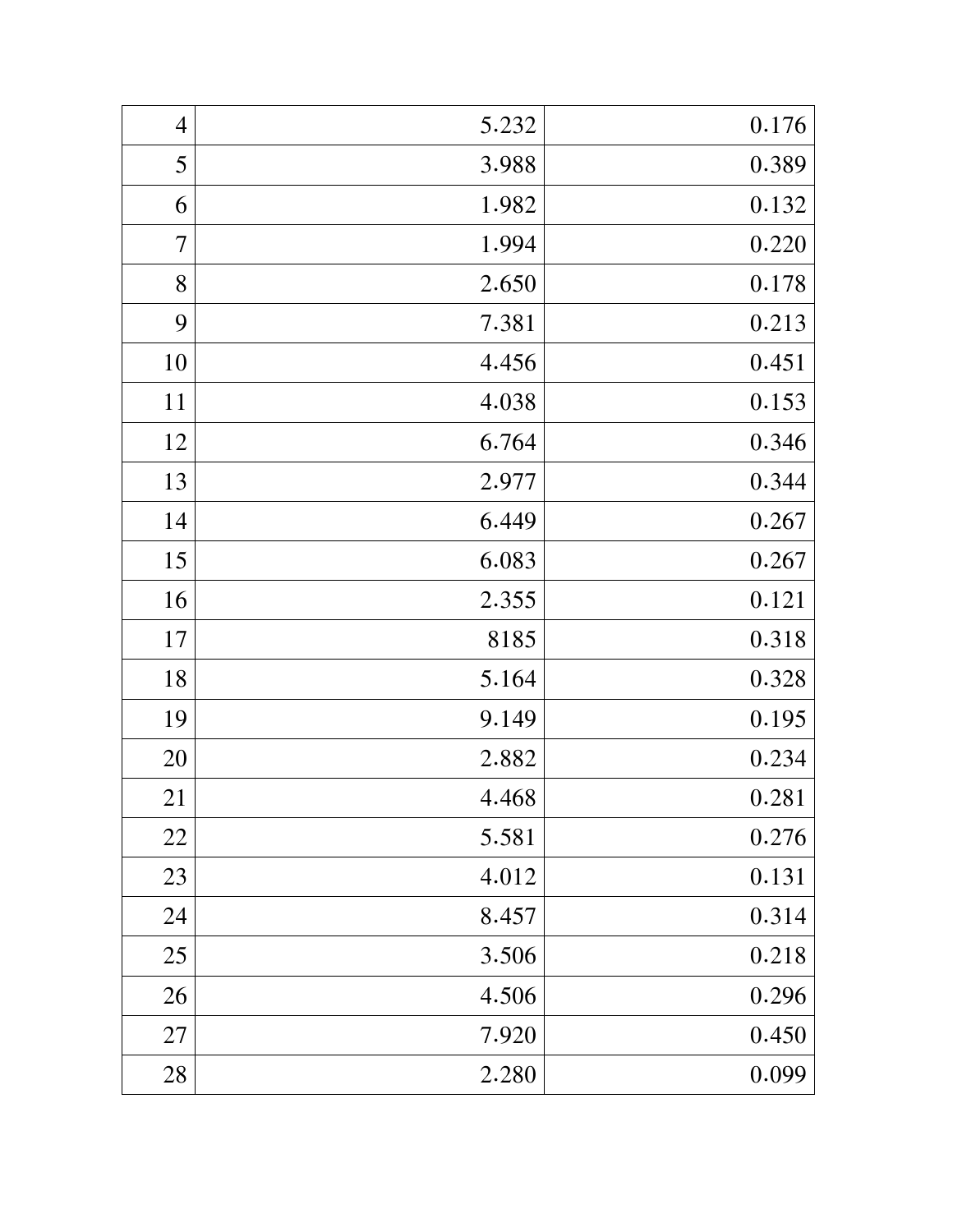| 29 | 3.649  | 0.125 |
|----|--------|-------|
| 30 | 7.799  | 0.346 |
| 31 | 1.968  | 0.180 |
| 32 | 6454   | 0.338 |
| 33 | 2.767  | 0.187 |
| 34 | 5.017  | 0.284 |
| 35 | 1.998  | 0.099 |
| 36 | 7.145  | 0.325 |
| 37 | 4.029  | 0.284 |
| 38 | 6.824  | 0.289 |
| 39 | 8.8109 | 0.201 |
| 40 | 2.354  | 0128  |
| 41 | 11.273 | 0.376 |
| 42 | 2.429  | 0.156 |
| 43 | 4.123  | 0.270 |
| 44 | 8.245  | 0.298 |
| 45 | 2.756  | 0.100 |
| 46 | 6.157  | 0.197 |
| 47 | 7.378  | 0.199 |
| 48 | 5.465  | 0.327 |
| 49 | 10.002 | 0.393 |
| 50 | 6.411  | 0.321 |

القيمة التائية الجدولية بدرجة حرية (214) عند مـستوى (0.05)=1.96 وعنـد مـستوى وعند مستوى (0.001)=2.576 وعند مستوى (0.001)=3.291، القيمة الجدولية لمعامل الأرتباط بدرجة  $2.576\text{=}$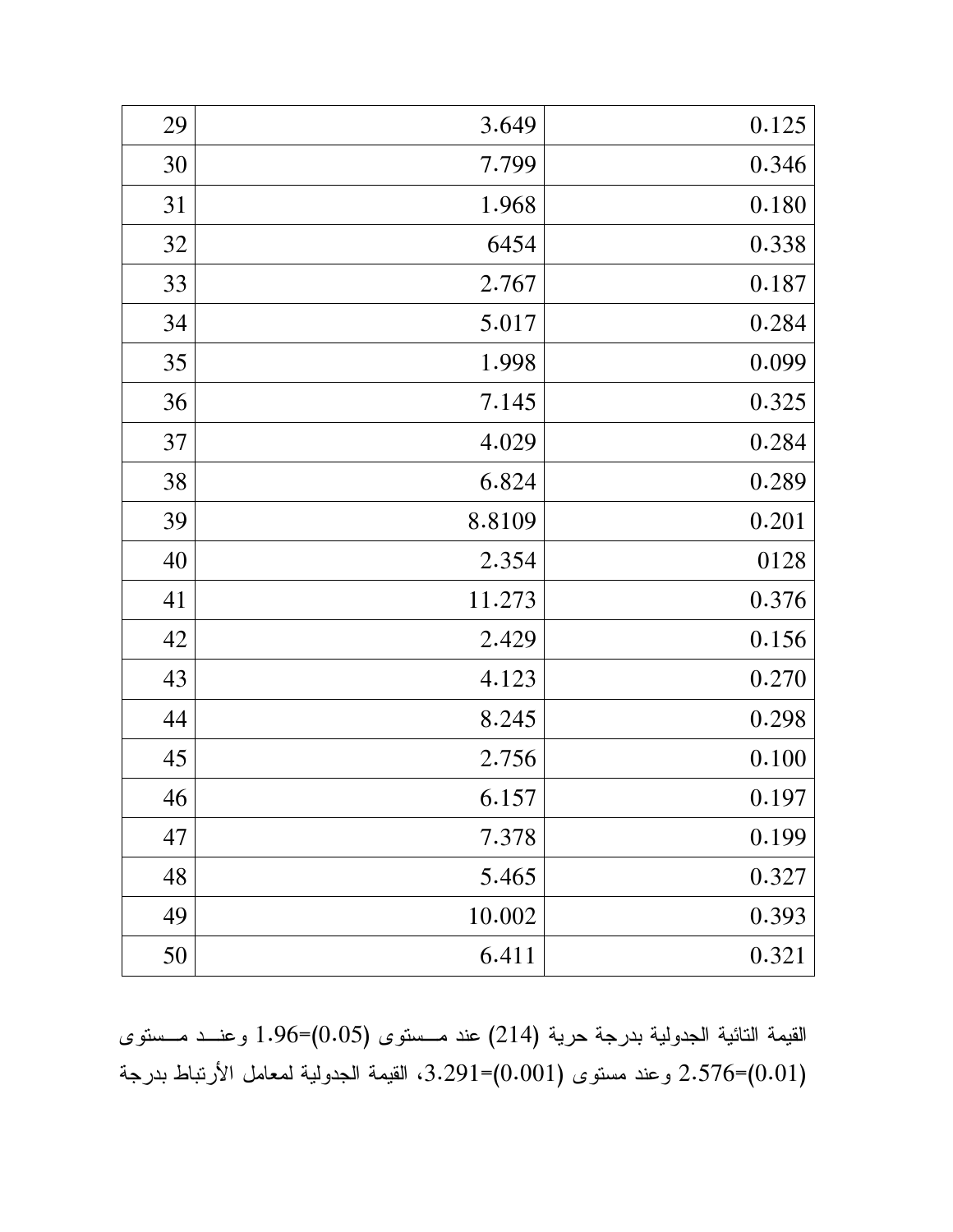حرية (398) عند مستوى (0.005)=0.098 وعند مستوى (0.01)=،128 وعند مـستوى  $0.69=(0.001)$ خامساً: الخصائص القياسية (السيكومترية) للمقياس: يؤكد المتخصصون بالقياس النفسي ضرورة التحقق من بعض الخصائص القياسية للمقيـاس مثل الصدق والثبات، مهما كان الغرض من أسـتخدامه (عـلام: 209:1986) لـذلكتحقق الباحث من هاتين الخصصتن للمقياس وكالأتي: أ: ثبات المقياس:

يعد الثات شرطاً من شروط المقياس (الأمام وأخرون: 143:1990)، على الرغم من أن كل مقياس صادق ثابت إلا أن الصدق صفة نسبية وليست مطلقة، فلا يوجد مقياس عديم الصدق أوتام الصدق (أبو ليدة344:1987:)، لذلك يعد حساب الثبات أمراً ضرورياً، ويشير الثبـات إلى الدقة والأتساق في درجات المقياس التي يفترض أن تقيس ما يجب قياسـه، أي يعطـي المقياس نفس النتائج تقريباً إذ أعيد تطبيقة على المجموعة نفسها من الأفراد. وبما أن الثبات هو الأتساق في مجموع درجات فقرات المقياس التي يفترض أن يقيس ما يجب قياسه، لـذا يمكن أن يكون على نوعين هما:

- -1 التجانس الخارجي الذي يتحقق حينما يستمر المقياس بأعطاء نتـائج ثابتـة بتكـرار تطبيقية عبر الزمن.
- -2 الأتساق الداخلي الذي يتحقق من خلال كون فقرات المقياس جميعها تقـيس المفهـوم  $(F$ ransella:1981:47) نفسه

ولحساب ثبات المقياسطبق المقياس على عينتين مكونتين من (400) تدريسية وتدريسي مـن المدارس الأبتدائية و(400) تدريسي وتدريسية من المدارس الأعدادية، أختيرتـا بالأسـلوب المرحلي العشوائي في تدريس المدارس الأبتدائية والمدارس الأعدادية كما فيالجـدول (11) الذييبين حجم عينة الثبات موزعاً بحسب (الجنس والمدرسة) لذلك تحقق الباحث مـن ثبـات مقياسها بطريقة هي:

-1 طريقة إعادة الأختبار: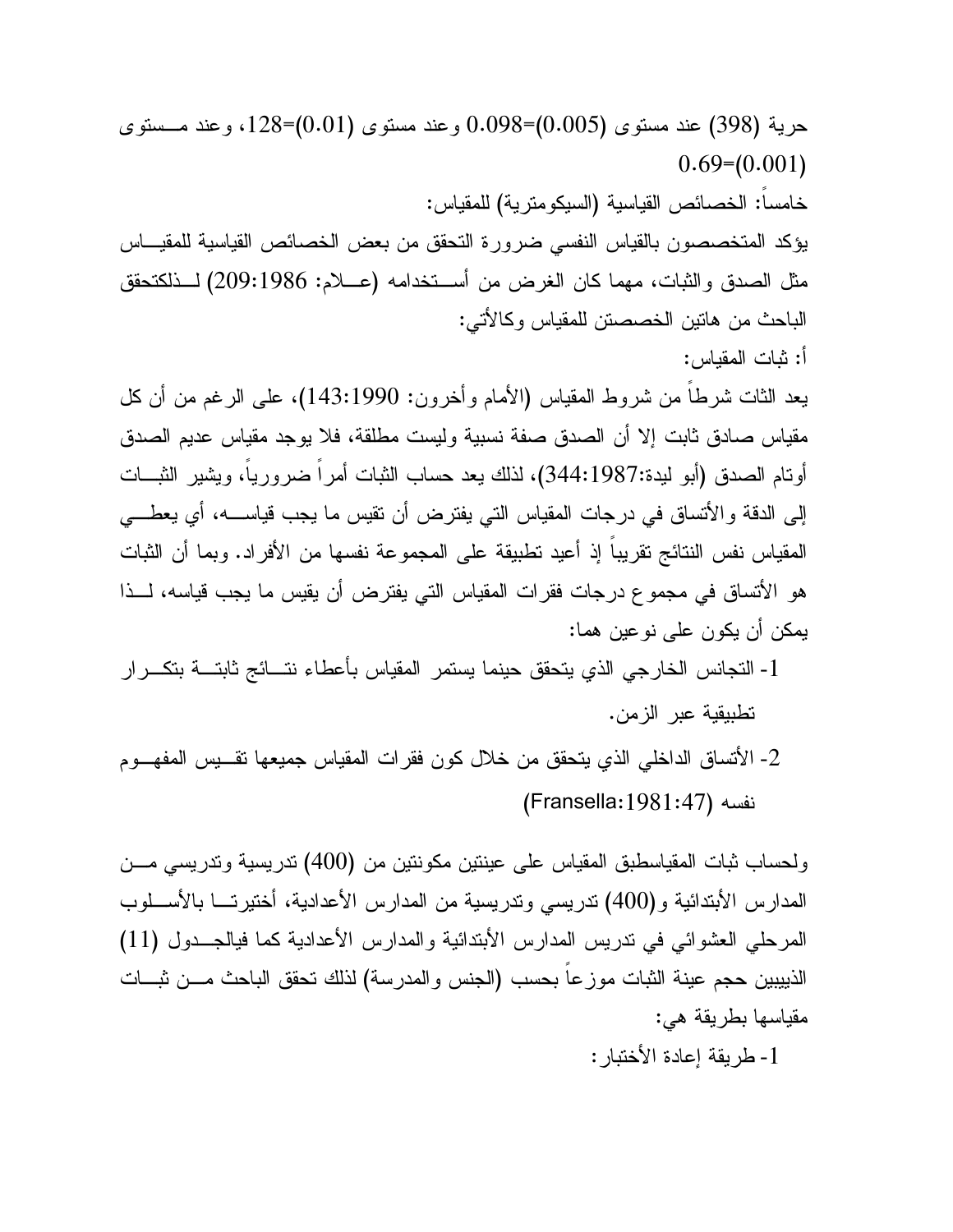قام الباحث بتطبيق المقياس على عينة بلغت (200) تدريسي وتدريسية من المدارس الأبتدائية و(200) تدريسي وتدريسية من المدارس الأعدادية من عينة الصدق والثبات، وبعد مـرور أسبوعين أعيد تطبيق المقياس على نفـس المجموعـة وهـي مـدة مناسـبة (فيركـسون: (527:1991

بعد ذلك حسب معامل إرتباط بيرسون بين درجات التطبيق الأول والثاني، إذ كـان معامـل الثبات يبلغ (0.92) لتدريسي مدارس الأبتدائية، و(0.90) لتدريسي المدارس الأعدادية، ومن هذه النتيجة يمكن الأستدلال على أن المقياس يتمتع بدرجة عاليه من الأستقرار. -2 طريقة ألفا كروبناخ:

لغرض الوقوف على مدى ثبات المقياس فقد أستخدم الباحث مؤشر أخر، وهو معامل (ألفـا) للأتساق الداخلي حيث يـشير (Cronbach (إلـى أن هـذا مـستمد مـن معامـل ثبـات (Richardson Kuder)، كما يبين أن هذا المعامل يشير إلى الخاصية الداخلية التي يتمتــع بها المقياس والتي تنشأ من العلاقة الأحصائية بين الفقرات، كما تشير أيضاً إلى أن المقيـاس متجانس وهذا يعني أنها تشير إلى أن جميع الفقرات تقيس متغيراً عاماً وهذا السبب الذي حدا بالباحث إلى أستخدام هذا النوع من الثبات، وقد بلغ معامل ثبات (ألـف) للمقيـاس (0.93) للمدارس الأبتدائية أما معامل ثبات (ألف) المدارس الأعدادية (0.70)، أن المقياس الحـالي يتمتع بثبات عالٍ وهذا أما يؤكد عليه (Cronbach (من أن المقياس الذي له معامـل ثبـات عالٍ هو مقياس دقيق (:1984:63 Cronbach(،وهو مؤشر على التجانس الداخلي للمقياس في قياس الأمن النفسي لدى تدريسي مدارس الأبتدائية والأعدادية.

ب-صدق المقياس:

يعد الصدق من أكثر المؤشرات القياسية أهمية للمقيـاس (:1980:29ward&Maloney(، لأنه يشير إلى قدرة المقياس على قياس السمة التـي أعـد لقياسـها (29 1971: :Tyler(، American: 1985:9) A.P.A. Association الأمريكـان النفـسائين رابطة وأشارت (Psychologica(، إلى أن هناك ثلاث مؤشرات لصدق المقاييس النفسية وهي:

-1 صدق المحتوى

-2 صدق المرتبط بمحبك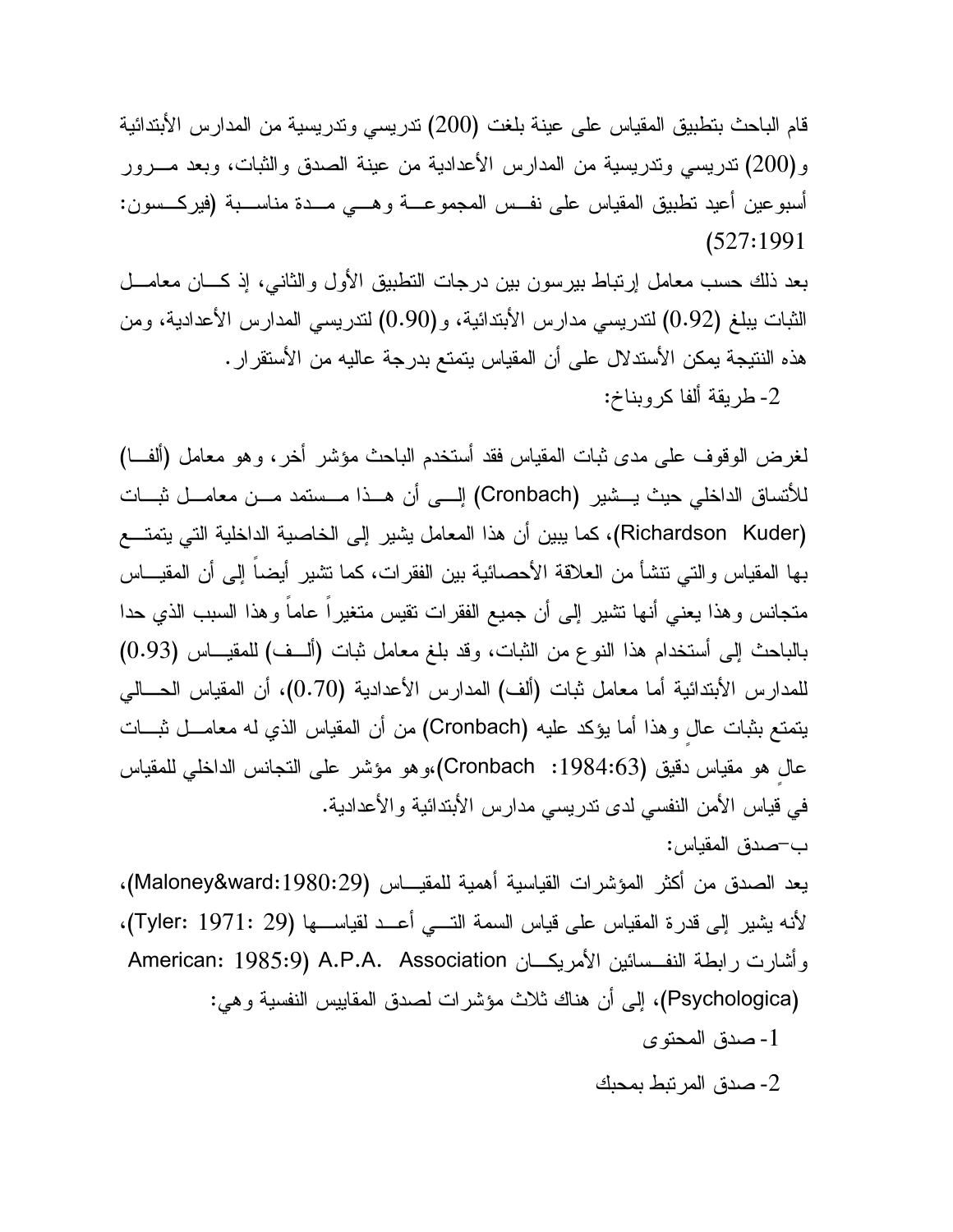-3 صدق البناء

عمد الباحث إلى التحقيق من الصدق لمقياس البحث الحالي هو: الـصدق المـرتبط بمحـك (الصدق التلازمي) إيجاد الصدق التلازمي validity Concurrent لأنه من أنواع الـصدق المناسبة لمقاييس الشخصية، فضلا عن كونه من المؤشرات أو الأنواع الشائعة الأستخدام في حساب صدق هذه المقاييس، وبخاصة عند توافر محك صادق يقيس الخاصية نفسها أو يرتبط بها ويؤشر عليها (183 1976: :Ellis) (ملكية: :1977 111)

وأرتىئ الباحث أن يعتمد في حساب الصدق على محك التقدير الذاتي للمجيب الذي أستخدم في كثير من الدراسات مثل دراسة: إيزيك (:1960:10Eysenc (دراسة أبو عـلام (أبـو علام: 88:1978) ودراسـته الشمـسي: 144:1990) ودراسـة المـصري (المـصري: 76:1999) ودراسة الجباري (الجباري: 90:2000) ودراسـة الـسامرائي (الـسامرائي: (85:2002

والتحقيق ذلك أعد الباحث مقياس خماسي مدرج (الملحق 5) إذ تمثل الدرجـة الـد الأدنـى لتةافر الحاجة عند المجيب، تمثل الدرجة (5) الحد الأعلى لتوافر الحاجـة لديـة وتتـراوح الدرجات الأخرى لتوفير الحاجة بين هاتين الدرجتين، وبعد أن ضـمن الباحـث المقيـاس توصيفاً للأمن النفسي ولأجل التثبيت من صلاحية المقياس في قياس ما وصف مـن أجـل قياسه، عرض على ثمانية خبرا من المتخصصين في العلوم التربوية والنفـسية (الملحـق3) أتفقوا على صلاحية إستخدامه في التقدير الذاتي للأمن النفسي وبعد التثبت من صدق مقياس التقدير الذاتي، طبق على عينة البحث البالغ حجمها (400) تدريسي وتدريسية في المـدارس الأعدادية، إذ يقدم مقياس التقدير الذاتي للمجيب بعد إنتهائه مباشرة من الأجابة على مقيـاس الأمن النفسي ثم حسب معامل إرتباط بيرسون بين درجات أفراد العينتين على مقياس الأمـن النفسي ودرجاتهم على مقياس التقدير الذاتي، وسنعرض معاملات الـصدق التلازمـي فـي الفصل الخامس من هذا البحث سادساً: الوسائل الأحصائية المستخدمة في البحث الحالي هي:

 $X$  one sampletest إختبار س<sup>2</sup> لعبنة واحدة  $^2$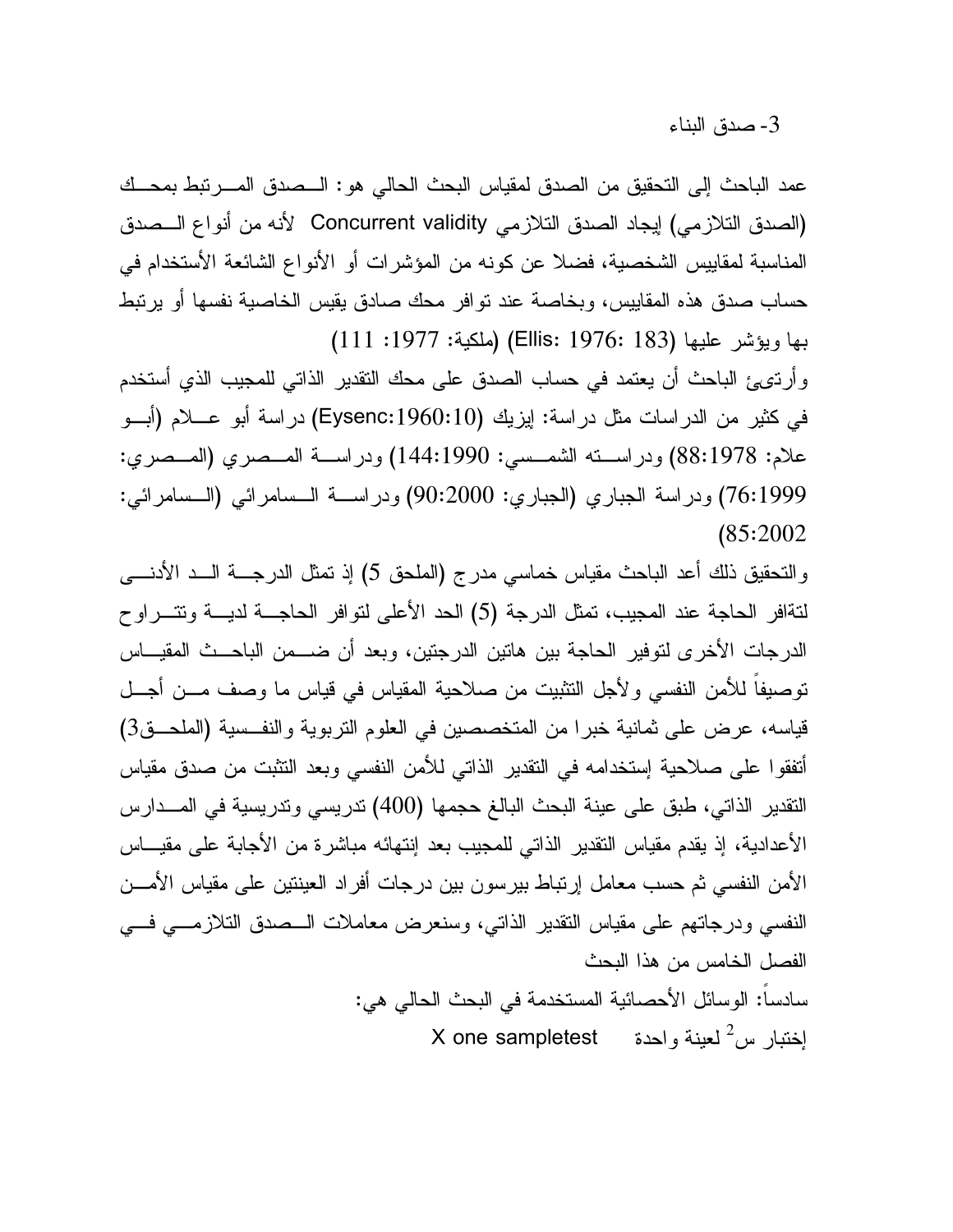إستخدمت في معرفة دلالة الفرق بين عدد الموافقين وغير المـوافقين فـي الخبـراء علـى مكونات مقياس الأمن النفسي لدى تدريسيي المدارس وعلى صـلاحية فقراتهـا ( :Harnet .(1982:714 معادلة الوسط الموزون معادلة فيشر: mean Weighted أستخدمت فـي حـساب أوزان الأهميـة النـسبية للمكونـات الـسلوكية للأمـن النفـسي (Ullman:1978:76) إختبار التائي لعينتين مــستقلتين test for tow independent samples إســتخدم فــي حساب القوة التميزية لفقرات المقياس بين المجموعتين المتطرفتين في الدرجة الكلية بوساطة برنامج الحاسوب الألي (SPSS( معامل إرتباط بيرسون: Coefficient Correlation Persons أستخدم في حساب معاملات صدق الفقرات المقياس من خلال حساب معامل إرتباط درجـة الفقرة بالدرجة الكلية للمقياس. وأستخدم في حساب معامل الصدق التلازمي لمقياس الأمـن النفسي مع محك التقدير الذاتي بوساطة برنامج الحاسوب الألي (SPSS( معامل الثبات (الفا-كرونباخ) أستخدم في حساب معامل المقياس، بوساطة برنامج مع الحاسوب الألي (SPSS( -6 الأختبار الزائي test-Zr أستخدم في معرفة دلالة الفرق بين كل معاملين من معاملات الـصدق التلازمـي والثبـات (Glass, stenley: 1970: 311) عرض النتائج ومناقشتها ويتضمن نتائج البحث الحالي من حيث قياس الخصائص السيكومترية لمقياس الأمن النفـسي لعينتي البحث أحدهما من المدارس الأبتدائية والأخرى من المدارس الأعداديـة وللمقارنـة بينهما في هذه الخصائص وبالشكل الأتي: أولاً: الخصائص السيكومترية للمقياس الأمن النفسي: <sup>أ</sup>- عند صدق المقياس: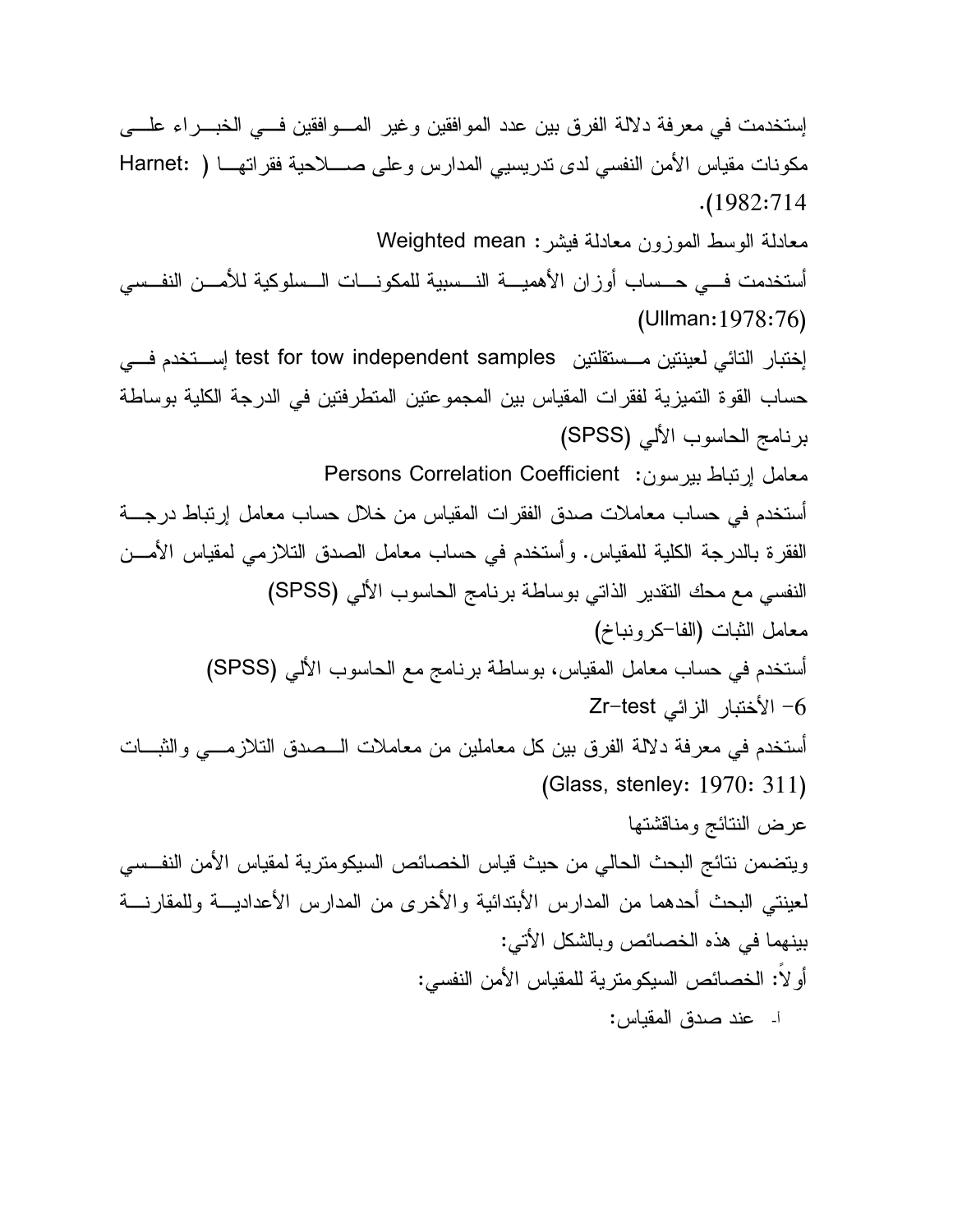عند حساب الصدق التلازمي لمقياس الأمن النفسي بين عينتي، البحث العينة الأولـى (400) تدريسي وتدريسية في المدارس الأبتدائية بأستخدام محك التقدير الذاتي، بلغ معامل إرتبـاط مقياس الأمن النفسي الذي يمثل الصدق التلازمي له (0.93) وهو بدلالة الأحـصائية عنـد مستوى (0.001) إذا كانت القيمة التائية المحسوبة لدلالة معامل الأرتباط (24.212) أكبـر من القيمة التائية الجدولية (3.291) والجدول (6) يوضح ذلك. وبلغ معامل إرتباط العينة الثانية (400) تدريسي وتدريسية من المدارس الأعداديـة (0.70) وبدلالة إحصائية عند مستوى (0.0001) إذا كانت القيمة اتائية المحـسوبة لدلالـة معامـل الأرتباط (18.925)، أكبر من القيمة التائية الجدولية (3.291) لدلالـة معامـل الأرتبـاط (18.925)، أكبر من القيمة التائية الجدولية (3.291) والجدول (10) يوضح ذلك

**الجدول (10)**

| العبنة              |      | القيمة النائية الجدولية  القيمة النائية لمعامــل  معامل الصدق | مستوى الدلالة                                |
|---------------------|------|---------------------------------------------------------------|----------------------------------------------|
|                     |      | الأر تباط                                                     |                                              |
| المدارس الابتدائية  | 0.93 | 24.212                                                        | $3.291$ $\mid$ $0.001$ $\mid$ $\mid$ $0.001$ |
| ا المدارس الأعدادية | 0.70 | 18.925                                                        | $3.291$ $\mid$ $0.001$ دالة عند              |

<sup>ب</sup>- ثبات المقياس:

عند حساب معامل الثبات لمقياس الأمن النفسي، معينتي البحث بطريقة (الف-كرونباج) بلغت قيمة معامل الثبات لعينة المدارس الأبتدائية (0.77) وبدلالة إحصائية عند مستوى (0.001) إذا كانت القيمة التائية المحسوبة لدلالة معامل الثبات بوصـف معامـل إرتبـاط (الغريـب: (1989:656

(25.632) أكبر من القيمة التائية الجدولية (3.291 والجدول (12) يوضح ذلك وبلغت قيمة معامل الثبات لقيمة المدارس الأعدادية (0.58) وبدلالة أحصائية عند مـستوى (0.001) إذا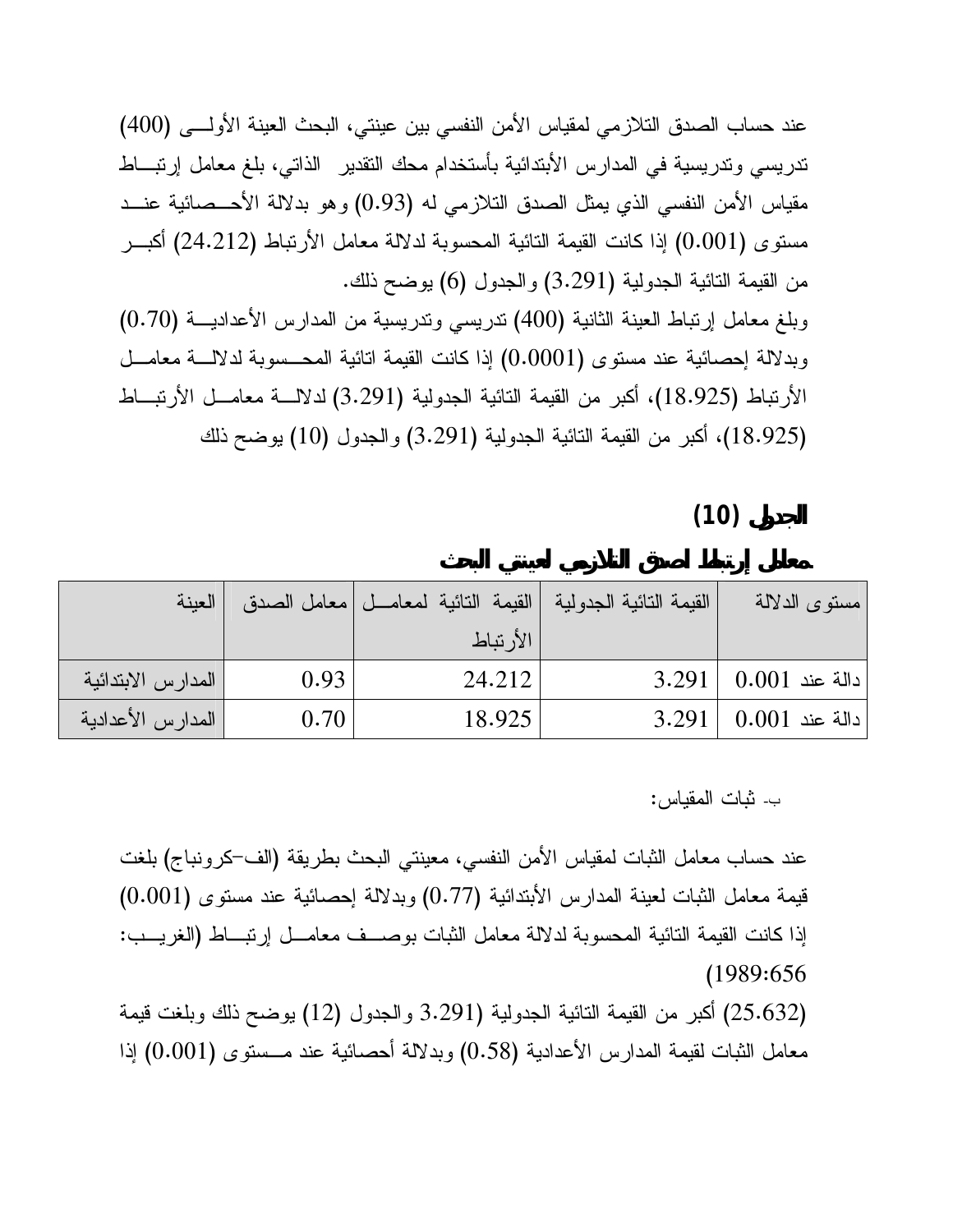كانت القيمة التائية المحسوبة لدلالة معامل الثبات (13.857) أكبر من القيمة التائية الجدولية (3.291) والجدول (12) يوضح ذلك معامل إرتباط ثبات لعينتي البحث ثانياً: المارنة في الخصائص السيكومترية بين عينتي البحث لمقياس الأمن النفسي: أعتمدت النتائج: لمعرفة مقياس الخصائص السيكومترية لعينتي البحث أساساً للمقارنـة بينهمـا كمـا يـأتي: أ- صدق المقياس ودلالة الفرق بين معامل الصدق التلازمي لمقياس الأمن النفسي بين عينتي البحث، أستخدم الباحث الأختبار الزائي لدلالة الفرق بين معامل الأرتباط (test-Zr (فكانـت النتائج كالأتي: بلغت القيمة الزائية المحسوبة لدلالة الفرق بين معامل الـصدق التلازمـي لعينتـي البحـث (المدارس الأبتدائية والمدارس الأعدادية المقياس الأمن النفسي (3.8) وهي أكبر من القيمـة الزائية الجدولية (3.291) عند مستوى (0.001)، كان هذاا الفرق لصالح معامـل الـصدق التلازمي لعينة المدارس الأبتدائية والجدول (11) يوضح ذلك

**جدول (11)**

| 0.77 | 25.632 | $3.291$ $\mid$ $0.001$ $\mid$ دالة عند |
|------|--------|----------------------------------------|
| 0.58 | 13.857 | $3.291$ $\mid$ $0.001$ $\mid$ دالة عند |

وهذه نتيجة تؤدي الى رفض الفرضية الأولى التي تشير إلى عدم وجود فرق بدلالة إحصائية عند مستوى (0.05) في معامل الصدق بين عينتي البحث في مقياس الأمن النفسي وقبـول الفرضية البديلة التي تشير وجود هذا الفرق **جدول (12)**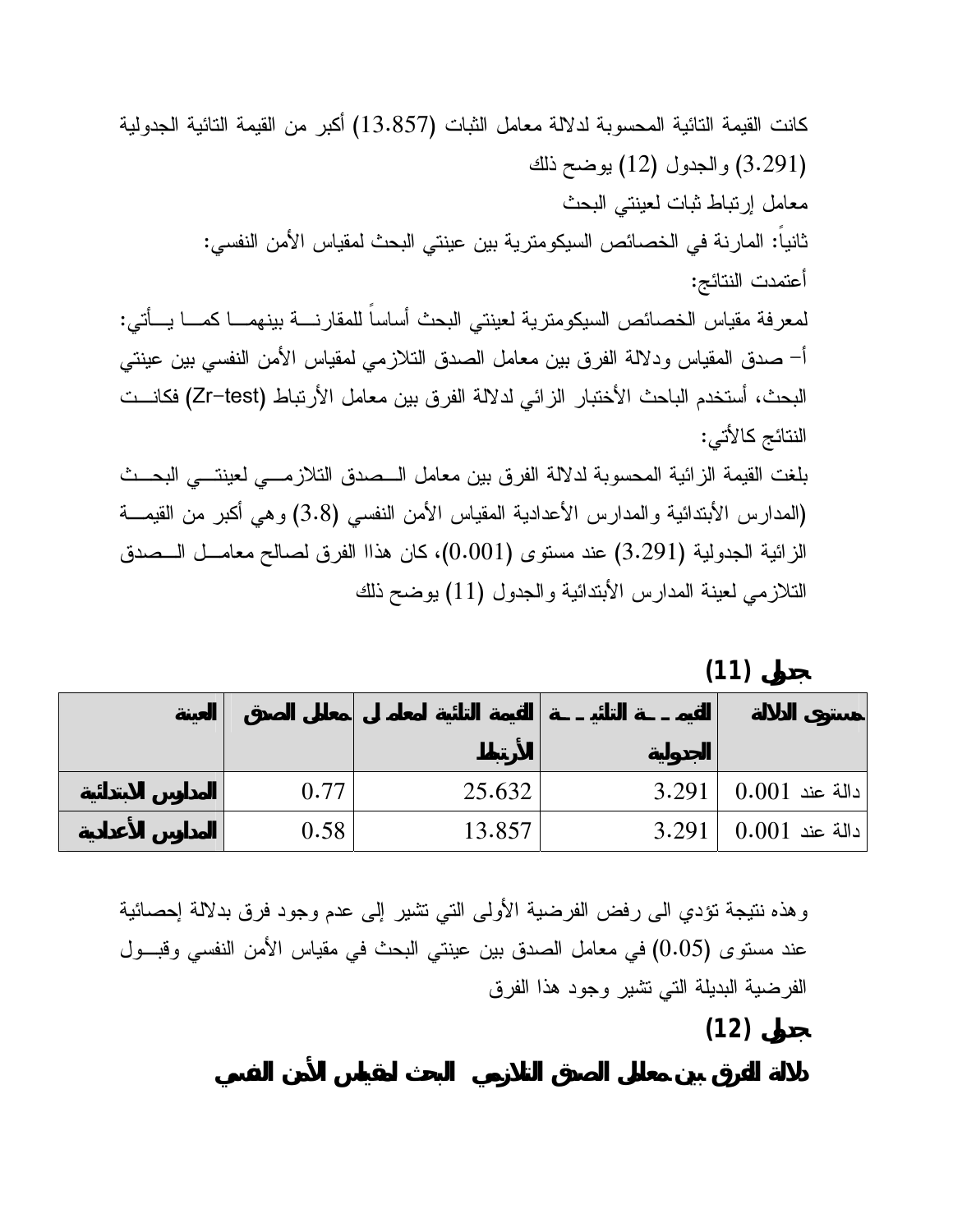| عينة البحث     | الصدق | المعيارية | المحسوبة | الجدولية | الدلالة              |              |
|----------------|-------|-----------|----------|----------|----------------------|--------------|
| مـــــــــدارس | 0.93  | 4.124     | 3.8      | 3.91     | حصالح   دلالة عنـــد |              |
| الأبتدائية     |       |           |          |          | 0.001                | عينة         |
| مـــــــــدارس | 0.70  | 0.879     |          |          |                      | المـــــدارس |
| الأعدادية      |       |           |          |          |                      | الأبتدائية   |

<sup>ت</sup>- ثبات المقياس:

لمعرفة دلالة الفرق في معامل الثبات بين عينتي المدارس الأبتدائية والمـدارس الأعداديـة أستخدم الباحث الأختبار الزائي لدلالة الفرق بين معاملي الأرتباط (test-Zr (فكانت النتيجة كما يأتي:

بلغت القيمة الزائية المحسوبة لدلالة الفرق بين معامل ثبـات عينتـي المـدارس الأبتدائيـة والمدارس الأعدادية لمقياس الأمن النفسي (4.6) وهي أكبر من القيمـة الزائيـة الجدوليـة (3.291) عند مستوى (0.001) في معامل الثبات بين عينتي المدارس الأبتدائية والمدارس الأعدادية لمقياس الأمن النفسي الجدول (15) وهذه نتيجة تؤدي إلى رفض الفرضية الثانيـة التي تشير إلى عدم وجود فرق بدلالة إحصائية عند مستوى (0.05) في معامل الثبات بـين عينتي البحث في مقياس الأمن النفسي وقبول الفرضية البديلة التي تشير وجود هذا الفرق

**جدول (12)**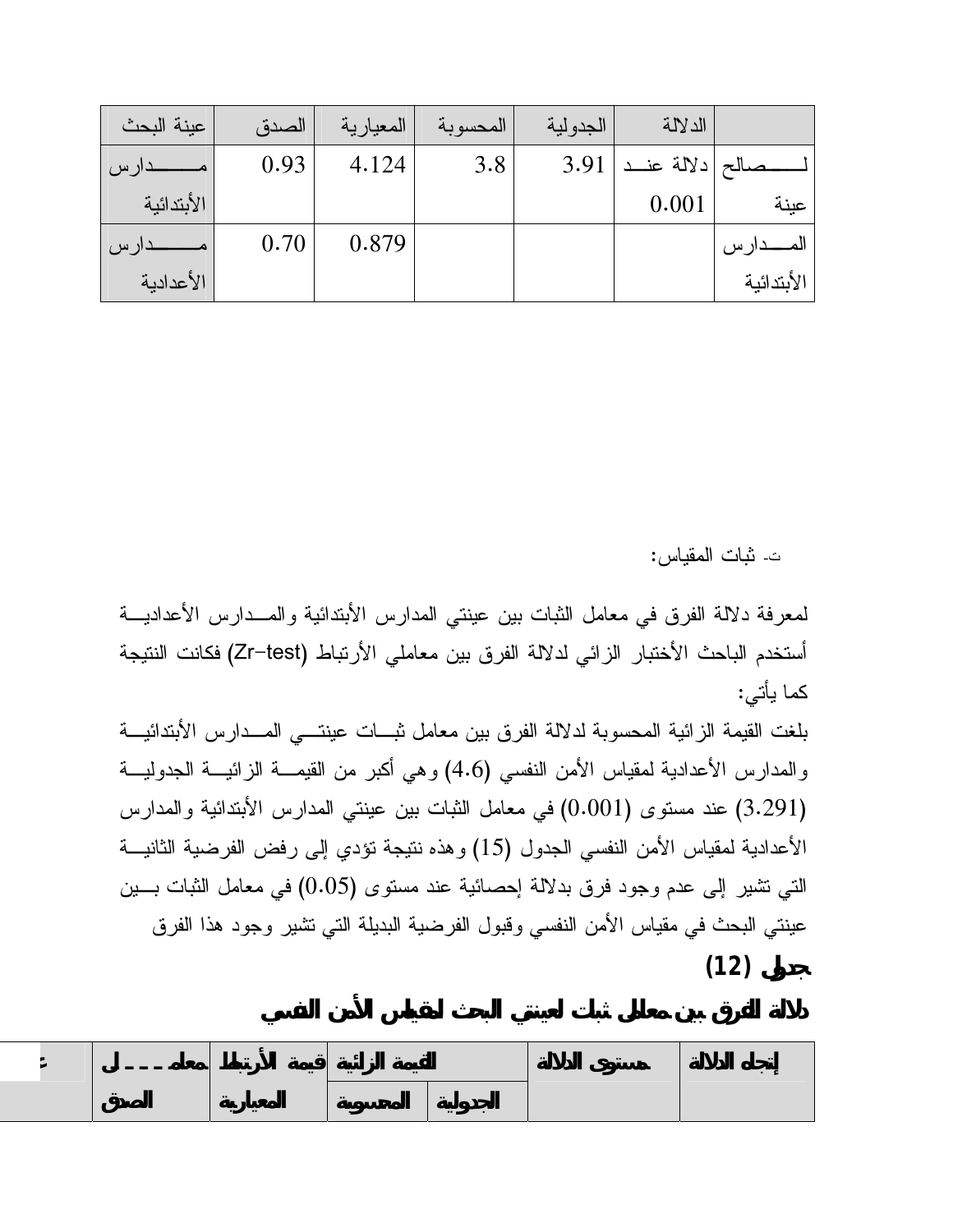| 0.77 | 0.957 |     |       | السصالح عينسة   دلالة عند 0.001 |            |
|------|-------|-----|-------|---------------------------------|------------|
|      |       | 4.6 | 3.291 |                                 | ــدارس     |
| 0.58 | 0.643 |     |       |                                 | الأبتدائية |
|      |       |     |       |                                 |            |

يتضمن أولا الأستنتاجات من أهم الأستنتاجات للأفادة منه ةالتي ممكن أن تثري الأطروحة أو تطوره

- **أولا: الأستنتاجات:** وفي ضوء نتائج البحث يمكن للباحث أن يستنتج الأتي -1 أهملت البحوث متغير الجنس ولم توضع علاقة هذا المتغير بقوة تحمـل الشخـصية ولجأت إلى أن تحصل على درجة من العينة ككل.
- -2 إتفقت الدراسات على أن متغير قوة تحمل الشخصية يجعل الفرد متكيفاً من خلال تقديم الأستجابة للضغوط.
- -3 إتفقت أغلب الدراسات على أن قوة تحمل الشخصية هي ليست مجالاً واحـداً وإنمـا ثلاث مجالات فسلجية معرفية سلوكية.
- -4 عمدت الدراسات إلى إستخدام التحليل العاملي لتحقيق صدق المفهوم كما عمدت إلـى إستخدام الأختبار والأتساق الداخلي لتحقيق الثبات.
	- -5 أستخدمت أغلب الدراسات مقياس هو لمز لقياس ضغوط الحياة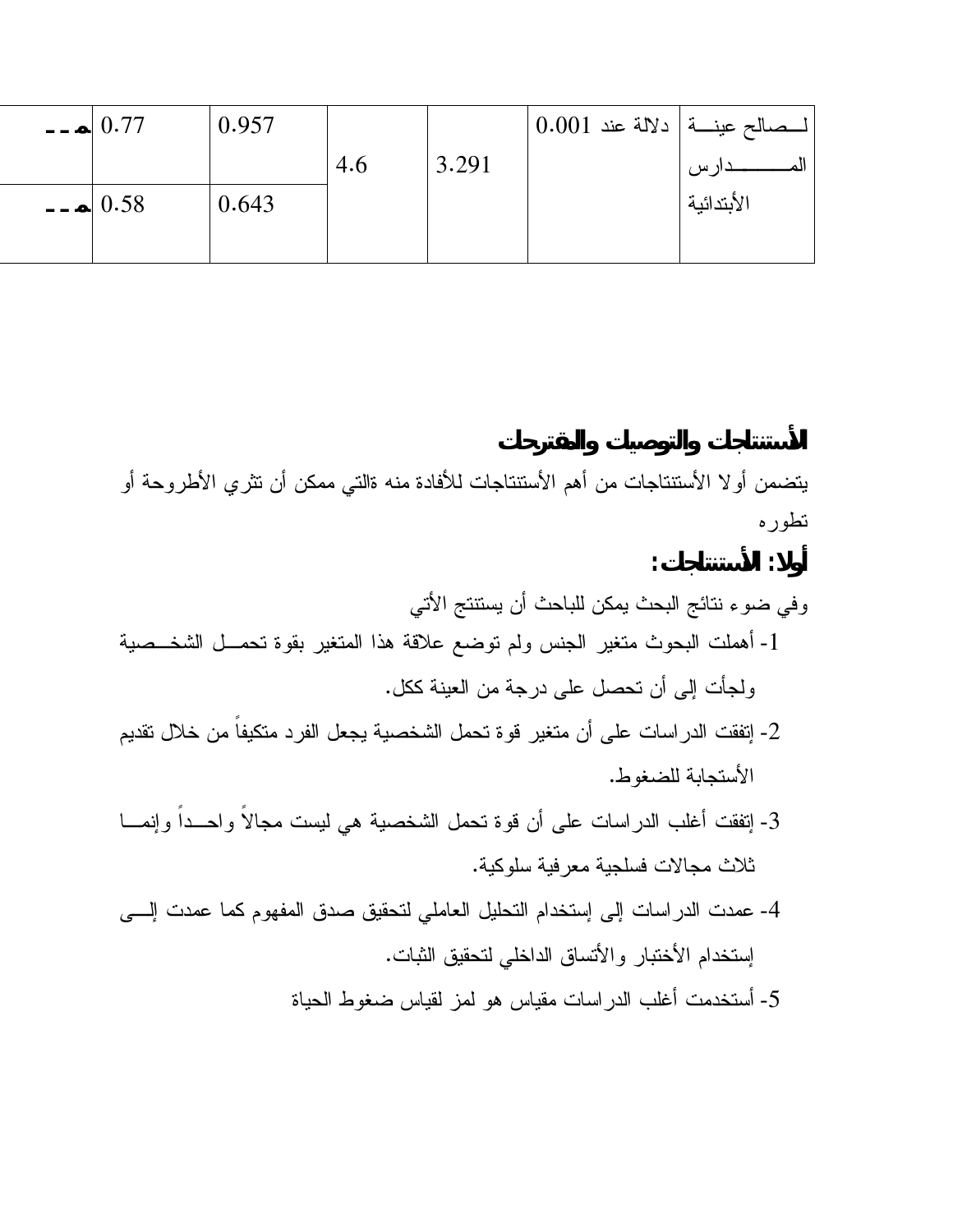- -6 كما أتفقت البحوث على أن متغير قوة تحمل الشخصية يرتبط إرتباطاً بـالأفراد ذوي التكيف السليم وأن قوة تحمل الشخصية الواطئ تظهر عليهم الأمراض بأستمرار سواء كانت نفسية أو جسمية.
- -7 أجريت الدراسات التي جاءت بعد كوباسا أما لأعادة تحديـد مجـالات قـوة تحمـل الشخصية أو لدراسة علاقة هذا المتغير بالصحة النفسية والجسمية ولحداثة هذا المتغير لم تجري دراسات عليه في الحضارة العربية بأستثناء دراسة بثينة منصور الحلو.
- -8 إن الخصائص السيكومترية لمقياس الأمن النفسي تتأثر سلباً أو أيجاباً بخصائص عينة البحث الحالي والموقف الأختباري.
- **ثانياً: التوصيات** في ضوء نتائج البحث يوصي الباحث بما يأتي: -1 ضرورة إزالة الروتين في عمل المعلمين والمدرسين -2 ضرورة تمتع المعلمين والمدرسين بالمرونة فيعمله وفي إصداره الأحكام على بعض القضايا والمشكلات.
- -3 ضرورة إزالة كل مسببات ومصادر الضغط النفسي والأجتماعي والمهني مـن أمـام المعلمين والمدرسين لكي يؤدوا أعمالهم على أحسن ما يرام وبكل دقة وإخلاص.
- -4 ضرورة وضع قيود وضوابط صادقة لمنع تجاوزات وإساات الأخرين على المعلمـين والمدرسين.
- -5 ضرورة تمتع المعلمين والمدرسين بدرجة وظيفية لتزيد من قيمته وترفع مـن شـأنه أسوة برؤساء الأقسام في المديرية العامة للتربية.
- -6 ضرورة صرف مخصصات نقل للمعلمين والمدرسين بسبب تنقلـه المـستمر بـين المدارسة والبيت والمتباعدة داخل مركز المحافظة وزيادة مخصـصات النقـل التـي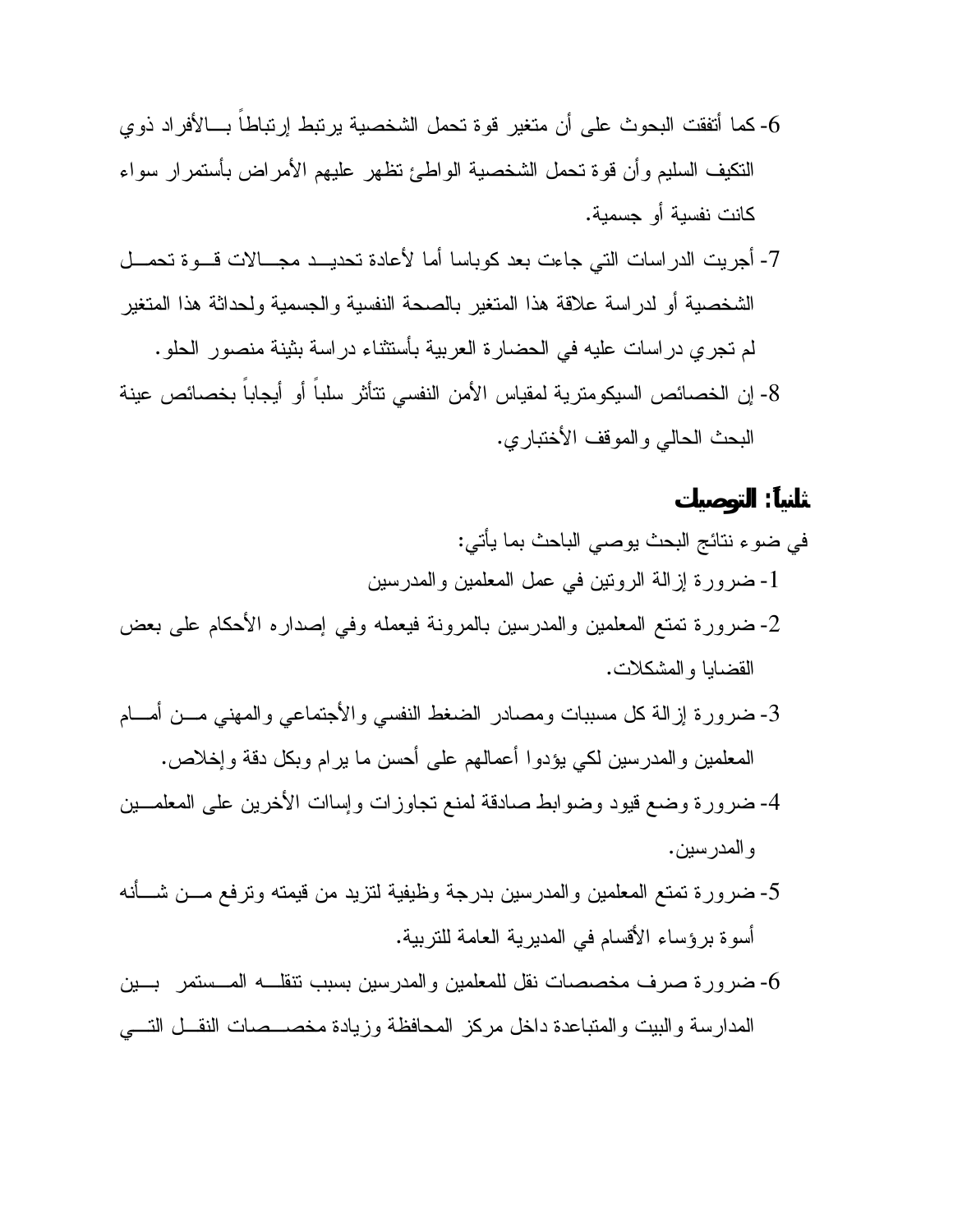تصرف له عند وجود بعض المعلمين في المدارس الريفية وأن تكون موازية لأرتفاع أجور النقل والبنزين.

-7 ضرورة تزويد بمستلزمات القرطاسية التي يحتاج لها فـي عملـه أسـوة بـأدارت المدارس.

-8 فتح قسم الأدارة والأشراف التربوي في الكليات.

- -9 أستحداث أختصاصات جيدة في قسم الأشراف التربوي كأختصاص القراءة الحلزونية والتوليفية للصف الأول الأبتدائي وأختصاص للأجتماعيات وأخـر للعلـوم والتربيـة الصحيحة الخ.
- -10 الأفادة من أساليب الأتجاه القائم على الكفاءات في إعداد المعلمين والمدرسـين ضمن التخطيط المستقبلي لأعداد وتدريب المعلمين فـي العـراق، وذلـك لأن هـذه الأساليب تتطلب تغييراً جذرياً وشاملاً لجميـع مكونـات بـرامج إعـداد المعلمـين والمدرسين، مما قد يصعب تحقيقة بالأمكانات المتاحة حالياً.
- -11 محاولة البحث عن أفضل السبل لأجتذاب العناصر البـشرية الجيـدة لمهنـة التدريس رغم الصعوبات التي قد تواجه هذه المحاولات، فما يتطلب تغيير النظرة إلى مهنة التدريس، ومما يساعد في تحسين الأوضاع الأجتماعية والأقتـصادية للمعلمـين والمدرسين العراقيين
- -12 العمل على إستعادة إنسانية مهن التدريس في العراق، وذلـك بأعـداد معلـم ومدرس مكتمل النضج عقلياً وإجتماعياً وروحياً ووجدانياً، حتى يستطيع الأسهام فـي تخرج أجيال تتحلى بهذه الصفات لأن فاقد الشيء لايعطيه.
- -13 الأخذ بالأتجاهات الحديثة في إعداد وتدريب المعلمين والمدرسين أو الأسـتفادة من برنامج التعلم الذاتي والتربية المستمرة، مما يتطلب إعادة النظر في برامج الأعداد والتدريب من حيث نظم القبول والأهداف والمحتوى ولظـرف والوسـائل وجوانـب التقويم.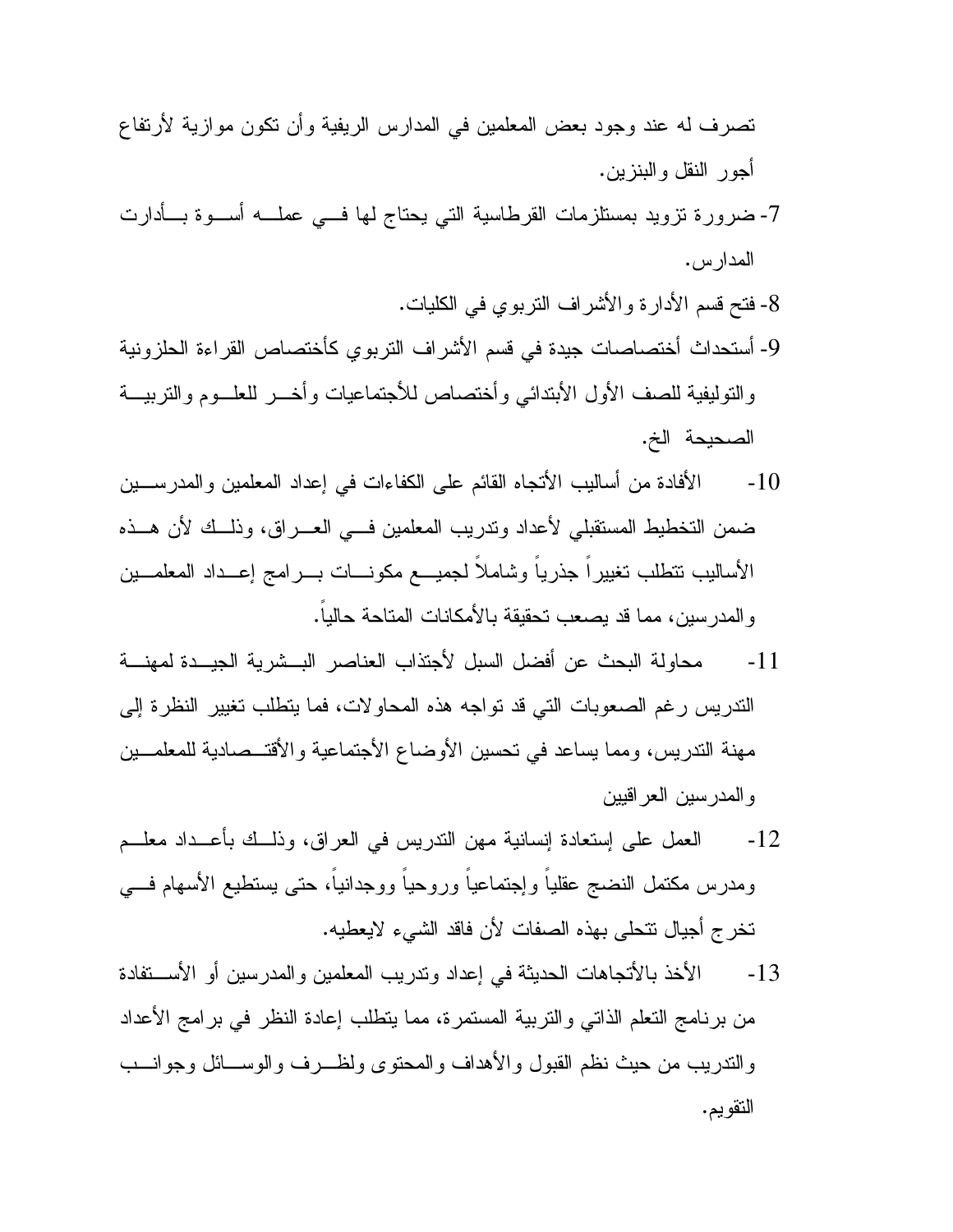- -14 إيجاد أكبر عدد م الخصائص السيكومترية للمقياس، المتمثلة بالصدق والثبـات وحساسية المقياس وشكل التوزيع التكراري.
- -15 إن الخصائص السيكومترية تحسب من إجابات أفراد العينة التي قد تختلف من وقت إلى أخرومن مكان إلى أخر بحسب العوامل المؤثرة في الموقف الأختباري لـذا يجب أختبار العينة بصورة صحيحة.
- **ثالثاً: المقترحات** إستكمال للبحث الحالي وتطوراً له، يقترح الباحث إجرءات الدراسات المستقبلية الأتية-: -1 أجراء دراسة مقارنة بينن قوة تحمل الشخصية لدى المعلمين والمدرسين فـي تربيـة ديالى بحسب متغير الجنس وسنوات الخدمة والتحصيل الدراسي. -2 إجراء دراسة مقارنة بين قوة تحمل الشخصية لدى المعلمين والمدرسـين للمراحـل
	- الأبتدائية وللمدارس للمرحلة المتوسطة.
	- -3 إجراء دراسة عن إستراتيجيات مواجهة الضغوط النفسية لدى المعلمين والمدرسين -4 إجراء دراسة عن إستراتيجيات تعزيز قوة التحمل لدى المعلمين والمدرسين.
- -5 إجراء دراسة عن أثر برنامج أرشادي لتعزيز قوة تحمل الشخصية والـضبط لـدى المعلمين والمدرسين.
- -6 إعادة النظر في حجم الأعباء والمسؤوليات الملقاة على عاتق المعلم والمدرس العراقي من مثل لغابة التعليمي والأعمال الأضافية التي يقوم بها مـا يـصرفه فـي تنميـة وجوانب التقويم.
- -7 توحيد مصادر إعداد المعلمين والمدرسين في البلد الواحد بحيث يتم إعداد المعلمـين والمدرسين لمختلف مراحل التعليم وأنواعه، بما فيذلك معلم ما قبل المرحلة الأبتدائية في إطار جامعي وضمن كليات التربية في العراق مع التركيز على تزويد المرحلـة الأتدائية بمعلمين يتميزون بقدر عال من الكفاءة وحسن الأداء.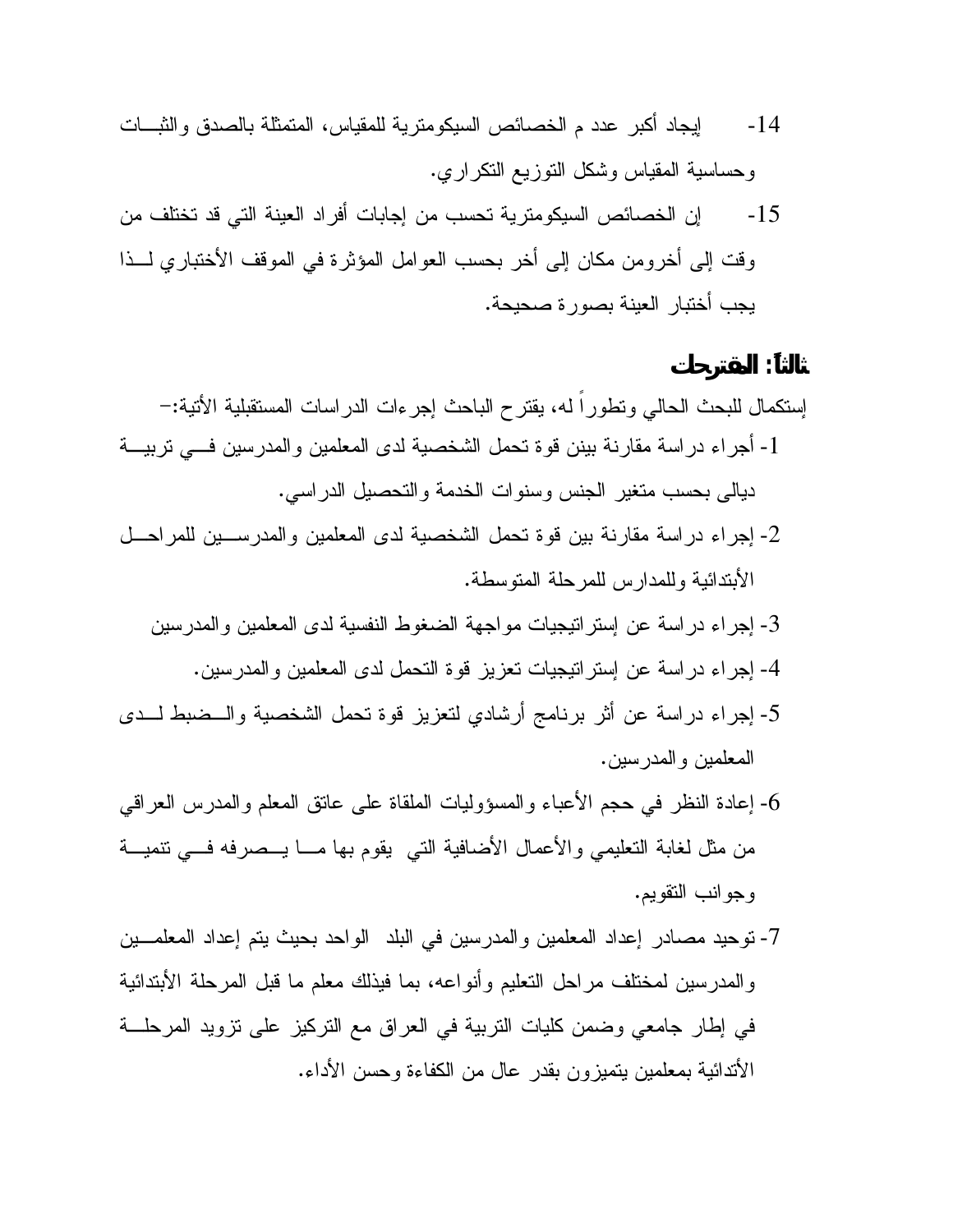- -8 الأستفادة من تجارب بعض الدول العربية والأجنبية في توفير المعلم الكـفء للتعلـيم العام، وذلك من حيث كيفية الأعداد ومستواه، ونوعية البرامج المستخدمة فيـه، بـل والعمل على تطويرها بما يخدم التربية في البيئة المحلين.
- -9 إجراءات دراسة مقارنة في الخصائص السيكومترية للمقياس بين عينتين مختلفتين تبعاً لمتغيرات (الدراسة واللقب العلمي واللعمر).
- دراسة مقارنة في الخصائص السيكومترية للمقياس لعينة (تدريسي المدارس الأبتدائية والأعدادية) تبعاً لمتغيرات  $10\,$ (التخصص، اللقب العلمي، الجنس).

**ملحق (1)**

| 1              | أ.د. نشعة كريم عذاب اللامي       | رئيسة قسم الأرشاد النزبوي الكليسة النزبيسة |
|----------------|----------------------------------|--------------------------------------------|
|                |                                  | الأساسية المستنصرية                        |
| 2              | أ.م.د. عبد الكريم محسن محمد      | رئيس قسم الأرشاد النفسي الكلية التربوية    |
| 3              | أ.م.د. حسن حمود الطائي           | الجامعة المستنصرية كلية الأداب             |
| $\overline{4}$ | أ.م.د. عصام عبد العزيز محمد      | معهد اعداد المعلمين الصباحي/بعقوبة         |
| 5              | أ.م.د. فاطمة هاشم كاظم           | الكلية النزبوية/بغداد                      |
| 6              | د. عبد الحكيم عبد الرحمن السلامي | كلية التربية الأساسية الجامعة المستنصرية   |
| $\overline{7}$ | أ.د. صالح مهدي صالح              | كلية التربية الجامعة المستنصرية            |
| 8              | مظهر عبد الكريم العبيدي          | كلية التربية /الأصمعي جامعة ديالي          |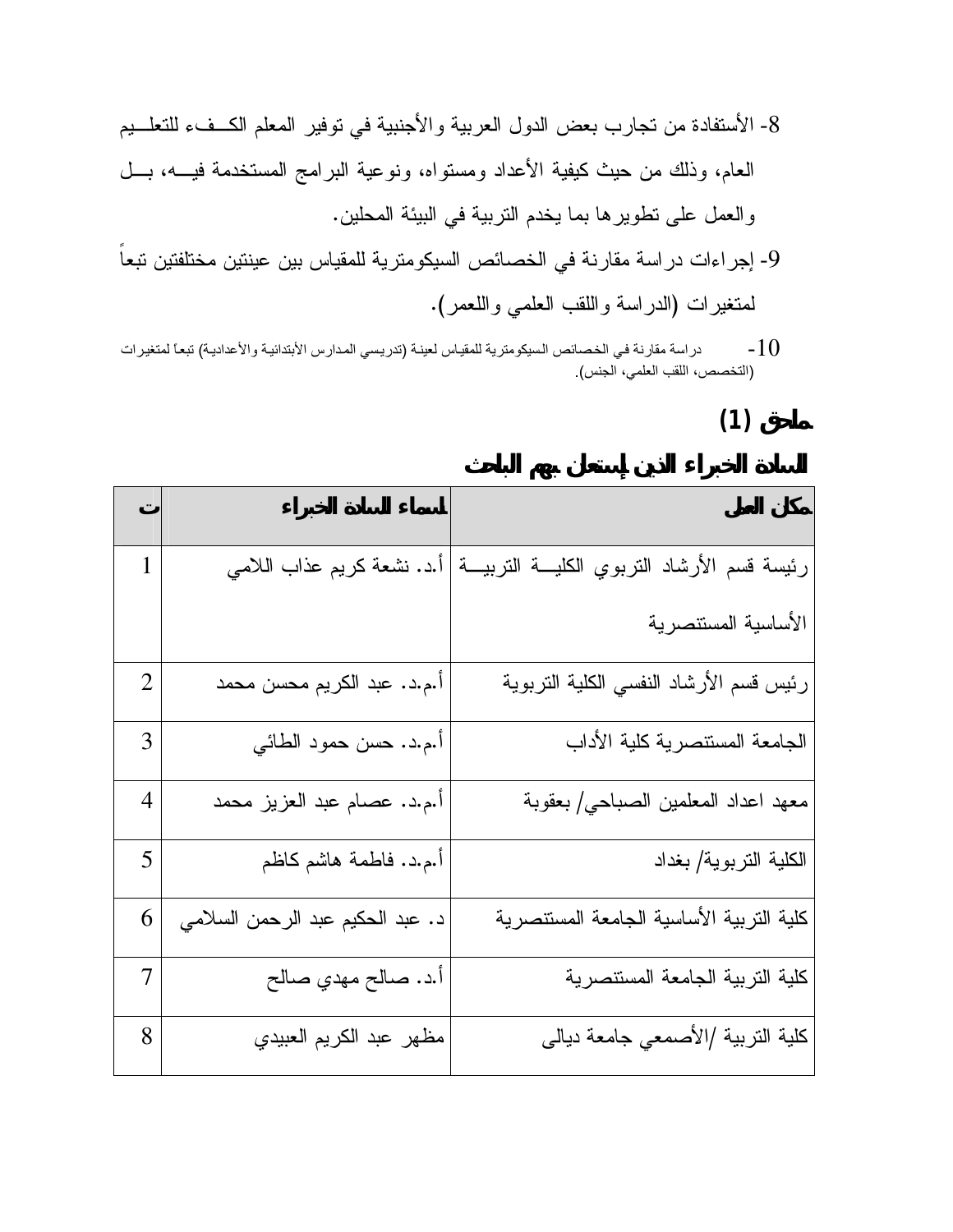| 9 | أ.م.د. خالد جمال حمدي                                     | كلية التربية للعلوم الأنسانية جامعة ديالى |
|---|-----------------------------------------------------------|-------------------------------------------|
|   | أ.م.د. عدنان محمود عباس المهداوي $\bigg  \, 10 \, \bigg $ | كلية التربية للعلوم الأنسانية جامعة ديالي |

الملحق (2) عزيزي المشرف......عزيزتي المشرفة عزيزي المعلم....... عزيزتي المعلمة نضع بين يديك مجموعة من الفقرات تمثل بعض الخصائص والصفات تنطبـق عليـك أولا تنطبق وإن الإجابة عليها لاتعني إنك على صواب أوخطأ، يرجى قراءتها بإمعـان وتحديـد رأيك وضع بوضع علامة ((صح)) تحت واحد من البدائل الموجودة أمام كل فقـرة والـذي ترى أنه ينطبق عليك وأرجو أن لاتقضي وقتاً طويلاً في الأجابة، بل أكتب الجواب الذي يخطر على بالك مباشرةً. مع الشكروالتقدير......... الجنس: ذكر( ) أنثى( ) الباحث السيد الباحث المحترم تحية طيبه - الغرض من الأستيان-اعمل على تنظيم الديباجه في الصفحة الأولى والتي تتضمن م/أراء خبراء/ مثلاً - عنوان بحثك - الأدارة المستخدمة له مع تعريفها مع تحياتي بالموفقية أ.د.عدنان

**أوافــق الفقرات**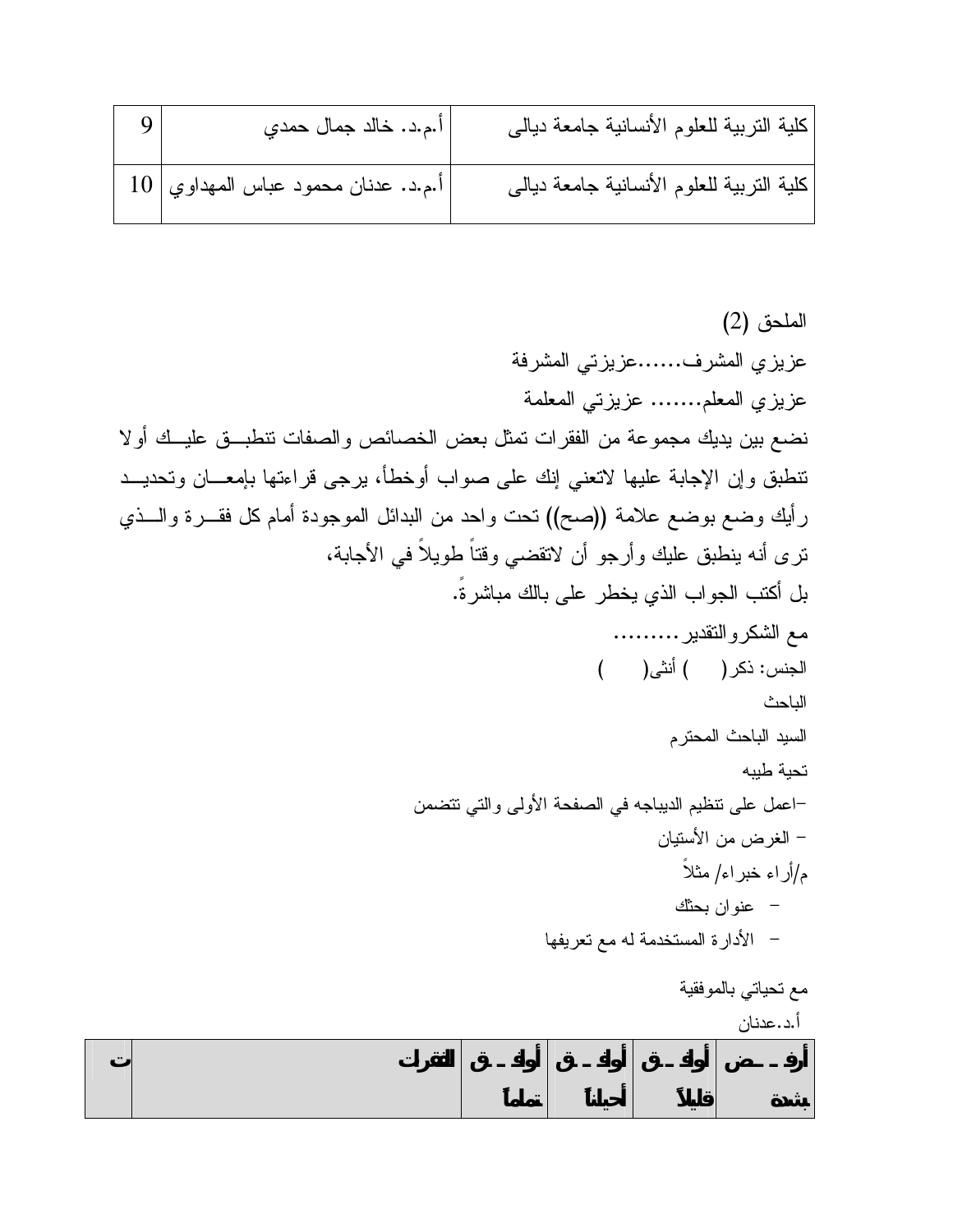|                 | غالبا ما أنهض متلهفا لأبـــدا مـــن حيـــث   1 |  |  |
|-----------------|------------------------------------------------|--|--|
|                 | أنتهيت في اليوم السابق                         |  |  |
| $\overline{2}$  | أحب النتويع الكثير في عملي                     |  |  |
| $\mathfrak{Z}$  | يساعد التخطيط المسبق في تجنب أغلــب            |  |  |
|                 | مشاكل الفرد المستقبلية                         |  |  |
| $\overline{4}$  | أشعر بأنبي قادر على التغير مع مـــا قـــد      |  |  |
|                 | يحدث غدا من خلال ما أقوم به اليوم              |  |  |
| 5 <sup>1</sup>  | أحب الجدل والمناقشة الجدية مع الأخرين          |  |  |
|                 | مهما حاولت أن أبذل مـــن جهـــد فأنهـــا   6   |  |  |
|                 | ستذهب سدى                                      |  |  |
|                 | أغلب الأشخاص الذين يعملـــون لكـــسب   7       |  |  |
|                 | العيش مستغلون من قبل رؤسائهم                   |  |  |
| 8               | لاتصل إلى أهدافك مهما بذلت من جهود             |  |  |
| $\overline{9}$  | الشخص الذي يتغير تفكيره يكون معتمـــدا         |  |  |
|                 | على أحكام ثابته                                |  |  |
| 10 <sub>l</sub> | أجد سهولة النكيف حينما أنتق إلى مكـــان        |  |  |
|                 | أخر .                                          |  |  |
|                 | أعتقد أن أغلب الأشياء التي تحسدث فسي   11      |  |  |
|                 | الحياة مقدراً لها أن تحدث                      |  |  |
| 12              | أفرح عندما يستشيرني الأخرين                    |  |  |
| 13 <sup>1</sup> | عندما أضع الخطط أكون متأكداً إني قادراً        |  |  |
|                 | على تطبيقها علميا                              |  |  |
|                 | أعترف بالخطأ وأحاول النعلم والأســـنفادة 14    |  |  |
|                 | منه                                            |  |  |
| 15              | أنطلع بواقعية للنقدم في عملي                   |  |  |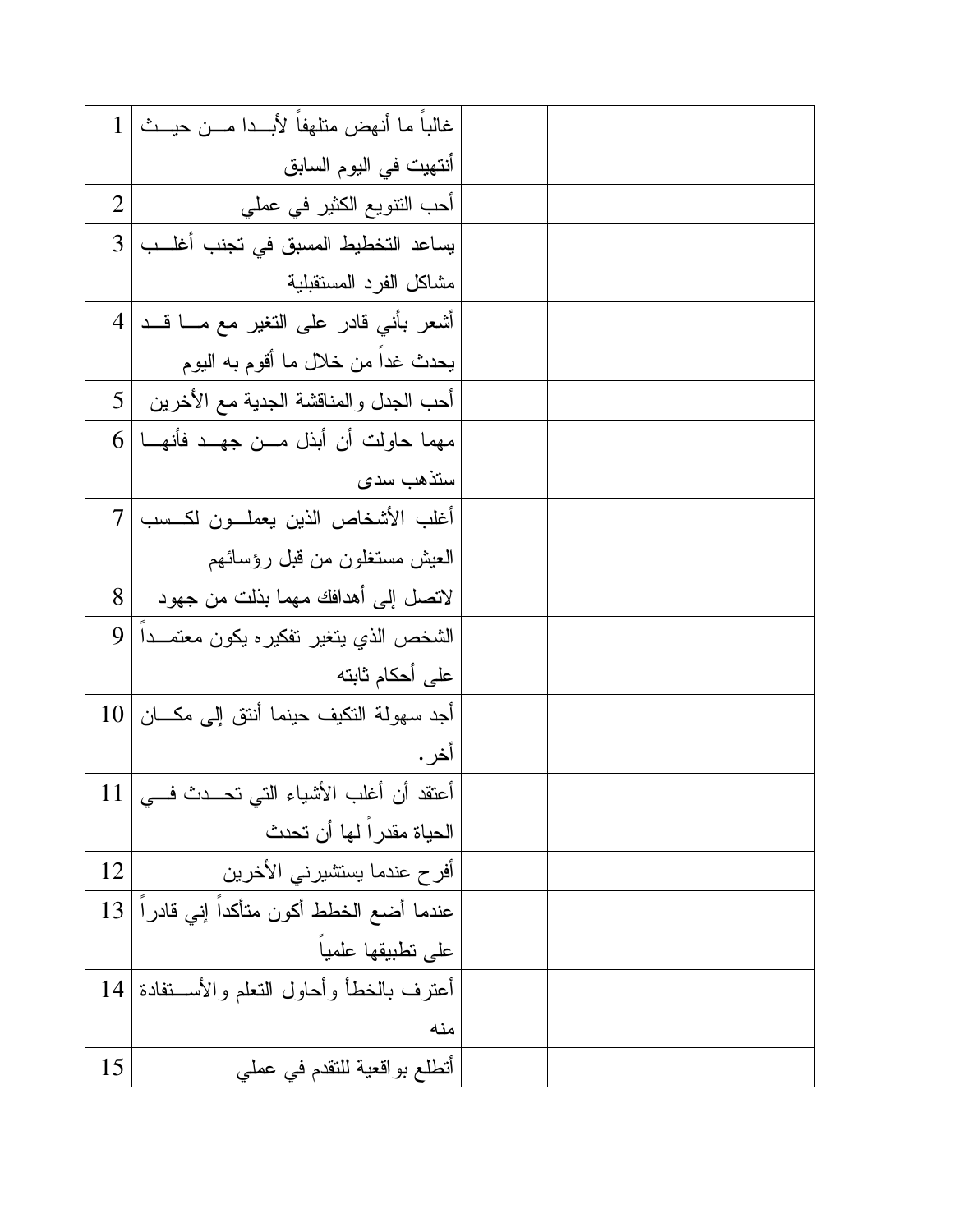| 16              | أتحمل إساءة الأخرين                            |  |  |
|-----------------|------------------------------------------------|--|--|
| 17              | أتخوف من المشكلات التي تجابهني                 |  |  |
| 18              | أشعر بالضيق عندما أبتعد من شيء مـــا           |  |  |
|                 | كنت منشغلا فيه                                 |  |  |
| 19              | عندما اعمل لإنجاز مهمة صعبة أعـــرف            |  |  |
|                 | متي أطلب المساعدة                              |  |  |
|                 | أنه من المثير والممتع لمي أن أنعلم شـــيء   20 |  |  |
|                 | ما عن نفسي                                     |  |  |
| 21              | أشعر أن لبي قوة نـحكم وضبط عالية لكافة         |  |  |
|                 | انفعالاتي                                      |  |  |
|                 | أستمتع بوجودي مع أشخاص الواضــــحين   22       |  |  |
|                 | في أفكار هم وأهدافهم                           |  |  |
| 23              | يزعجني مقاطعة عملى اليوومي المعتساد            |  |  |
|                 | بشيء غير متوقع الحدوث                          |  |  |
|                 | أمارس عملي بجد ونشاط كونبي أقدم خدمة   24      |  |  |
|                 | للمجتمع                                        |  |  |
|                 | أشعر النقة بقدراتي على تنفيذ ما يطلــب   25    |  |  |
|                 | منے ،                                          |  |  |
|                 | أشعر بالحاجة إلى بذل الجهد في العمـــل   26    |  |  |
|                 | طالما أن ذلك لا يغير شيئاً                     |  |  |
| 27              | أحترم النظم والقوانين لأنها توجهني             |  |  |
| 28              | الإفراد الذين يعملون ما بوســـعهم يجبـــأن     |  |  |
|                 | ينالو إسنادا (دعما) ماليا من المجتمع           |  |  |
| 29              | أعبى المشكلة أو المـــسألة فبـــل أن أتخـــذ   |  |  |
|                 | قراري                                          |  |  |
| 30 <sup>°</sup> | أعرف حقيقة تفكيري في كثير من الأحيان           |  |  |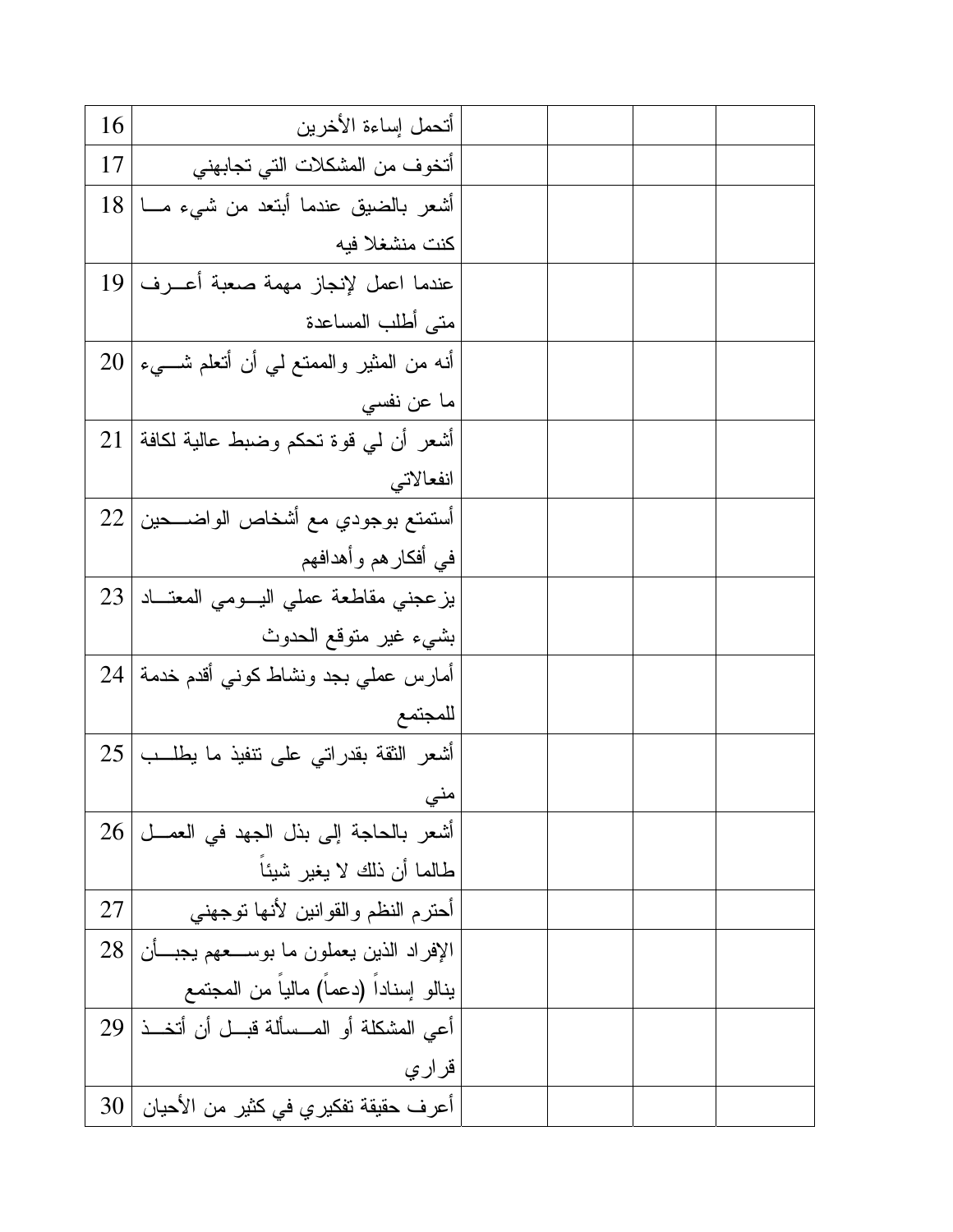| 31 <sup>1</sup> | أعتمد النظريات التى لاتسرنبط بالحقـــائق    |  |  |
|-----------------|---------------------------------------------|--|--|
|                 | إرتباطا وثيقا                               |  |  |
|                 | العمل الأعتيادي ممل جــدا ولا يـــستحق   32 |  |  |
|                 | العناء                                      |  |  |
| 33              | الننغير في العمل اليومي غالبا ما يزعجني     |  |  |
| 34              | أذا حاول أحد أن يؤذينبي أشعر بأنبي عاجز     |  |  |
|                 | عن إيقافه                                   |  |  |
| 35 <sub>1</sub> | أشعر في معظم الأوقات بأن الحياة مثيرة       |  |  |
|                 | بالنسبة لي                                  |  |  |
| 36              | يبدو من غير العدل عادة أن أحصل على          |  |  |
|                 | توبيخ (عقوبة) في عملي                       |  |  |
| 37 <sup>1</sup> | أريد أن أتأكد أن شخصا سيعتني بي عندما       |  |  |
|                 | أتقدم بالعمر                                |  |  |
| 38              | أدبر قدراتي وجهودي لإسعاد عائلتي ومن        |  |  |
|                 | أحبهم                                       |  |  |
| 39              | أقوم بأعمالي مهما كانت الضغوطات             |  |  |
| 40              | أسعى لمرضاة الله في أداء أعمالي             |  |  |

الملحق (3) أسماء الخبراء الذين أستعان الباحث بأرائهم في إجراءات البحث <sup>أ</sup>- تحديد المكونات السلوكية للأمن النفسي والتعريف النظري <sup>ب</sup>- تحديد الأهمية النسبية لأبعاد (المكونات السلوكية) للأمن النفسي <sup>ت</sup>- التحليل المنطقي للفقرات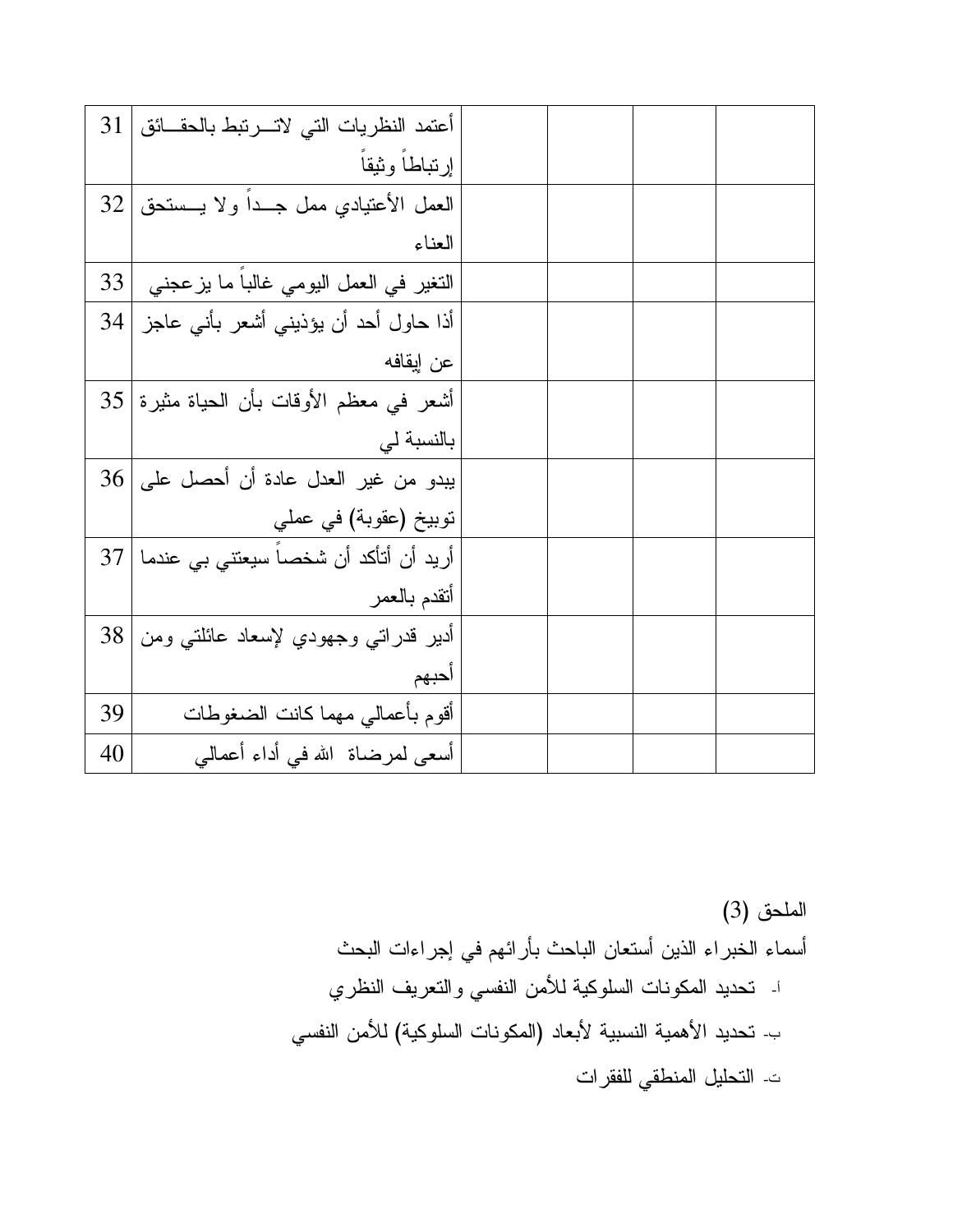| $\mathbf{1}$   | أ.م.د.علوم محمد علي     | كلية التربية/أبن الهيثم/جامعة بغداد | $\sf X$  | X | $\pmb{\mathsf{X}}$      | $\sf X$                   |
|----------------|-------------------------|-------------------------------------|----------|---|-------------------------|---------------------------|
| $\overline{2}$ | أ.م.د. رافد بحر أحمد    | كلية التربية/أبن الهيثم/جامعة بغداد | X        | X | $\sf X$                 | $\boldsymbol{\mathsf{X}}$ |
| 3              | أ.م.د. سعد علي زاير     | كلية النربية/أبن الرشــد/ جامعـــة  | X        | X | $\times$                |                           |
|                |                         | بغداد                               |          |   |                         |                           |
| $\overline{4}$ | أ.م.د. كفاح العسكري     | كلية التربية /الجامعة المستنصرية    | X        | X |                         |                           |
| 5              | أ.م.د. محمد أنور        | كلية النربية/أبن الرشــد/جامعــة    | X        | X | X                       | $\mathsf X$               |
|                |                         | بغداد                               |          |   |                         |                           |
| 6              | م.د. بشرى كاظم سلمان    | كلية التربية /الجامعة المستنصرية    | X        | X | X                       | $\boldsymbol{\mathsf{X}}$ |
| 7              | م.د. خولة فاضل مغامس    | معهد الفنون الجميلية للبنين         | $\times$ | X | X                       | $\times$                  |
| 8              | م.د. سهيلة عبد الرضا    | كلية التربية /الجامعة المستنصرية    | X        | X | X                       | X                         |
| 9              | م.د. صباح محسن          | هيئة المعاهد الفنية/ معهــد الأدارة | X        | X | X                       |                           |
|                |                         | التقتى                              |          |   |                         |                           |
| 10             | م.د. ماجده هليل العلي   | كلية التربية /الجامعة المستنصرية    | $\times$ | X | X                       |                           |
| 11             | م.م. أمال إسماعيل حسين  | كلية التربية /الجامعة المستنصرية    | X        | X | X                       | $\boldsymbol{\mathsf{X}}$ |
| 12             | م.م. بتسام مظهر         | كلية الأداب/ جامعة بغداد            | $\sf X$  | X | X                       |                           |
| 13             | م.م. عبد الرسول عداي    | كلية الأداب/ الجامعة المستنصرية     |          | X | $\sf X$                 | $\boldsymbol{\mathsf{X}}$ |
| 14             | م.م فرحان حمزة البيضاني | كلية التربية/ الجامعة المستنصرية    | $\sf X$  | X | $\overline{\mathsf{X}}$ |                           |

<sup>ث</sup>- صلاحية مقياس التقدير الذاتي للأمن النفسي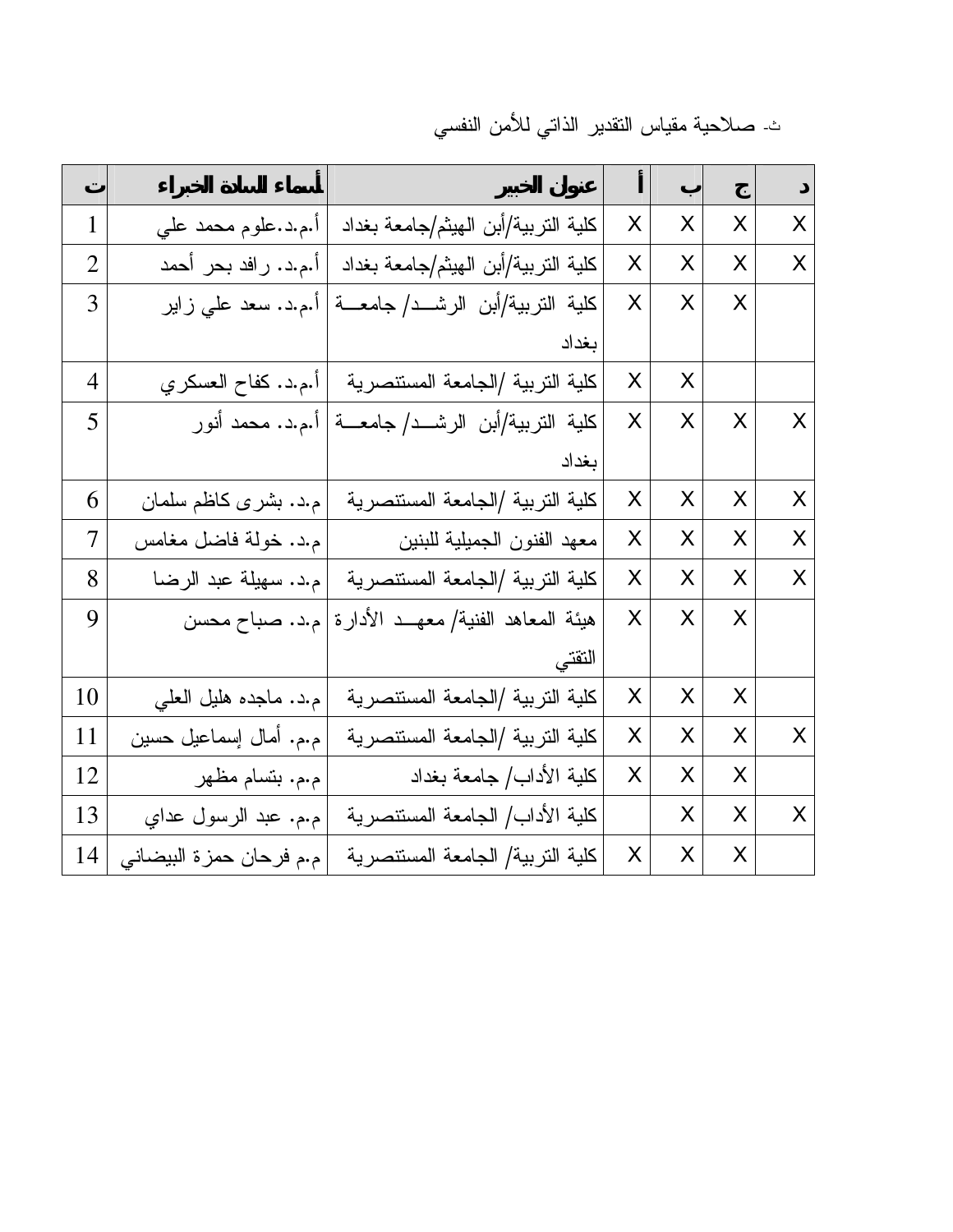ملحق (4) مقياس الأمن النفسي بصيغته الأولية م/ إستبانة أراء الخبراء في صلاحية فقرات مقياس (الأمن النفسي) الأستاذ الفاضل .......................... المحترم تحية طيبة

يروم الباحث إجراء دراسة تهدف (قياس الأمن النفسي لدى تدريسي المدارس) ومن إطـلاع الباحث على عدد من الدراسات اليابقة والأدبيات النظرية ذات العلاقة، وضعت تعريفاً لمفهوم الأمن النفسي الذي يشير إلى أنه (الشعور بالأمن والأستقرار وحماية النظام والقانون، وتجنب الأمر والتحرر من الخوف والقلق، أو أي شيء قد يؤذي الفرد) وحددت له (7) مكونات هي (إطمئنان التدريسي إلى إشباع حاجاتـه الأساسـية، الأحـساس بالأنتماء إلى الجماعة، الشعور بالتهديدات والأخطار الخارجية والداخلية، الـشعور بحمايـة القانون النظام، الشعور بالأيمان والتمسك برسالته العلمية، تـأثير المتغيـرات الحـضارية، وإحترام الحرية الفكرية لتدريسي الجامعة والشعور بالديمقراطية في التعامل. ولقد أعد الباحث مجموعة من المتغيرات لكل مكون من مكونات المفهوم صاغتها بأسـلوب العبارات التقريرية مع ثلاثة بدائل هي (نعم، لاأدري،لا) ولأنكم من أهل الخبرة والتخصص

في المجال يرجى من شخصكم الكريم بيان رأي في صلاحية كل فقرة من مقيـاس المكـون الذي وضعت لقياسه مع إجراء التعديل المناسب إذا تطلب ذلـك ولكـم الـشكر والأمتنـان الجزيلين وأدامكم االله لخدمة العلم.

الباحث

|               | المكونات وفقراتها                            | صالحة | غير صالحة | التعديل |
|---------------|----------------------------------------------|-------|-----------|---------|
|               | أولاً: مكون الأول "إطمئنان النريسي إلــى   1 |       |           |         |
|               | إشباع حاجاته الأساسية                        |       |           |         |
|               | أشعر بالضيق من شــحة المـــاء الــصالح   2   |       |           |         |
|               | للشرب في المدرسة                             |       |           |         |
| $\mathcal{E}$ | يقلقني تأمين الحاجات الحياتية اليومية        |       |           |         |
|               | أشعر بالضيق من الـجو الخانق والملوث في   4   |       |           |         |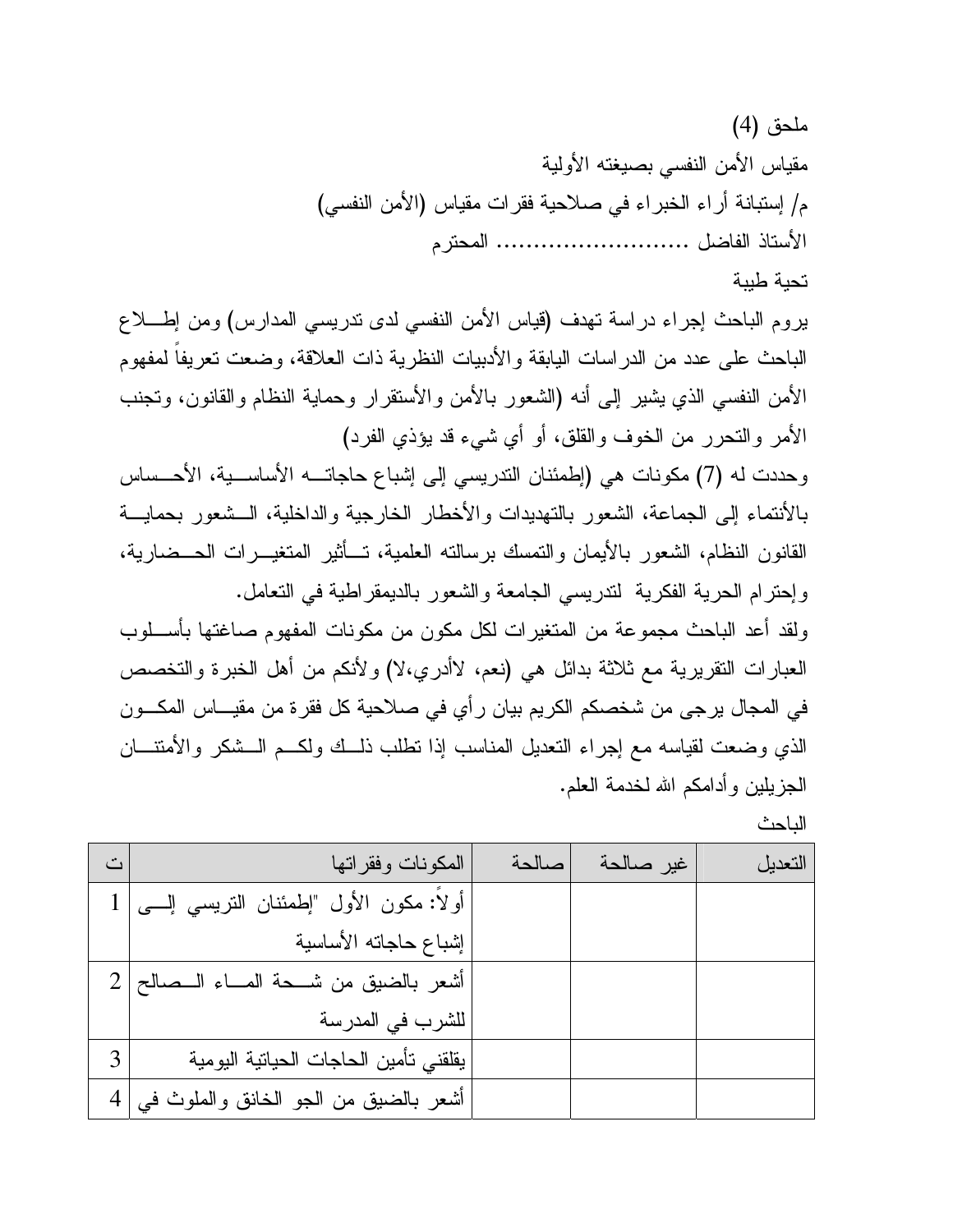|                 | البيئة المدرسية                             |  |
|-----------------|---------------------------------------------|--|
|                 | أشعر بالخجل من أرقسة المسدارس غيسر   5      |  |
|                 | النظيفة                                     |  |
| 6 <sup>1</sup>  | يزعجني عدم نوفير الحمامات الأئقــــة فــــى |  |
|                 | المدرسة                                     |  |
| $\tau$          | أشعر بالخجل لعدم تسوفر نسادي خساص           |  |
|                 | بالتدريسين                                  |  |
| 8               | ثانيا: أشعر بالقلق لعدم إملاكي سكن          |  |
| 9               | يقلقني عدم كفاية الراتــب الــشهري لــسد    |  |
|                 | احتياجاتي                                   |  |
| 10              | المكون الثانبي (الأحساس بالأنتماء للجماعة   |  |
|                 |                                             |  |
| 11              | أشعر بالضبق لعدم وجود فعاليات أجتماعية      |  |
|                 | بين التدريسين                               |  |
| 12              | يز عجني أفتقار المدرسة إلى صندوق التكافل    |  |
|                 | الأجتماعي                                   |  |
| 13              | يضايقني إفتقار المدارس إلى ناد إجتمــــاعي  |  |
|                 | ترفيه <i>ي</i>                              |  |
|                 | أشعر بالضيق من نعامل المسوظفينن مسع   14    |  |
|                 | الندر يسبين غير الأئق                       |  |
| 15              | ثالثا: أمتلك أفكار مشتركة مع زملائي         |  |
| 16 <sup>1</sup> | أتمكن من النفاعل بـــسهولة فــــى الوســـط  |  |
|                 | المدرسى                                     |  |
| 17              | أشعر بسهولة التفاعل بين أصدقائي             |  |
| 18              | أشعر بتفاعل المعلمين بعضهم مع بعض           |  |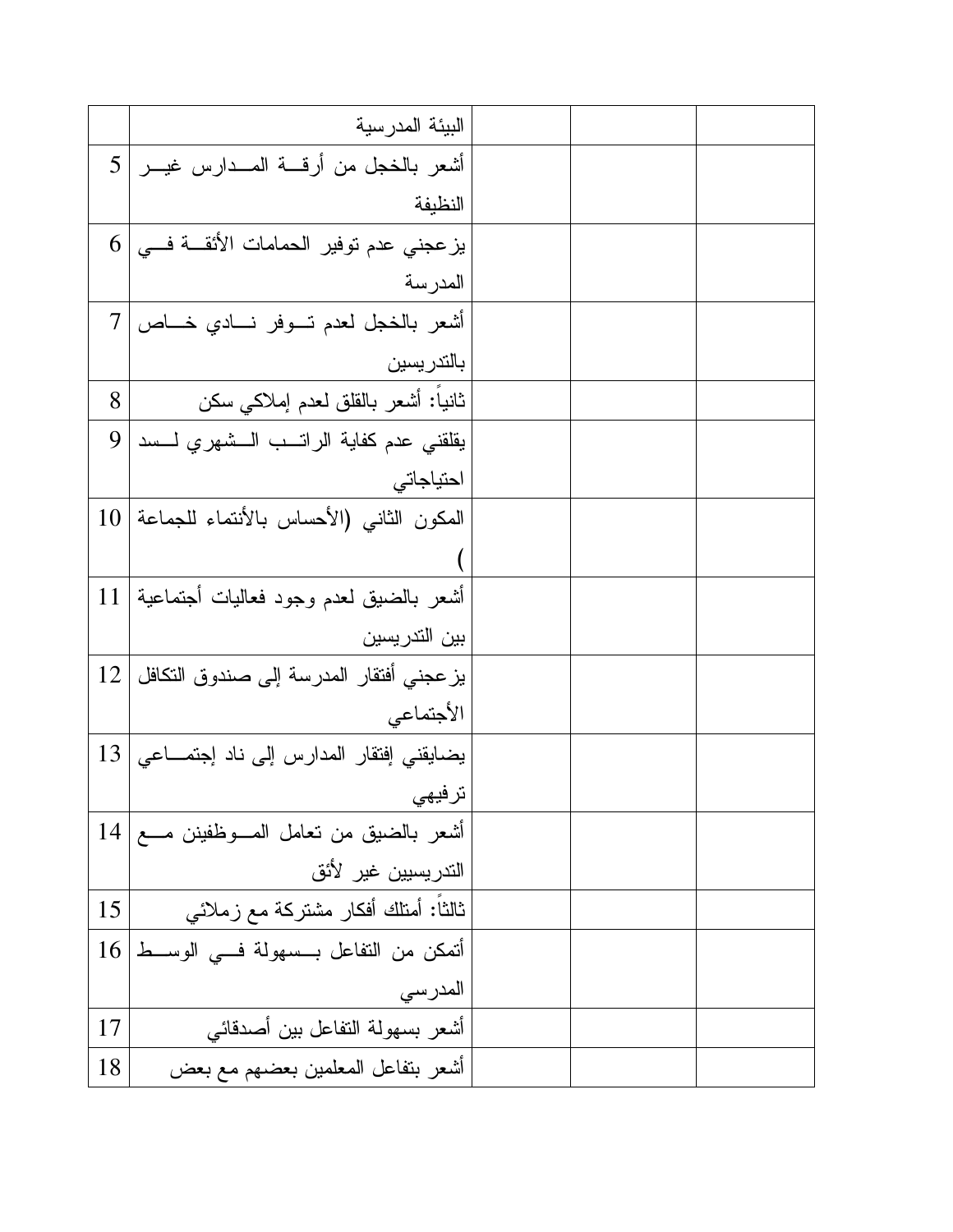| 19 | المكون الثالث الشعور بالنهديدات والأخطار               |  |  |
|----|--------------------------------------------------------|--|--|
|    | الخارجية والداخلية                                     |  |  |
| 20 | أشعر بالخطر عند محاسبة الطالب المقصر                   |  |  |
| 21 | أخاف أن أقتل لعدم نجاح الطالب المقصر                   |  |  |
| 22 | يقلقني جدا نصفية المعلمين                              |  |  |
| 23 | أشعر بسالخطر مسن التسصرفات السشيئة                     |  |  |
|    | للخارجين عن القانون                                    |  |  |
| 24 | أحرص أن لا يعرف الأخرون بأنني معلم                     |  |  |
| 25 | يضايقني وجود كتابات تهديد داخل المدارس                 |  |  |
| 26 | أتوقع النعرض إلى إعتداء في أية لحظة                    |  |  |
| 27 | أخشى الحرب                                             |  |  |
| 28 | تخيفني ظاهرة حمل السلاح                                |  |  |
| 29 | رابعا: يشغل تفكيري النعرض إلى إنتهـــاك                |  |  |
|    | حرمة منزلى                                             |  |  |
| 30 | أشعر بالخوف من عدم قدرة القانون علــــي                |  |  |
|    | حمايتى                                                 |  |  |
| 31 | يزعجني عدم إحترام الأخرين للنظام                       |  |  |
| 32 | ألجأ الى أفراد عائلتي لحمايتي                          |  |  |
| 33 | أشعر بالقلق من كثرة رجال الأمــــن بــــدون            |  |  |
|    | فاعلية                                                 |  |  |
| 34 | يضايقي عدم محاسبة غير المتمثلين لقـــوانين             |  |  |
|    | المدارس                                                |  |  |
| 35 | خامسا: يشغل تفكيري المستقل                             |  |  |
| 36 | المكـــــون الرابــــــع : "تـــــأثير المتغيــــــرات |  |  |
|    | الحضارية"                                              |  |  |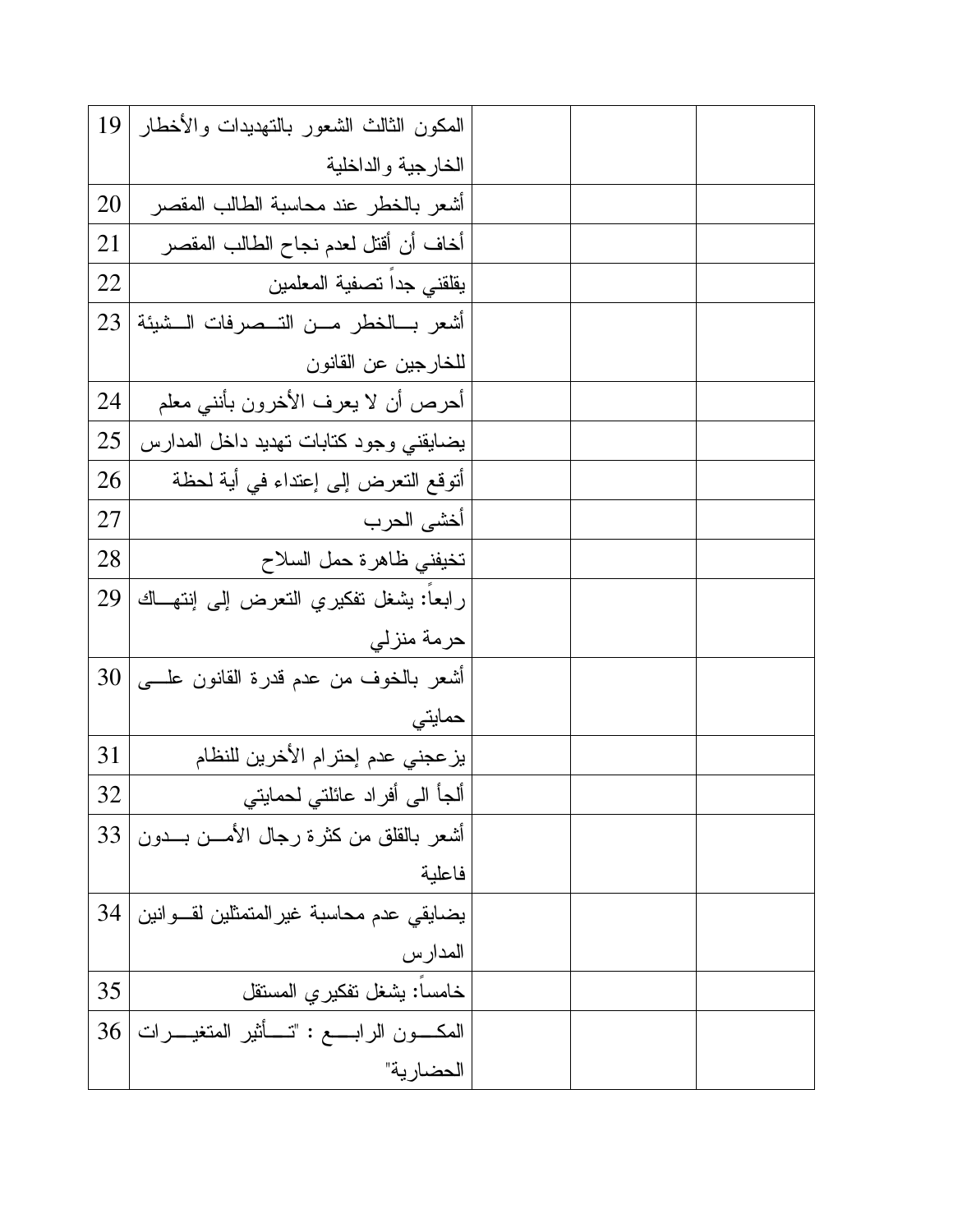| 37 | أشعر بالسعادة عندما نواجه لمي دعوة أستاذ     |  |
|----|----------------------------------------------|--|
|    | ز ائر                                        |  |
| 38 | أشعر بالخجل مسن سسوء الخسدمات فسي            |  |
|    | المدرسة                                      |  |
| 39 | بضايقني وجود مظاهرة غيرحضارية فسي            |  |
|    | المدرسة                                      |  |
| 40 | يشغل تفكيري كيفية الوصول إلىي مدرستي         |  |
| 41 | يزعجني عدم تخصصي المدرسة لوســـائل           |  |
|    | نقل كافية                                    |  |
| 42 | أشعر بأن عائلتي تساعدني                      |  |
| 43 | المكون الخامس: النوافق العائلي               |  |
| 44 | أشعر بألسعادة عندما أكون وسط عائلتي          |  |
| 45 | أشعر بأن عائلتي متفاهمة ومتماسكة             |  |
| 46 | يقلقني وجود خلافات ضمن العائلة               |  |
| 47 | أشعر بالفرح عندما ينتظرونني لبدء حفــل       |  |
|    | عائلى                                        |  |
| 48 | أشعر بالأرتباح لتقييم إنجازاتي مـــن قبـــل  |  |
|    | المحيطين بي                                  |  |
| 49 | يسعدني أن تأخذ عائلتي بأفكاري                |  |
| 50 | سادسا: المكون السادس : إحتـــرام الحريـــة   |  |
|    | الفكرية للتدريسي                             |  |
| 51 | الشعور بالديمقراطية في التعامل               |  |
| 52 | أشعر بأننبي أمتلك حرية الرأي                 |  |
| 53 | يقلقني وجود أفكار غيـــر ديمقراطيـــة فــــي |  |
|    | محيط عملى                                    |  |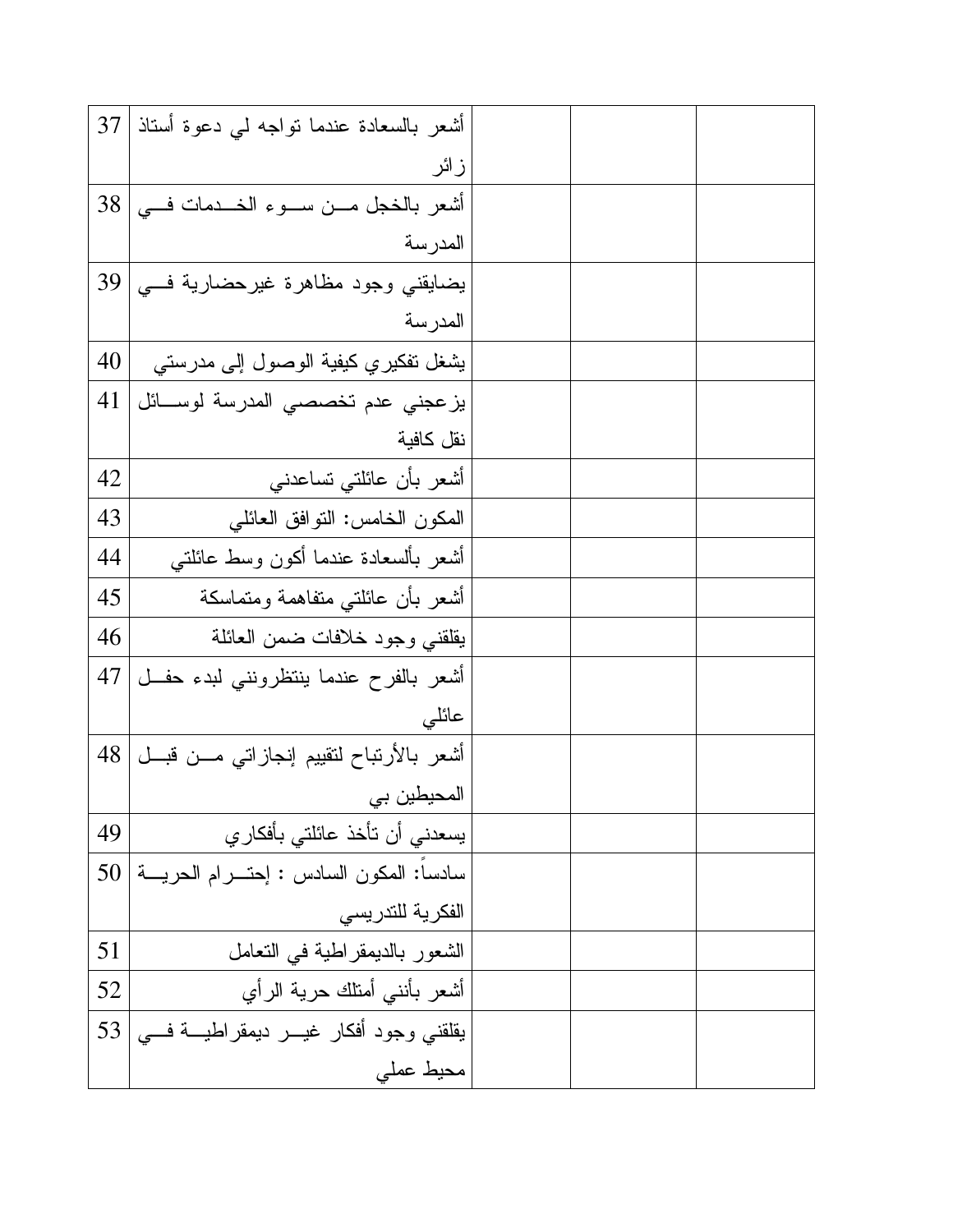|    | يزعجني إستغلال التعامل الديمقراطي بشكل   54       |  |  |
|----|---------------------------------------------------|--|--|
|    | غير صحيح                                          |  |  |
|    | أشعر بالأرنياح عندما بمتلك الطلبة حريسة   55      |  |  |
|    | العبير                                            |  |  |
|    | يشغل تفكيري قيام أحـــدهم بنقـــل أفكــــاري   56 |  |  |
|    | بصورة غير صحيحة                                   |  |  |
| 57 | يزعجني الأستغلال اللاإنسساني للعلاقسات            |  |  |
|    | الأنسانبة                                         |  |  |
| 58 | يقلقني النظاهر من قبل شخص بالديمقر اطية           |  |  |
|    | وهو بعيد عنها                                     |  |  |
| 59 | المكون السابع: الشعور بالأيمان والتمـــسك         |  |  |
|    | برسالته                                           |  |  |
| 60 | أشعر بأني ناجح في حياتي العلمية                   |  |  |
| 61 | أثابر لتحقيق طموحاتي العلمية                      |  |  |
| 62 | أشعر بالقلق من فقدان شخص عزيز                     |  |  |
| 63 |                                                   |  |  |
|    | أشعر أننـى أريد أن أقـــول شــــيئا لكننــــى لأ  |  |  |
|    | أستطيع قوله                                       |  |  |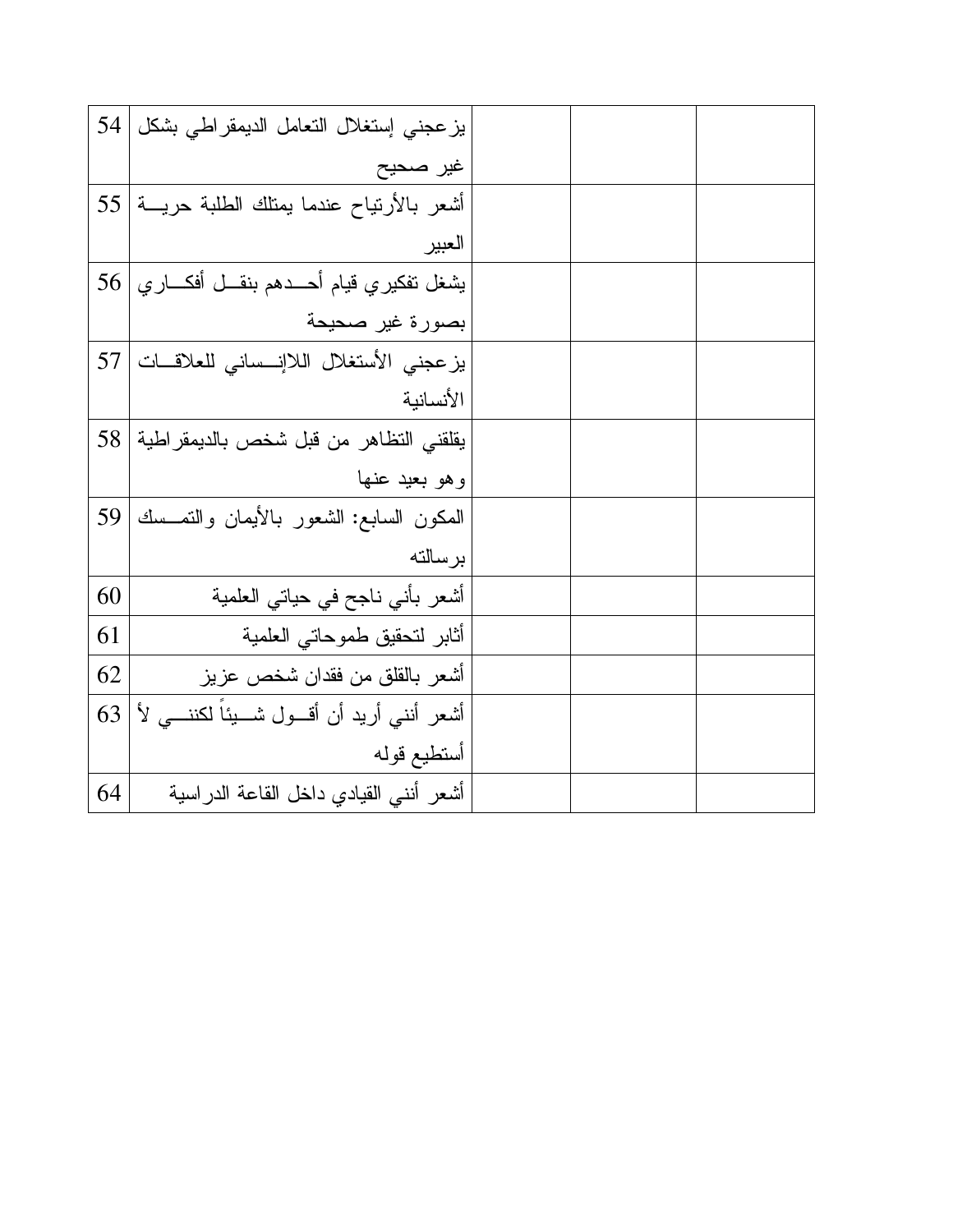محلق (5) مقياس الأمن النفسي بصيغته النهائية ورقة التعليمات تطبيق المقياس بصيغته النهائية الأستاذ الفاضل المحترم الأستاذة الفاضلة المحترمة تحية طيبة يهدف معرفة رأيكم فيبعض الأمور التي تتعلق بجوانب معينة في الحياة الأجتماعيـة يرجـو الباحث تعاونك في الأجابة عن فقرات المقياس بكل دقة وصراحة لاسيما أن إجابتك سـرية لايطلع عليها أي فرد سوى الباحث. تعليمات الأجابة: -1 أن تكون الأجابة في ورقة المقياس وذلك بأختبار إحدى بدائل الأجابة (نعـم، لاأدري، لا) التي تؤديها وتنطبق عليك أكثر من الأخرى. -2 ضع علامة ( ) أمام العبارة التي تختارها -3 لاتترك إيفقرة من غير إجابة وتذكر إن لكل فقرة إجابة أو إشارة واحدة -4 لايوجد وقت واحد محدد للأجابة ولكن إجب بسرعة ودقة بعد قراءتك لكل فقرة. -5 يرجى ملئ المعلومات المثبتة في أسفل الورقة

ملاحظة يرجى عدم ملئ البيانات الشهادة: التخصص:علمي أنساني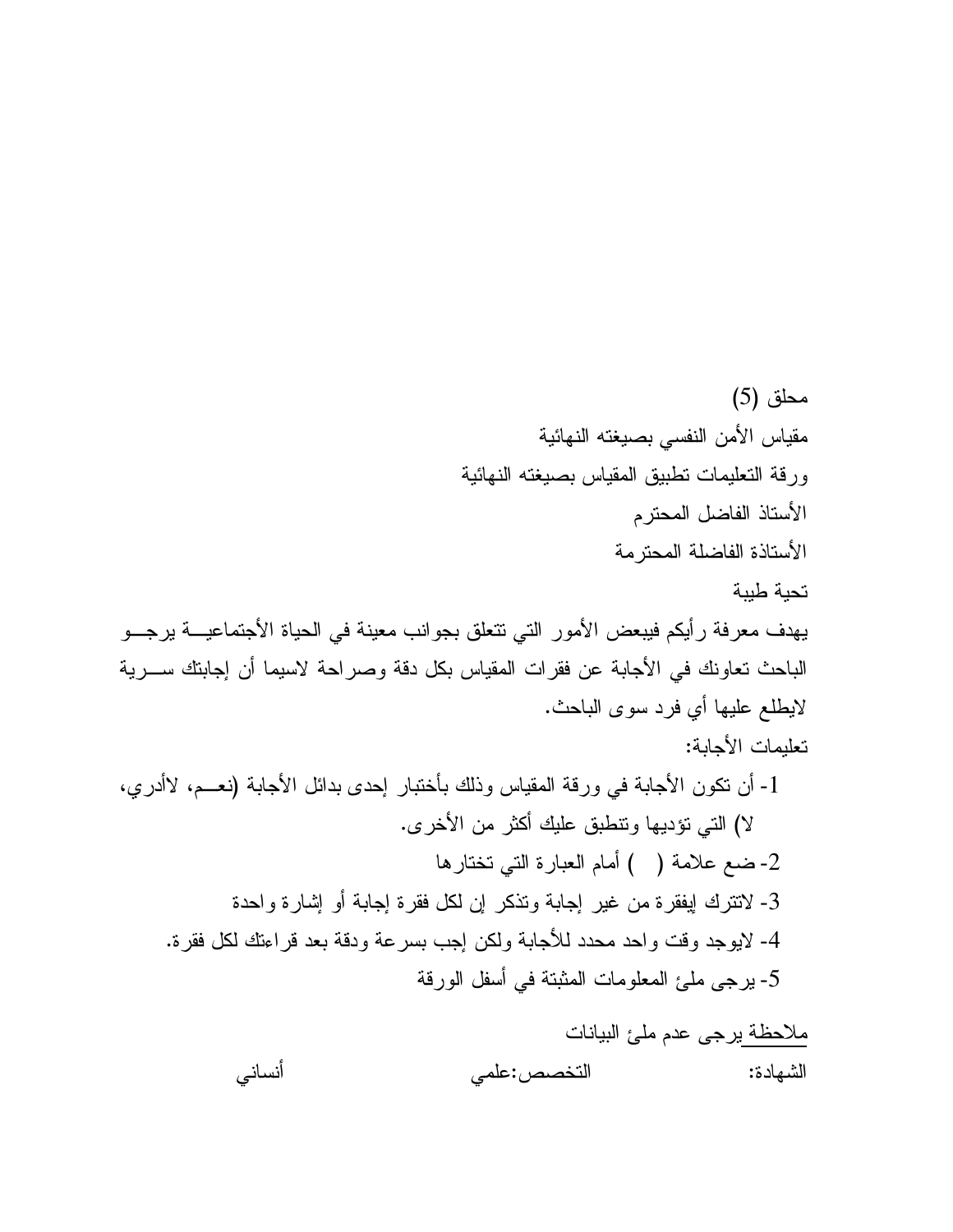|                                             | أنثى<br>الجنس: ذكر                                    |     |        | اللقب العلمى |
|---------------------------------------------|-------------------------------------------------------|-----|--------|--------------|
| $\ddot{\underline{\phantom{m}}}\phantom{0}$ | الفقرات                                               | نعم | لأأدري | $\mathsf{Y}$ |
| 1                                           | أشعر بالضيق من شحة الماء الصالح للـــشرب فـــي        |     |        |              |
|                                             | المدرسة                                               |     |        |              |
| 2                                           | يقلقني تأمين الحاجات الحياتية اليومية                 |     |        |              |
| 3                                           | أشعر بالضيق من الجو الخانق والملوث فسي البيئة         |     |        |              |
|                                             | المدرسية                                              |     |        |              |
| 4                                           | أشعر بالخجل لعدم نوفر نادي خاص بالتدريسيين            |     |        |              |
| 5                                           | أشعر بالقلق لعدم إمتلاكي سكن دائم                     |     |        |              |
| 6                                           | يقلقنى عدم كفاية الراتــب الـــشهري لـــسد حاجــــاتي |     |        |              |
|                                             | الأساسية                                              |     |        |              |
| 7                                           | أشعر بالضبق لعدم وجود فعاليـــات إجتماعيــــة بــــين |     |        |              |
|                                             | التدر يسيين                                           |     |        |              |
| 8                                           | يزعجني أفتقار المسدارس إلسي صسندوق النكافسل           |     |        |              |
|                                             | الأجتماعي                                             |     |        |              |
| 9                                           | يضايقني أفتقار المدارس إلى نادي إجتماعي ترفيهي        |     |        |              |
| 10                                          | أمتلك أفكار مشتركة مع زملائي                          |     |        |              |
| 11                                          | أتمكن من النفاعل بسهولة في الوسط المدرسي              |     |        |              |
| 12                                          | أشعر بسهولة التفاعل ببيت أصدقائي                      |     |        |              |
| 13                                          | أشعر بتفاعل الأستفادة بعضهم مع بعض                    |     |        |              |
| 14                                          | أشعر بالخطر عند محاسبة الطالب المقصر                  |     |        |              |
| 15                                          | يقلقني جدا تصفية الأساتذة                             |     |        |              |
| 16                                          | أشعر بالخطرمن التصرفات السيئة للخسارجين عسن           |     |        |              |
|                                             | القانون                                               |     |        |              |
|                                             | يضايقني وجود كتابات تهديد داخل المسدارس أتوقسع   17   |     |        |              |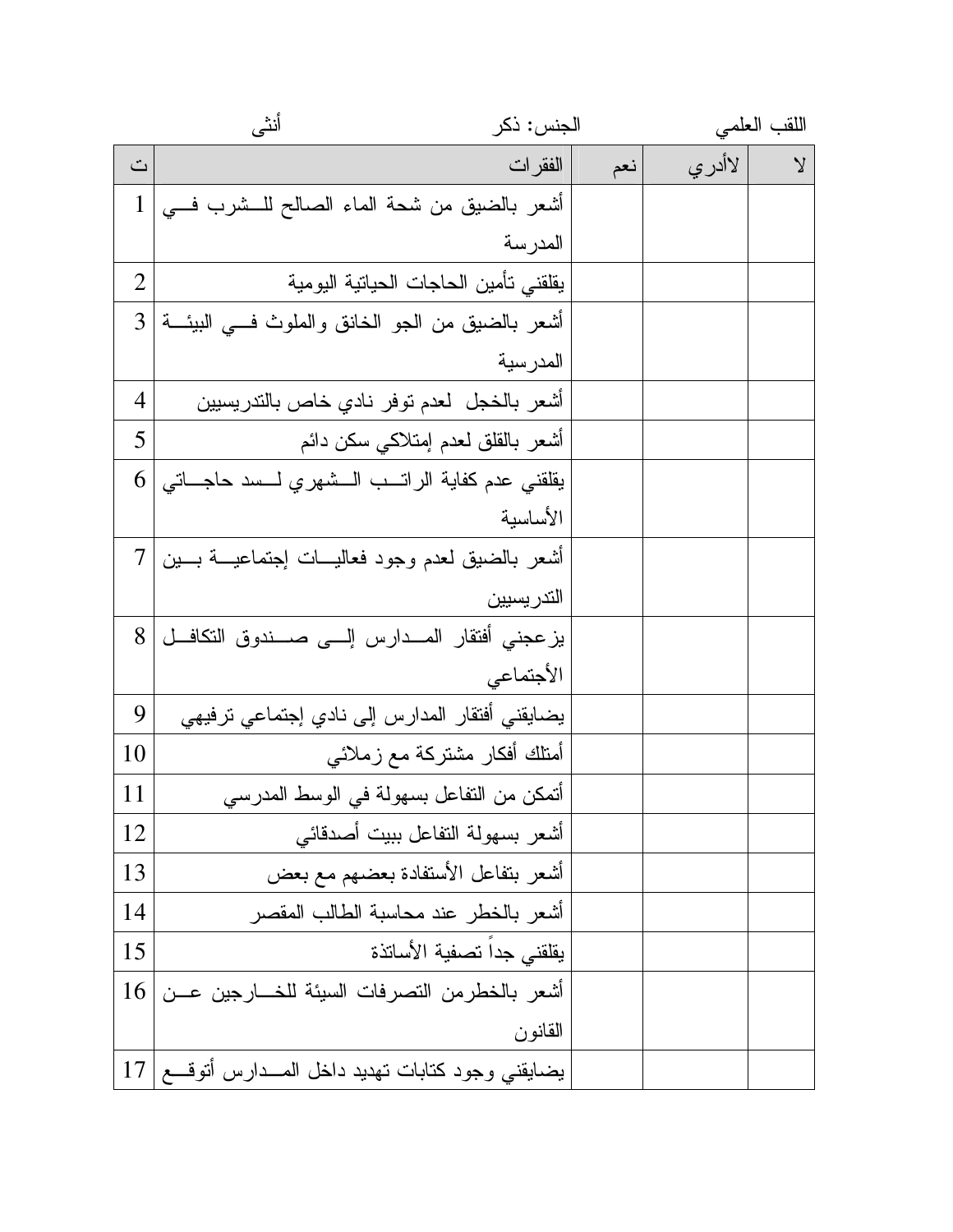|    | النعرض الى أعندائء في أية لحظة                     |  |  |
|----|----------------------------------------------------|--|--|
| 18 | أتوقع النعرض الى إعتداء في أية لحظة                |  |  |
| 19 | أخشى الحرب                                         |  |  |
| 20 | تخيفني ظاهرة حمل السلاح                            |  |  |
| 21 | يشغل تفكيري التعرض إلى إنتهاك حرمة منزلي           |  |  |
| 22 | أشعر بالخوف من عدم قدرة القانون علىي حمايتي        |  |  |
| 23 | يز عجني عدم إحترام الأخرين للنظام                  |  |  |
| 24 | يضايقني عدم أستقرار الوضع الأمني                   |  |  |
| 25 | ألجأ إلى أفراد عائلتي لحمايتي                      |  |  |
| 26 | يضايقني عدم محاسبة غير المتمثلين للقوانين المدرسية |  |  |
| 27 | أشعر بالسعادة عندما نوجه لمي دعوة أستاذ زائر       |  |  |
| 28 | يضايقني وجود مظاهر غير حضارية في المدارس           |  |  |
| 29 | يشغل تفكيري كيفية الوصول إلىي مدرستى               |  |  |
| 30 | يزعجني عدم تخصيص للمدارس لوسائل نقل كافية          |  |  |
| 31 | أشعر بأن عائلتي تساعدنبي                           |  |  |
| 32 | أشعر بالسعادة عندما أكون وسط عائلتى                |  |  |
| 33 | أشعر بأن عائلتي متفاهمة ومتماسكة                   |  |  |
| 34 | يقلقني وجودد خلافات ضمن العائلة                    |  |  |
| 35 | أشعر بالفرح عندما ببنظروننى لبدءحفل عائلى          |  |  |
| 36 | أشعر بالأرتياح لتقييم أنجاز اتي م قبل المحيطين بي  |  |  |
| 37 | يسعدني أن تأخذ عائلتي بأفكاري                      |  |  |
| 38 | أشعر بأننبي أمنلك حرية الرأي                       |  |  |
| 39 | يقلقني وجود أفكار غير ديمقراطية في محيط عملـــي    |  |  |
|    | التربوي                                            |  |  |
| 40 | يزعجني عدم نقبل الأخرين للنقد البناء               |  |  |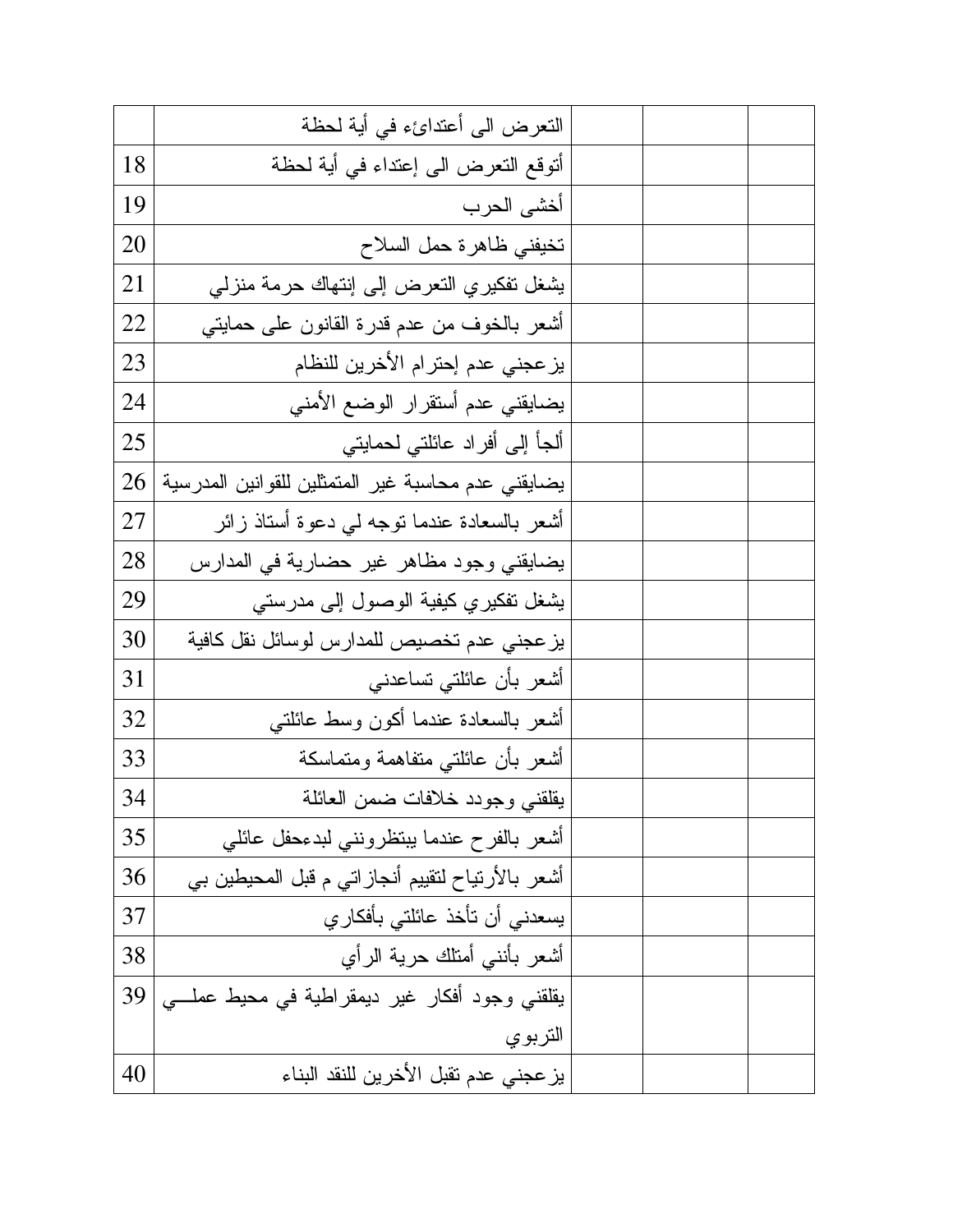| 41 | يزعجني إستغلال التعامل الديمقراطي بسشكل غيس     |  |  |
|----|-------------------------------------------------|--|--|
|    |                                                 |  |  |
| 42 | أشعر بالأرتياح عندما يمتلك الطلبة حرية التعبير  |  |  |
| 43 | يشغل تفكيري قيام أحدهم بنقل أفكاري بصورة غيـــر |  |  |
|    | صحبحة                                           |  |  |
| 44 | يز عجني الأستغلال اللأأنساني للعلاقات الأنسانية |  |  |
| 45 | يقلقني النظاهر من قبل شخص بالديمقراطية وهو بعيد |  |  |
|    | عنها                                            |  |  |
| 46 | أشعر بأني ناجح في حياتي التربوية                |  |  |
| 47 | أثابر من فقدان شخص عزيز                         |  |  |
| 48 | أشعر بالقلق من فقدان طموحاتي العلمية            |  |  |
| 49 | أشعر أنني القيادي داخل القاعة الدراسية          |  |  |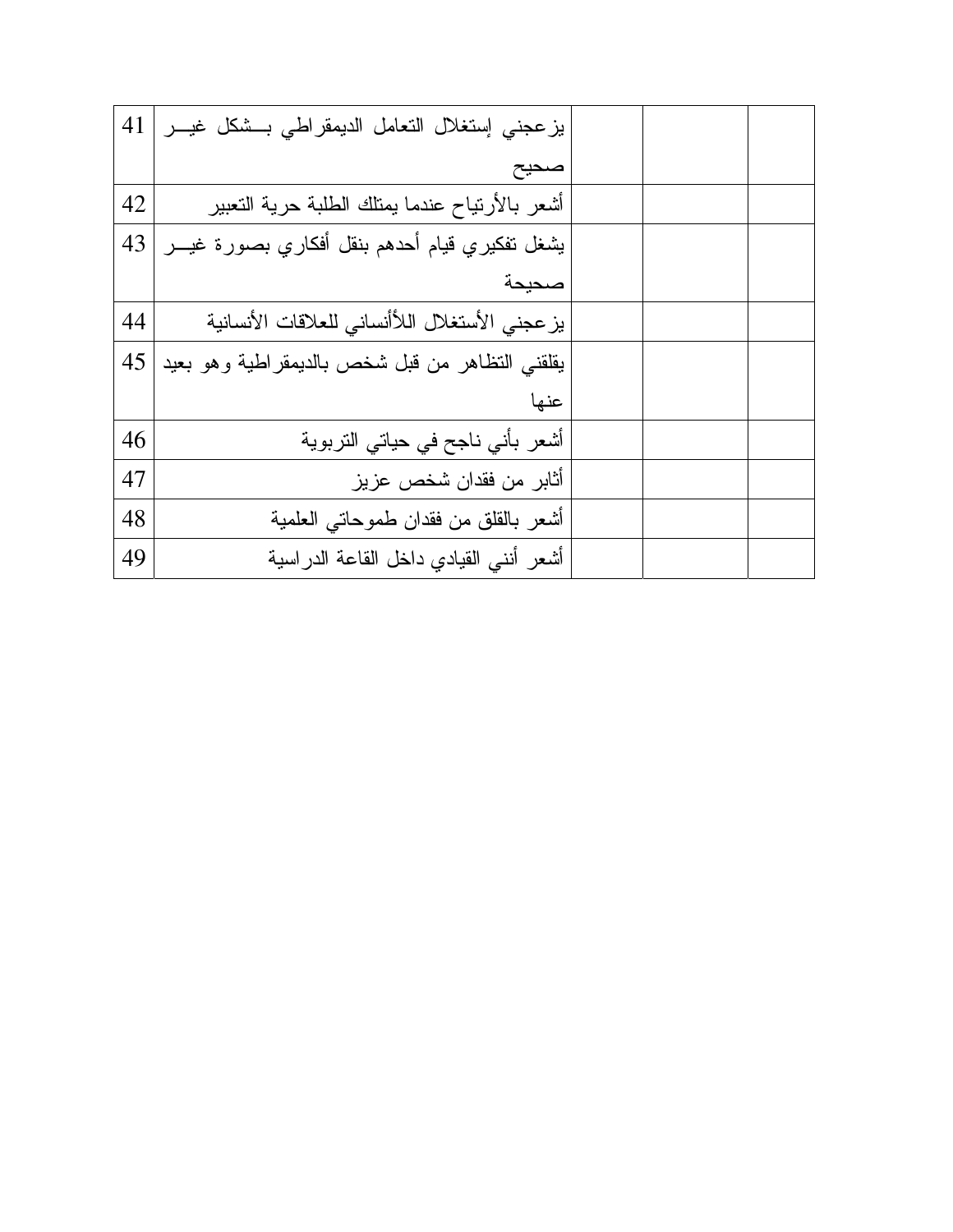- -1 القران الكريم .
- -2 الالوسي ، جمال الدين : الاسس النفسية لمعاملة التلميذ واثرها في ثقته بنفسه ، وزارة التربية المديرية العامة للتخطيط التربوي ، مديرية التوثيق والدراسات ، 1986 .
	- -3 الامارة ، اسعد شريف : الضغوط النفسية ، مجلة النبا العدد 54 ، 2001 .
	- -4 البزاز ، حكمت عبد االله ، تقييم التفتيش الابتدائي في العراق بغداد ، 1970 .
- -5 جرجس ، ملاك : سيكولوجية الادارة والانتاج ، الدار العربية للكتاب ، تونس ، . 1983
- -6 الجسماني ، عبد علي : توجيه المناهج لتعزيز شخصية الطالب في مسألة الثقة بالنفس واتخاذ القرارات ، وزارة التربية ، مديرية التوثيق والدراسات ، 1986 .
- -7 الحلو ، بثينة منصور : قوة تحمل الشخصية واساليب التعامل مع ضغوط الحياة رسالة دكتوراه ، كلية الاداب ، جامعة بغداد ، 1995 .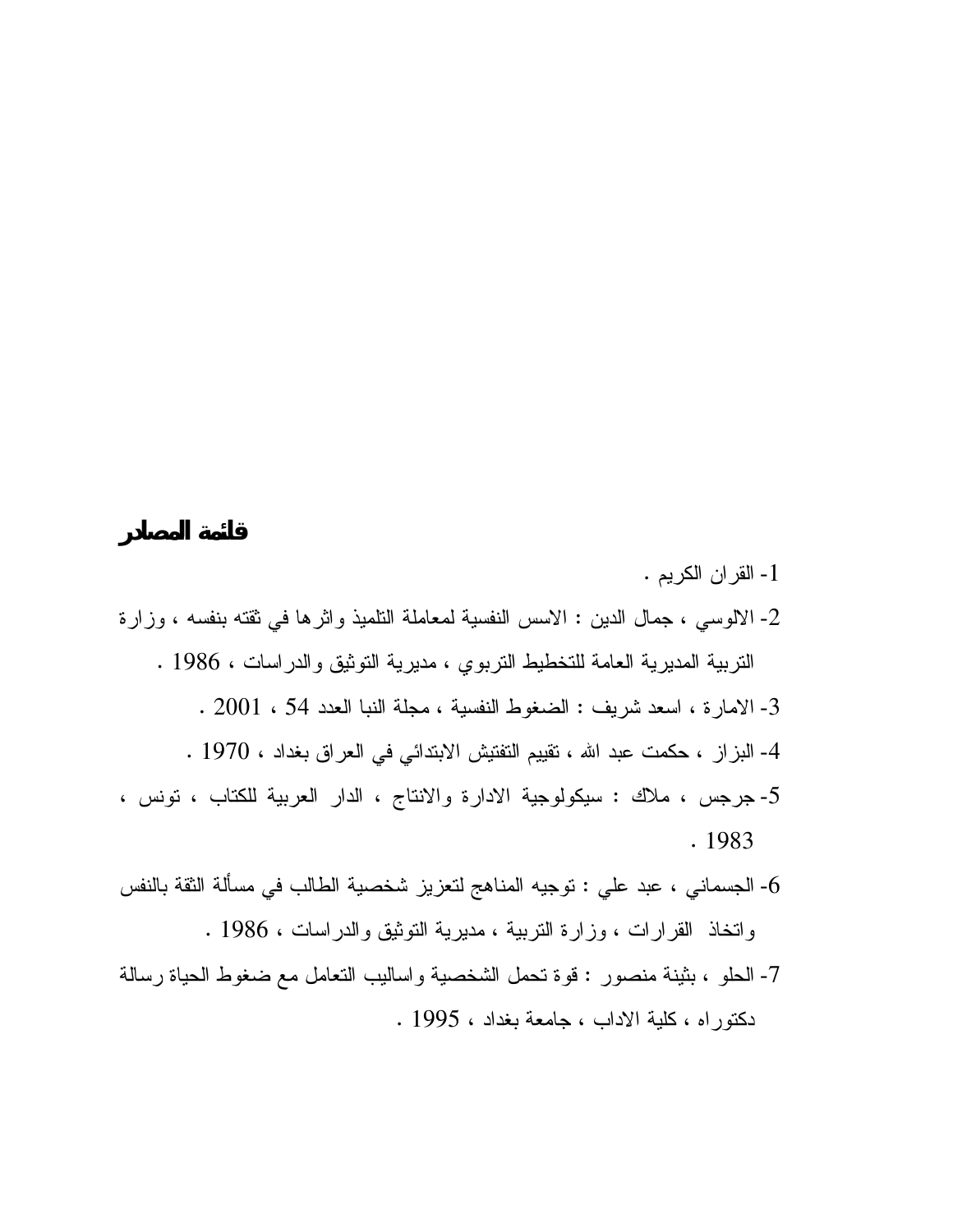- -8 الحمداني ، موفق : توجيه المناهج وطرائق التدريس لتعزيز شخصية الطالب في مسالة اتخاذ القرار مديرية التوثيق والدراسات ، وزارة التربية ، 1968 .
- -9 دافيدوف ، لندال ، مدخل علم النفس ، ترجمة سيد الطواب واخرون مكتبة الثريرة ، . 1983
- -10 الداهري ، صالح ومحمد العبيدي ، الشخصية والصحة النفسية ، وزارة التعليم العالي ، بغداد ، 1986 .
- -11 شلتز ، ادوان : نظريات الشخصية ، الجامعة الامريكية واشنطن ، ترجمة د.الكربولي وعبد الرحمن القيسي ، 1988 .
- -12 فانك ، ك . ل ، قوة تحمل الشخصية وعلاقتها بالامراض ، ملخص بحث منشور باللغة العربية ، 2005 .
- -13 كانلن ، العلاقة بين قوة تحمل الشخصية والاسناد الاجتماعي ، ملخص بحث منشور باللغة العربية في الانترنيت ، 1989 .
- -14 متولي ، مصطفى : الاشراف الفني في التعليم ، دراسة مقارنة ، دار المطبوعات الجديدة ، الاسكندرية ، 1983 .
- -15 المزبان ، سليمان يوسف ، بعض الابعاد المنهجية في مسالة زرع الثقة بالنفس ، وزارة التربية ، المديرية العامة للتخطيط التربوي ، مديرية التوثيق والدراسات ، . 1982
- -16 موسى عبد الهادي علي : المدخل الى علم النفس ، مكتبة الخانجي ، القاهرة، . 1976
	- -17 نايت ، ركسن مارجيت ، المدخل الى علم النفس ، بغداد ، 1985 .
- -18 هادي حسن ، علاقة الصحة بقوة تحمل الشخصية ، ملخص بحث منشور باللغة العربية في الانترنيت 1989 .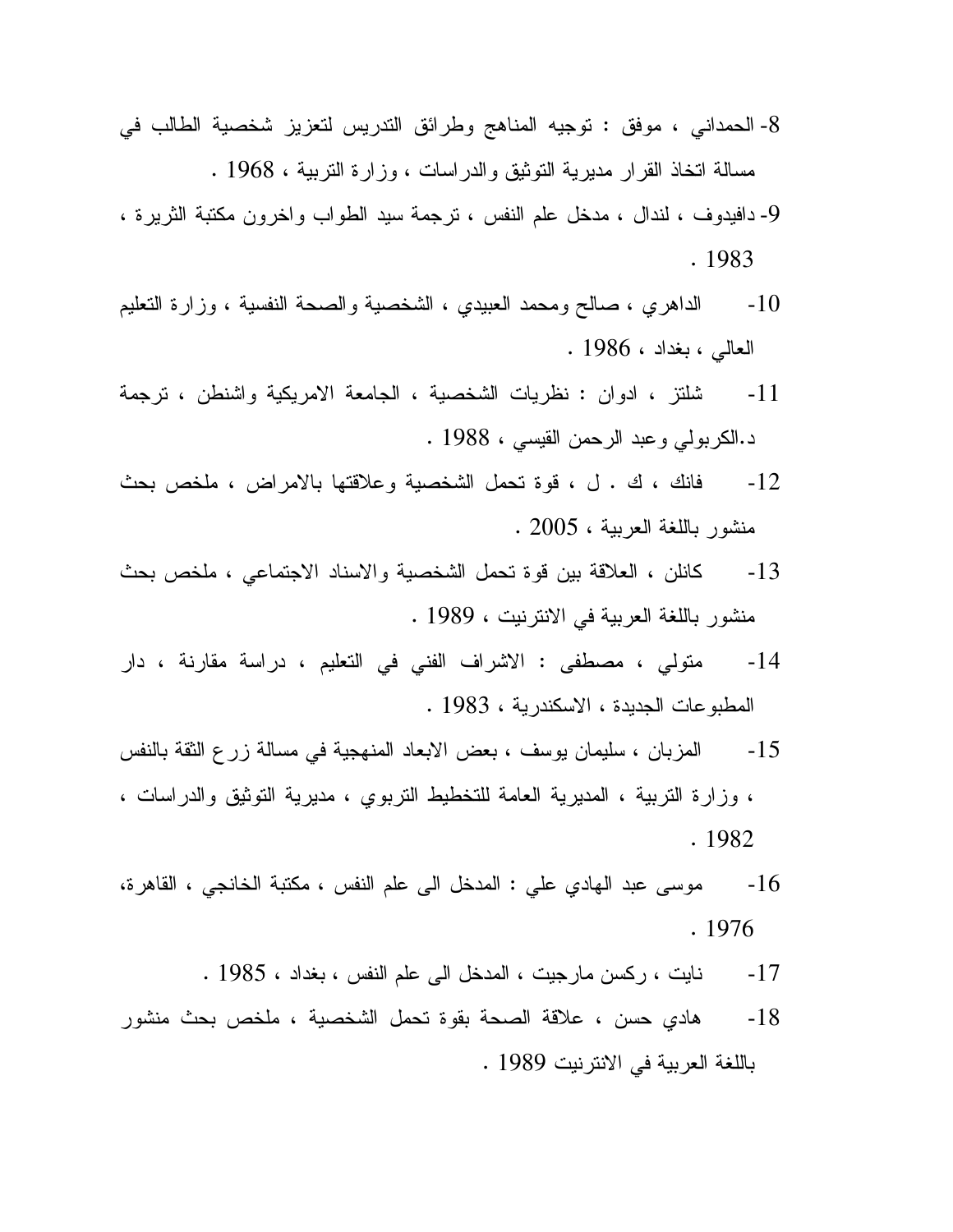- -19 الهيتي ، مصطفى عبد السلام : عالم الشخصية ، مكتبة الشرق الجديد ، بغداد، . 1985
- -20 وزارة التربية ، الادارة والاشراف للصف الثاني معاهد اعداد المعلمين المرحلة الرابعة ، كلية التربية ، قسم العلوم التربوية والنفسية ، د.ت .
	- -21 وزارة التربية ، دليل المشرف التربوي ، 1985 .
- -22 جابر الدهري والعبيدي ( صالح حسن ، كاظم هاشم ) ( ب،ت) الشخصية والصحة النفسية مطابع التعليم العالي .
- -23 زهران ، حامد عبد السلام (1995) الصحة النفسية والعلاج النفسي ، ط2 ، عالم الكتب القاهرة .
- -24 الزوبعي ، ناصر صراط فارس (1999) ، الصحة النفسية وعلاقتها بالتفاعل الاجتماعي لدى طلبة جامعة بغداد رسالة ماجستير ( غير منشورة ) جامعة بغداد ، كلية الاداب .
- -25 الشمري ، كريم عبد ساجد (2007) : الوجود الاصيل والالتزام وعلاقتها بالرضا عن النفس ، اطروحة دكتوراه ( غير منشورة ) جامعة بغداد كلية الاداب .
- -26 الشميري ، صادق حسن غائب (2003) المظاهر النفسية للتحديث وعلاقتها بالصحة النفسية لدى طلبة جامعة تعز ، رسالة ماجستير ( غير منشورة ) جامعة بغداد كلية الاداب .
- -27 الشماع ، نعمة (1981 ) : الشخصية النظرية ، القيم ، مناهج البحث ، المنظمة العربية للتربية والثقافة والعلوم ، معهد البحوث والدراسات العربية للتربية

والثقافة والعلوم ، معهد البحوث والدراسات العربية ، مطابع جامعة بغداد ، العراق.

-28 صالح ، ساهر عبد الودود (2002) استراتيجيات التكيف لاحداث الحياة وعلاقتها بالصحة النفسية لطلبة الجامعة ، اطروحة دكتوراه ( غير منشورة ) جامعة بغداد ، كلية التربية .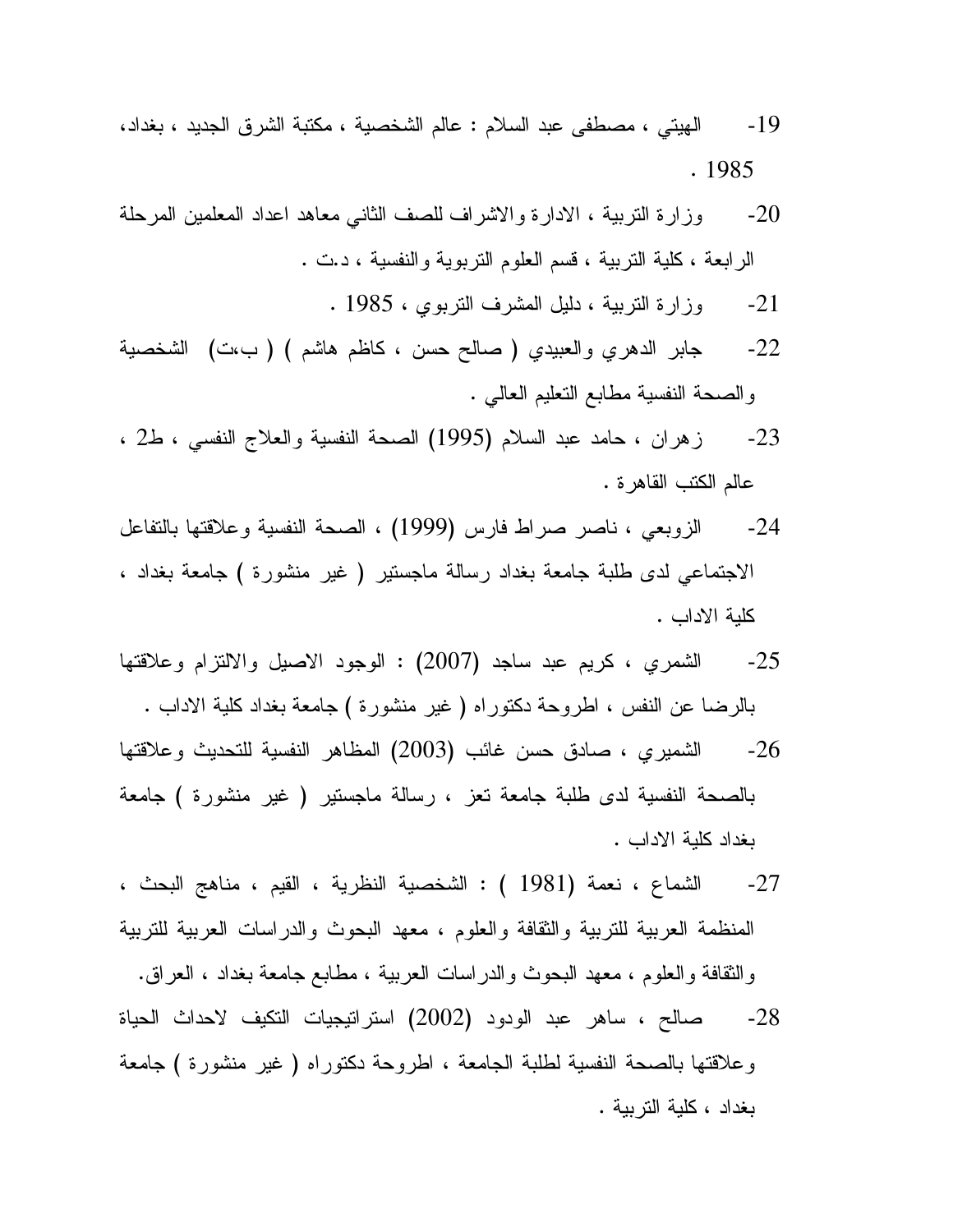- -29 صالح ، قاسم حسين (1988) الشخصية بين النظير والقياس ، مطابع التعليم العالي .
- -30 صالح ، قاسم حسين (1987) ، الانسان من هو ، دار الحكمة للنشر والطباعة ، بغداد .
- -31 زيعور ، علي (1986) احاديث نفسانية اجتماعية ومثبطات في التحليل النفسي والصحة العقلية ، ط1 ، دار الطليعة للطباعة والنشر ، بيروت .
- -32 عباس ، عدنان محمد (1988) اساسية السايكولوجية الحديثة ، مطابع التعليم العالي ، بغداد .
- -33 عبد الغفار عبد السلام (1976) : مقدمة في الصحة النفسية ، دار النهضة العربية ، القاهرة .
- -34 عودة ، محمد كامل ابراهيم (1986) : الصحة النفسية في ضوء علم النفس والاسلام ، دار القلم الكويتي .
- -35 فهمي ، مصطفى (1987) : الانسان والصحة النفسية ، مكتبة دار النهضة القاهرة .
- -36 القوصي ، عبد العزيز (1956) اسس الصحة النفسية ، ط5 ، مكتبة النهضة العربية ، القاهرة .
- -37 لندرمن ، تيدجوارادر (1988) : الشخصية السلبية ، ترجمة احمد دلي الكربولي وموفق الحمداني ، مطابع التعليم العالي بغداد .
- -38 مرسي ، السيد عبد الحميد (1976) : الارشاد النفسي والتوجيه التربوي والمهني ط1 ، مكتبة الخانجي ، مصر .
- -39 محمد جاسم محمد (2004) : مشكلات الصحة النفسية ، امراضها وعلاجها ، ط1 ، مكتبة دار الكتب ، عمان .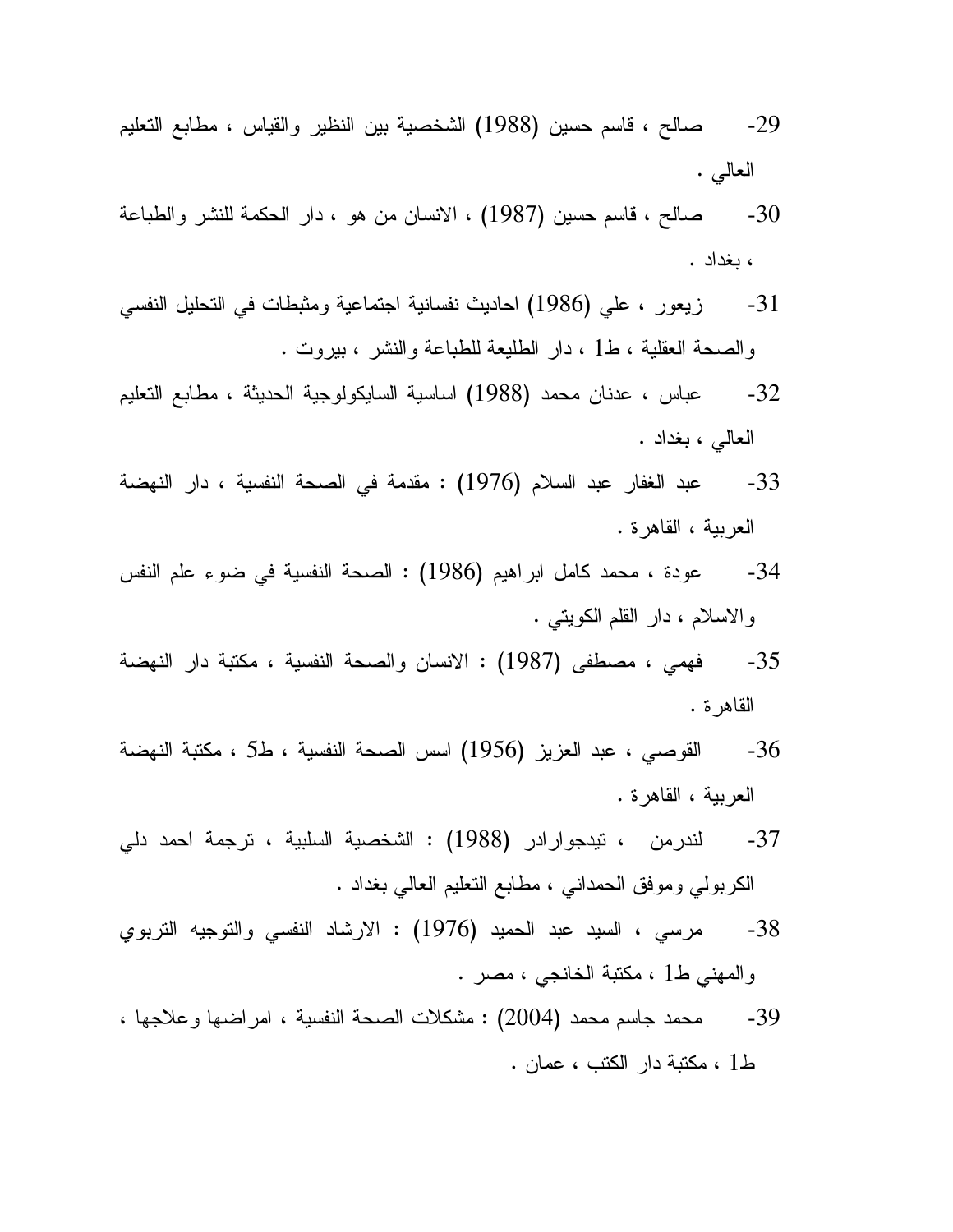- -40 مخيمر ، صلاح (1975) : مدخل الى الصحة النفسية ، مكتبة الانجلو المصرية .
- -41 مرسي ، كما ابراهيم (1998) : المدخل الى علم الصحة النفسية ، دار القلم للنشر ، الكويت .
- -42 مفاربوس ، صموئيل (1974) : الصحة النفسية والعمل المدرسي مكتبة النهضة المصرية ، القاهرة .
- -43 سعيد ، ياسر نظام مجيد (2003) : بناء مقياس الصحة النفسية لطلبة الحامعة على وفق مؤشرات مقياس الصحة النفسية لطلبة الجامعة على وفق مؤشرات مقياس منسوبيتا المتعدد الادرجة M.M.P.1 اطروحة دكتوراه (غير منشورة) جامعة بغداد كلية التربية (ابن الرشد) .
- 44- الـهابط ، محمد السيد (1985) : التكيف والصحة النفسية ط2، المكتب الجامعي ، الحديث ، اسكندرية .
- -45 الناشي ، وجدان عبد الامير (1999) : القيم الدينية وعلاقتها بالصحة النفسية لدى طلبة جامعة بغداد ، رسالة ماجستير (غير منشورة ) جامعة بغداد كلية التربية ( ابن رشد ) .
- -46 الحمداني ، موفق (1988) : الشخصية السلمية ، مطابع التعليم العالي بغداد .
- -47 ادم ، عبد الكريم نور (2002) : مفهوم الذات لدى تلاميذ المدرسة الاساسية السودانية في بغداد وعلاقتتها باغتراب الاباء ، رسالة ماجستير ( غير منشورة ) جامعة بغداد كلية الاداب .
- -48 جلال ، اسعد (1984) : علم النفس الاجتماعي ، ط2 ، دار المعارف ، الاسكندرية .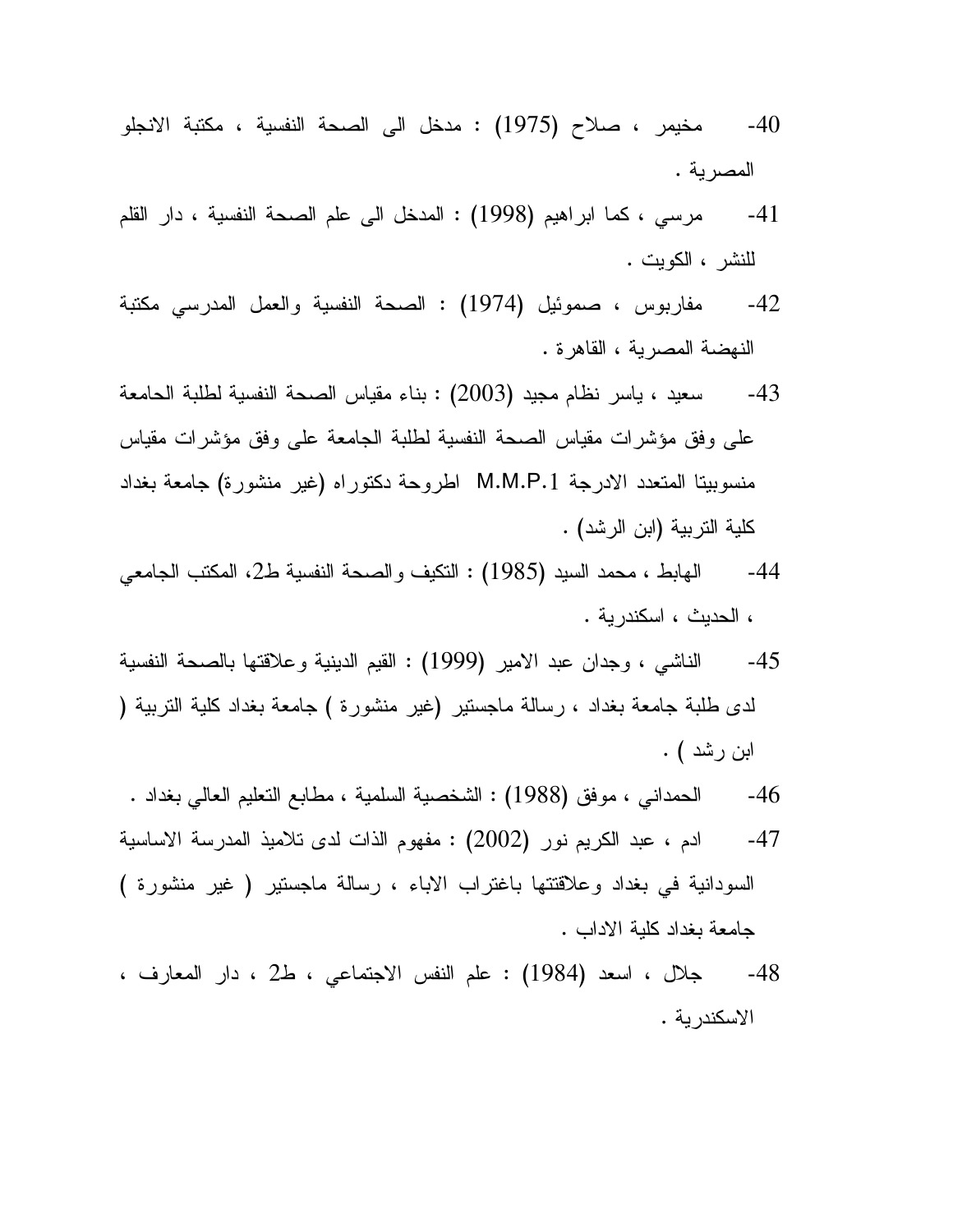- -49 الدباغ ، كفاح شبيب (1997) : مفهوم الذات وعلاقته بمركز السيطرة لدى الاطفال في دور الدولة واقرانهم ، رسالة ماجستير ( غير منشورة ) ، جامعة بغداد ، كلية الاداب .
- -50 العبيدي ، ناظم هاشم داود عزيز حنا ( 1990) : علم النفس الشخصية ، الموصل ، مطابع التعليم العالي العراق .
- -51 محي ، اسماء عبد (2002) : مفهوم الذات وعلاقته بموقع الضبط لدى العائدين من الاسر ، اطروحة دكتوراه ( غير منشورة ) جامعة بغداد ، كلية التربية ( ابن الرشد ) .
- -52 كاظم ، علي مهدي (1990) : بناء مقياس معين لمفهوم الذات لدى طلبة المرحلة الاعدادية ، رسالة ماجستير ( غير منشورة ) جامعة بغداد ، كلية الاداب .
- -53 الخفاجي ، ساهرة يحيى (1993) : تقديرات الذات والتعامل مع الضغوط لدى معوق الحرب ، رسالة ماجستير ( غير منشورة ) جامعة بغداد ، كلية الاداب .
- -54 حمد ، نادرة جميل (2004) : صور الذات وعلاقتها بالتفاعل الاجتماعي ، رسالة ماجستير ( غير منشورة ) جامعة بغداد ، كلية الاداب .
- -55 احمد حسين اللقاني ، " اهمية الاداء في اعداد المعلم " مجلة العلوم التربوية والنفسية ، بغداد ، العددد الاول 1976 .
- -56 احمد الخطيب : " بعض الكفايات التعليمية الاساسية اللازمة للمعلم العربي وانعكاساتها على المواد التعليمية المطبوعة لاغراض اعداد المعلمين وتدريبهم " ، معهد اونروار يونسكو بالتعاون مع منظمة الامم المتحدة للاطفال (اليونسيف )، المؤتمر الثالث لمديري مشروعات تدريب المعلمين في البلاد العربية ، المنعقد في بيروت ، من 20\_25 فبراير 1978م .
- 57- عبد الله عبد الدائم : " الثورة التكنولوجية في التربية العربية " بيروت دار العلم للملايين 1974م .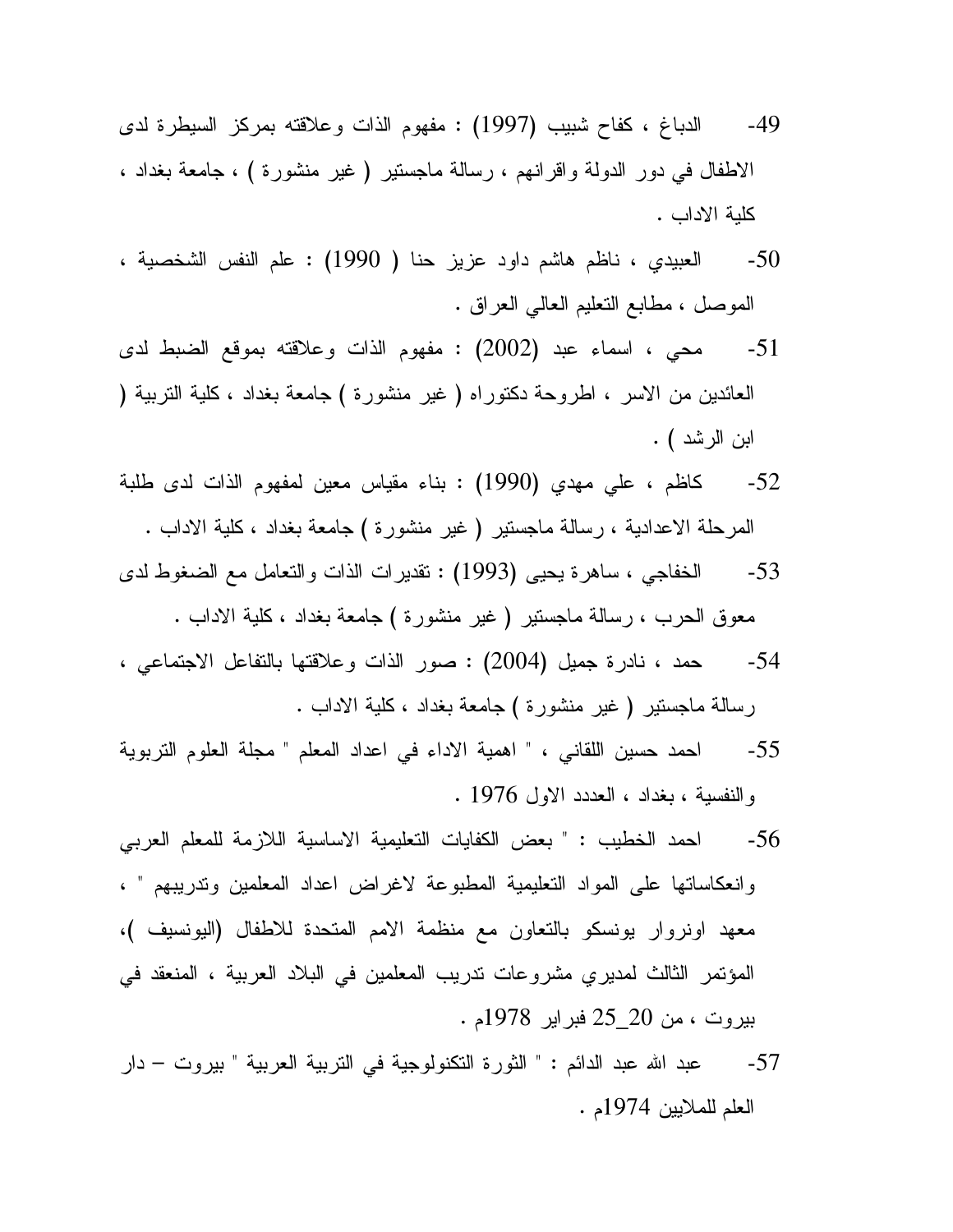- -58 فاروق حمدي الغرا : " وضع برنامج لتطوير بعض كفاءات تدريس الجغرافية لدى معلم المرحلة الثانوية بالكويت ، رسالة دكتوراه ، كلية التربية ، جامعة عين شمس ، 1983م (غير منشورة) .
- -59 محمد عزت عبد الموجود : " تدريب المعلمين اثناء الخدمة ، دراسة في المفهوم والوظيفة " المنظمة العربية للتربية والثقافة والعلوم ، ادارة التربية ، حلقة المسئولين عن تدريب المعلمين اثناء الخدمة ، المنعقد بالبحرين من 23\_29 نوفمبر 1975م .
- Bennett. T..Clifford, " The Preparation of Preservice -60 Scondary Social Studies Teacher " The High School Journal chapel hill , North Carolina Vol . 62 No 5 , Feb , 1979
- Coker, Homer, " In dentifying Measuring Teacher -61 competencies the carroll country project " Journal of teacher Education Vol . XX VII No . I, Spring , 1976
- Cooper, J.M & weber, W.R "comperency  $-$  Based Systems  $-62$ Approach to Teacher Education " - Berkely : Mccutchan, publishing corp , 1973
- Deva ult, M. Vere, "System s, Approach Application in -63 Designing Teacher Education Programmes in cooper J.M & Others OP . Cit
- Evans Glen " I ssues in Evaluation of Teacher Education -64 Programmes " – The Siuth Pacific Journal of Teacher Education Vol . l NO.3, 1974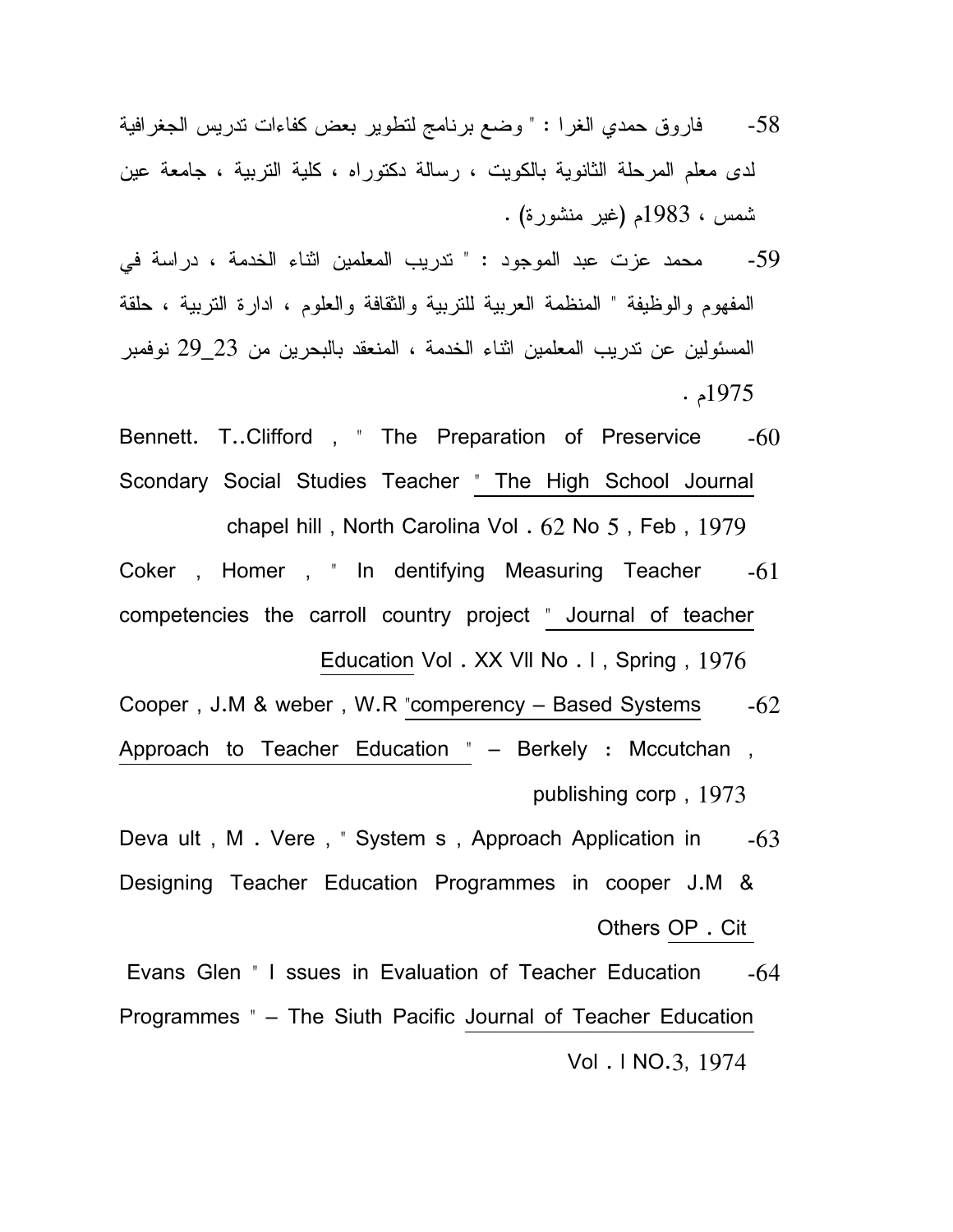- Fraser , M , Clure Dorthy , " Social Studies Curriculum -65 Development Prospects and Problems " – Washington : National Council For Social Studies 1978
- Gaves, Noman J." Curriculm Planning in Geograpy " London -66 Heineman Education Books , 1979
- Hale, Steve " ACBTE Programme For Teacher Education, -67 Jornal of Teacher Education Vol . XX Vl No .3 ,1975
- Neogley .L., Ross and Evans ,Deam . " Handbook for -68 Effectivelum Development " N.J : Englawood , cliff , Prentice Hall , 1967
- Rickover, G.H. " Competency Based Education " The  $-69$ High School Journal , chapel Hill , North carlina Vol . 62 No . 4 , January , 1979 .
- Torshen, Pomerance Key " The Mastery Approach to -70 Compentecy Based Education " – New York : Acudemic Press 1977
- Wilkins, Edward. "Education in Practice  $-$  London: Evans  $-71$ Brothers Ltd , 1975 .
- Willems, Arnold . & Brown, H.Max . compentency  $-$ Based  $-72$ curricula : Another Perspective " – The Education Form Akappa Delta Publication , Vol . Xllv No .2 Jan 1980

-73 ابو حطب ، فؤاد (1987) : التقويم النفسي ، القاهرة ، مكتبة الانجلو المصرية

.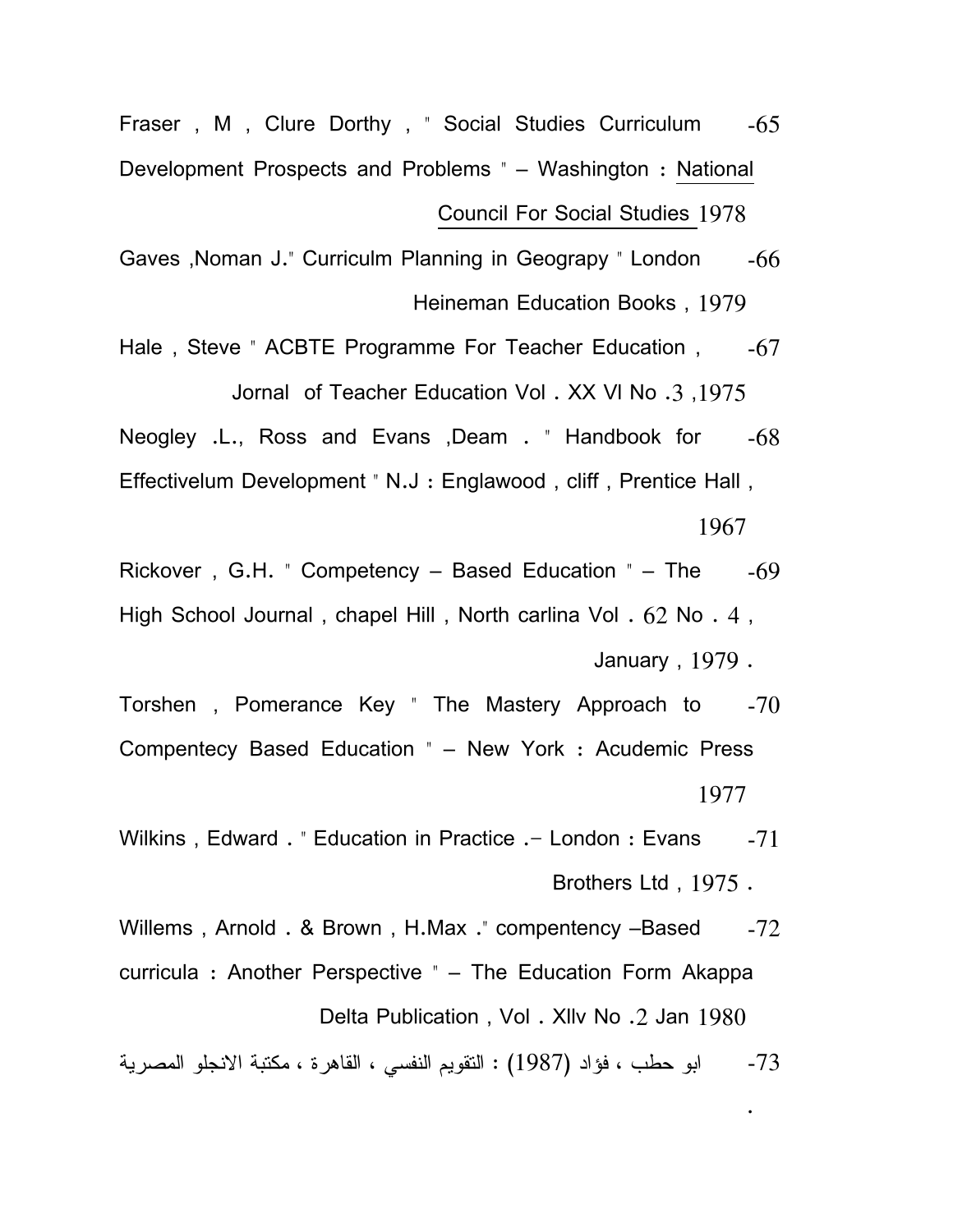- -74 ابو علام ، العادل محمد ، (1978) : قياس الثقة عند الطالبات في مراحل المدارس الثانوية والجامعية ، الكويت مؤسسة علي الصباح .
- -75 ابو لبدة ، سبع محمد ، (1985) : مبادئ القياس النفسي والاجتماعي والتربوي ، عمان جمعية عمان المطابع الوطنية .
- -76 احمد ، محمد عبد السلام ، (1981) : القياس النفسي والتربوي ، القاهرة ، مكتبة النهضة المصرية .
- -77 الامام مصطفى محمود واخرون ، (1990) التقويم والقياس ، بغداد ، مطابع دار الحكمة
- -78 تايلور ، ليونا ، (1983) : الاختبارات والمقاييس ، ترجمة سعد عبد الرحمن ، بيروت دار الشرق .
- -79 ثورتدايك ، روبرت ، واليزابيث هيجن ، (1989) : القياس والتقويم في علم النفس والتربية ، ترجمة عبد االله زيد الكيلان وعبد الرحمن عدس ، عمان ، مركز الكتاب الاردني .
- -80 جابر ، جابر عبد الحميد ، (1983) : التقويم التربوي والقياس النفسي ، القاهرة ، مكتبة النهضة المصرية .
- -81 الجباري ، محمد محي الدين صادق (2000) : دراسة مقارنة في الخصائص السيكومترية بين طريقتي ثرستون وليكرت في بناء مقاييس الاتجاهات ، اطروحة دكتوراه غير منشورة ، جامعة بغداد ، كلية التربية ، ابن رشد .
- -82 الخطيب ، احمد واخرون (1985) ، البحث والتقويم التربوي ، عمان ، دار المستقبل للنشر والتوزيع .
- -83 الحسني ، ضياء حسين واخرون (2004) : " سبل الارتقاء باداء عضوا لهيئة التدريسية في الجامعة ، المؤتمر السابع للتعليم العالي في العراق ، الجزء الاول ، بغداد .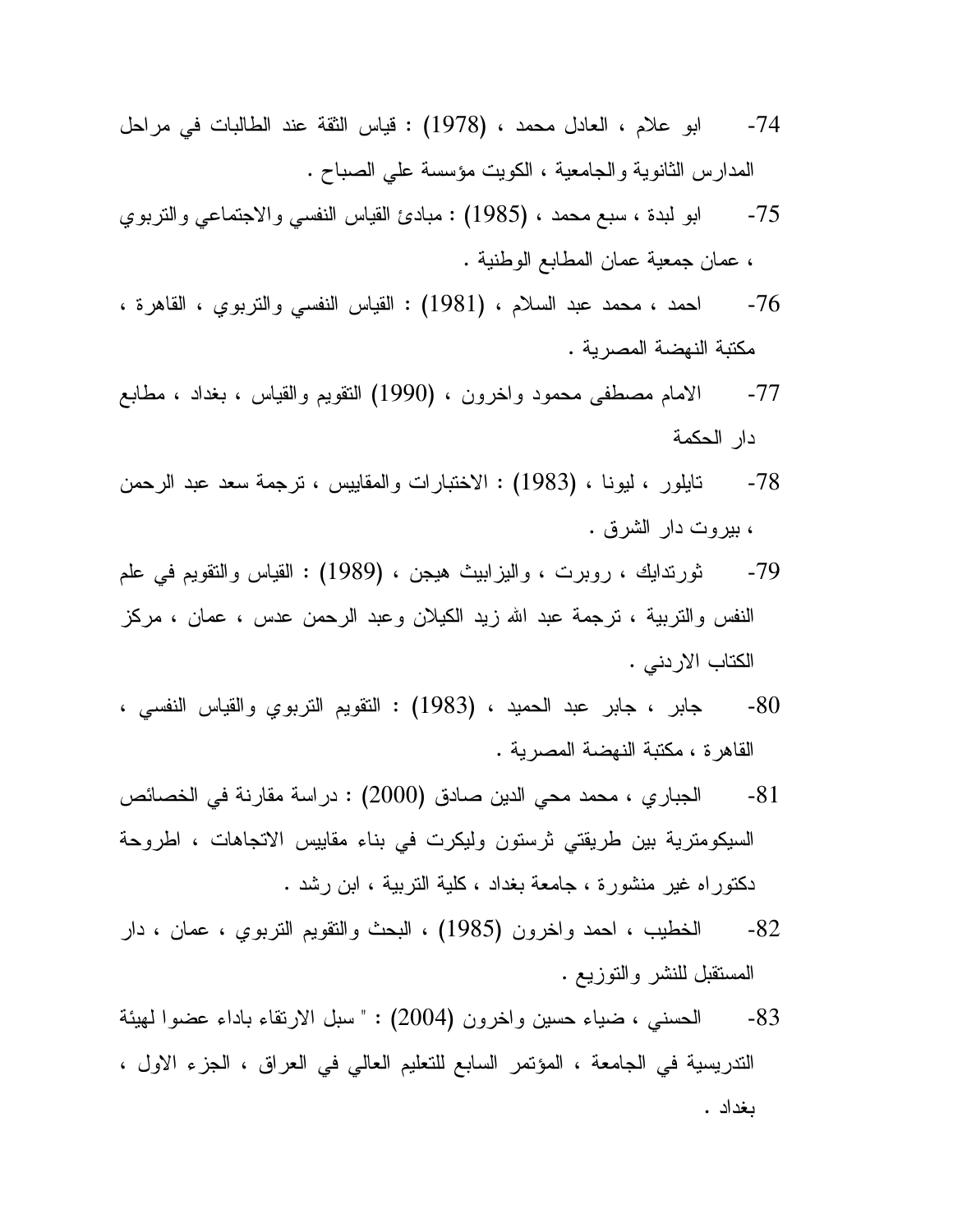- -84 ربيع ، محمد شحاتة ، (1994) : قياس الشخصية ، الاسكندرية ، دار المعرفة الجامعية .
- -85 زهران ، حامد عبد السلام (1995) : الصحة النفسية والعلاج النفسي ، ط1 ، القاهرة ، عالم الكتب .
- -86 الزيباري ، صابر عبد االله سعيد ، (1997) : الخصائص السايكومترية لاسلوبي المواقف اللفظية والعبارات التقريرية في بناء مقاييس الشخصية ، اطروحة دكتوراه (غير منشورة) ، جامعة بغداد ، كلية التربية – ابن الرشد .
- -87 السعيدي ، اياد هاشم محمد (2005) : الامن النفسي وتاثيره على التوافق الاجتماعي لدى طلبة الجامعة ، رسالة ماجستير ، غير منشورة ، جامعة ديالى ، كلية التربية .
- -88 سمارة ، عزيز واخرون ، (1989) : مبادئ القياس والتقويم في التربية ، الاسكندرية ، دار الفكر للنشر والتوزيع .
- -89 الشرقاوي ، انور واخرون ، (1996) : القياس والتقويم النفسي والتربوي ، القاهرة ، الانجلو المصرية .
- -90 صالح ، قاسم حسين ، (1997؟) : الشخصية بين التنظير والقياس ، صنعاء مكتبة الجيل .
- -91 عبد الخالق ، احمد محمد ، (1993) : استخبارات الشخصية ، الاسكندرية ، دار المعرفة الجامعية .
	- -92 عبد الرحمن ، سعد ، (1998) : القياس النفسي ، الكويت ، مكتبة الفلاح .
- -93 عبد الستار ، ابراهيم (2001) : الضغوط اللاحقة للصدمات النفسية الانفعالية ، منهج سلوكي متعدد المحاور لفهمها وعلاجها ، الجزء الاول ، ط1 .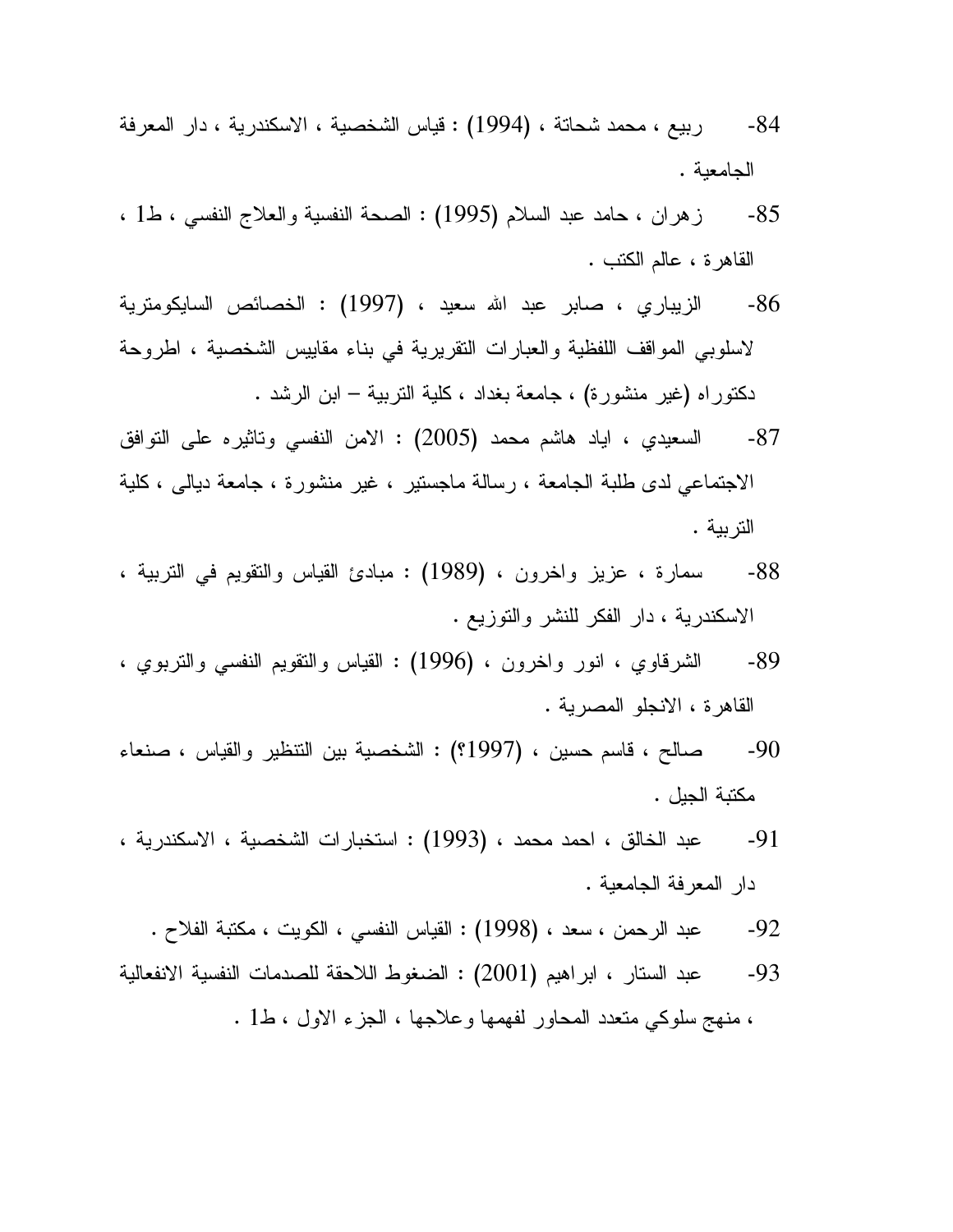- -94 علام ، صلاح الدين محمود ، (1987) : دراسة موازنة نافذة لنماذج السمات الكامنة والنماذج الكلاسيكية في القياس النفسي والتربوي ، مجلة العربية للعلوم الانسانية ، الكويت ، المجلد 7 ، العدد27 .
- -95 فرج ، صفوت (2000) : القياس والتقويم التربوي والنفسي ، اساسياته وتطبيقاته ، وتوجيهاته المعاصرة ، القاهرة ، دار الفكر العربي .
- -96 عودة احمد سليمان ، (1998) : القياس والتقويم في العملية التدريسية ، الاردن ، اربد ، دار الامل للنشر والتوزيع .
- -97 عيسوي ، عبد الرحمن محمد ، (1985) : سيكولوجية الشباب العربي ، الاسكندرية ، دار المعرفة الجامعية .
- -98 الغريب ، رمزية ، (1989) : التقويم والقياس النفسي والتربوي ، القاهرة ، دار تكنوبرت للطباعة .
	- -99 فارس ، احمد (1979) : معجم مقاييس اللغة ، بيروت ، دار الفكر .
- -100 فان دالين ، ديوبولدرب ، (1977) : مناهج البحث في التربية وعلم النفس ، ترجمة محمد نبيل نوفل واخرون ، القاهرة ، مكتبة الانجلو المصرية .
	- -101 فرج ، صفوت ، (1980) : القياس النفسي ، القاهرة ، دار الفكر العربي .
- -102 فيركسون ، جورج اي ، (1991) : التحليل الاحصائي في التربية وعلم النفس ، ترجمة هناء محسن العكيلي ، بغداد ، دار الحكمة .
- -103 الكبيسي ، كامل ثامر (2002) : اثر استبعاد الفقرات غير المميزة وغير الصادقة في معاملي صدق المقياس وثباته ، مجلة كلية الادارة والاقتصاد ، جامعة بغداد ، العدد (22) .
- -104 لازاروس ، ريتشارد ز س ، (1980) : الشخصية ، ترجمة سيد محمد وغنيم ومحمد عثمان نجاتي ، بيروت ، مطابع الشروق .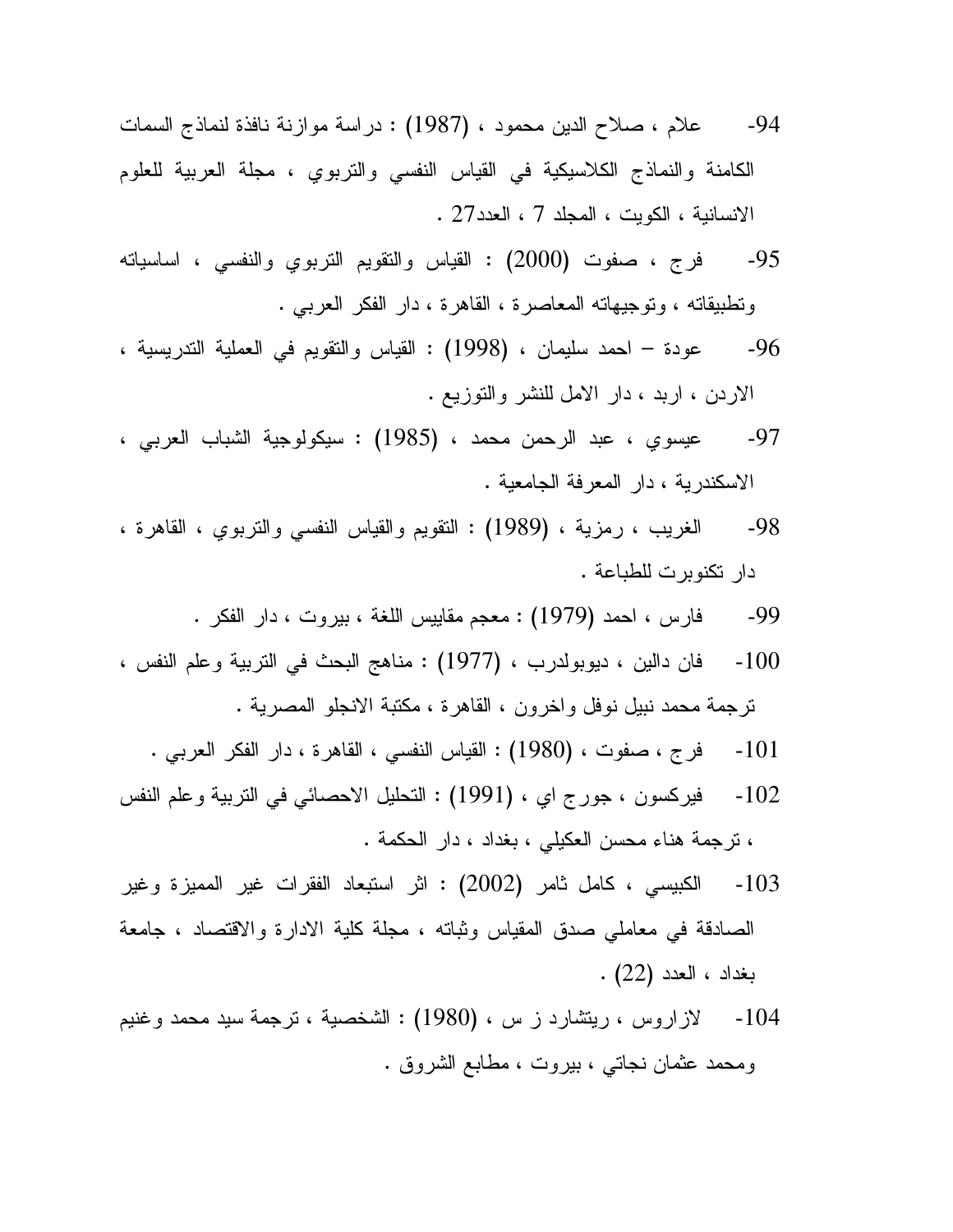-105 المخزومي ، محمد حسن سلمان عبد االله (1982) : المشكلات التي تواجه التدريسيين في كليات جامعة بغداد ، مركز البحوث التربوية والنفسية .

-106 ملكية ، لويس كامل (1977) : علم النفس الكلينكي ، التشخيص والتنبؤ في الطريقة اللكلينكية ، القاهرة ، الهيئة المصرية العامة للكتاب .

المصادر الاجنبية

116- Adkins, D.H., (1974). Tese construction ohin: Abell Howell company

117- Aiken, (1988), Psychologicall testing, Boston. Allya&Bacon

118- Anderson. J.C. (1981). Issues in Ianguage testing, "EdT" Documents The British council

119- Anastasi, A. (1976). Psychological testing, New York Macmillan publishing.

120- ........(1988). Psychological, "ed, Now York, Macmillan

121- American Psychological Assaciation (1985) stsandars for Educational andpsychological tests, Washington, D.C: author

122- Bechtoldt. H.P.(1959). Construct validity, Acritique American psychologist, vol. 14, no.o p.p 619-629

123- Brown, F.G(1983). Principles of Education and psychological testing, New York wiley.

124-carver,R.P.(1974) Tow Dimension of tests psychometrie and Eedumetrie, American Psychologist, vol. 29, no. v p.p. H-28

125- Crocker, L.&Algian, J.(1986). Introduction to classicat ico and Modern test Theory,, New Pork, CBS, college publishing

126- cronbach, L.J.(1951) Coefficient Alphaand the intemal structure of test psychometrika, vol. 16, No.4, p.p297-334.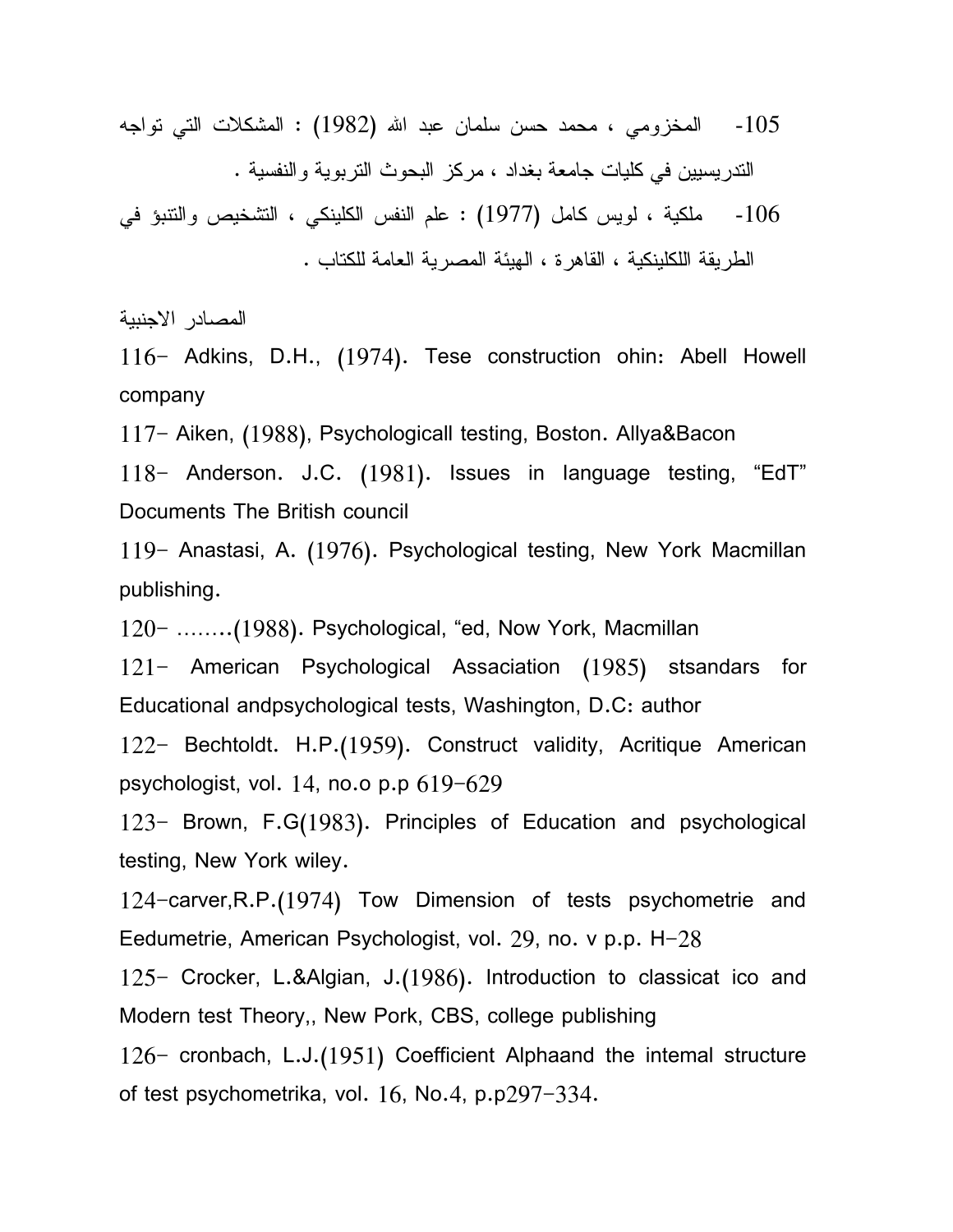127……..(1960), Essentials of psychological testing, New York Harper& Row

128- ……..& Meehl, P.E. (1965). Construt validity in psychological tests, psgchological Bulletin, vol. 40

129- culler, E.A.(1966). Studies in psychometric Theory, Journal Exporimenta psychology, vol. 9, No.c, p.p.271-898

130- Dick, W.&Hagert, Y(1971)Topics in Measurement New York, McGraw Hill,

131- Ebel, R.L.(1972). Essentials of Educational measurement, New Jersey prentice Hall INC

132- ……………..(1980). Practical problems in Educational Measure ment, Now York: mcmillan publishing camping

133- Edwards, A.L.(1957). Techniques of Attitude scale construetion, New York, Appleton, Country crofts

134- Ellis, A.(1976). Theevalidity of personality Questionnaites, Psychologieal Bulletin, No, 43 p.p. 180-196

135- Foram, J.G(1961) Anot on Methods of Measuring Reliability, Journal of Educational psychology, vol.22 no.4 p.p 383-387

136- Fransella, F.(1981) Personality theory measurement and Research London-methuen and co.Ltyd

137- Ghiselli, E.E.(1964) Throry of psychology Testing

138- …………etal .(1981)Measurement Theory for the Behavioral sciences, san Francis, Freeman& company

139- Gronlund, N.E.(1976). Masuement and Evalution in Teaching,New yory, Macmillan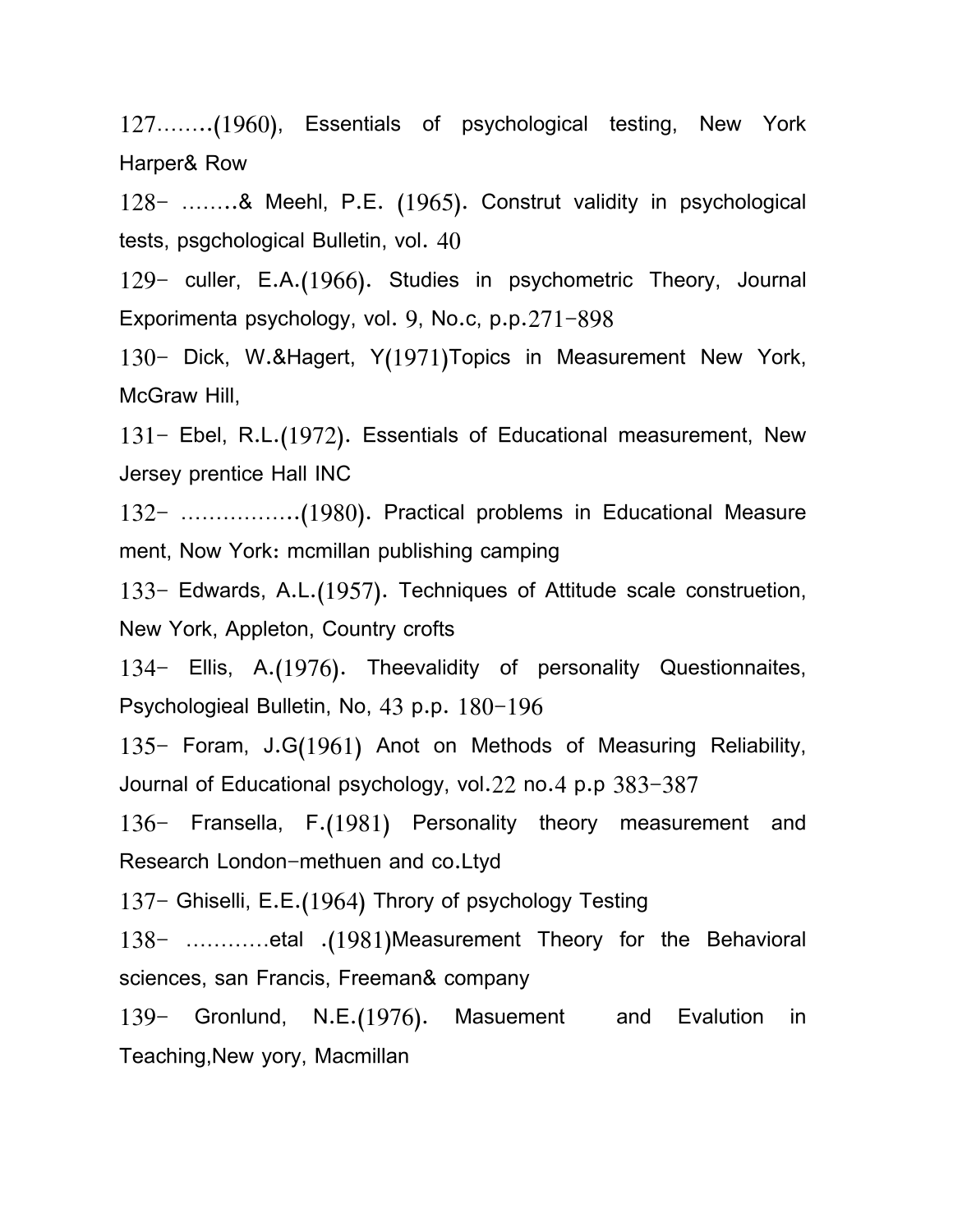140-Hamleton,R.eetal.(1878).developmention in latent Trait Theorm Reviewof Educationsal Resarch,No.48,p.p 407-510

141-Heimstadter,G.C.(1966). Principle ofpsychlolgical measurement, London, Methucn

142- Holden,R.R.et al(1991). Structured personality test item. Characteristics and validity, Journal of Research in Personality, vol. 19, p.p386-394

143- Katiz, H.B.(1962). Anote on Reliability psychometrics 143 vol. 10, No. 3 p.p. 127-131

144- Lemke, E& wirema, w.(1936). Principles of psychological Measurement Chicago

145- Lindquist, E.F.(1950). Statistical Analysis in Educational Research Boston Hougton Miffin

146 – Lord, F.M.(1960) psychological scaling New York John wiley

147- Magnusson, D.L. (1979) Tese theory, stocholm, Reding mass Addison- Wesley publishing company.

148- Maloney, p.w.& wand p.m.(1980) psychological Assessment: Aconceptual Approach preach New rork: OX ford university press

149- Murphy, Murphy, R.K (1988) psychological Testing principles and Application, New York, Hall international, Inc

150- Nitko, A. (1983). Educational teste and Measurement An Introduction, Newrork: Harcourt Brace Jovanovic Inc

150- Stanley, C.J.&Hopkins, K.D (1972) Educational Jersey, Inc

151- Stanley, C.J.&Hopking, K.D. (1972). Education and psychological measurement Evaluation, New Jersey, prentice- Hall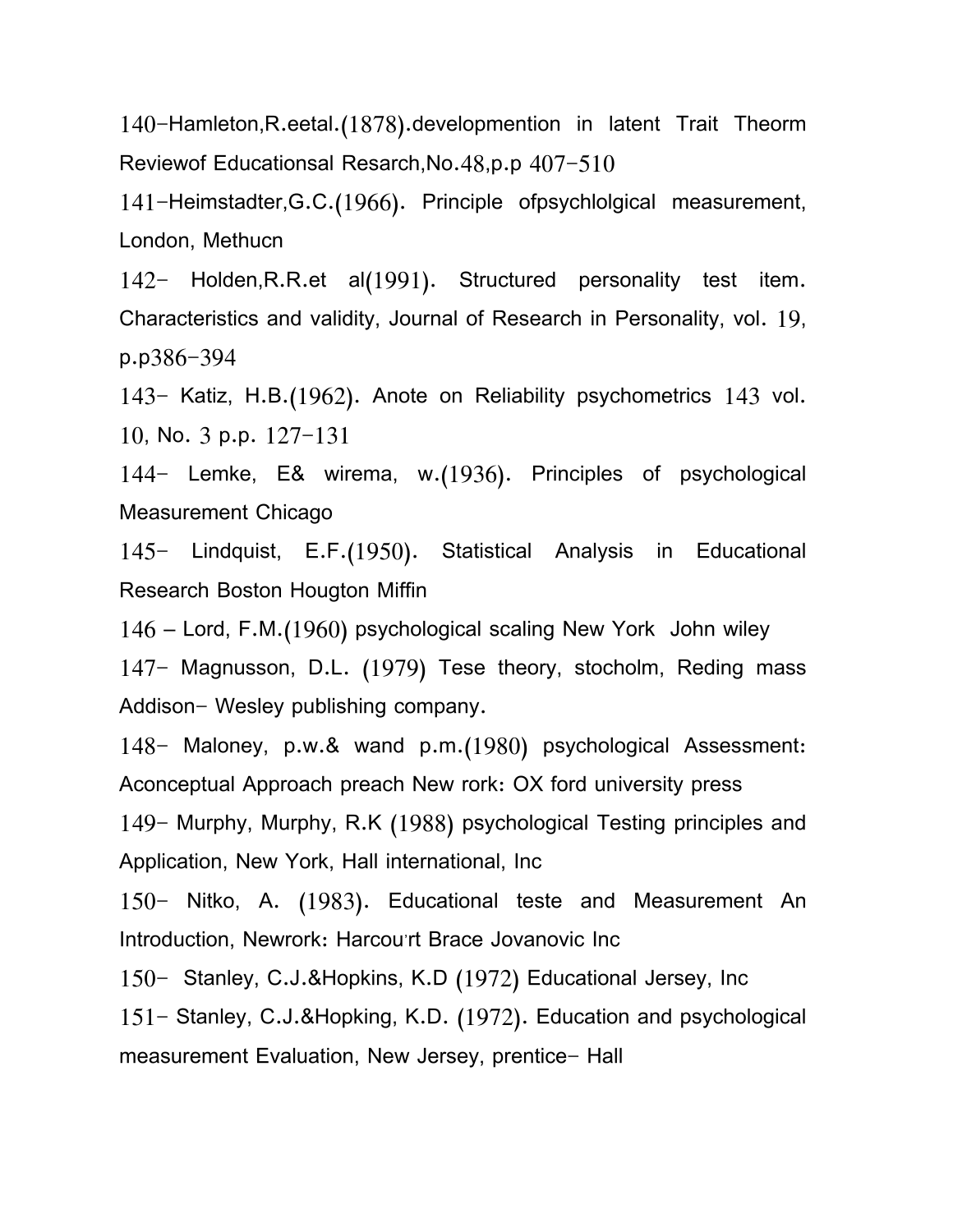125- Thorndike, R.L. $(1971)$ . Educational Measurement,  $2<sup>nd</sup>$  ed, Washington American council of Education

153- Ullman, N.R. (1978). Elementary statistics as Applied Approach, New rork, John wiley

154- Wolman, B.B. (1973). Dictionary Behavioral sciences New rork, wiley.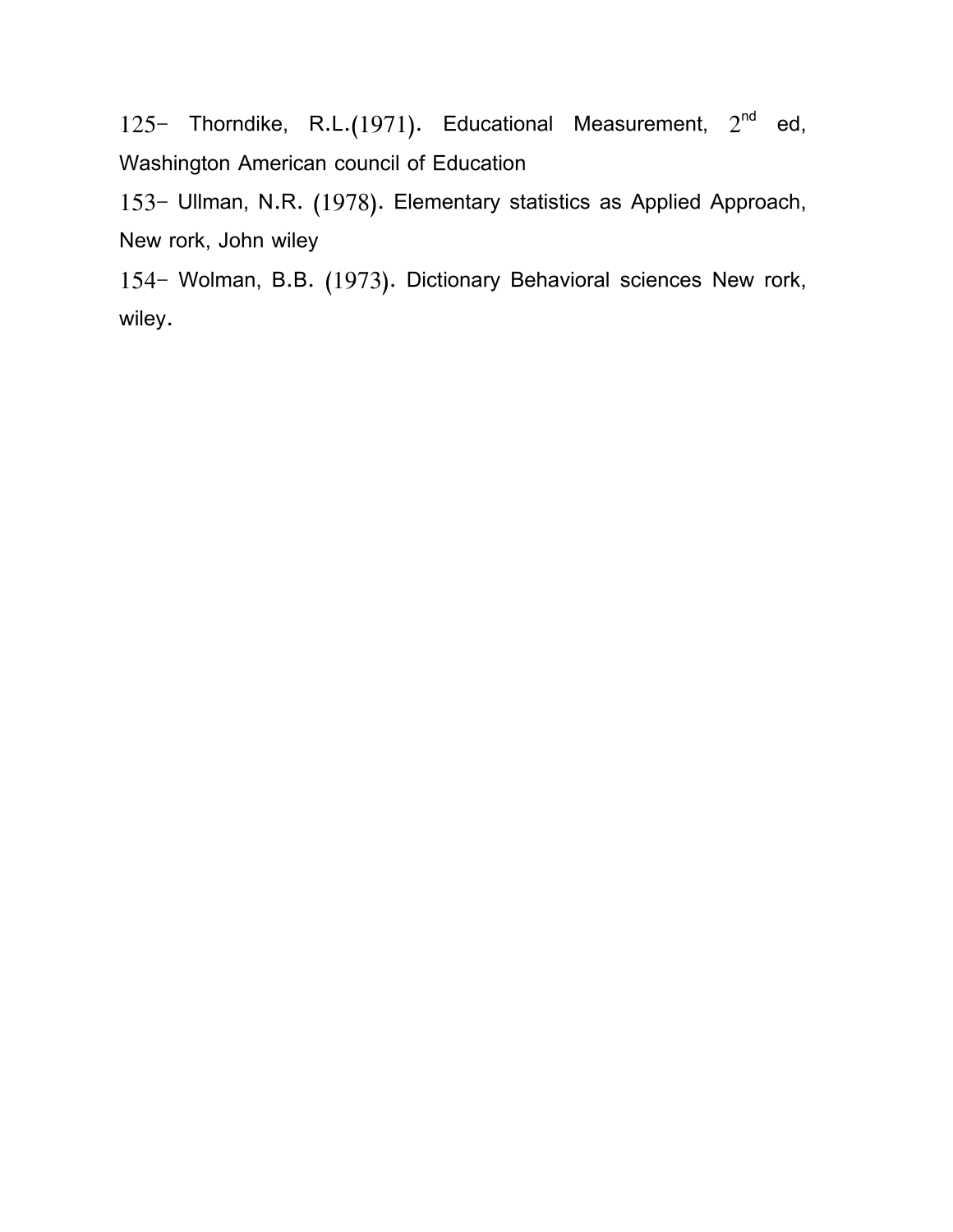بسم االله الرحمن الرحيم (( وقـــل ربِ (( ً زدنــــي علمـــاصدق االله العظيم (سورة طــه- من الآية 114 )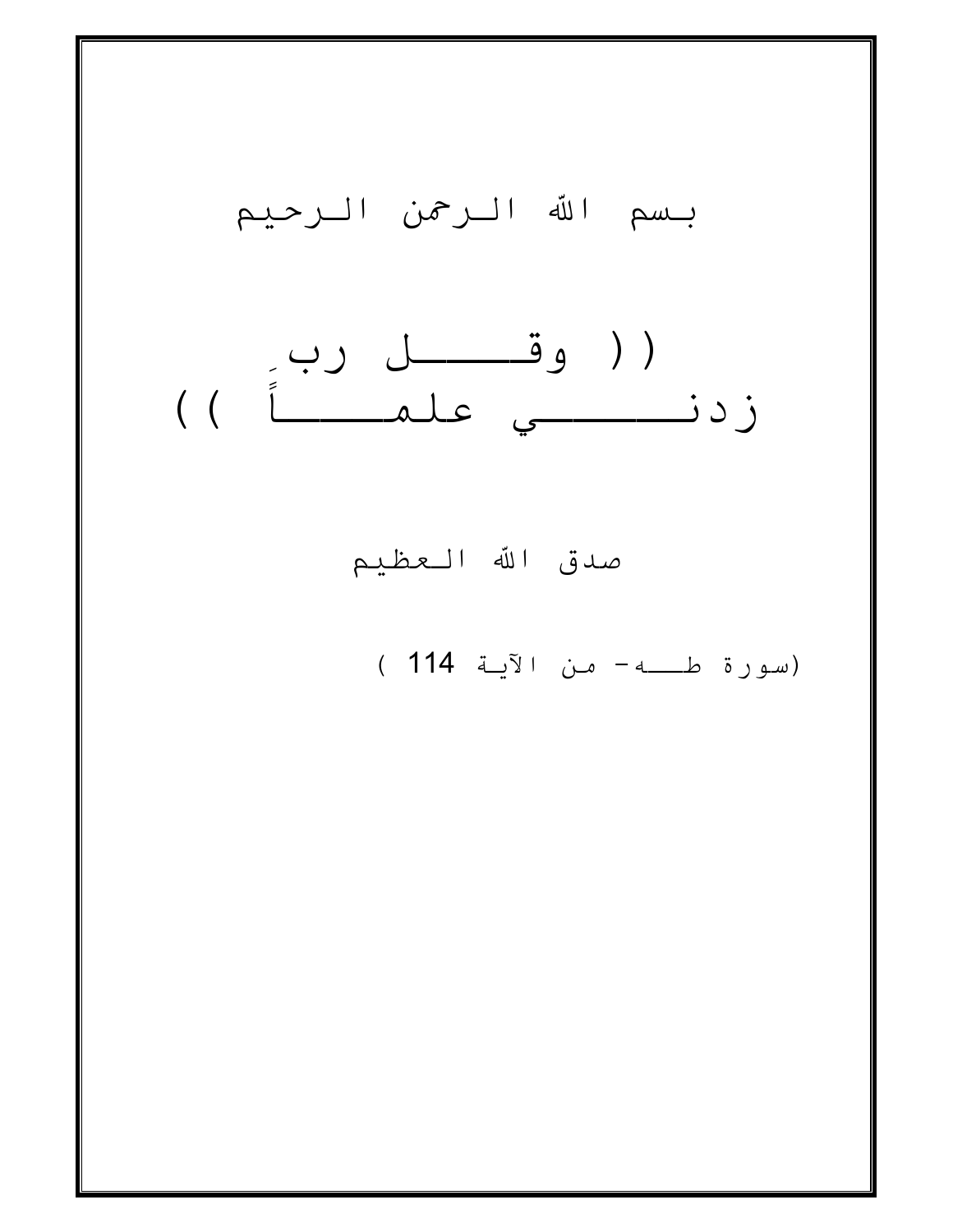## **إقرار المشرف**

أشهسسهد أن أعمـــــــداد همســـــــــذه الاطروحــــــــــــة الموســـــــــومة. **(التѧأثيرات النفѧسية علѧى العمѧل فѧي الوضѧع الامنѧي غيѧر المتѧسبب علѧى معلمѧي** ومـــــــــــثىرفى التعلــــــــــيم فـــــــــــى محافظـــــــــة ديـــــــــالى – العـــــــــــراق ) التي تقدم بها طــالـــب الدكتــوراه (جعفر معن محسن الزركوشي ) قد جرىت بأشـرافي في جامعة سانت كليمنتس وهي جزء من متطلبـات نيل شـهادة الدكتـــوراه في ( ادارة تربوية )

لأجله وقعت . **التوقيع : الاسم: ا.م.د حسين سالم علي التاريخ :**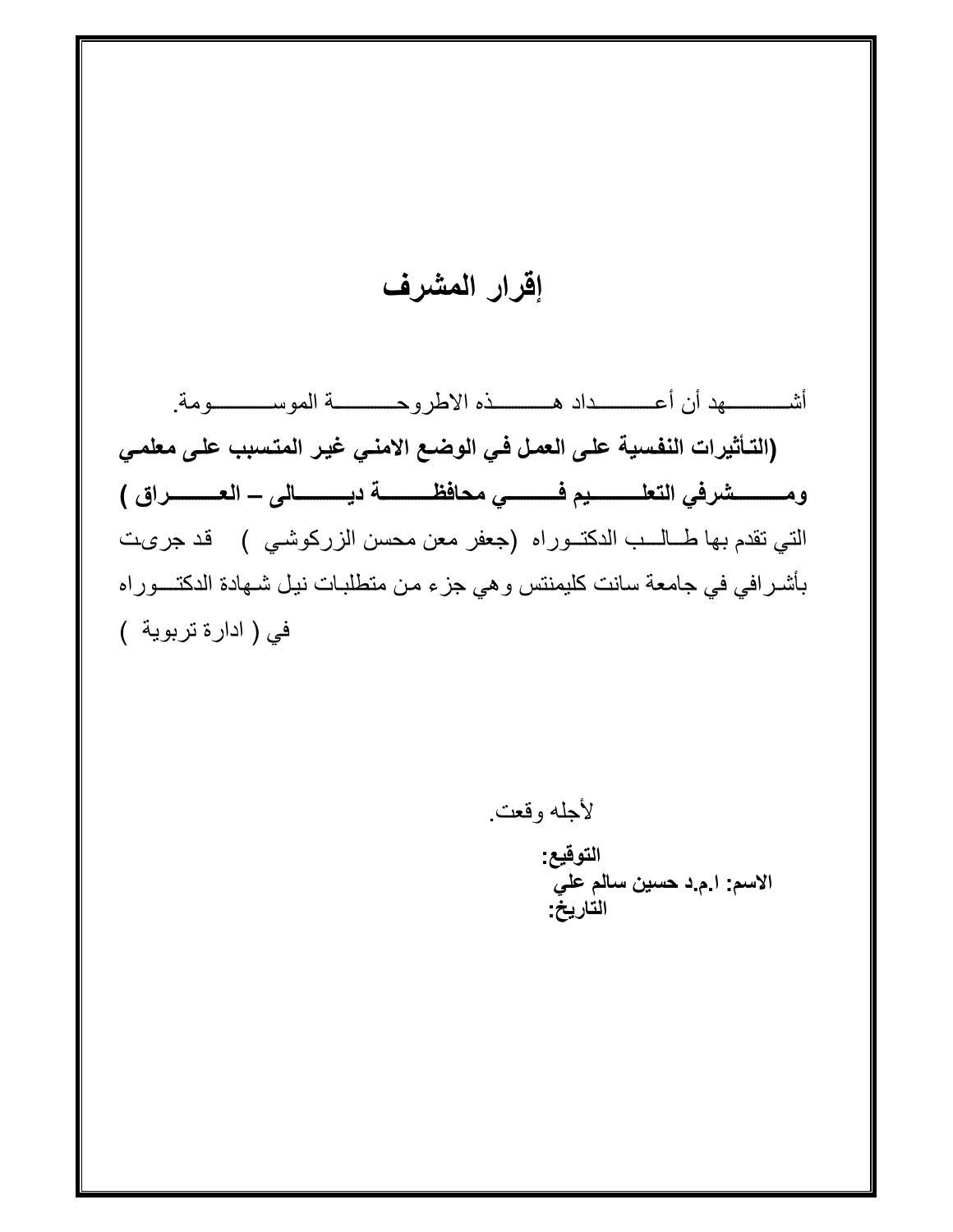## **إقرار لجنة مناقشة**

نحن لجنة مناقشة الطالب(جعفر معـن الزركوشي) نشهد بأننا ناقشنا الطالب عن اطروحته الموسومة . **التأثيرات النفسية على العمل في الوضع الامني غير المتسبب على معلمي ومشرفي التعليم في محافظة ديالى - العراق** قررنا قبول الأطروحة كجزء من متطلبات نيل درجة الدكتوراه في تخصص( **إدارة تربوية** ) بتقدير ( **امتياز** ) رئيس اللجنة عضو اللجنة الاسم : أ.د عبد الامير شمسي الاسم :أ.د محمد انور محمود التوقيع : التوقيع : عضو اللجنة عضو اللجنة الاسم :أ.م د سامي عبد الفتاح رؤوف الاسم : أ.م .د احمد عبد الستار التوقيع: التوقيع : عضو اللجنة ومشرفا ً<br>حسين سالم على عضو اللجنة على عضو اللجنة الاسم : أ.م.د حسين سالم علي التوقيع: التوقيع : تصادق رئاسة الجامعة على قرار لجنة المناقشة . الأستاذ الدكتور نـــــزار الربيعي رئيس الجامعة في جمهورية العراق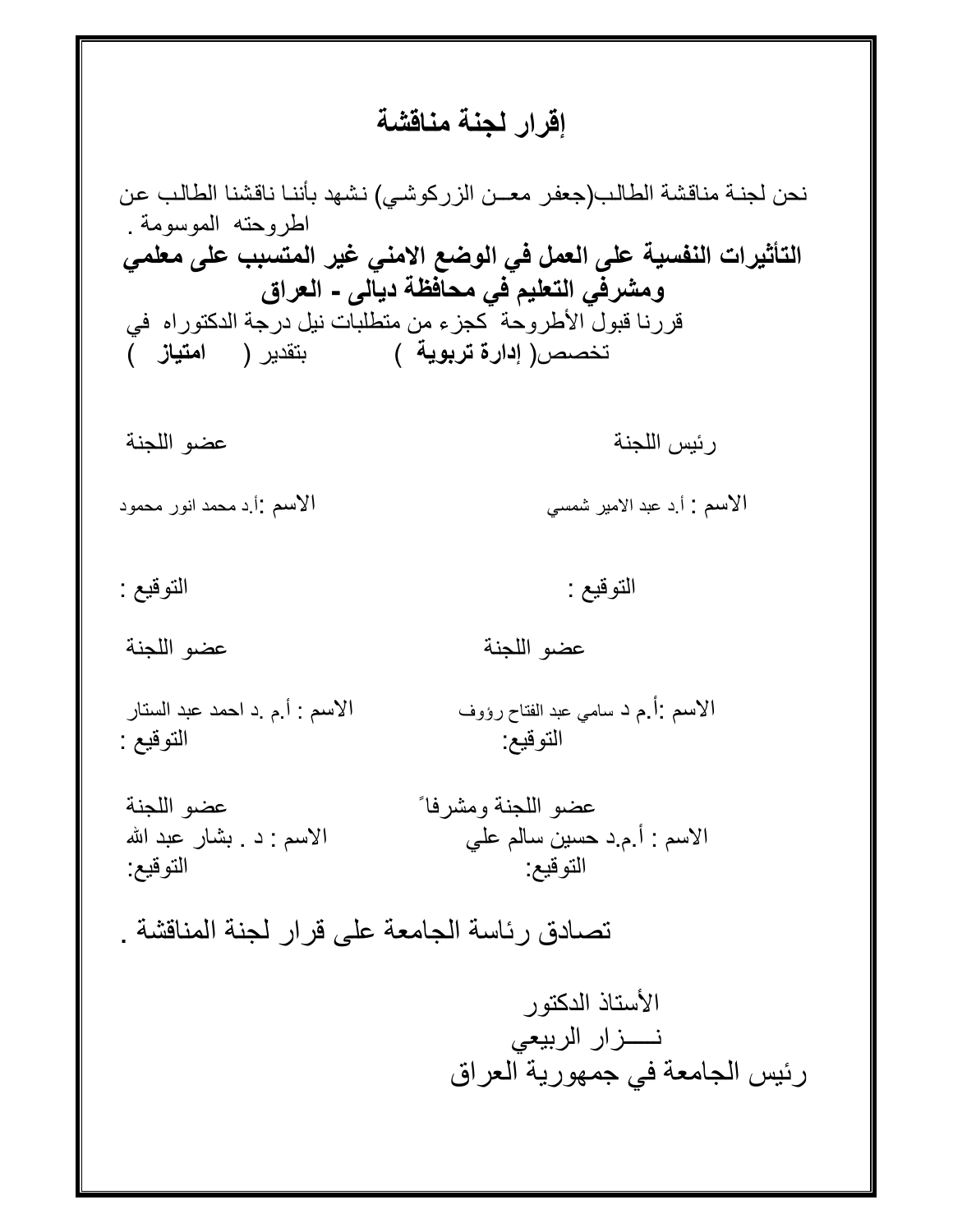## **الاهداء**

**إلى:روح والدي العزيز إلى: والدي العزيز الذي عشت في آنفه وقد بذل ما في وسعه في سبيل سعادة أبنائه أهديه ها العمل وفاء مني وأحتراماً الى: أخوتي الافاضل الذين قدموا لي يد المساعدة والعون تقديراً مني وثناءً الى: زوجتي التي سهرت على راحتي وقدمت ما في وسعها تقديراً مني وعرفانا.ً الى: أولادي الأعزاء الذين منحوني السعادة الى: آل من أسهم في أخراج هذه الرسالة الى النور خالص شكري وتقديري**

 **الباحث**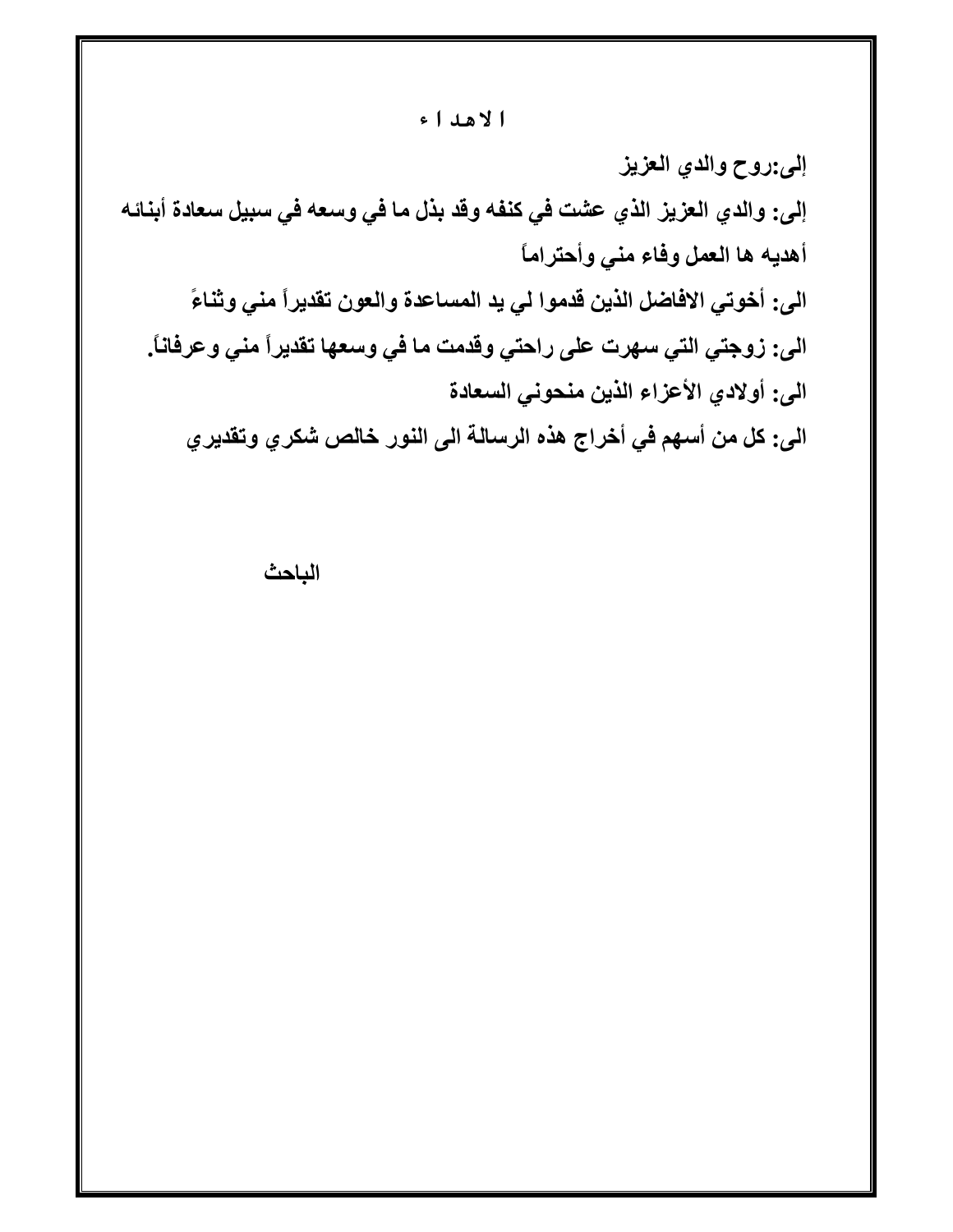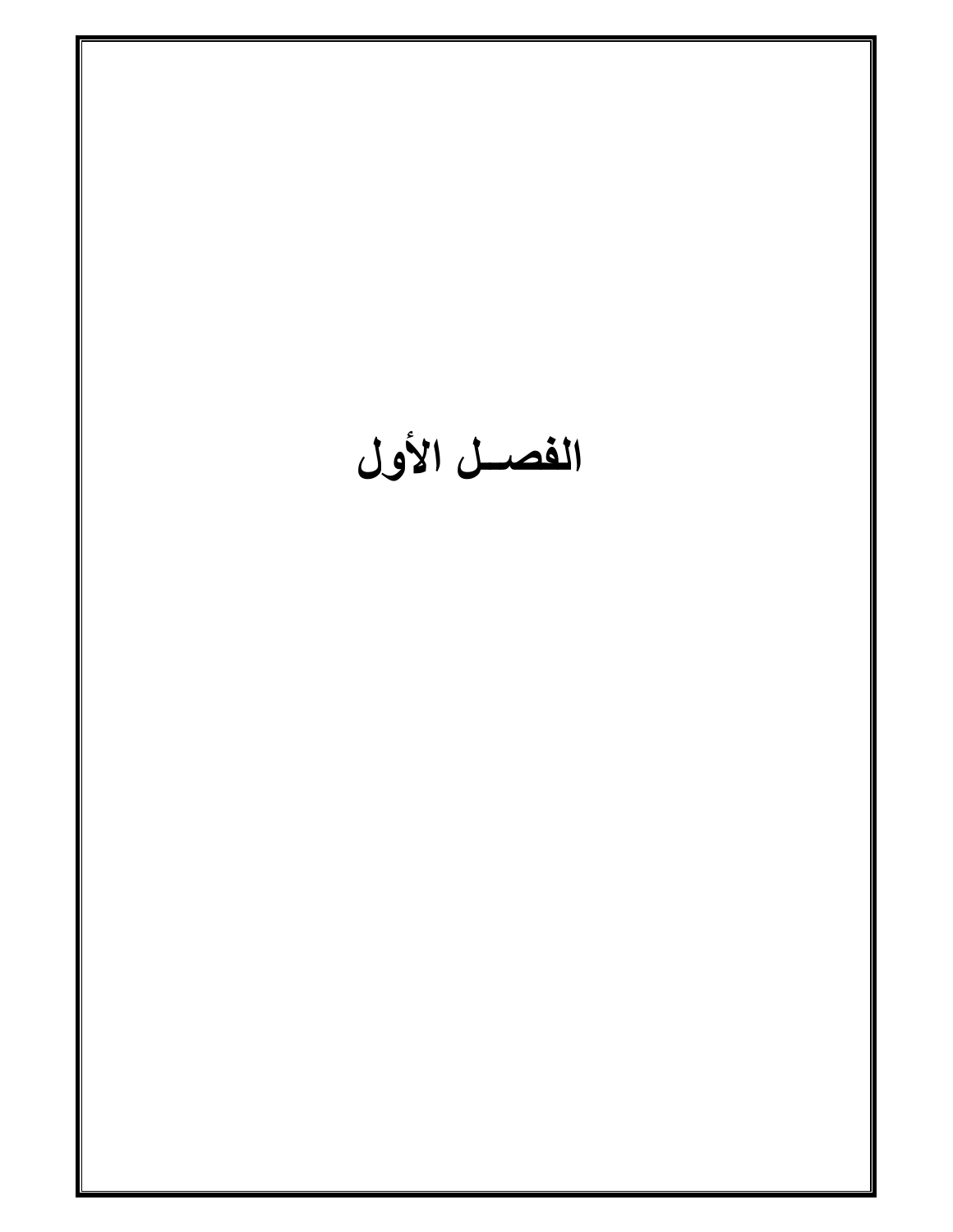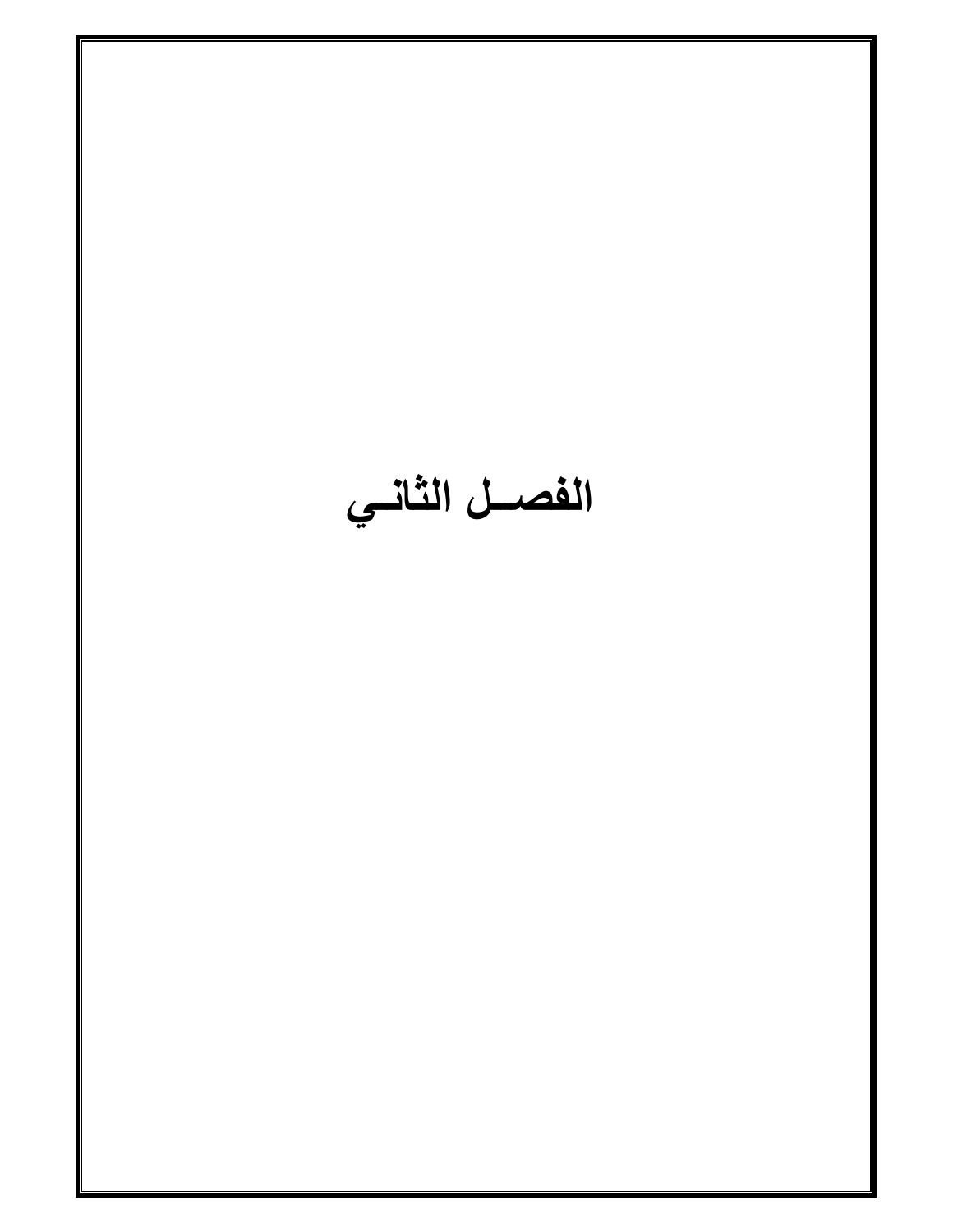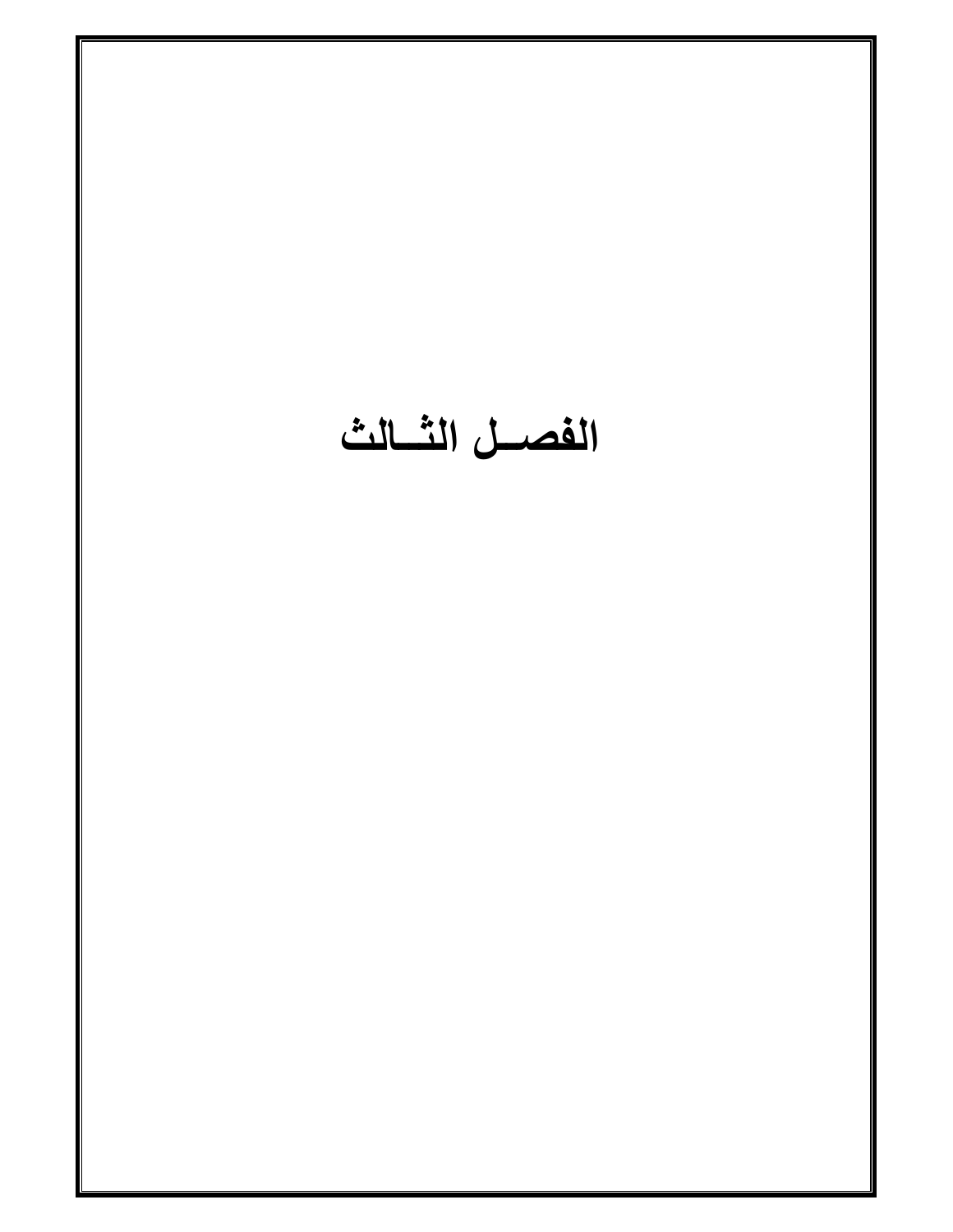